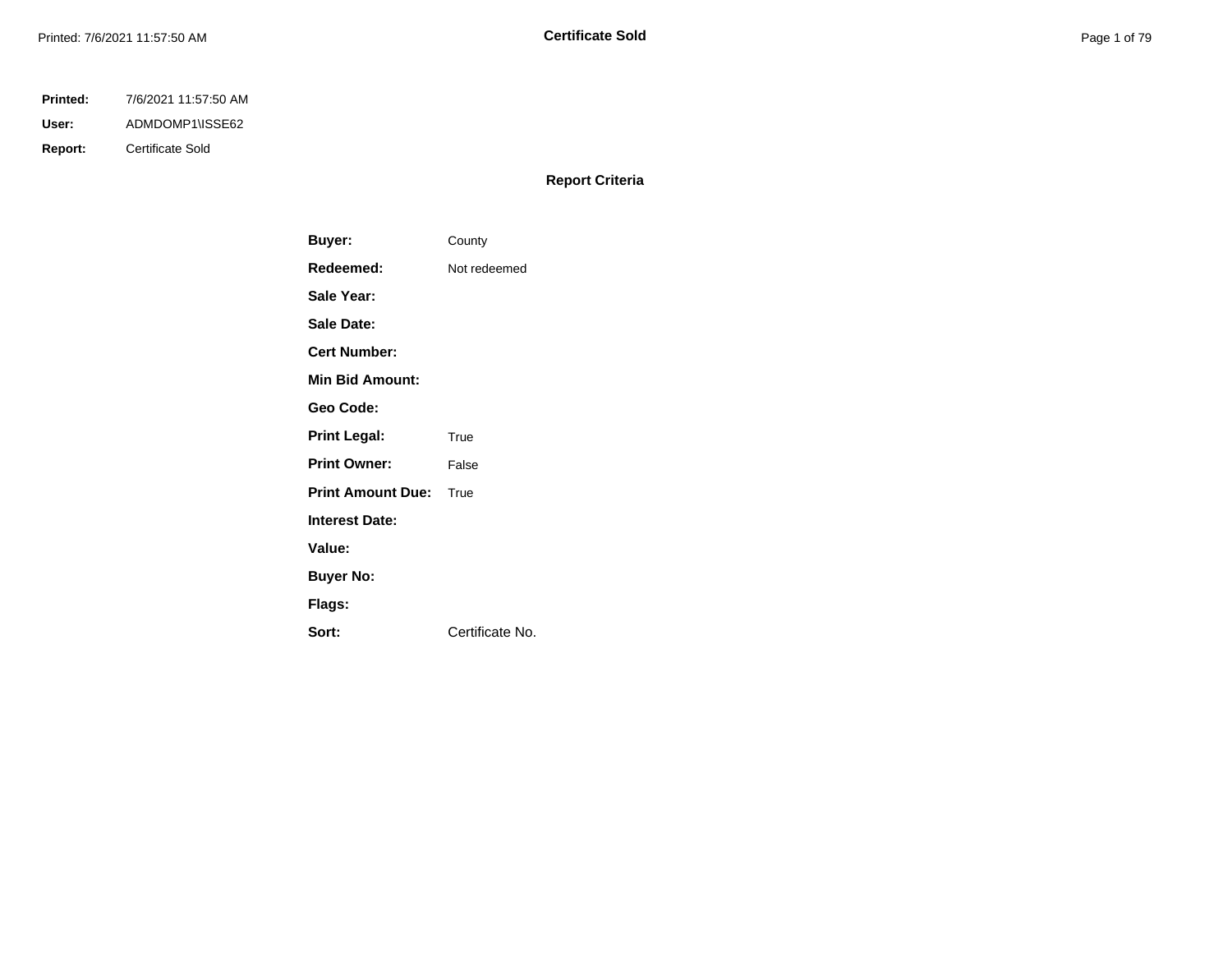| Page 2 of 79 |  |  |
|--------------|--|--|
|              |  |  |

| <b>PIN</b><br>Geo No | <b>TaxSale Date</b><br>Value<br>Year/Cert No<br>Year/Bill No<br><b>Legal Desc</b>                                           | <b>Face Amount Certificate</b><br><b>Amount Due Holder</b> | <b>Payment Information</b> |
|----------------------|-----------------------------------------------------------------------------------------------------------------------------|------------------------------------------------------------|----------------------------|
| 032877456            | 11/19/1997<br>1997 0000080201                                                                                               | 23.08 2998                                                 |                            |
| 03207307312010       | 1996<br>19960328774<br>5601<br>SubdivisionCd 059647<br>SubdivisionName STERLING<br>COMMONS SUB 1ST FLG Block 003<br>Lot 00B | 119.83 ARAPAHOE<br><b>COUNTY</b>                           |                            |
| 032587067            | 11/19/1997<br>1997 0000080202                                                                                               | 23.08 2998                                                 |                            |
| 03207307427090       | 1996<br>19960325870<br>6701<br>SubdivisionCd 068037<br>SubdivisionName WOODGATE SUB<br>6TH FLG Block 003 Lot 00A            | 119.83 ARAPAHOE<br><b>COUNTY</b>                           |                            |
| 031692211            | 11/19/1997<br>1997 0000080206                                                                                               | 23.08 2998                                                 |                            |
| 03207308202022       | 1996<br>19960316922<br>1101<br>SubdivisionCd 049650<br>SubdivisionName PHEASANT RUN<br>2ND FLG Block 001 Lot 00C            | 119.83 ARAPAHOE<br><b>COUNTY</b>                           |                            |
| 032551178            | 11/19/1997<br>1997 0000080268                                                                                               | 23.66 2998                                                 |                            |
| 03207519201008       | 1996<br>19960325511<br>7801<br>SubdivisionCd 019200<br>SubdivisionName DEKOEVEND SUB<br><b>Block 000 Lot 005</b>            | 122.34 ARAPAHOE<br><b>COUNTY</b>                           |                            |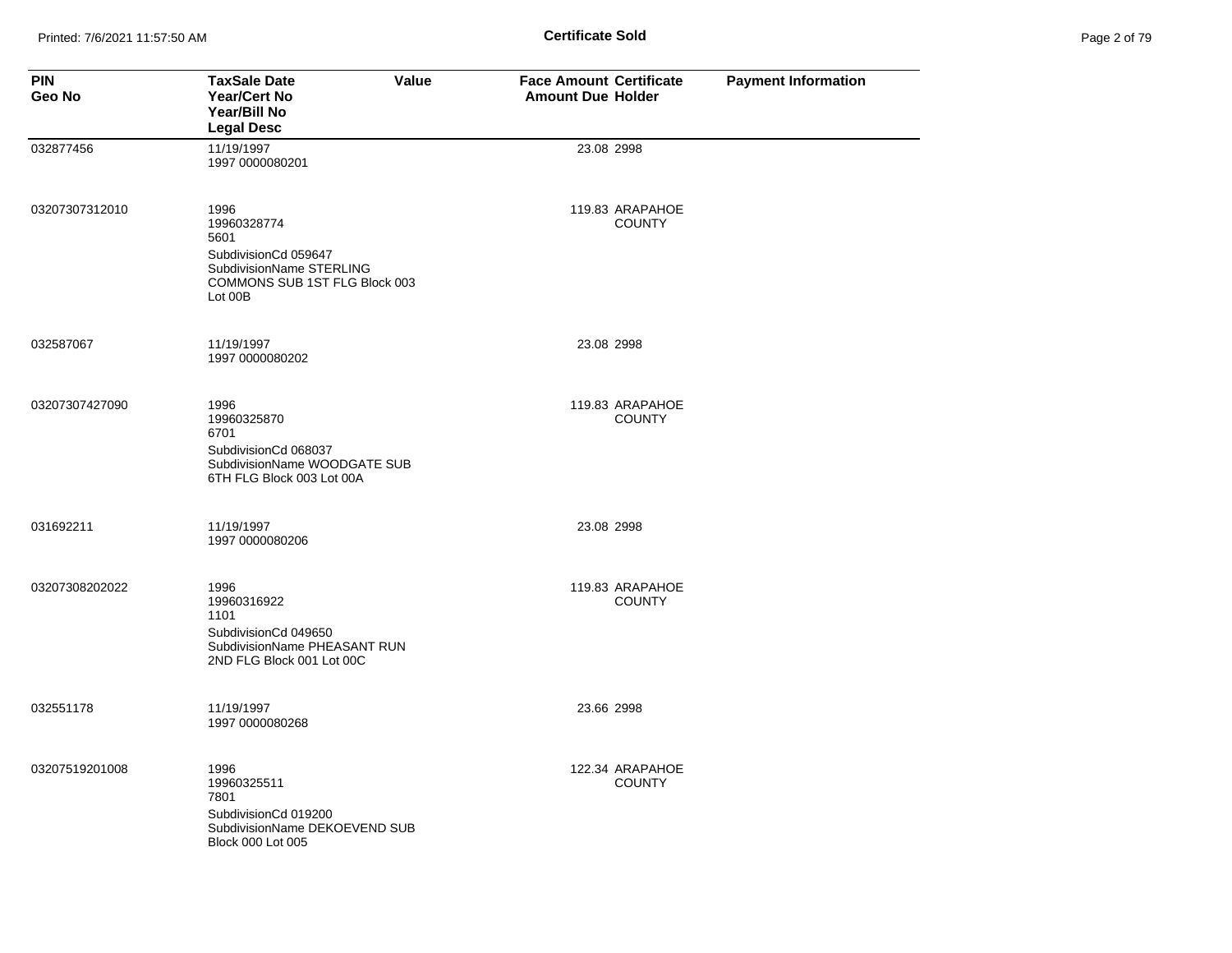| Page 3 of 79 |  |  |
|--------------|--|--|
|              |  |  |

| <b>PIN</b><br>Geo No | <b>TaxSale Date</b><br>Value<br><b>Year/Cert No</b><br>Year/Bill No<br><b>Legal Desc</b>                                             | <b>Face Amount Certificate</b><br><b>Amount Due Holder</b> | <b>Payment Information</b> |
|----------------------|--------------------------------------------------------------------------------------------------------------------------------------|------------------------------------------------------------|----------------------------|
| 033694708            | 11/19/1997<br>1997 0000080270                                                                                                        | 23.66 2998                                                 |                            |
| 03207519224055       | 1996<br>19960336947<br>0801<br>SubdivisionCd 047613<br>SubdivisionName ORCHARD<br>MEADOWS FLG 1B 2ND ADM REPLAT<br>Block 000 Lot 00H | 122.34 ARAPAHOE<br><b>COUNTY</b>                           |                            |
| 032424362            | 11/19/1997<br>1997 0000080388                                                                                                        | 22.75 2998                                                 |                            |
| 03207719100040       | 1996<br>19960324243<br>6201<br>Section 19 Township 05 Range 68                                                                       | 118.39 ARAPAHOE<br><b>COUNTY</b>                           |                            |
| 031004721            | 11/15/2000<br>2000 0000082650                                                                                                        | 20.51 2998                                                 |                            |
| 03197132306014       | 1999<br>19990310047<br>2101<br>SubdivisionCd 042050<br>SubdivisionName LORETTO HEIGHTS<br>RESUB Block 000 Lot 022                    | 104.32 ARAPAHOE<br><b>COUNTY</b>                           |                            |
| 032587067            | 11/15/2000<br>2000 0000083327                                                                                                        | 21.68 2998                                                 |                            |
| 03207307427090       | 1999<br>19990325870<br>6701<br>SubdivisionCd 068037<br>SubdivisionName WOODGATE SUB<br>6TH FLG Block 003 Lot 00A                     | 109.17 ARAPAHOE<br><b>COUNTY</b>                           |                            |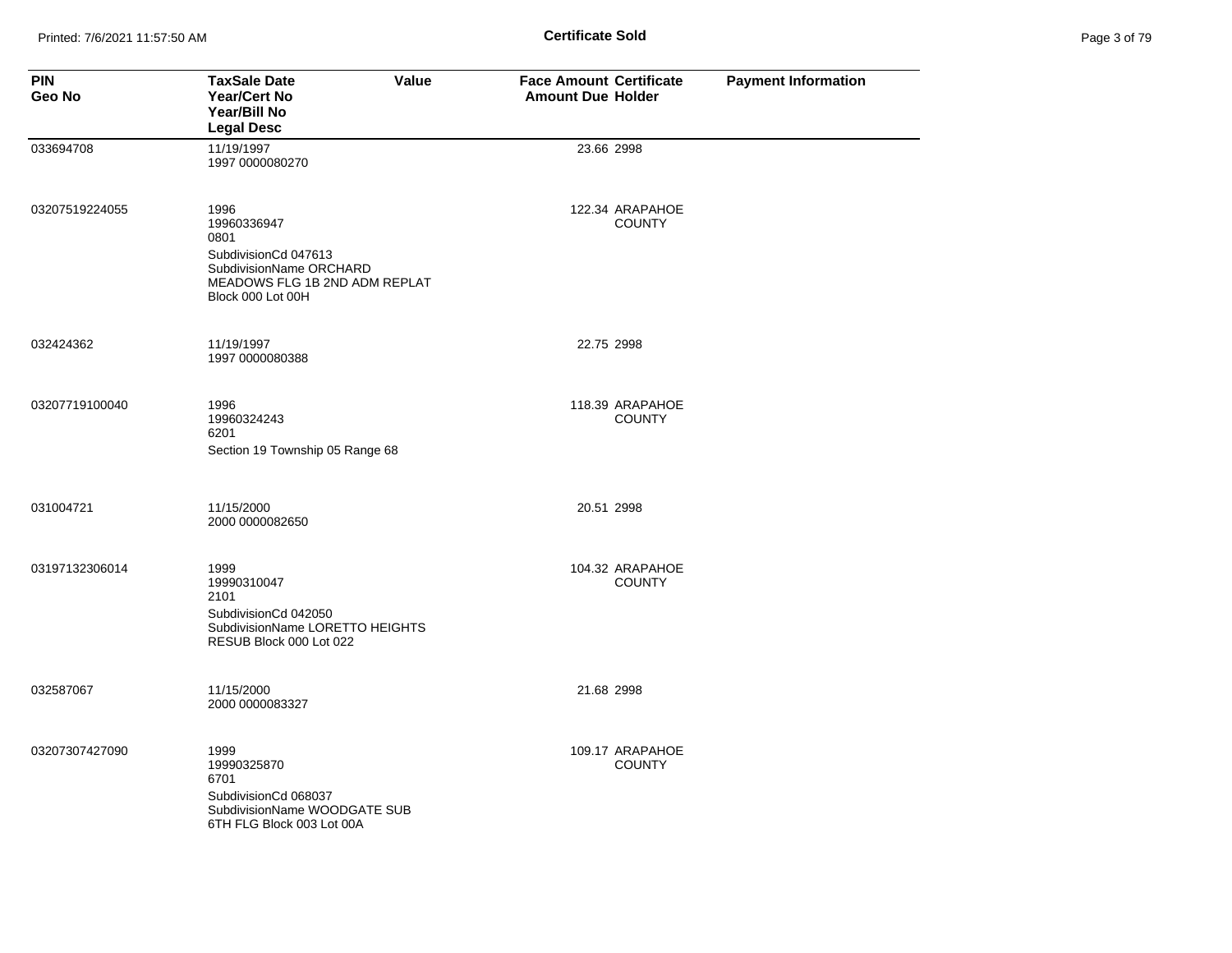Printed: 7/6/2021 11:57:50 AM **Page 4 of 71 of 71 of 71 of 71 of 71 of 71 of 71 of 71 of 79 of 79 of 79 of 79 of 79 of 79 of 79 of 79 of 79 of 79 of 79 of 79 of 79 of 79 of 79 of 79 of 79 of 79 of 79 of 79 of 79 of 79 of 7** 

| Page 4 of 79 |  |
|--------------|--|
|--------------|--|

| <b>PIN</b><br>Geo No | <b>TaxSale Date</b><br><b>Value</b><br>Year/Cert No<br>Year/Bill No<br><b>Legal Desc</b>                             | <b>Face Amount Certificate</b><br><b>Amount Due Holder</b> | <b>Payment Information</b> |
|----------------------|----------------------------------------------------------------------------------------------------------------------|------------------------------------------------------------|----------------------------|
| 031692211            | 11/15/2000<br>2000 0000083331                                                                                        | 21.68 2998                                                 |                            |
| 03207308202022       | 1999<br>19990316922<br>1101<br>SubdivisionCd 049650<br>SubdivisionName PHEASANT RUN<br>2ND FLG Block 001 Lot 00C     | 109.17 ARAPAHOE<br><b>COUNTY</b>                           |                            |
| 032383917            | 11/15/2000<br>2000 0000083337                                                                                        | 21.64 2998                                                 |                            |
| 03207309300016       | 1999<br>19990323839<br>1701<br>Section 09 Township 05 Range 66                                                       | 109.00 ARAPAHOE<br><b>COUNTY</b>                           |                            |
| 033544668            | 11/15/2000<br>2000 0000083418                                                                                        | 22.74 2998                                                 |                            |
| 03207328411013       | 1999<br>19990335446<br>6801<br>SubdivisionCd 022220<br>SubdivisionName THE ESTATES AT<br>TELLURIDE Block 001 Lot 00A | 113.51 ARAPAHOE<br><b>COUNTY</b>                           |                            |
| 031899052            | 11/15/2000<br>2000 0000083562                                                                                        | 23.59 2998                                                 |                            |
| 03207532100028       | 1999<br>19990318990<br>5201<br>Section 32 Township 05 Range 67                                                       | 117.01 ARAPAHOE<br><b>COUNTY</b>                           |                            |
| 033092961            | 11/15/2006<br>2006 0000092852                                                                                        | 24.28 2998                                                 |                            |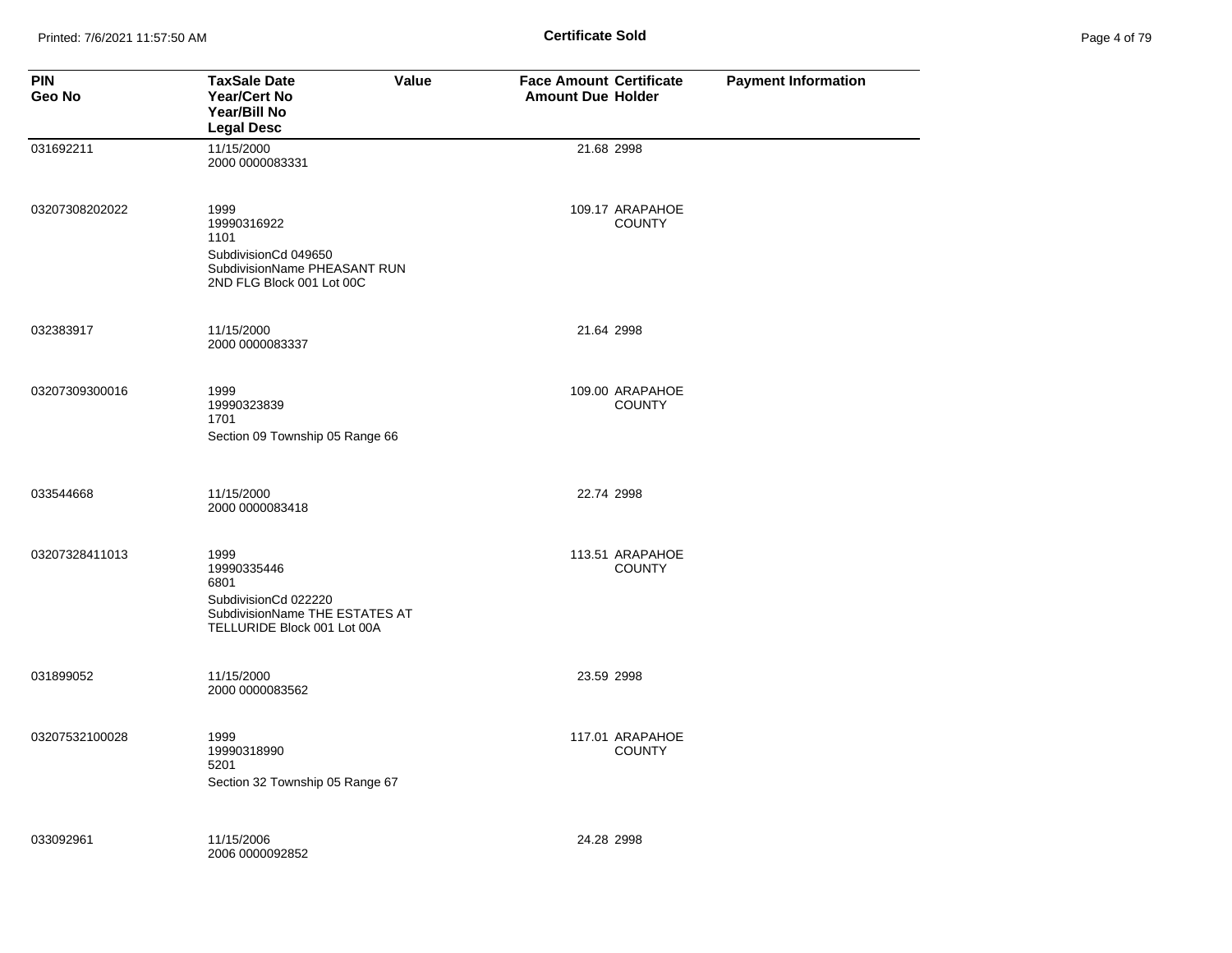|  | Page 5 of 79 |  |  |  |
|--|--------------|--|--|--|
|--|--------------|--|--|--|

| <b>PIN</b><br>Geo No | <b>TaxSale Date</b><br><b>Year/Cert No</b><br>Year/Bill No<br><b>Legal Desc</b>                                      | Value | <b>Face Amount Certificate</b><br><b>Amount Due Holder</b> |                                 | <b>Payment Information</b> |
|----------------------|----------------------------------------------------------------------------------------------------------------------|-------|------------------------------------------------------------|---------------------------------|----------------------------|
| 03207527201006       | 2005<br>20050330929<br>6101<br>SubdivisionCd 015950<br>SubdivisionName CLARK COLONY<br>SEC 27-5-67 Block 005 Lot 000 |       |                                                            | 98.01 ARAPAHOE<br><b>COUNTY</b> |                            |
| 031970687            | 11/15/2006<br>2006 0000092975                                                                                        |       | 21.08 2998                                                 |                                 |                            |
| 03207705216031       | 2005<br>20050319706<br>8701<br>SubdivisionCd 055100<br>SubdivisionName SHERIDAN HILLS<br>3RD ADD Block 011 Lot 022   |       |                                                            | 87.74 ARAPAHOE<br><b>COUNTY</b> |                            |
| 032424362            | 11/15/2006<br>2006 0000093070                                                                                        |       | 22.32 2998                                                 |                                 |                            |
| 03207719100040       | 2005<br>20050324243<br>6201<br>Section 19 Township 05 Range 68                                                       |       |                                                            | 91.72 ARAPAHOE<br><b>COUNTY</b> |                            |
| 032128984            | 11/15/2006<br>2006 0000093092                                                                                        |       | 22.76 2998                                                 |                                 |                            |
| 03207724101021       | 2005<br>20050321289<br>8401<br>SubdivisionCd 007450<br>SubdivisionName BROOK VALLEY<br>2ND FLG Block 000 Lot 017     |       |                                                            | 93.14 ARAPAHOE<br><b>COUNTY</b> |                            |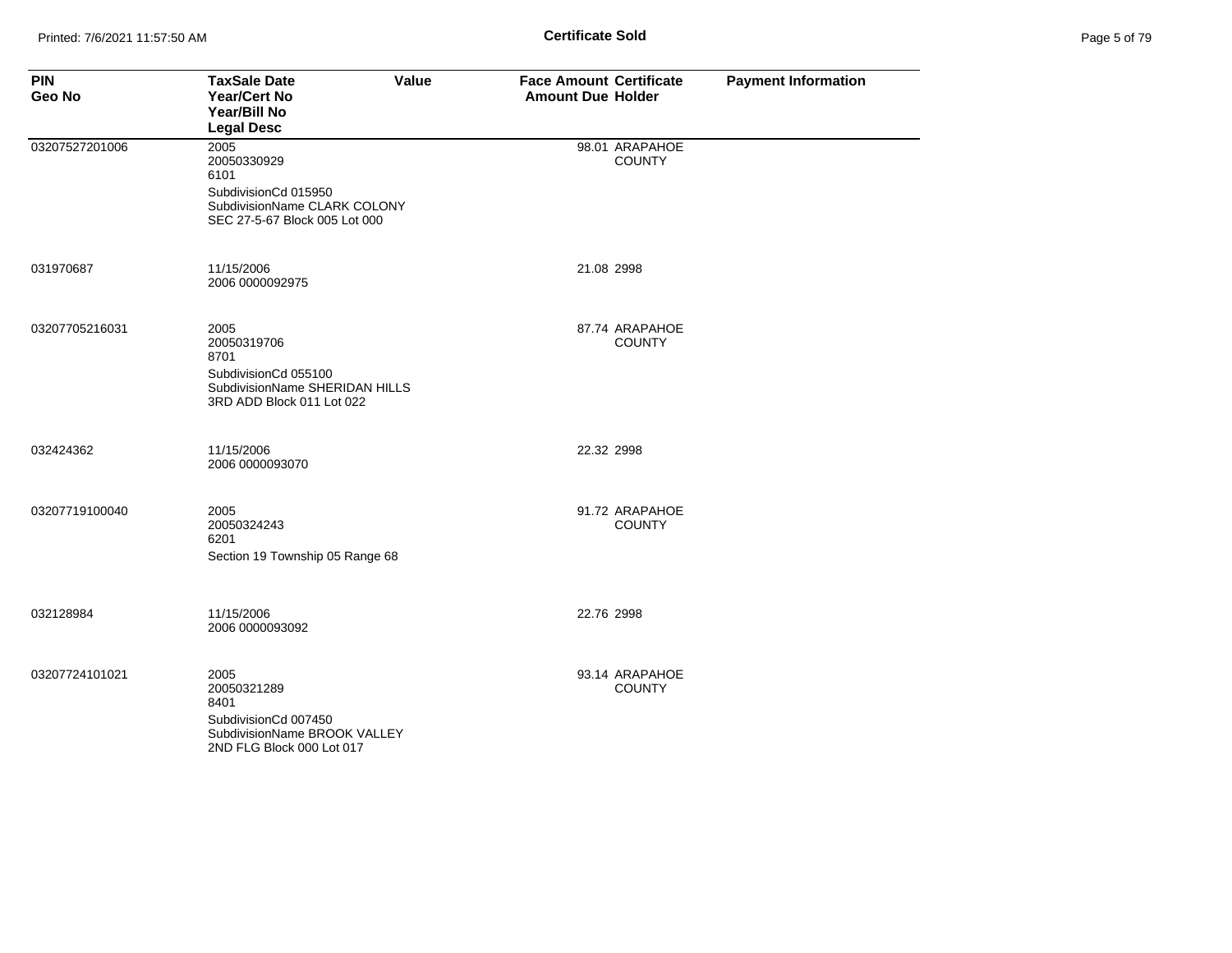Printed: 7/6/2021 11:57:50 AM **Page 11:57:50 AM** Page 6 **Certificate Sold** 

|  | Page 6 of 79 |
|--|--------------|
|  |              |

| <b>PIN</b><br>Geo No | <b>TaxSale Date</b><br>Value<br><b>Year/Cert No</b><br>Year/Bill No<br><b>Legal Desc</b>                              | <b>Face Amount Certificate</b><br><b>Amount Due Holder</b> | <b>Payment Information</b> |
|----------------------|-----------------------------------------------------------------------------------------------------------------------|------------------------------------------------------------|----------------------------|
| 032474122            | 11/15/2006<br>2006 0000093127                                                                                         | 22.70 2998                                                 |                            |
| 03207730100027       | 2005<br>20050324741<br>2201<br>Section 30 Township 05 Range 68                                                        | 92.94 ARAPAHOE<br><b>COUNTY</b>                            |                            |
| 032383046            | 11/10/2008<br>2008 0000096083                                                                                         | 29.53 2998                                                 |                            |
| 03197321400021       | 2007<br>20070323830<br>4601<br>Section 21 Township 04 Range 67                                                        | 90.92 ARAPAHOE<br><b>COUNTY</b>                            |                            |
| 034212191            | 11/10/2008<br>2008 0000096112                                                                                         | 28.13 2998                                                 |                            |
| 03197323328006       | 2007<br>20070342121<br>9101<br>SubdivisionCd 064154<br>SubdivisionName VILLAGE EAST SUB<br>14TH FLG Block 001 Lot 00E | 87.58 ARAPAHOE<br><b>COUNTY</b>                            |                            |
| 032383691            | 11/10/2008<br>2008 0000096153                                                                                         | 28.13 2998                                                 |                            |
| 03197326323026       | 2007<br>20070323836<br>9101<br>SubdivisionCd 036353<br>SubdivisionName JAMAICA PARK SUB<br>2ND FLG Block 000 Lot 00B  | 87.58 ARAPAHOE<br><b>COUNTY</b>                            |                            |
| 031346207            | 11/10/2008<br>2008 0000096314                                                                                         | 27.93 2998                                                 |                            |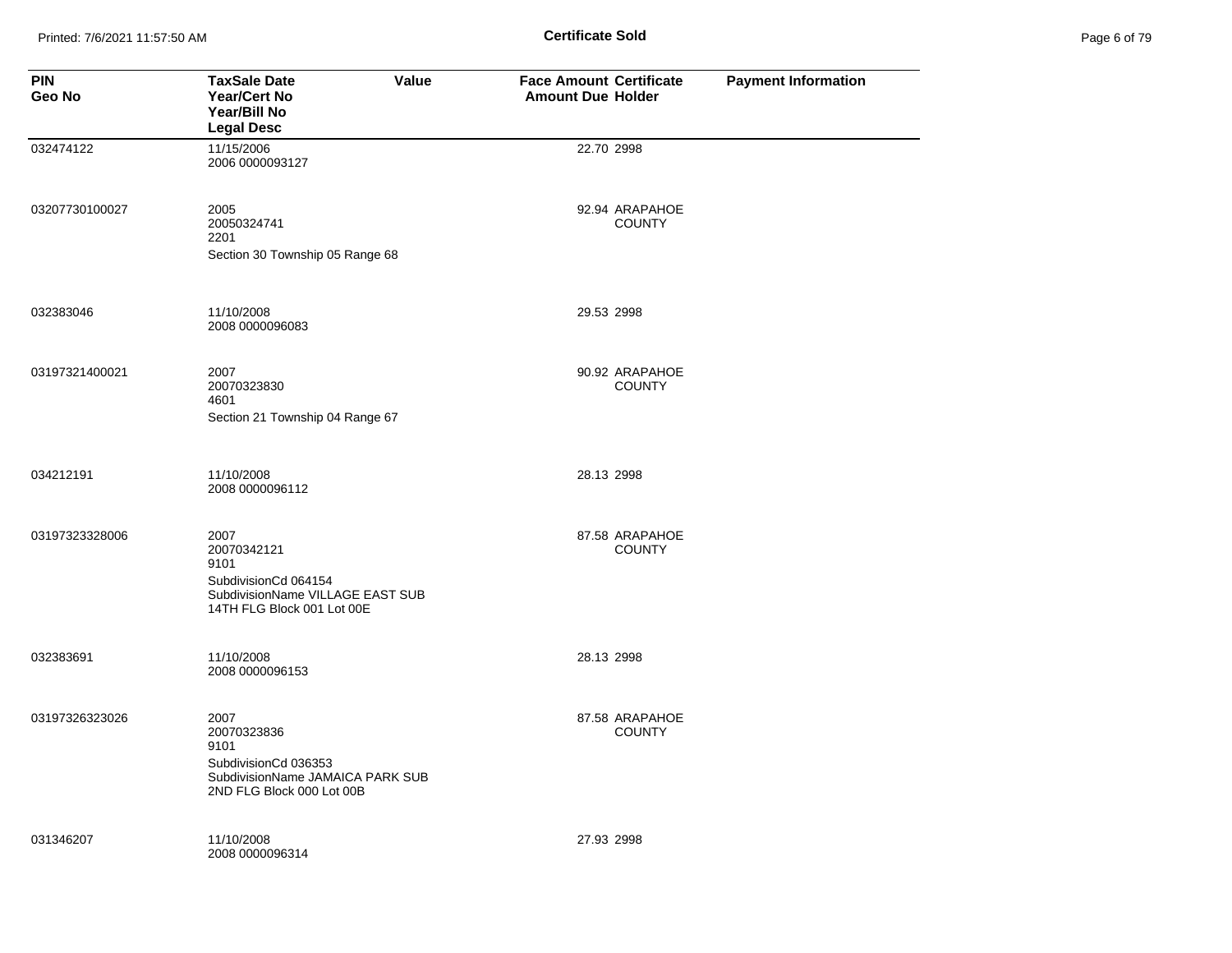| <b>PIN</b><br>Geo No | <b>TaxSale Date</b><br>Value<br><b>Year/Cert No</b><br>Year/Bill No<br><b>Legal Desc</b>                                             | <b>Face Amount Certificate</b><br><b>Amount Due Holder</b> | <b>Payment Information</b> |
|----------------------|--------------------------------------------------------------------------------------------------------------------------------------|------------------------------------------------------------|----------------------------|
| 03197516101001       | 2007<br>20070313462<br>0701<br>SubdivisionCd 062332<br>SubdivisionName TOLLGATE VILLAGE<br>SUB 12TH FLG Block 000 Lot 00A            | 87.10 ARAPAHOE<br><b>COUNTY</b>                            |                            |
| 031373280            | 11/10/2008<br>2008 0000096371                                                                                                        | 27.93 2998                                                 |                            |
| 03197519117054       | 2007<br>20070313732<br>8001<br>SubdivisionCd 046401<br>SubdivisionName NEVIN VILLAGE<br>GREEN SUB 1ST FLG AMEND Block<br>002 Lot 009 | 87.10 ARAPAHOE<br><b>COUNTY</b>                            |                            |
| 031556015            | 11/10/2008<br>2008 0000096666                                                                                                        | 42.09 2998                                                 |                            |
| 03198509201071       | 2007<br>20070315560<br>1501<br>SubdivisionCd 008400<br>SubdivisionName BUYERS OWN SUB<br>#1 Block 000 Lot 047                        | 121.11 ARAPAHOE<br><b>COUNTY</b>                           |                            |
| 032405503            | 11/10/2008<br>2008 0000097225                                                                                                        | 28.17 2998                                                 |                            |
| 03207306332001       | 2007<br>20070324055<br>0301<br>SubdivisionCd 044365<br>SubdivisionName MEADOW HILLS<br>COUNTRY CLUB SUB 6TH FLG Block<br>000 Lot 00A | 87.68 ARAPAHOE<br><b>COUNTY</b>                            |                            |
| 032453648            | 11/10/2008<br>2008 0000097333                                                                                                        | 30.70 2998                                                 |                            |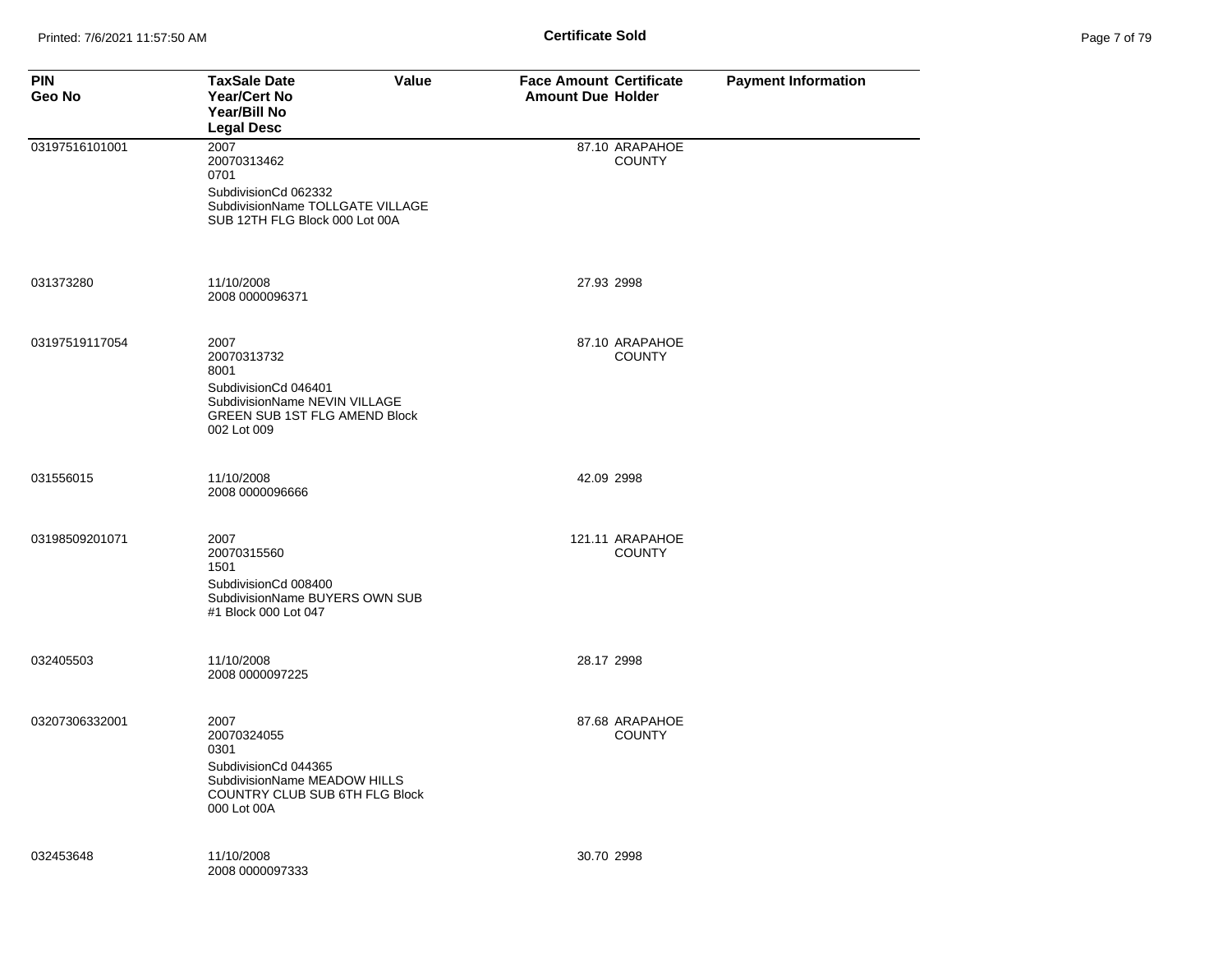| Page 8 of 79 |  |  |
|--------------|--|--|
|              |  |  |

| <b>PIN</b><br>Geo No | <b>TaxSale Date</b><br>Value<br>Year/Cert No<br>Year/Bill No<br><b>Legal Desc</b>                                                       | <b>Face Amount Certificate</b><br><b>Amount Due Holder</b> | <b>Payment Information</b> |
|----------------------|-----------------------------------------------------------------------------------------------------------------------------------------|------------------------------------------------------------|----------------------------|
| 03207315114045       | 2007<br>20070324536<br>4801<br>SubdivisionCd 056580<br>SubdivisionName SMOKY RIDGE Block<br>009 Lot 00G                                 | 93.73 ARAPAHOE<br><b>COUNTY</b>                            |                            |
| 031899052            | 11/10/2008<br>2008 0000097597                                                                                                           | 29.90 2998                                                 |                            |
| 03207532100028       | 2007<br>20070318990<br>5201<br>Section 32 Township 05 Range 67                                                                          | 91.82 ARAPAHOE<br><b>COUNTY</b>                            |                            |
| 031940800            | 11/10/2008<br>2008 0000097619                                                                                                           | 26.91 2998                                                 |                            |
| 03207703110004       | 2007<br>20070319408<br>0001<br>SubdivisionCd 039500<br>SubdivisionName KOPPES SUB PLOT<br>2 BLK 3 HIGGINS BDWY ADD Block<br>003 Lot 013 | 84.63 ARAPAHOE<br><b>COUNTY</b>                            |                            |
| 034779990            | 11/10/2008<br>2008 0000097693                                                                                                           | 28.75 2998                                                 |                            |
| 03207713320001       | 2007<br>20070347799<br>9001<br>SubdivisionCd 047332<br>SubdivisionName ORCHARD CREEK<br>SUB 2ND FLG 2ND AMENDMENT<br>Block 000 Lot 00G  | 89.04 ARAPAHOE<br><b>COUNTY</b>                            |                            |
| 034779981            | 11/10/2008<br>2008 0000097694                                                                                                           | 28.75 2998                                                 |                            |
| 03207713321001       | 2007<br>20070347799<br>8101                                                                                                             | 89.04 ARAPAHOE<br><b>COUNTY</b>                            |                            |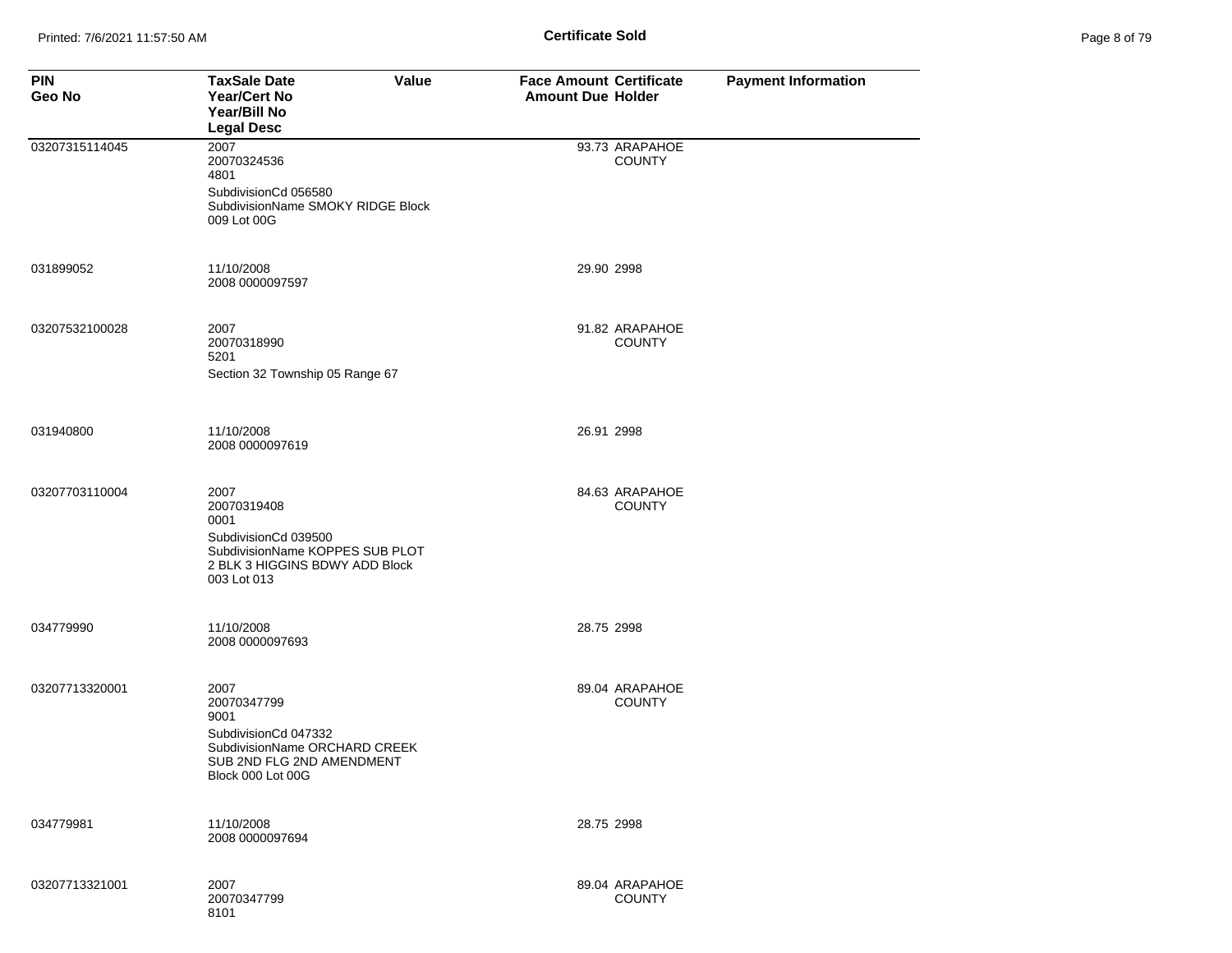| Page 9 of 79 |  |  |
|--------------|--|--|
|              |  |  |

| <b>PIN</b><br>Geo No | <b>TaxSale Date</b><br>Value<br><b>Year/Cert No</b><br>Year/Bill No<br><b>Legal Desc</b>                                  | <b>Face Amount Certificate</b><br><b>Amount Due Holder</b> | <b>Payment Information</b> |
|----------------------|---------------------------------------------------------------------------------------------------------------------------|------------------------------------------------------------|----------------------------|
|                      | SubdivisionCd 047332<br>SubdivisionName ORCHARD CREEK<br>SUB 2ND FLG 2ND AMENDMENT<br>Block 000 Lot 00F                   |                                                            |                            |
| 031004721            | 11/05/2009<br>2009 0000097832                                                                                             | 27.81 2998                                                 |                            |
| 03197132306014       | 2008<br>20080310047<br>2101<br>SubdivisionCd 042050<br>SubdivisionName LORETTO HEIGHTS<br>RESUB Block 000 Lot 022         | 80.49 ARAPAHOE<br><b>COUNTY</b>                            |                            |
| 032383691            | 11/05/2009<br>2009 0000098126                                                                                             | 28.36 2998                                                 |                            |
| 03197326323026       | 2008<br>20080323836<br>9101<br>SubdivisionCd 036353<br>SubdivisionName JAMAICA PARK SUB<br>2ND FLG Block 000 Lot 00B      | 81.67 ARAPAHOE<br><b>COUNTY</b>                            |                            |
| 031346207            | 11/05/2009<br>2009 0000098323                                                                                             | 28.71 2998                                                 |                            |
| 03197516101001       | 2008<br>20080313462<br>0701<br>SubdivisionCd 062332<br>SubdivisionName TOLLGATE VILLAGE<br>SUB 12TH FLG Block 000 Lot 00A | 82.44 ARAPAHOE<br><b>COUNTY</b>                            |                            |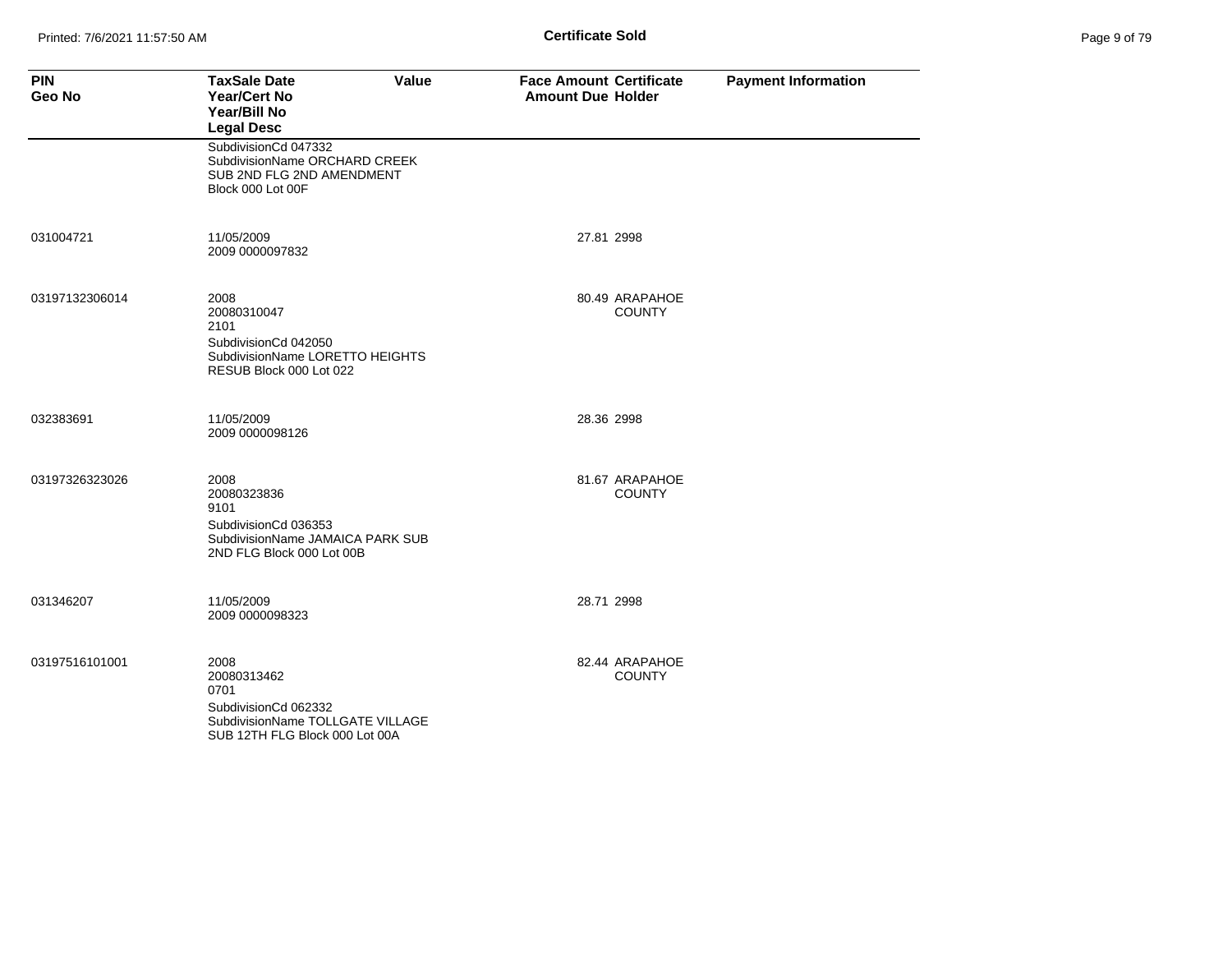| Page 10 of 79 |  |  |  |
|---------------|--|--|--|
|---------------|--|--|--|

| <b>PIN</b><br>Geo No | <b>TaxSale Date</b><br><b>Value</b><br><b>Year/Cert No</b><br>Year/Bill No<br><b>Legal Desc</b>                                      | <b>Face Amount Certificate</b><br><b>Amount Due Holder</b> | <b>Payment Information</b> |
|----------------------|--------------------------------------------------------------------------------------------------------------------------------------|------------------------------------------------------------|----------------------------|
| 031373280            | 11/05/2009<br>2009 0000098390                                                                                                        | 28.71 2998                                                 |                            |
| 03197519117054       | 2008<br>20080313732<br>8001<br>SubdivisionCd 046401<br>SubdivisionName NEVIN VILLAGE<br>GREEN SUB 1ST FLG AMEND Block<br>002 Lot 009 | 82.44 ARAPAHOE<br><b>COUNTY</b>                            |                            |
| 032558954            | 11/05/2009<br>2009 0000099714                                                                                                        | 30.92 2998                                                 |                            |
| 03207314310036       | 2008<br>20080325589<br>5401<br>SubdivisionCd 048547<br>SubdivisionName PARK VIEW<br>COMMONS SUB 1ST FLG Block 002<br>Lot 003         | 87.25 ARAPAHOE<br><b>COUNTY</b>                            |                            |
| 032453648            | 11/05/2009<br>2009 0000099725                                                                                                        | 30.92 2998                                                 |                            |
| 03207315114045       | 2008<br>20080324536<br>4801<br>SubdivisionCd 056580<br>SubdivisionName SMOKY RIDGE Block<br>009 Lot 00G                              | 87.25 ARAPAHOE<br><b>COUNTY</b>                            |                            |
| 034614389            | 11/05/2009<br>2009 0000100077                                                                                                        | 28.86 2998                                                 |                            |
| 03207336100027       | 2008<br>20080346143<br>8901<br>Section 36 Township 05 Range 66                                                                       | 82.77 ARAPAHOE<br><b>COUNTY</b>                            |                            |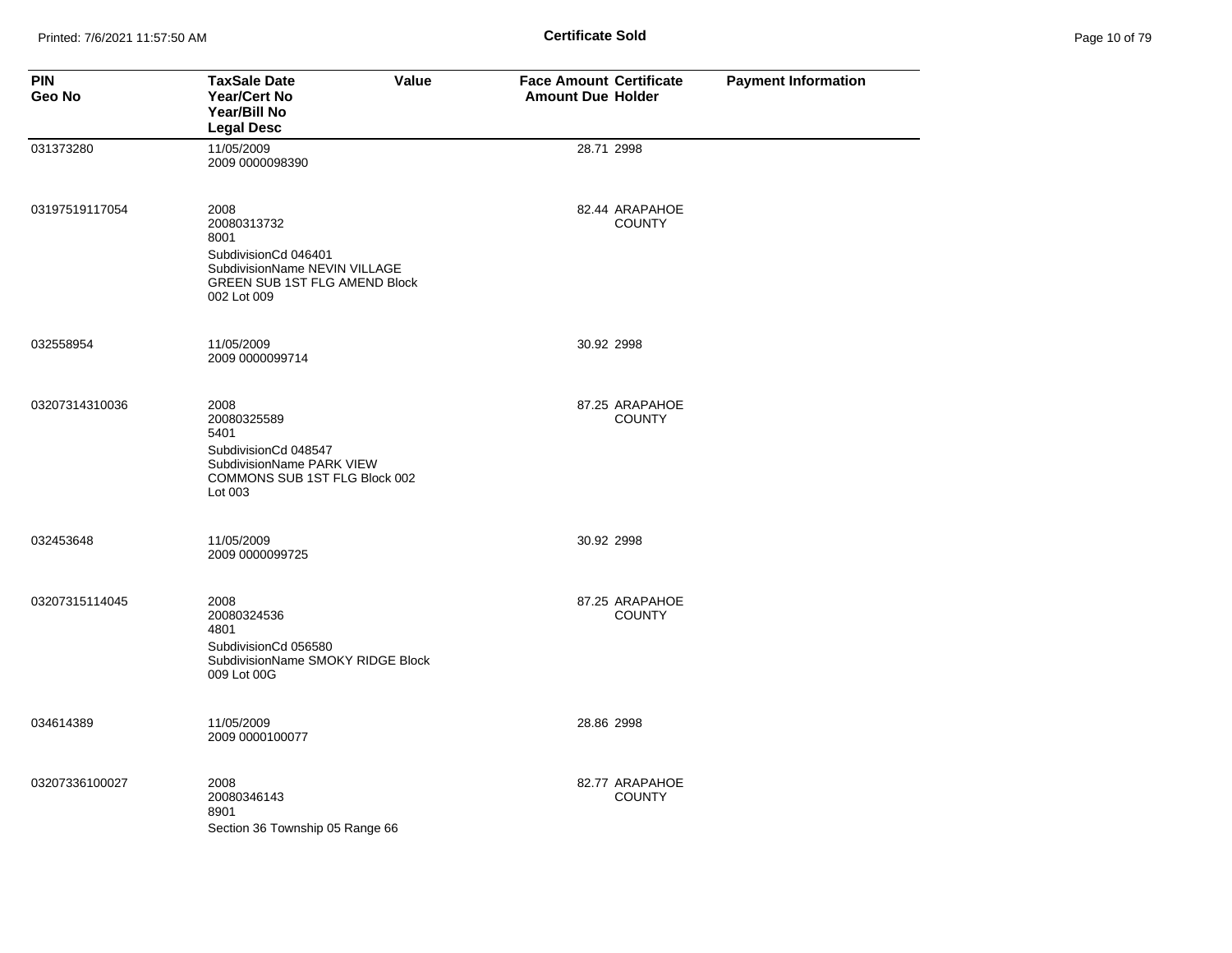Printed: 7/6/2021 11:57:50 AM **Page 11:57:50 AM** Page 11:57:50 AM

| Page 11 of 79 |  |  |  |
|---------------|--|--|--|
|---------------|--|--|--|

| <b>PIN</b><br>Geo No | <b>TaxSale Date</b><br><b>Value</b><br><b>Year/Cert No</b><br>Year/Bill No<br><b>Legal Desc</b>                       | <b>Face Amount Certificate</b><br><b>Amount Due Holder</b> | <b>Payment Information</b> |
|----------------------|-----------------------------------------------------------------------------------------------------------------------|------------------------------------------------------------|----------------------------|
| 031899052            | 11/05/2009<br>2009 0000100210                                                                                         | 30.19 2998                                                 |                            |
| 03207532100028       | 2008<br>20080318990<br>5201<br>Section 32 Township 05 Range 67                                                        | 85.67 ARAPAHOE<br><b>COUNTY</b>                            |                            |
| 034212167            | 11/04/2010<br>2010 0000100801                                                                                         | 28.29 2998                                                 |                            |
| 03197323328003       | 2009<br>20090342121<br>6701<br>SubdivisionCd 064154<br>SubdivisionName VILLAGE EAST SUB<br>14TH FLG Block 001 Lot 00B | 78.69 ARAPAHOE<br><b>COUNTY</b>                            |                            |
| 034212191            | 11/04/2010<br>2010 0000100802                                                                                         | 28.29 2998                                                 |                            |
| 03197323328006       | 2009<br>20090342121<br>9101<br>SubdivisionCd 064154<br>SubdivisionName VILLAGE EAST SUB<br>14TH FLG Block 001 Lot 00E | 78.69 ARAPAHOE<br><b>COUNTY</b>                            |                            |
| 034212191            | 11/04/2010<br>2010 0000100803                                                                                         | 29.19 2998                                                 |                            |
| 03197323328006       | 2008<br>20080342121<br>9101<br>SubdivisionCd 064154<br>SubdivisionName VILLAGE EAST SUB<br>14TH FLG Block 001 Lot 00E | 80.57 ARAPAHOE<br><b>COUNTY</b>                            |                            |
| 031346207            | 11/04/2010<br>2010 0000101016                                                                                         | 28.74 2998                                                 |                            |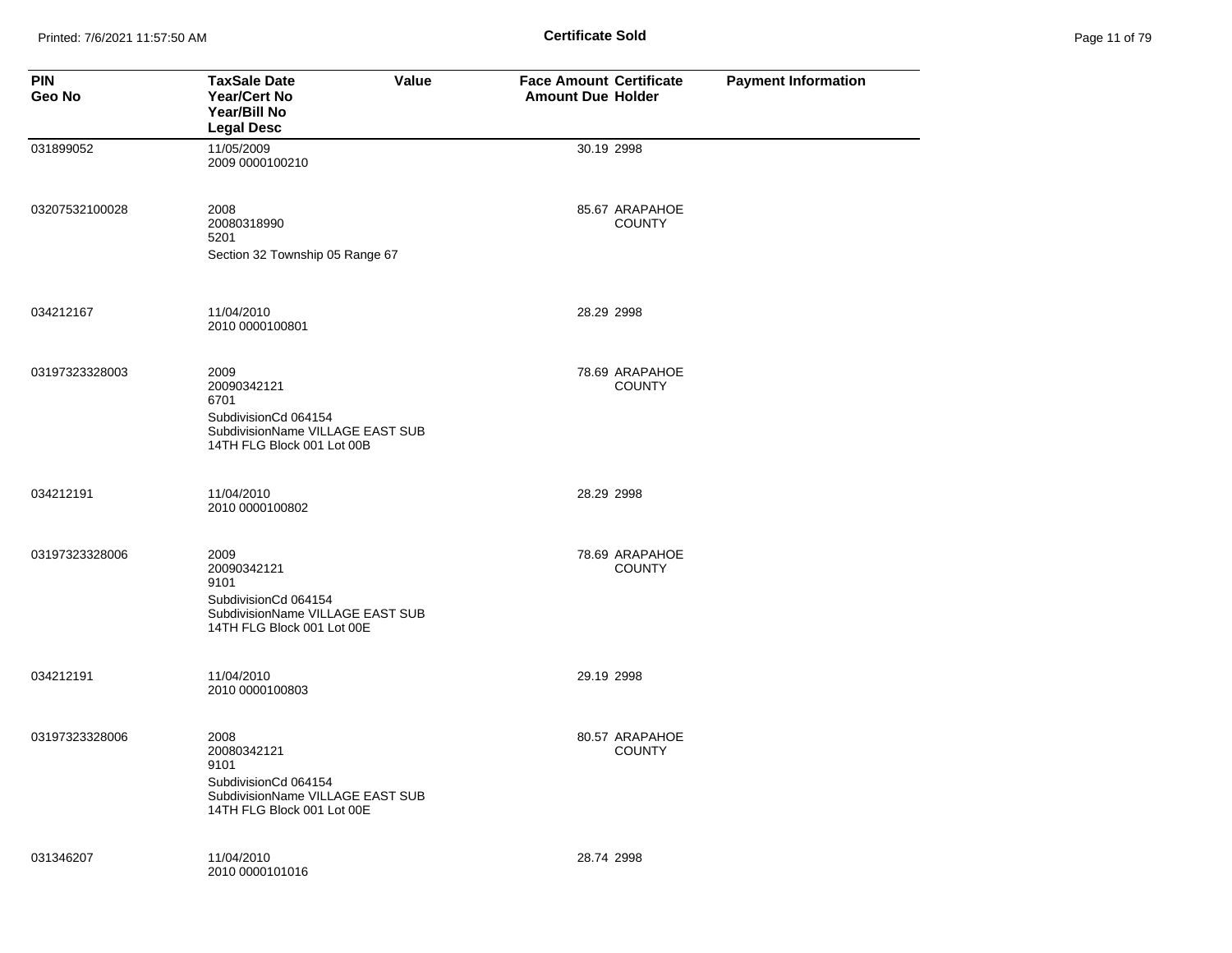| <b>PIN</b><br>Geo No | <b>TaxSale Date</b><br>Value<br>Year/Cert No<br>Year/Bill No<br><b>Legal Desc</b>                                         | <b>Face Amount Certificate</b><br><b>Amount Due Holder</b> | <b>Payment Information</b> |
|----------------------|---------------------------------------------------------------------------------------------------------------------------|------------------------------------------------------------|----------------------------|
| 03197516101001       | 2009<br>20090313462<br>0701<br>SubdivisionCd 062332<br>SubdivisionName TOLLGATE VILLAGE<br>SUB 12TH FLG Block 000 Lot 00A | 79.62 ARAPAHOE<br><b>COUNTY</b>                            |                            |
| 031346258            | 11/04/2010<br>2010 0000101017                                                                                             | 28.74 2998                                                 |                            |
| 03197516201001       | 2009<br>20090313462<br>5801<br>SubdivisionCd 062332<br>SubdivisionName TOLLGATE VILLAGE<br>SUB 12TH FLG Block 000 Lot 00B | 79.62 ARAPAHOE<br><b>COUNTY</b>                            |                            |
| 031899052            | 11/04/2010<br>2010 0000102033                                                                                             | 30.07 2998                                                 |                            |
| 03207532100028       | 2009<br>20090318990<br>5201<br>Section 32 Township 05 Range 67                                                            | 82.38 ARAPAHOE<br><b>COUNTY</b>                            |                            |
| 031004721            | 11/03/2011<br>2011 0000102364                                                                                             | 27.85 2998                                                 |                            |
| 03197132306014       | 2010<br>20100310047<br>2101<br>SubdivisionCd 042050<br>SubdivisionName LORETTO HEIGHTS<br>RESUB Block 000 Lot 022         | 75.00 ARAPAHOE<br><b>COUNTY</b>                            |                            |
| 031101948            | 11/03/2011<br>2011 0000102491                                                                                             | 28.79 2998                                                 |                            |
| 03197303228009       | 2010<br>20100311019<br>4801                                                                                               | 76.85 ARAPAHOE<br><b>COUNTY</b>                            |                            |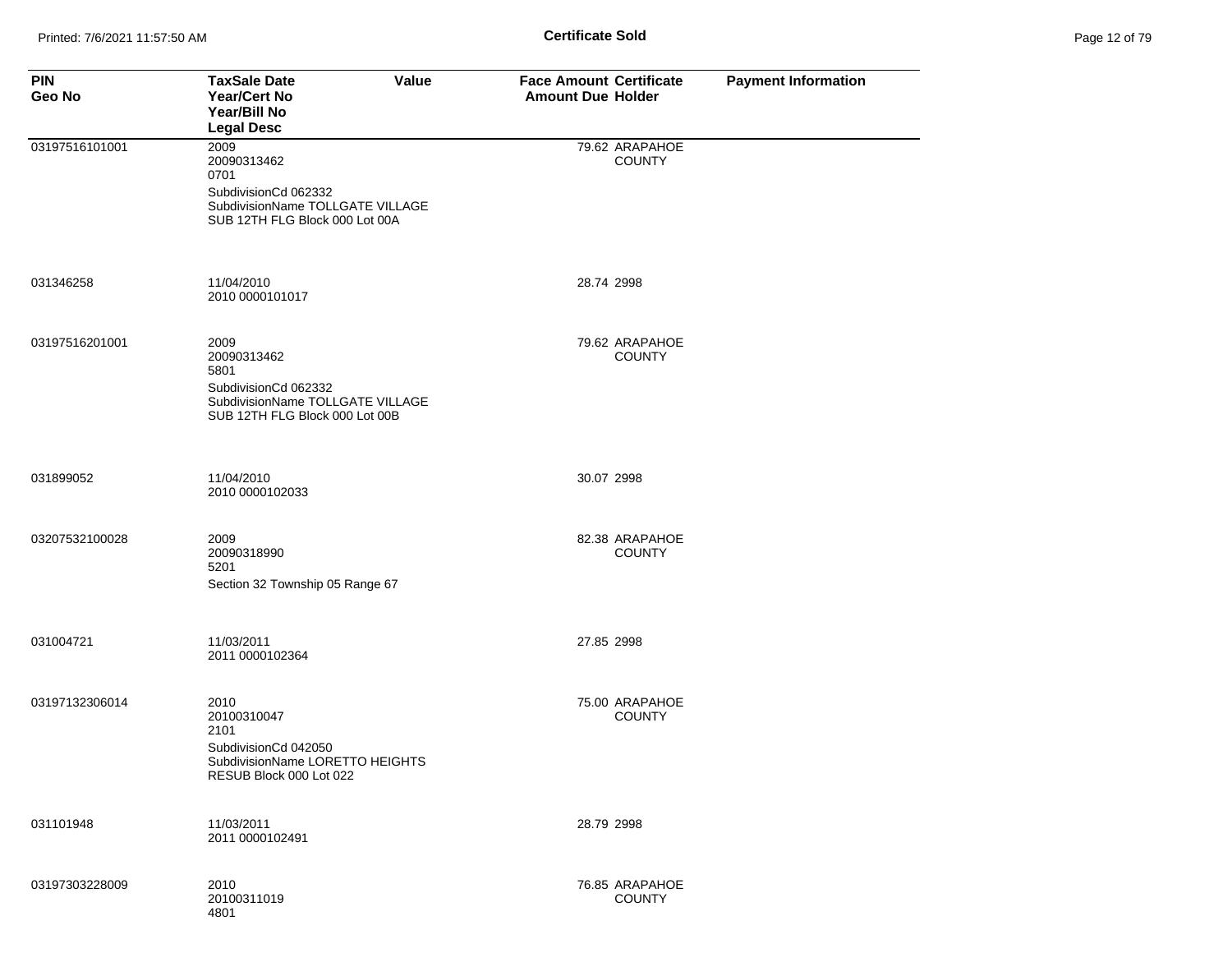Printed: 7/6/2021 11:57:50 AM **Page 13 Of 79 of 79 of 79 of 79 of 79 of 79 of 79 of 79 of 79 of 79 of 79 of 79 of 79 of 79 of 79 of 79 of 79 of 79 of 79 of 79 of 79 of 79 of 79 of 79 of 79 of 79 of 79 of 79 of 79 of 79 of** 

| Page 13 of 79 |  |  |  |
|---------------|--|--|--|
|---------------|--|--|--|

| <b>PIN</b><br>Geo No | <b>TaxSale Date</b><br>Value<br><b>Year/Cert No</b><br>Year/Bill No<br><b>Legal Desc</b>                             | <b>Face Amount Certificate</b><br><b>Amount Due Holder</b> | <b>Payment Information</b> |
|----------------------|----------------------------------------------------------------------------------------------------------------------|------------------------------------------------------------|----------------------------|
|                      | SubdivisionCd 037100<br>SubdivisionName JUDD SUB Block 000<br>Lot 007                                                |                                                            |                            |
| 031102031            | 11/03/2011<br>2011 0000102492                                                                                        | 28.79 2998                                                 |                            |
| 03197303228018       | 2010<br>20100311020<br>3101<br>SubdivisionCd 037100<br>SubdivisionName JUDD SUB Block 000<br>Lot 018                 | 76.85 ARAPAHOE<br><b>COUNTY</b>                            |                            |
| 031123798            | 11/03/2011<br>2011 0000102509                                                                                        | 28.79 2998                                                 |                            |
| 03197311306001       | 2010<br>20100311237<br>9801<br>SubdivisionCd 042450<br>SubdivisionName LYN ACRES #1 Block<br>00A Lot 000             | 76.85 ARAPAHOE<br><b>COUNTY</b>                            |                            |
| 032383691            | 11/03/2011<br>2011 0000102664                                                                                        | 28.46 2998                                                 |                            |
| 03197326323026       | 2010<br>20100323836<br>9101<br>SubdivisionCd 036353<br>SubdivisionName JAMAICA PARK SUB<br>2ND FLG Block 000 Lot 00B | 76.20 ARAPAHOE<br><b>COUNTY</b>                            |                            |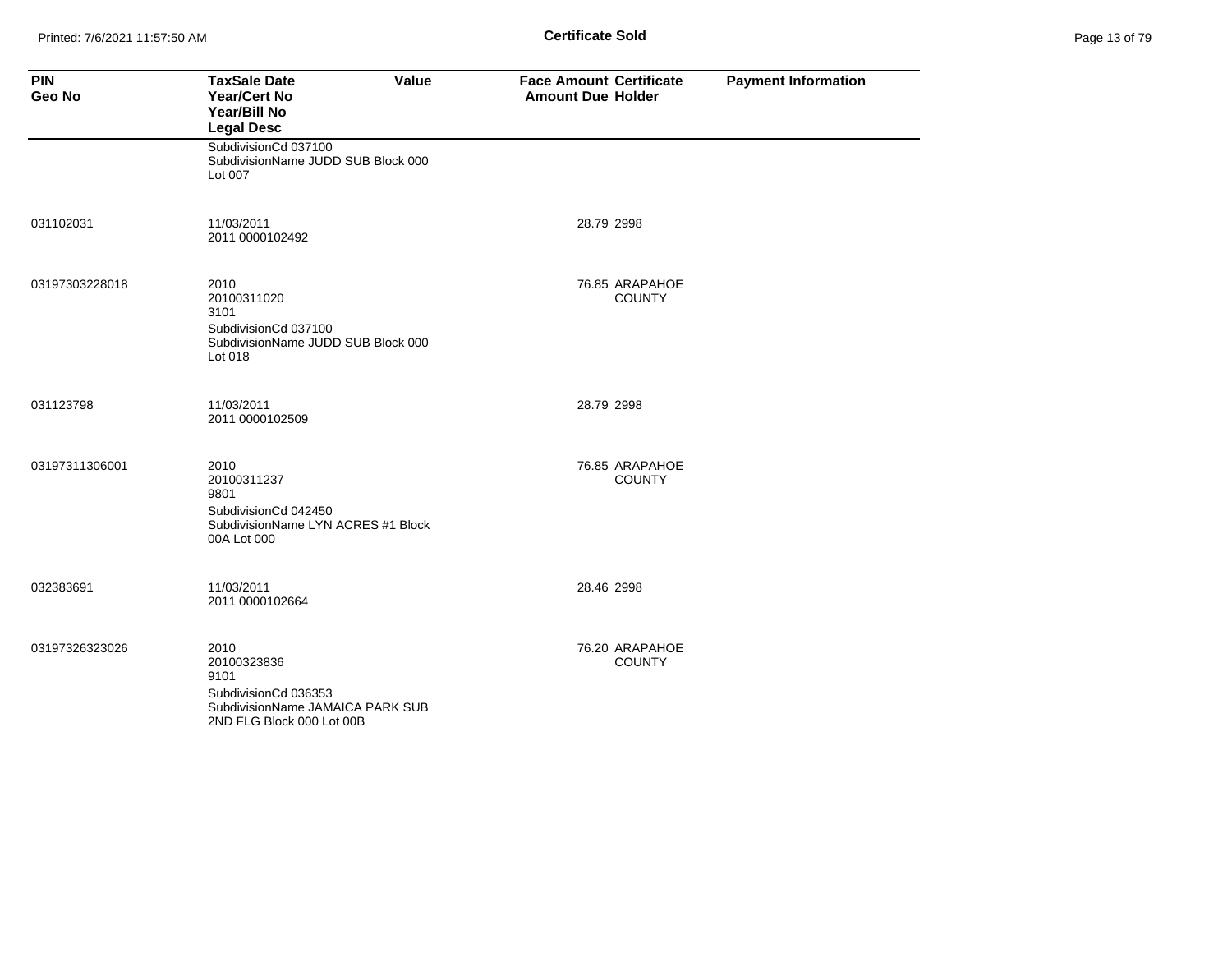| Page 14 of 79 |  |  |  |
|---------------|--|--|--|
|---------------|--|--|--|

| <b>PIN</b><br>Geo No | <b>TaxSale Date</b><br>Value<br><b>Year/Cert No</b><br>Year/Bill No<br><b>Legal Desc</b>                                                | <b>Face Amount Certificate</b><br><b>Amount Due Holder</b> | <b>Payment Information</b> |
|----------------------|-----------------------------------------------------------------------------------------------------------------------------------------|------------------------------------------------------------|----------------------------|
| 031346207            | 11/03/2011<br>2011 0000102777                                                                                                           | 28.79 2998                                                 |                            |
| 03197516101001       | 2010<br>20100313462<br>0701<br>SubdivisionCd 062332<br>SubdivisionName TOLLGATE VILLAGE<br>SUB 12TH FLG Block 000 Lot 00A               | 76.85 ARAPAHOE<br><b>COUNTY</b>                            |                            |
| 031346258            | 11/03/2011<br>2011 0000102778                                                                                                           | 28.79 2998                                                 |                            |
| 03197516201001       | 2010<br>20100313462<br>5801<br>SubdivisionCd 062332<br>SubdivisionName TOLLGATE VILLAGE<br>SUB 12TH FLG Block 000 Lot 00B               | 76.85 ARAPAHOE<br><b>COUNTY</b>                            |                            |
| 031692211            | 11/03/2011<br>2011 0000103229                                                                                                           | 28.50 2998                                                 |                            |
| 03207308202022       | 2010<br>20100316922<br>1101<br>SubdivisionCd 049650<br>SubdivisionName PHEASANT RUN<br>2ND FLG Block 001 Lot 00C                        | 76.28 ARAPAHOE<br><b>COUNTY</b>                            |                            |
| 031940800            | 11/03/2011<br>2011 0000103478                                                                                                           | 26.97 2998                                                 |                            |
| 03207703110004       | 2010<br>20100319408<br>0001<br>SubdivisionCd 039500<br>SubdivisionName KOPPES SUB PLOT<br>2 BLK 3 HIGGINS BDWY ADD Block<br>003 Lot 013 | 73.26 ARAPAHOE<br><b>COUNTY</b>                            |                            |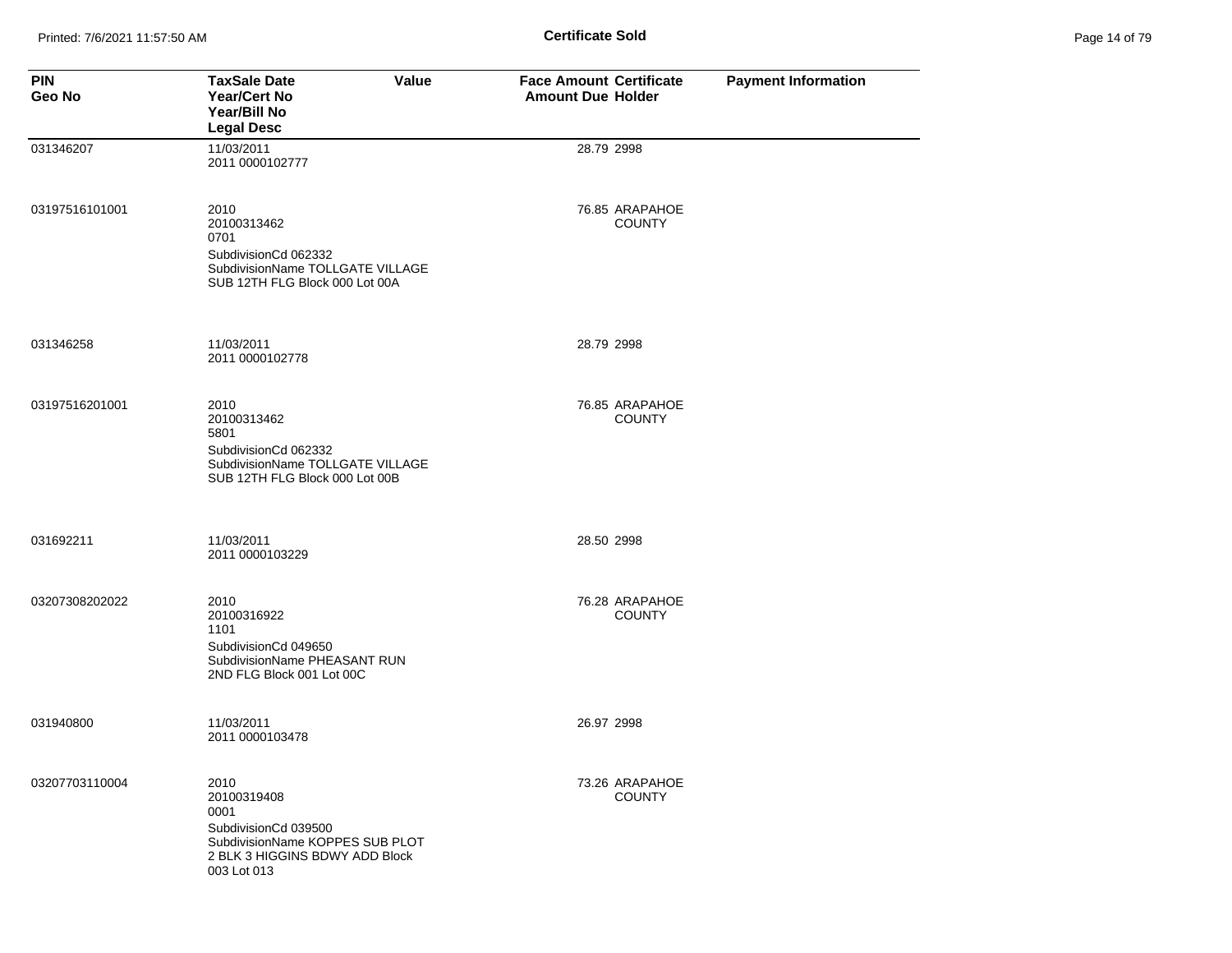Printed: 7/6/2021 11:57:50 AM **Page 15 of 79 of 79 of 79 of 79 of 79 of 79 of 79 of 79 of 79 of 79 of 79 of 79 of 79 of 79 of 79 of 79 of 79 of 79 of 79 of 79 of 79 of 79 of 79 of 79 of 79 of 79 of 79 of 79 of 79 of 79 of** 

| Page 15 of 79 |  |  |  |
|---------------|--|--|--|
|---------------|--|--|--|

| <b>PIN</b><br>Geo No | <b>TaxSale Date</b><br>Value<br><b>Year/Cert No</b><br>Year/Bill No<br><b>Legal Desc</b>                              | <b>Face Amount Certificate</b><br><b>Amount Due Holder</b> | <b>Payment Information</b> |
|----------------------|-----------------------------------------------------------------------------------------------------------------------|------------------------------------------------------------|----------------------------|
| 034614605            | 11/05/2012<br>2012 0000104716                                                                                         | 7,084.87 2998                                              |                            |
| 03207336200012       | 2011<br>20110346146<br>0501<br>Section 36 Township 05 Range 66                                                        | 13,304.05 ARAPAHOE<br><b>COUNTY</b>                        |                            |
|                      |                                                                                                                       |                                                            |                            |
| 032551178            | 11/05/2012<br>2012 0000104744                                                                                         | 32.72 2998                                                 |                            |
| 03207519201008       | 2011<br>20110325511<br>7801<br>SubdivisionCd 019200<br>SubdivisionName DEKOEVEND SUB<br>Block 000 Lot 005             | 81.31 ARAPAHOE<br><b>COUNTY</b>                            |                            |
| 031009022            | 11/07/2013<br>2013 0000105107                                                                                         | 105.80 2998                                                |                            |
| 03197133201015       | 2012<br>20120310090<br>2201<br>SubdivisionCd 022150<br>SubdivisionName ENGLEWOOD<br>INDUSTRIAL PARK Block 003 Lot 006 | 194.80 ARAPAHOE<br><b>COUNTY</b>                           |                            |
| 031101948            | 11/07/2013<br>2013 0000105193                                                                                         | 31.84 2998                                                 |                            |
| 03197303228009       | 2012<br>20120311019<br>4801<br>SubdivisionCd 037100<br>SubdivisionName JUDD SUB Block 000<br>Lot 007                  | 63.50 ARAPAHOE<br><b>COUNTY</b>                            |                            |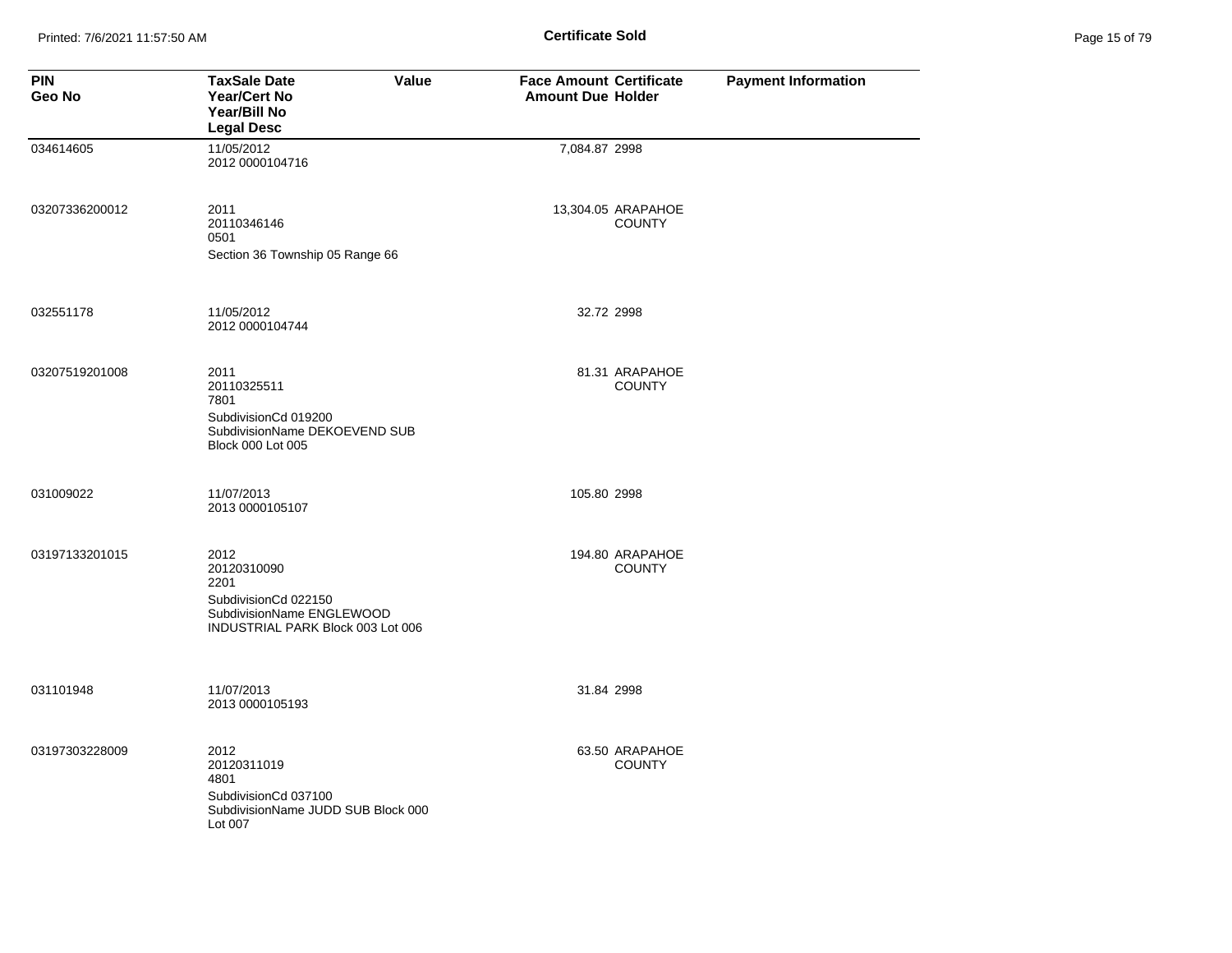| Page 16 of 79 |  |  |  |
|---------------|--|--|--|
|---------------|--|--|--|

| <b>PIN</b><br>Geo No | Value<br><b>TaxSale Date</b><br>Year/Cert No<br>Year/Bill No<br><b>Legal Desc</b>                                                    | <b>Face Amount Certificate</b><br><b>Amount Due Holder</b> | <b>Payment Information</b> |
|----------------------|--------------------------------------------------------------------------------------------------------------------------------------|------------------------------------------------------------|----------------------------|
| 031102031            | 11/07/2013<br>2013 0000105194                                                                                                        | 31.84 2998                                                 |                            |
| 03197303228018       | 2012<br>20120311020<br>3101<br>SubdivisionCd 037100<br>SubdivisionName JUDD SUB Block 000<br>Lot 018                                 | 63.50 ARAPAHOE<br><b>COUNTY</b>                            |                            |
| 031346207            | 11/07/2013<br>2013 0000105424                                                                                                        | 31.84 2998                                                 |                            |
| 03197516101001       | 2012<br>20120313462<br>0701<br>SubdivisionCd 062332<br>SubdivisionName TOLLGATE VILLAGE<br>SUB 12TH FLG Block 000 Lot 00A            | 63.50 ARAPAHOE<br><b>COUNTY</b>                            |                            |
| 031346258            | 11/07/2013<br>2013 0000105425                                                                                                        | 31.84 2998                                                 |                            |
| 03197516201001       | 2012<br>20120313462<br>5801<br>SubdivisionCd 062332<br>SubdivisionName TOLLGATE VILLAGE<br>SUB 12TH FLG Block 000 Lot 00B            | 63.50 ARAPAHOE<br><b>COUNTY</b>                            |                            |
| 031373280            | 11/07/2013<br>2013 0000105464                                                                                                        | 31.84 2998                                                 |                            |
| 03197519117054       | 2012<br>20120313732<br>8001<br>SubdivisionCd 046401<br>SubdivisionName NEVIN VILLAGE<br>GREEN SUB 1ST FLG AMEND Block<br>002 Lot 009 | 63.50 ARAPAHOE<br><b>COUNTY</b>                            |                            |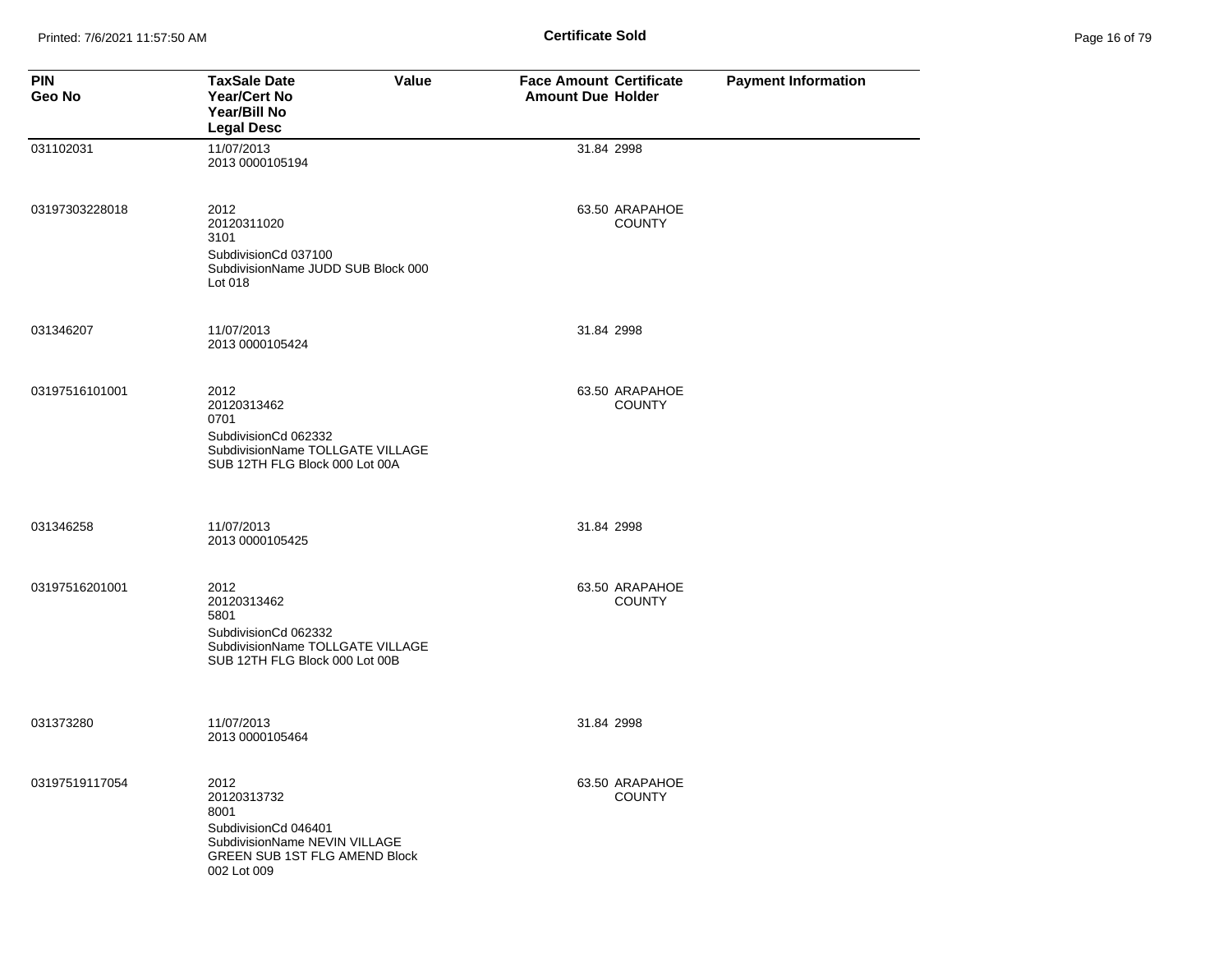Printed: 7/6/2021 11:57:50 AM **Page 17 of 79 of 79 of 79 of 79 of 79 of 79 of 79 of 79 of 79 of 79 of 79 of 79 of 79 of 79 of 79 of 79 of 79 of 79 of 79 of 79 of 79 of 79 of 79 of 79 of 79 of 79 of 79 of 79 of 79 of 79 of** 

| Page 17 of 79 |  |  |  |
|---------------|--|--|--|
|---------------|--|--|--|

| <b>PIN</b><br>Geo No | <b>TaxSale Date</b><br>Value<br><b>Year/Cert No</b><br>Year/Bill No<br><b>Legal Desc</b> | <b>Face Amount Certificate</b><br><b>Amount Due Holder</b> | <b>Payment Information</b> |
|----------------------|------------------------------------------------------------------------------------------|------------------------------------------------------------|----------------------------|
| 033822030            | 11/02/2018<br>2018 182226                                                                | 929.17 2998                                                |                            |
| 03207519400018       | 2017<br>2017313418                                                                       | 1,242.74 ARAPAHOE<br><b>COUNTY</b>                         |                            |
|                      | Section 19 Township 05 Range 67                                                          |                                                            |                            |
| 032273593            | 12/07/2018<br>2018 182234                                                                | 29.52 2998                                                 |                            |
| 03900011960001       | 2017<br>2017120861                                                                       | 45.98 ARAPAHOE<br><b>COUNTY</b>                            |                            |
|                      | VIN# K255CDE41325<br>MAKE: MARLETTE YEAR 1965 SIZE<br>10X50                              |                                                            |                            |
| 032279214            | 12/07/2018<br>2018 182236                                                                | 80.96 2998                                                 |                            |
| 03900019410001       | 2017<br>2017121296                                                                       | 113.85 ARAPAHOE<br><b>COUNTY</b>                           |                            |
|                      | VIN# ICC5711 MAKE:COLUMBINE<br><b>YEAR 1972 SIZE 14X70</b>                               |                                                            |                            |
| 032282011            | 12/07/2018<br>2018 182237                                                                | 66.31 2998                                                 |                            |
| 03900022970001       | 2017<br>2017121178                                                                       | 94.49 ARAPAHOE<br><b>COUNTY</b>                            |                            |
|                      | VIN# IGN3588 MAKE:GREAT<br>NORTHERN YEAR 1971 SIZE 14X65                                 |                                                            |                            |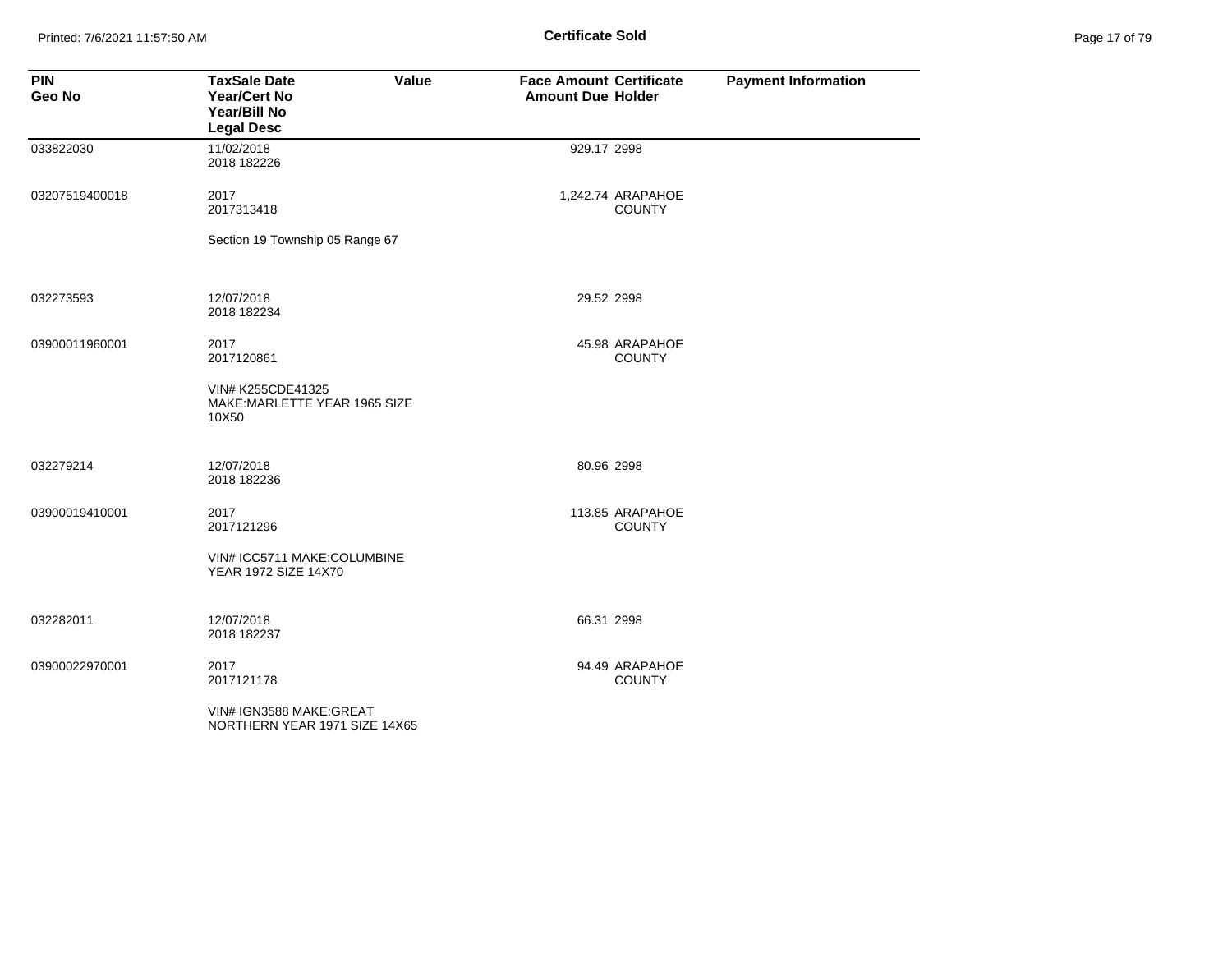Printed: 7/6/2021 11:57:50 AM **Page 18 of 79 of 79 of 79 of 79 of 79 of 79 of 79 of 79 of 79 of 79 of 79 of 79 of 79 of 79 of 79 of 79 of 79 of 79 of 79 of 79 of 79 of 79 of 79 of 79 of 79 of 79 of 79 of 79 of 79 of 79 of** 

| Page 18 of 79 |  |  |  |
|---------------|--|--|--|
|---------------|--|--|--|

| <b>PIN</b><br>Geo No | <b>TaxSale Date</b><br><b>Year/Cert No</b><br>Year/Bill No<br><b>Legal Desc</b>                                  | Value | <b>Face Amount Certificate</b><br><b>Amount Due Holder</b> |                                  | <b>Payment Information</b> |
|----------------------|------------------------------------------------------------------------------------------------------------------|-------|------------------------------------------------------------|----------------------------------|----------------------------|
| 035031055            | 12/07/2018<br>2018 182289                                                                                        |       |                                                            | 68.05 2998                       |                            |
| 03900070290001       | 2017<br>2017123085<br>VIN# 2277633906L<br>MAKE:TITAN/QUEERL YEAR 1977<br>SIZE 14X52                              |       |                                                            | 96.81 ARAPAHOE<br><b>COUNTY</b>  |                            |
| 035105237            | 12/07/2018<br>2018 182291                                                                                        |       |                                                            | 75.79 2998                       |                            |
| 03900071150001       | 2017<br>2017123533<br>VIN# 0532520205A&B<br>MAKE:CHAMPION YEAR 1973 SIZE<br>24X40                                |       |                                                            | 107.03 ARAPAHOE<br><b>COUNTY</b> |                            |
| 031346207            | 11/08/2019<br>2019 191942                                                                                        |       |                                                            | 39.41 2998                       |                            |
| 03197516101001       | 2018<br>2018155490<br>SubdivisionCd 062332<br>SubdivisionName TOLLGATE VILLAGE<br>SUB 12TH FLG Block 000 Lot 00A |       |                                                            | 54.67 ARAPAHOE<br><b>COUNTY</b>  |                            |
| 031346258            | 11/08/2019<br>2019 191943                                                                                        |       |                                                            | 39.41 2998                       |                            |
| 03197516201001       | 2018<br>2018154820<br>SubdivisionCd 062332<br>SubdivisionName TOLLGATE VILLAGE<br>SUB 12TH FLG Block 000 Lot 00B |       |                                                            | 54.67 ARAPAHOE<br><b>COUNTY</b>  |                            |
| 031346282            | 11/08/2019<br>2019 191944                                                                                        |       |                                                            | 39.41 2998                       |                            |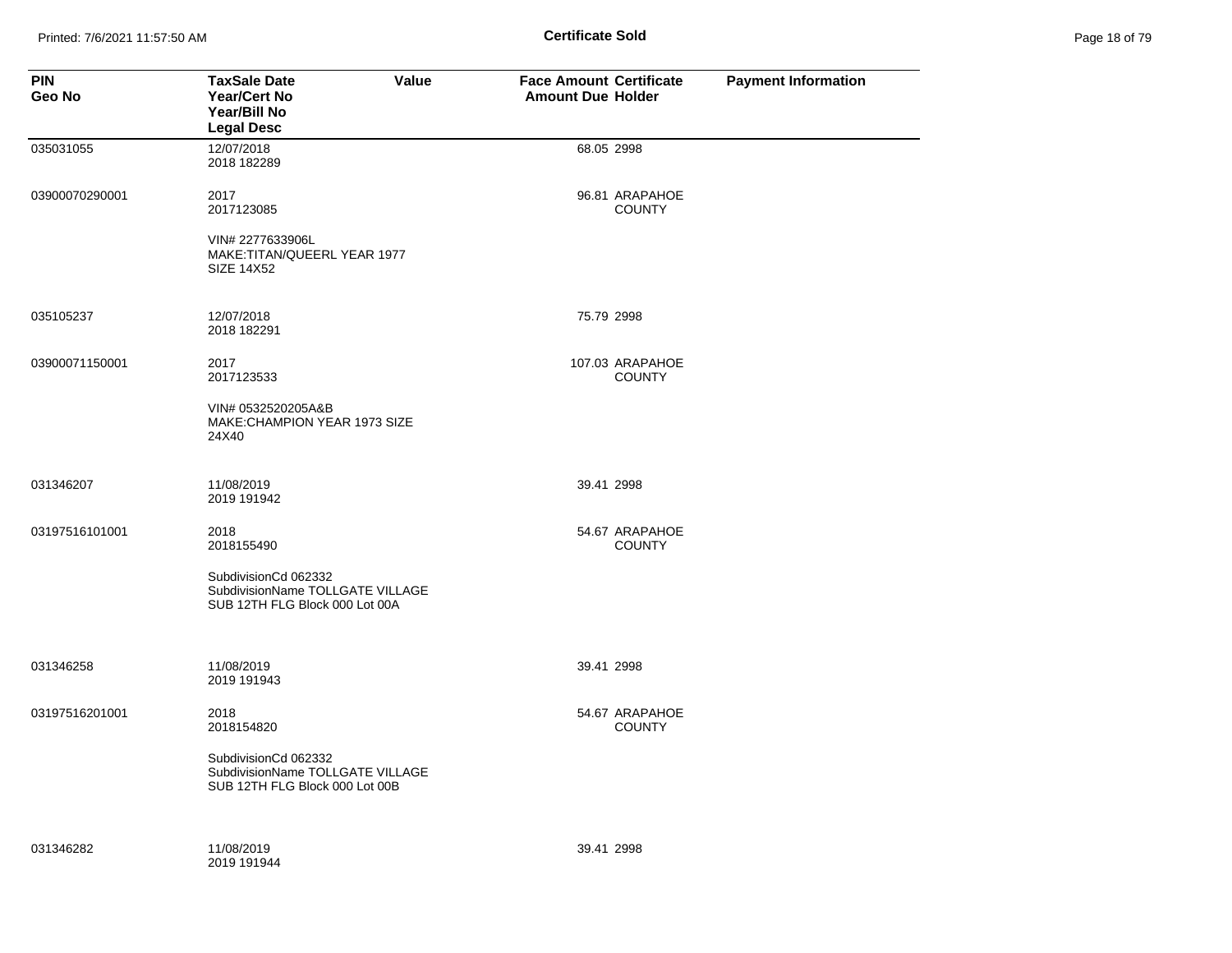| <b>PIN</b><br>Geo No | <b>TaxSale Date</b><br>Value<br><b>Year/Cert No</b><br>Year/Bill No<br><b>Legal Desc</b>                     | <b>Face Amount Certificate</b><br><b>Amount Due Holder</b> | <b>Payment Information</b> |
|----------------------|--------------------------------------------------------------------------------------------------------------|------------------------------------------------------------|----------------------------|
| 03197516205001       | 2018<br>2018154814                                                                                           | 54.67 ARAPAHOE<br><b>COUNTY</b>                            |                            |
|                      | SubdivisionCd 062332<br>SubdivisionName TOLLGATE VILLAGE<br>SUB 12TH FLG Block 000 Lot 00C                   |                                                            |                            |
| 031373280            | 11/08/2019<br>2019 191945                                                                                    | 39.41 2998                                                 |                            |
| 03197519117054       | 2018<br>2018157895                                                                                           | 54.67 ARAPAHOE<br><b>COUNTY</b>                            |                            |
|                      | SubdivisionCd 046401<br>SubdivisionName NEVIN VILLAGE<br><b>GREEN SUB 1ST FLG AMEND Block</b><br>002 Lot 009 |                                                            |                            |
| 031574668            | 11/08/2019<br>2019 191946                                                                                    | 36.04 2998                                                 |                            |
| 03205918317005       | 2018<br>2018175329                                                                                           | 50.59 ARAPAHOE<br><b>COUNTY</b>                            |                            |
|                      | SubdivisionCd 008250<br>SubdivisionName BURTONS 1ST ADD<br>TO DEER TRAIL Block 004 Lot 003                   |                                                            |                            |
| 031584728            | 11/08/2019<br>2019 191947                                                                                    | 34.06 2998                                                 |                            |
| 03206900000056       | 2018<br>2018176710                                                                                           | 48.19 ARAPAHOE<br><b>COUNTY</b>                            |                            |
|                      | Section 11 Township 05 Range 64                                                                              |                                                            |                            |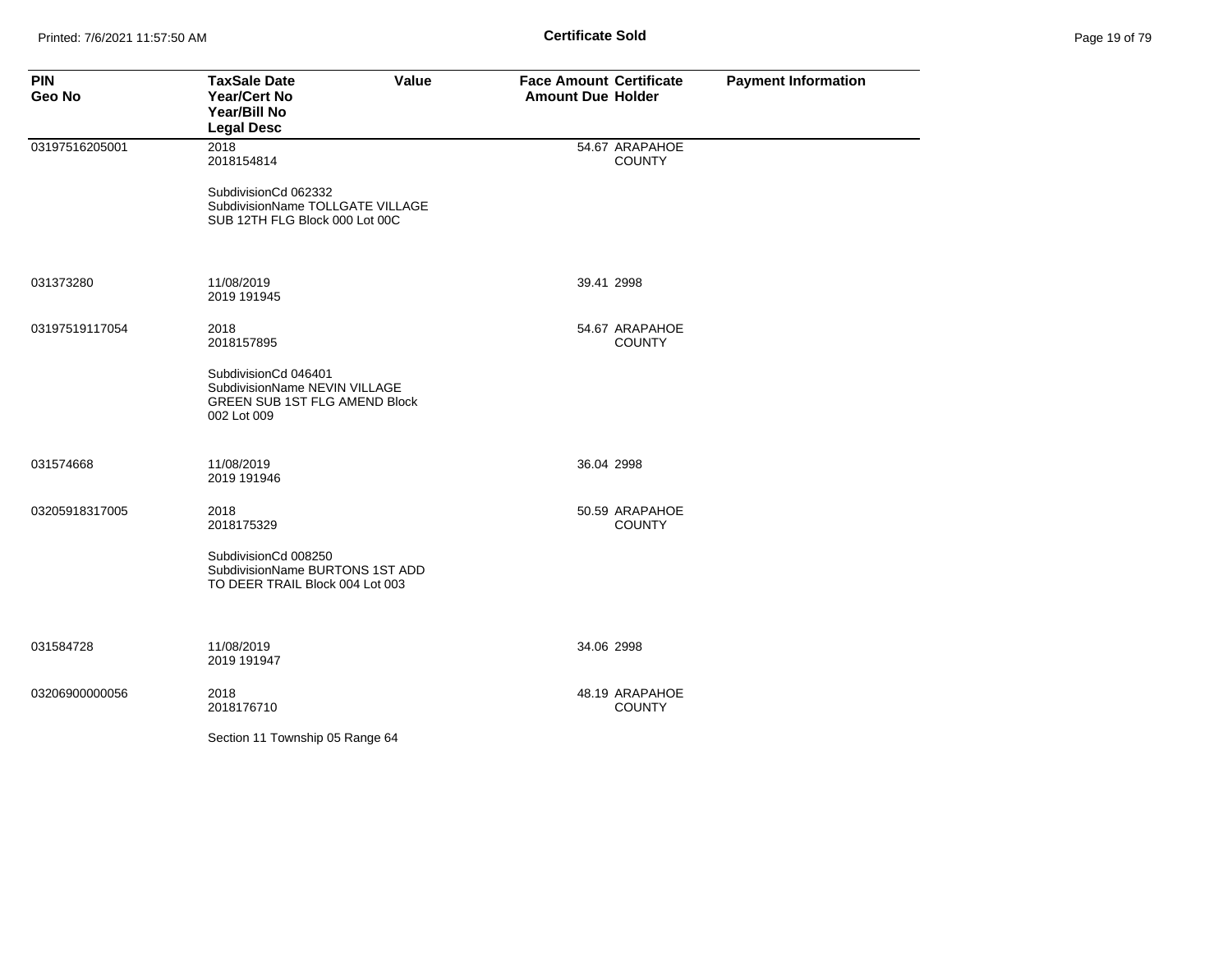Printed: 7/6/2021 11:57:50 AM **Page 20 of 79 of 79 of 79 of 79 of 79 of 79 of 79 of 79 of 79 of 79 of 79 of 79 of 79 of 79 of 79 of 79 of 79 of 79 of 79 of 79 of 79 of 79 of 79 of 79 of 79 of 79 of 79 of 79 of 79 of 79 of** 

| Page 20 of 79 |  |  |  |
|---------------|--|--|--|
|---------------|--|--|--|

| <b>PIN</b><br>Geo No | <b>TaxSale Date</b><br>Value<br>Year/Cert No<br>Year/Bill No<br><b>Legal Desc</b>   | <b>Face Amount Certificate</b><br><b>Amount Due Holder</b> | <b>Payment Information</b> |
|----------------------|-------------------------------------------------------------------------------------|------------------------------------------------------------|----------------------------|
| 031674034            | 11/08/2019<br>2019 191948                                                           | 34.51 2998                                                 |                            |
| 03207307105023       | 2018<br>2018184000                                                                  | 48.72 ARAPAHOE<br><b>COUNTY</b>                            |                            |
|                      | SubdivisionCd 049700<br>SubdivisionName PHEASANT RUN<br>1ST FLG Block 002 Lot 010   |                                                            |                            |
| 031715580            | 11/08/2019<br>2019 191949                                                           | 41.12 2998                                                 |                            |
| 03207316113007       | 2018<br>2018187955                                                                  | 56.71 ARAPAHOE<br><b>COUNTY</b>                            |                            |
|                      | SubdivisionCd 056543<br>SubdivisionName SMOKY HILL 400<br>3RD FLG Block 000 Lot 008 |                                                            |                            |
| 031758939            | 11/08/2019<br>2019 191950                                                           | 37.80 2998                                                 |                            |
| 03207508302003       | 2018<br>2018191461                                                                  | 52.70 ARAPAHOE<br><b>COUNTY</b>                            |                            |
|                      | SubdivisionCd 011400<br>SubdivisionName CHARLOU PARK<br>ADD Block 000 Lot 00A       |                                                            |                            |
| 031759196            | 11/08/2019<br>2019 191951                                                           | 45.47 2998                                                 |                            |
| 03207508305006       | 2018<br>2018191590                                                                  | 62.00 ARAPAHOE<br><b>COUNTY</b>                            |                            |
|                      | SubdivisionCd 011450<br>SubdivisionName CHARLOU PARK<br>2ND ADD Block 000 Lot 00B   |                                                            |                            |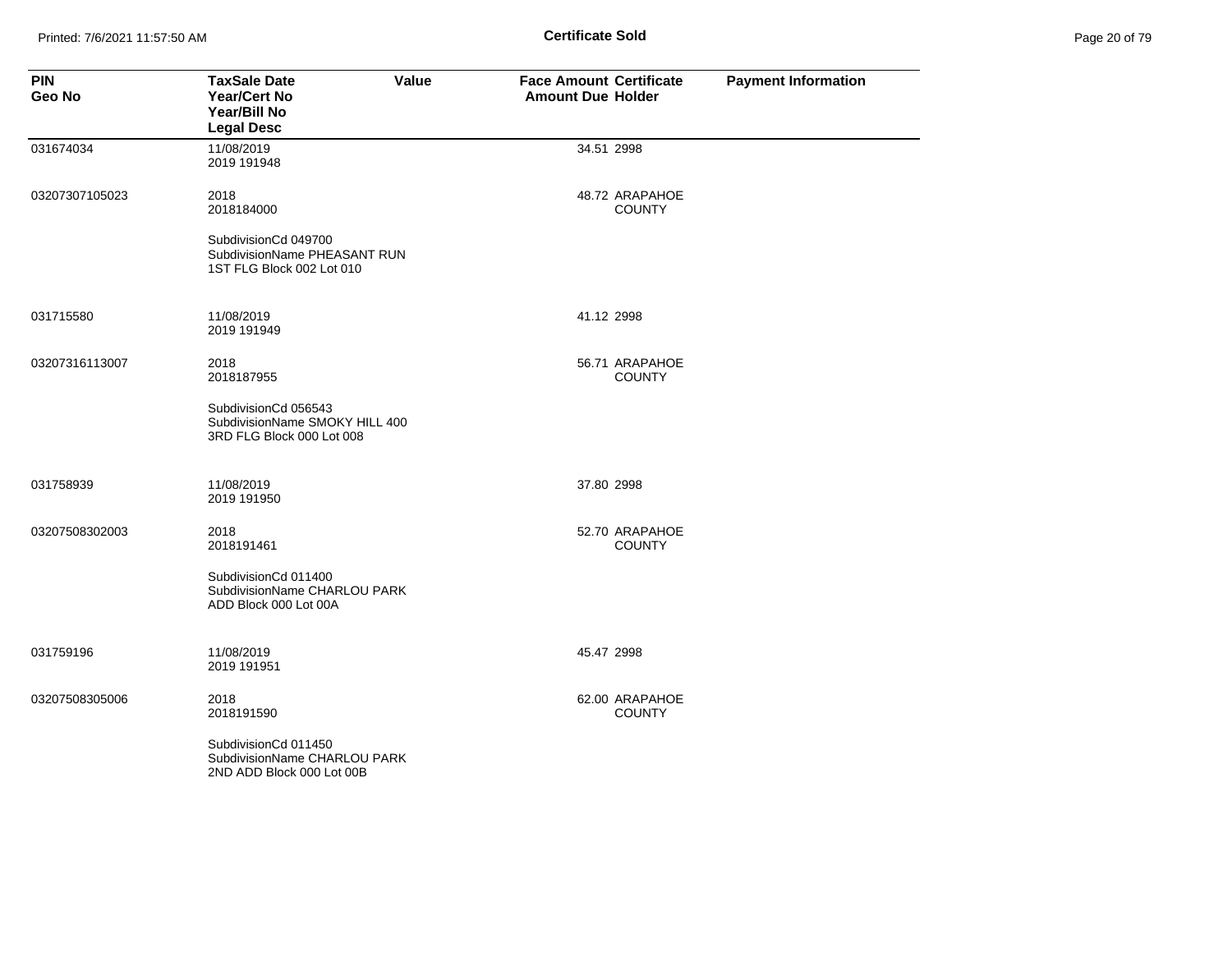Printed: 7/6/2021 11:57:50 AM **Page 21 of 79 of 79 of 79 of 79 of 79 of 79 of 79 of 79 of 79 of 79 of 79 of 79 of 79 of 79 of 79 of 79 of 79 of 79 of 79 of 79 of 79 of 79 of 79 of 79 of 79 of 79 of 79 of 79 of 79 of 79 of** 

| Page 21 of 79 |  |  |  |
|---------------|--|--|--|
|---------------|--|--|--|

| <b>PIN</b><br><b>Geo No</b> | <b>TaxSale Date</b><br>Value<br><b>Year/Cert No</b><br>Year/Bill No<br><b>Legal Desc</b> | <b>Face Amount Certificate</b><br><b>Amount Due Holder</b> | <b>Payment Information</b> |
|-----------------------------|------------------------------------------------------------------------------------------|------------------------------------------------------------|----------------------------|
| 031844053                   | 11/08/2019<br>2019 191952                                                                | 38.65 2998                                                 |                            |
| 03207524305007              | 2018<br>2018198239                                                                       | 53.72 ARAPAHOE<br><b>COUNTY</b>                            |                            |
|                             | SubdivisionCd 057738<br>SubdivisionName SOUTHFIELD PARK<br>Block 008 Lot 00H             |                                                            |                            |
| 031844169                   | 11/08/2019<br>2019 191953                                                                | 38.65 2998                                                 |                            |
| 03207524306007              | 2018<br>2018198675                                                                       | 53.72 ARAPAHOE<br><b>COUNTY</b>                            |                            |
|                             | SubdivisionCd 057738<br>SubdivisionName SOUTHFIELD PARK<br>Block 007 Lot 00I             |                                                            |                            |
| 031899052                   | 11/08/2019<br>2019 191954                                                                | 38.15 2998                                                 |                            |
| 03207532100028              | 2018<br>2018203433                                                                       | 53.13 ARAPAHOE<br><b>COUNTY</b>                            |                            |
|                             | Section 32 Township 05 Range 67                                                          |                                                            |                            |
| 031899800                   | 11/08/2019<br>2019 191955                                                                | 38.48 2998                                                 |                            |
| 03207532108018              | 2018<br>2018203170                                                                       | 53.53 ARAPAHOE<br><b>COUNTY</b>                            |                            |
|                             | SubdivisionCd 023941<br>SubdivisionName FOXRIDGE 1ST FLG<br>RESUB Block 009 Lot 028      |                                                            |                            |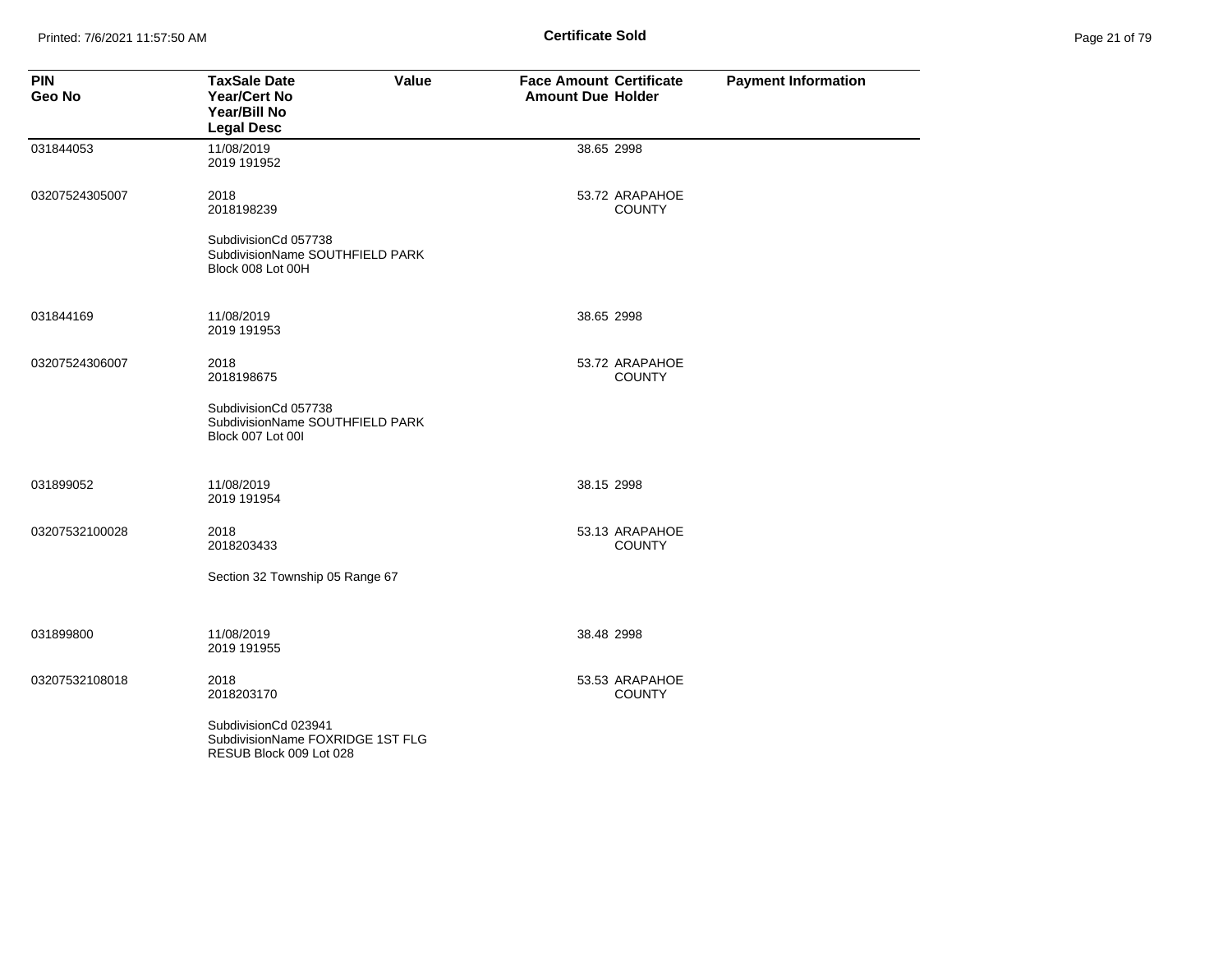Printed: 7/6/2021 11:57:50 AM **Page 22 of 79 of 79 of 79 of 79 of 79 of 79 of 79 of 79 of 79 of 79 of 79 of 79 of 79 of 79 of 79 of 79 of 79 of 79 of 79 of 79 of 79 of 79 of 79 of 79 of 79 of 79 of 79 of 79 of 79 of 79 of** 

| Page 22 of 79 |  |  |  |
|---------------|--|--|--|
|---------------|--|--|--|

| <b>PIN</b><br>Geo No | <b>TaxSale Date</b><br>Value<br><b>Year/Cert No</b><br>Year/Bill No<br><b>Legal Desc</b>                  | <b>Face Amount Certificate</b><br><b>Amount Due Holder</b> | <b>Payment Information</b> |
|----------------------|-----------------------------------------------------------------------------------------------------------|------------------------------------------------------------|----------------------------|
| 031943582            | 11/08/2019<br>2019 191957                                                                                 | 35.13 2998                                                 |                            |
| 03207703201017       | 2018<br>2018207333                                                                                        | 49.48 ARAPAHOE<br><b>COUNTY</b>                            |                            |
|                      | SubdivisionCd 022100<br>SubdivisionName ENGLEWOOD<br>HEIGHTS Block 005 Lot 007                            |                                                            |                            |
| 031970687            | 11/08/2019<br>2019 191958                                                                                 | 39.34 2998                                                 |                            |
| 03207705216031       | 2018<br>2018208895                                                                                        | 54.59 ARAPAHOE<br><b>COUNTY</b>                            |                            |
|                      | SubdivisionCd 055100<br>SubdivisionName SHERIDAN HILLS<br>3RD ADD Block 011 Lot 022                       |                                                            |                            |
| 032077611            | 11/08/2019<br>2019 191959                                                                                 | 40.12 2998                                                 |                            |
| 03207719118001       | 2018<br>2018219732                                                                                        | 55.55 ARAPAHOE<br><b>COUNTY</b>                            |                            |
|                      | SubdivisionCd 061937<br>SubdivisionName THE VILLAGE IN<br>COLUMBINE VALLEY FLG NO II Block<br>002 Lot 17A |                                                            |                            |
| 032128984            | 11/08/2019<br>2019 191960                                                                                 | 38.66 2998                                                 |                            |
| 03207724101021       | 2018<br>2018224342                                                                                        | 53.76 ARAPAHOE<br><b>COUNTY</b>                            |                            |
|                      | SubdivisionCd 007450<br>SubdivisionName BROOK VALLEY<br>2ND FLG Block 000 Lot 017                         |                                                            |                            |
| 032383691            | 11/08/2019<br>2019 191961                                                                                 | 34.44 2998                                                 |                            |
| 03197326323026       | 2018<br>2018241166                                                                                        | 48.64 ARAPAHOE<br><b>COUNTY</b>                            |                            |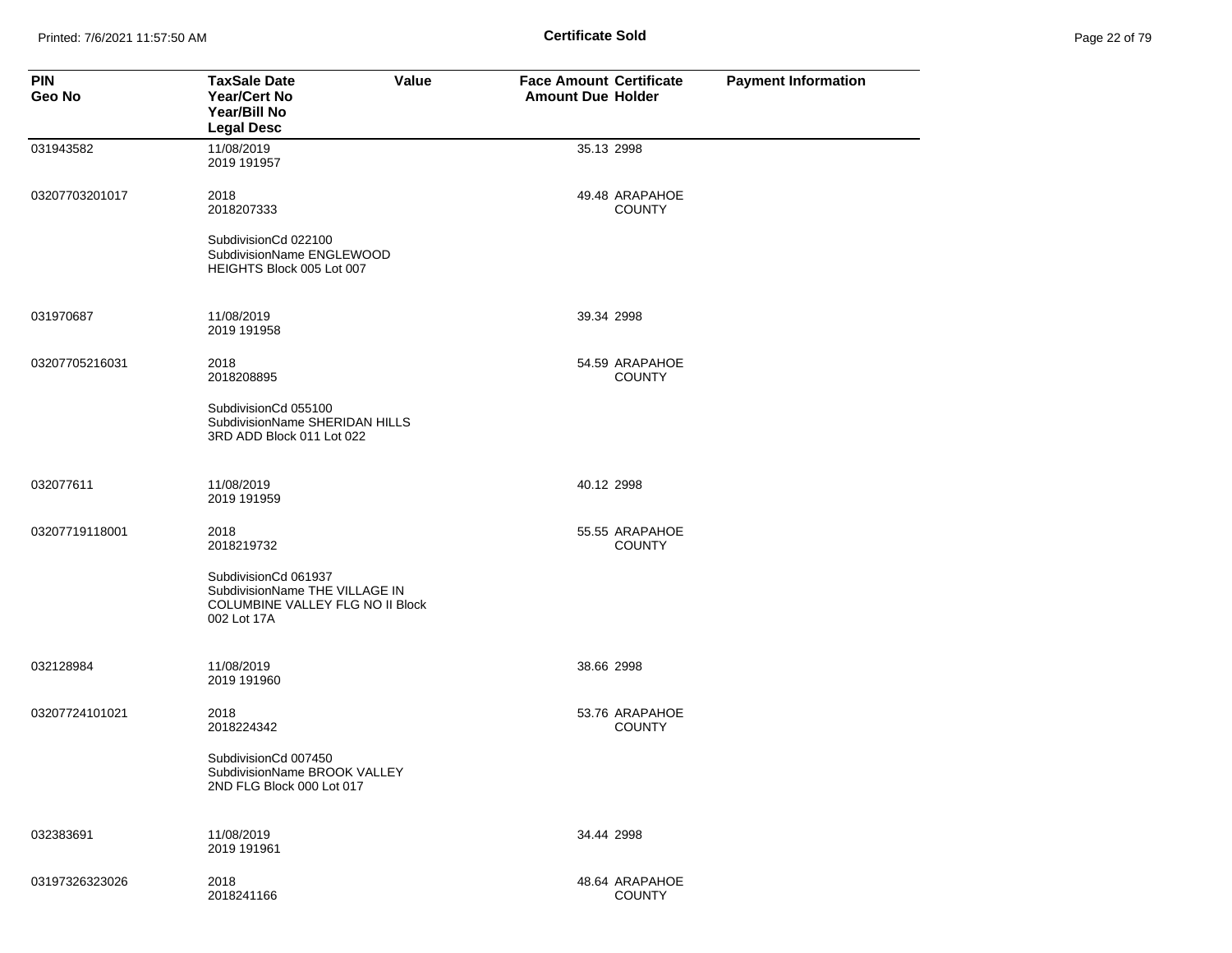| Page 23 of 79 |  |  |  |
|---------------|--|--|--|
|---------------|--|--|--|

| <b>PIN</b><br>Geo No | <b>TaxSale Date</b><br>Value<br>Year/Cert No<br>Year/Bill No<br><b>Legal Desc</b>                     | <b>Face Amount Certificate</b><br><b>Amount Due Holder</b> | <b>Payment Information</b> |
|----------------------|-------------------------------------------------------------------------------------------------------|------------------------------------------------------------|----------------------------|
|                      | SubdivisionCd 036353<br>SubdivisionName JAMAICA PARK SUB<br>2ND FLG Block 000 Lot 00B                 |                                                            |                            |
| 032383917            | 11/08/2019<br>2019 191962                                                                             | 34.44 2998                                                 |                            |
| 03207309300016       | 2018<br>2018240794                                                                                    | 48.64 ARAPAHOE<br><b>COUNTY</b>                            |                            |
|                      | Section 09 Township 05 Range 66                                                                       |                                                            |                            |
| 032405503            | 11/08/2019<br>2019 191963                                                                             | 34.51 2998                                                 |                            |
| 03207306332001       | 2018<br>2018243311                                                                                    | 48.72 ARAPAHOE<br><b>COUNTY</b>                            |                            |
|                      | SubdivisionCd 044365<br>SubdivisionName MEADOW HILLS<br>COUNTRY CLUB SUB 6TH FLG Block<br>000 Lot 00A |                                                            |                            |
| 032424044            | 11/08/2019<br>2019 191964                                                                             | 39.41 2998                                                 |                            |
| 03197518427001       | 2018<br>2018244727                                                                                    | 54.67 ARAPAHOE<br><b>COUNTY</b>                            |                            |
|                      | SubdivisionCd 025154<br>SubdivisionName GATEWAY PLAZA<br>SUB 1ST FLG Block 000 Lot 00A                |                                                            |                            |
| 032424362            | 11/08/2019<br>2019 191965                                                                             | 37.62 2998                                                 |                            |
| 03207719100040       | 2018<br>2018244105                                                                                    | 52.51 ARAPAHOE<br><b>COUNTY</b>                            |                            |
|                      | Section 19 Township 05 Range 68                                                                       |                                                            |                            |
| 032451297            | 11/08/2019<br>2019 191966                                                                             | 41.04 2998                                                 |                            |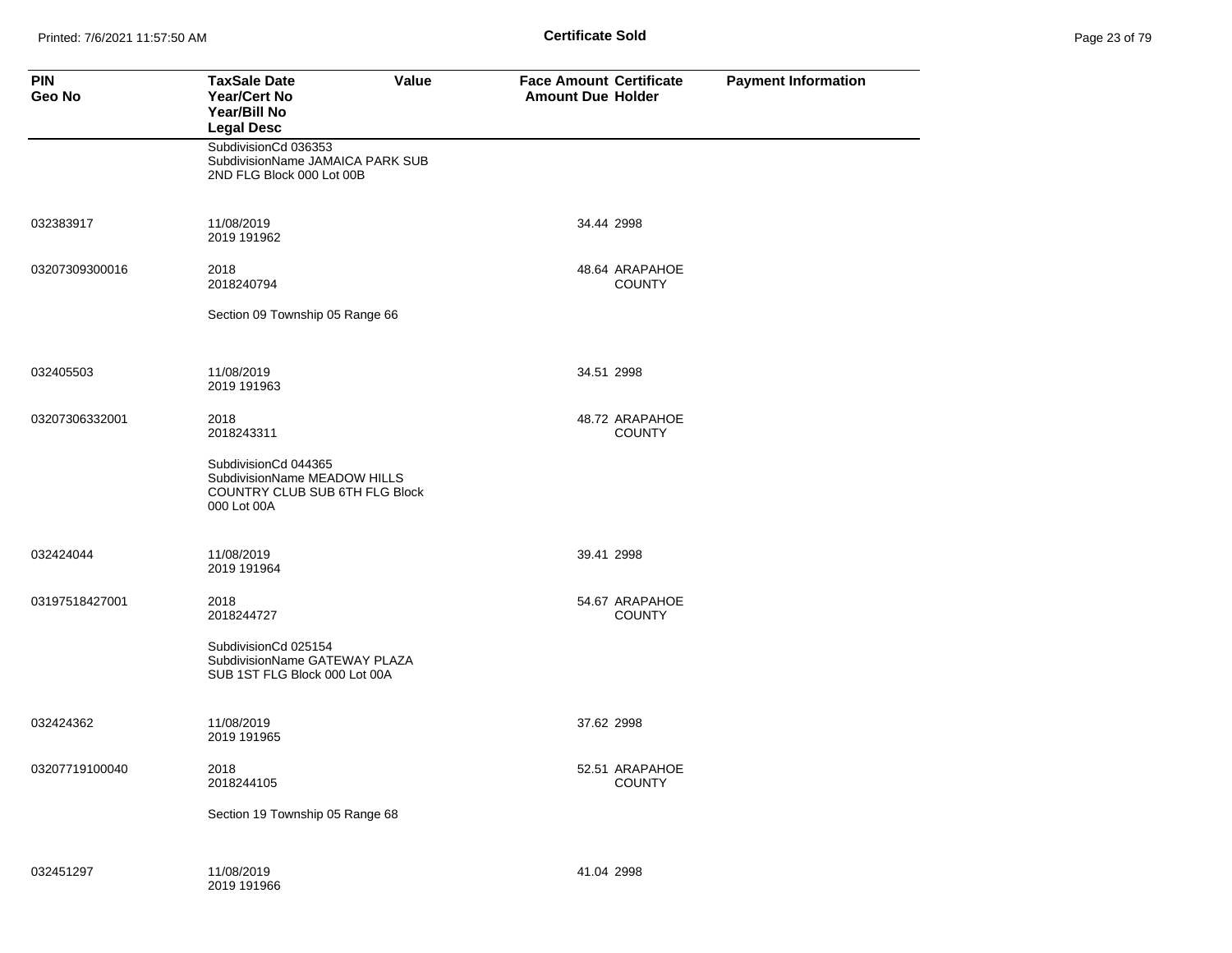| Page 24 of 79 |  |  |  |  |
|---------------|--|--|--|--|
|---------------|--|--|--|--|

| <b>PIN</b><br>Geo No | <b>TaxSale Date</b><br>Value<br>Year/Cert No<br>Year/Bill No<br><b>Legal Desc</b>                     | <b>Face Amount Certificate</b><br><b>Amount Due Holder</b> | <b>Payment Information</b> |
|----------------------|-------------------------------------------------------------------------------------------------------|------------------------------------------------------------|----------------------------|
| 03207316142001       | 2018<br>2018247459                                                                                    | 56.62 ARAPAHOE<br><b>COUNTY</b>                            |                            |
|                      | SubdivisionCd 056557<br>SubdivisionName SMOKY HILL 400<br>FLG 11A Block 000 Lot 00B                   |                                                            |                            |
| 032510668            | 11/08/2019<br>2019 191967                                                                             | 34.51 2998                                                 |                            |
| 03207306335001       | 2018<br>2018250718                                                                                    | 48.72 ARAPAHOE<br><b>COUNTY</b>                            |                            |
|                      | SubdivisionCd 044368<br>SubdivisionName MEADOW HILLS<br>COUNTRY CLUB SUB 8TH FLG Block<br>000 Lot 00A |                                                            |                            |
| 032510684            | 11/08/2019<br>2019 191968                                                                             | 34.51 2998                                                 |                            |
| 03207306336001       | 2018<br>2018250399                                                                                    | 48.72 ARAPAHOE<br><b>COUNTY</b>                            |                            |
|                      | SubdivisionCd 044368<br>SubdivisionName MEADOW HILLS<br>COUNTRY CLUB SUB 8TH FLG Block<br>000 Lot 00B |                                                            |                            |
| 032510706            | 11/08/2019<br>2019 191969                                                                             | 34.51 2998                                                 |                            |
| 03207306337001       | 2018<br>2018249865                                                                                    | 48.72 ARAPAHOE<br><b>COUNTY</b>                            |                            |
|                      | SubdivisionCd 044368<br>SubdivisionName MEADOW HILLS<br>COUNTRY CLUB SUB 8TH FLG Block<br>000 Lot 00C |                                                            |                            |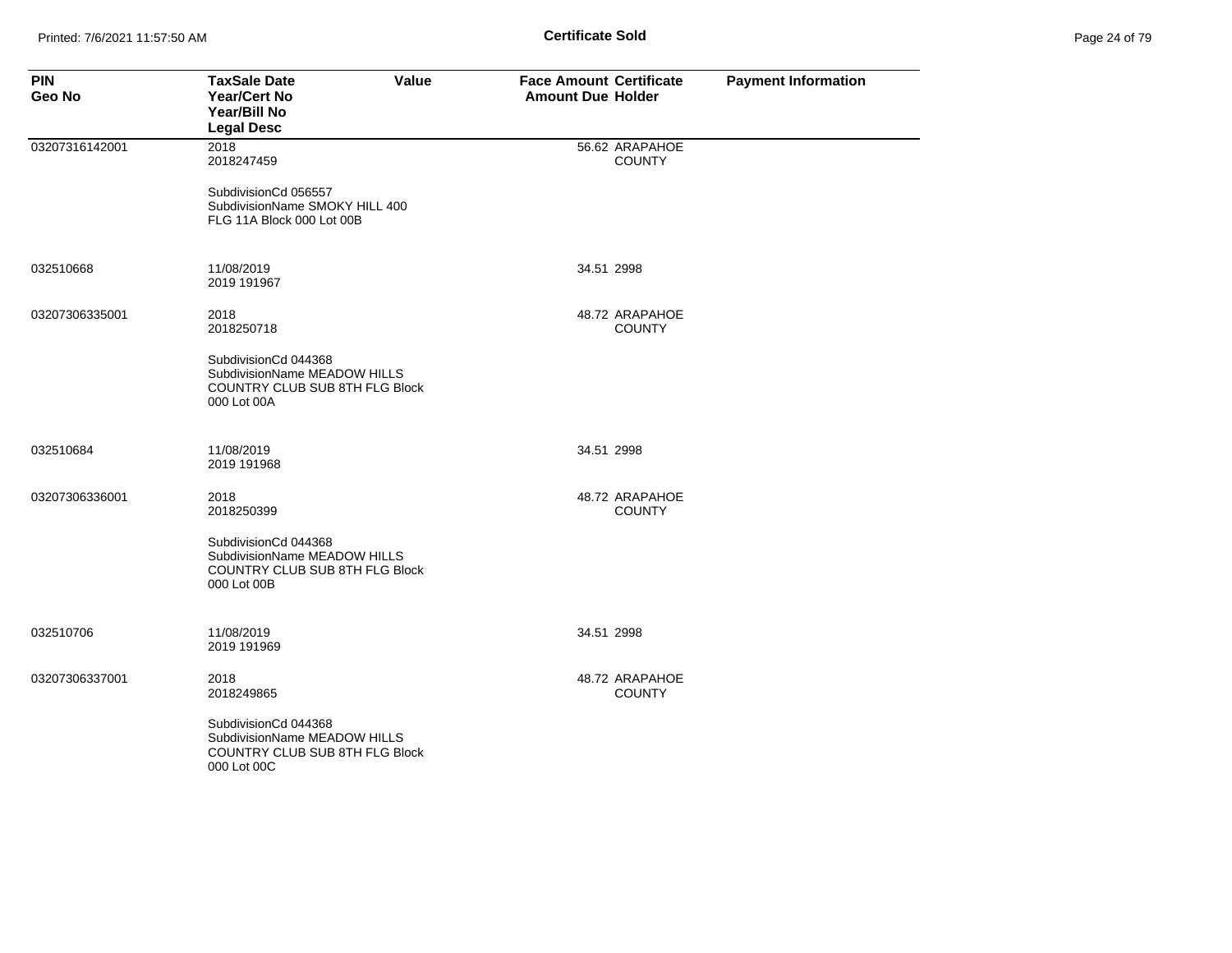Printed: 7/6/2021 11:57:50 AM **Page 25 of 79 of 79 of 79 of 79 of 79 of 79 of 79 of 79 of 79 of 79 of 79 of 79 of 79 of 79 of 79 of 79 of 79 of 79 of 79 of 79 of 79 of 79 of 79 of 79 of 79 of 79 of 79 of 79 of 79 of 79 of** 

| Page 25 of 79 |  |  |  |
|---------------|--|--|--|
|---------------|--|--|--|

| <b>PIN</b><br>Geo No | Value<br><b>TaxSale Date</b><br><b>Year/Cert No</b><br>Year/Bill No<br><b>Legal Desc</b> | <b>Face Amount Certificate</b><br><b>Amount Due Holder</b> | <b>Payment Information</b> |
|----------------------|------------------------------------------------------------------------------------------|------------------------------------------------------------|----------------------------|
| 032538821            | 11/08/2019<br>2019 191970                                                                | 38.66 2998                                                 |                            |
| 03207724415075       | 2018<br>2018252403                                                                       | 53.76 ARAPAHOE<br><b>COUNTY</b>                            |                            |
|                      | SubdivisionCd 029281<br>SubdivisionName HANOVER PLACE<br>SUB 2ND FLG Block 000 Lot 00D   |                                                            |                            |
| 033418247            | 11/08/2019<br>2019 191972                                                                | 38.79 2998                                                 |                            |
| 03207315212015       | 2018<br>2018264749                                                                       | 53.91 ARAPAHOE<br><b>COUNTY</b>                            |                            |
|                      | SubdivisionCd 036313<br>SubdivisionName JACKSON FARM<br>SUB 3RD FLG Block 001 Lot 00C    |                                                            |                            |
| 033544668            | 11/08/2019<br>2019 191973                                                                | 36.41 2998                                                 |                            |
| 03207328411013       | 2018<br>2018268455                                                                       | 51.01 ARAPAHOE<br><b>COUNTY</b>                            |                            |
|                      | SubdivisionCd 022220<br>SubdivisionName THE ESTATES AT<br>TELLURIDE Block 001 Lot 00A    |                                                            |                            |
| 033544676            | 11/08/2019<br>2019 191974                                                                | 36.41 2998                                                 |                            |
| 03207328411014       | 2018<br>2018268454                                                                       | 51.01 ARAPAHOE<br><b>COUNTY</b>                            |                            |
|                      | SubdivisionCd 022220<br>SubdivisionName THE ESTATES AT<br>TELLURIDE Block 001 Lot 00B    |                                                            |                            |
| 033608798            | 11/08/2019<br>2019 191975                                                                | 37.67 2998                                                 |                            |
| 03207516406036       | 2018<br>2018270402                                                                       | 52.55 ARAPAHOE<br><b>COUNTY</b>                            |                            |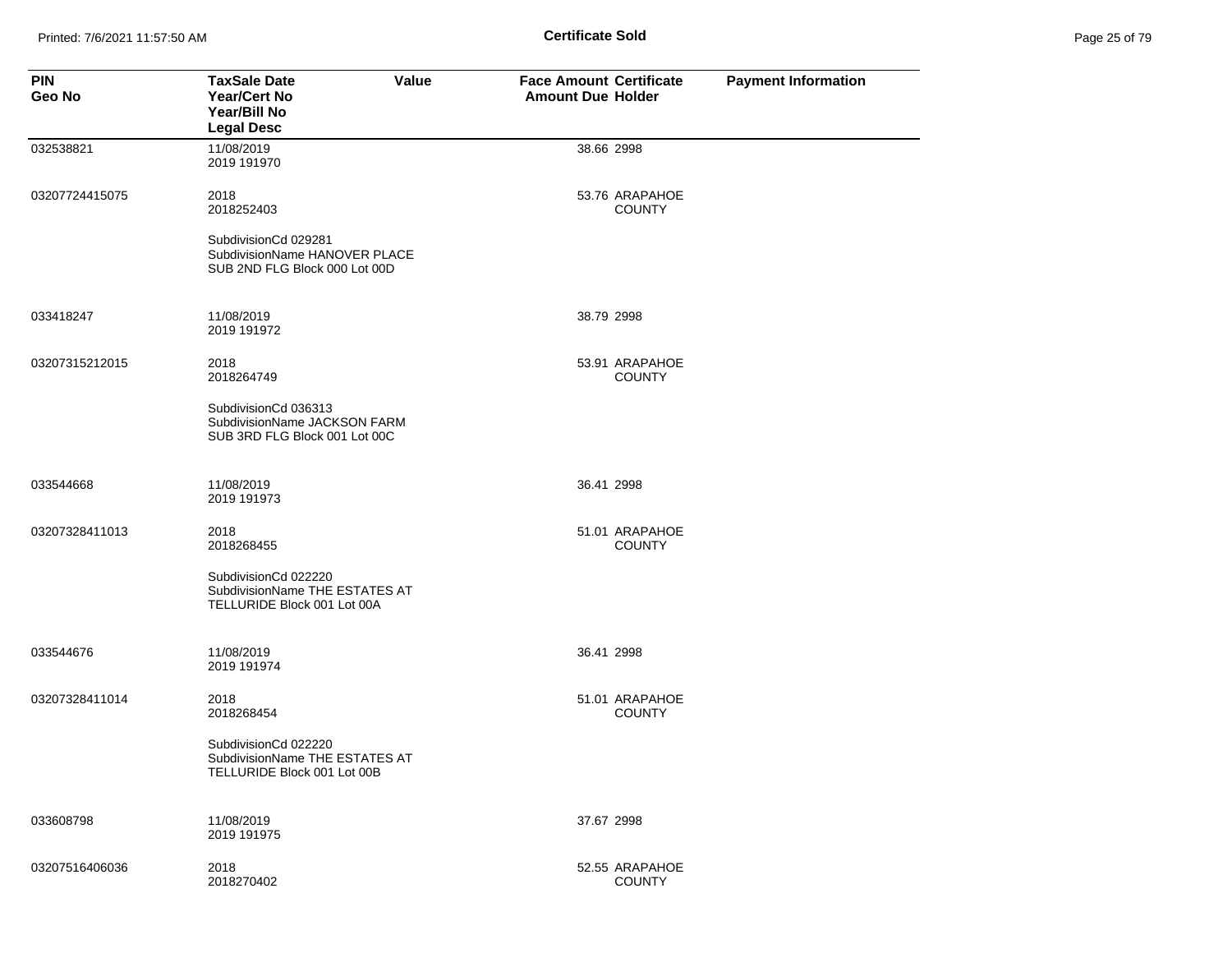| Page 26 of 79 |  |  |  |
|---------------|--|--|--|
|---------------|--|--|--|

| <b>PIN</b><br>Geo No | <b>TaxSale Date</b><br>Value<br><b>Year/Cert No</b><br>Year/Bill No<br><b>Legal Desc</b>                           | <b>Face Amount Certificate</b><br><b>Amount Due Holder</b> | <b>Payment Information</b> |
|----------------------|--------------------------------------------------------------------------------------------------------------------|------------------------------------------------------------|----------------------------|
|                      | SubdivisionCd 019402<br>SubdivisionName DTC 2ND FLG<br>RESUB & DTC 3RD FLG RESUB &<br>CLARK CLNY Block 004 Lot 005 |                                                            |                            |
| 033609328            | 11/08/2019<br>2019 191976                                                                                          | 36.43 2998                                                 |                            |
| 03207521332003       | 2018<br>2018270628                                                                                                 | 51.04 ARAPAHOE<br><b>COUNTY</b>                            |                            |
|                      | SubdivisionCd 027717<br>SubdivisionName GREENWOOD<br>RETAIL PLAZA NORTH 3RD FLG<br>Block 001 Lot 003               |                                                            |                            |
| 033618602            | 11/08/2019<br>2019 191977                                                                                          | 38.59 2998                                                 |                            |
| 03207735369002       | 2018<br>2018271090                                                                                                 | 53.68 ARAPAHOE<br><b>COUNTY</b>                            |                            |
|                      | SubdivisionCd 009441<br>SubdivisionName CASTLEWOOD<br>PARK 1ST FLG Block 002 Lot 00A                               |                                                            |                            |
| 033630629            | 11/08/2019<br>2019 191978                                                                                          | 35.35 2998                                                 |                            |
| 03207301301002       | 2018<br>2018271904                                                                                                 | 49.74 ARAPAHOE<br><b>COUNTY</b>                            |                            |
|                      | SubdivisionCd 021260<br>SubdivisionName EAST QUINCY<br>HIGHLANDS SUB 1ST FLG Block 001<br>Lot 00N                  |                                                            |                            |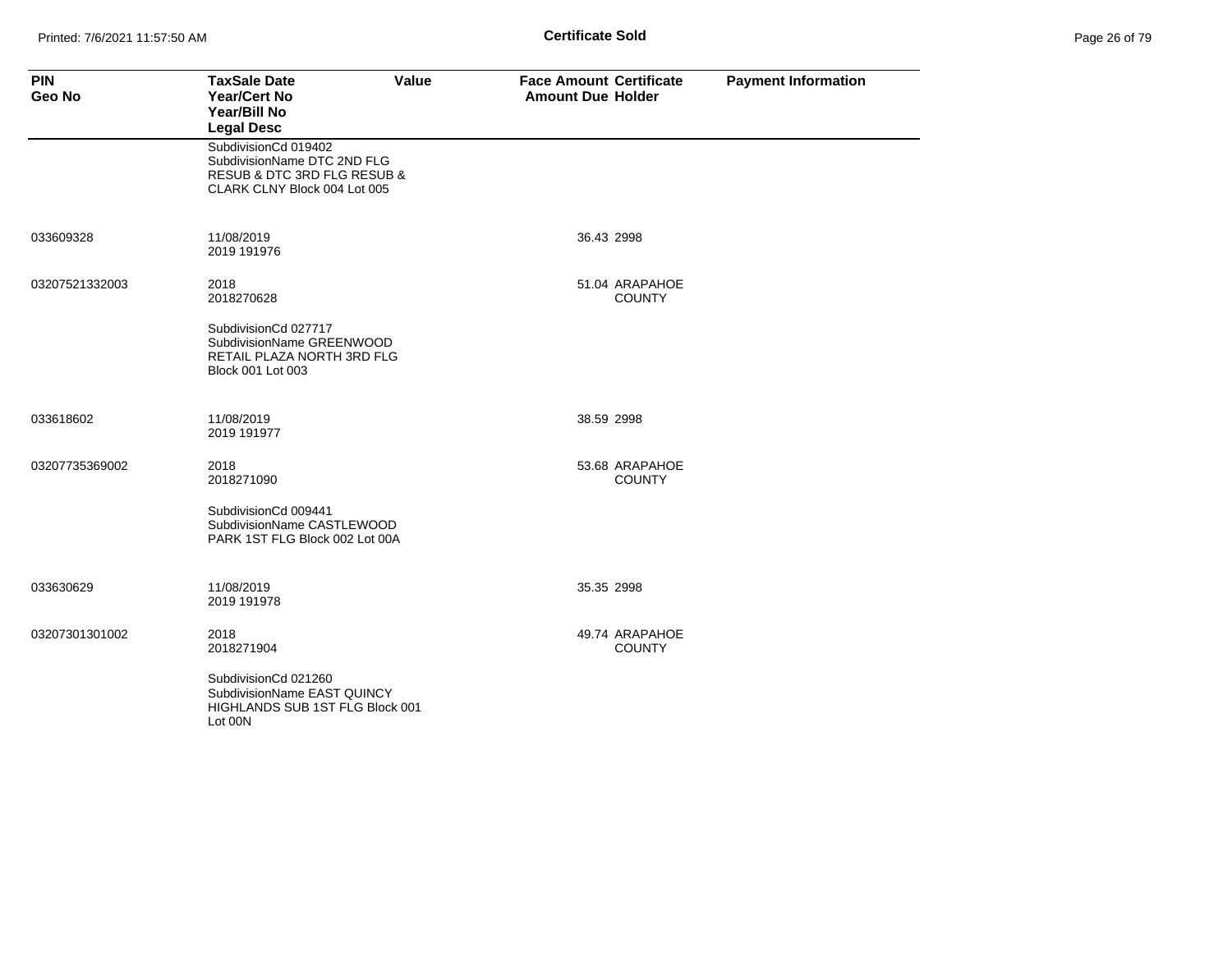Printed: 7/6/2021 11:57:50 AM **Page 27 of 79 of 79 of 79 of 79 of 79 of 79 of 79 of 79 of 79 of 79 of 79 of 79 of 79 of 79 of 79 of 79 of 79 of 79 of 79 of 79 of 79 of 79 of 79 of 79 of 79 of 79 of 79 of 79 of 79 of 79 of** 

| Page 27 of 79 |  |  |  |
|---------------|--|--|--|
|---------------|--|--|--|

| <b>PIN</b><br>Geo No | <b>TaxSale Date</b><br>Value<br><b>Year/Cert No</b><br>Year/Bill No<br><b>Legal Desc</b>          | <b>Face Amount Certificate</b><br><b>Amount Due Holder</b> | <b>Payment Information</b> |
|----------------------|---------------------------------------------------------------------------------------------------|------------------------------------------------------------|----------------------------|
| 033631285            | 11/08/2019<br>2019 191979                                                                         | 35.35 2998                                                 |                            |
| 03207301305001       | 2018<br>2018272512                                                                                | 49.74 ARAPAHOE<br><b>COUNTY</b>                            |                            |
|                      | SubdivisionCd 021260<br>SubdivisionName EAST QUINCY<br>HIGHLANDS SUB 1ST FLG Block 008<br>Lot 00L |                                                            |                            |
| 033672071            | 11/08/2019<br>2019 191980                                                                         | 44.33 2998                                                 |                            |
| 03207324201036       | 2018<br>2018273100                                                                                | 60.60 ARAPAHOE<br><b>COUNTY</b>                            |                            |
|                      | SubdivisionCd 053912<br>SubdivisionName SADDLE ROCK<br>RANCHES SUB Block 000 Lot 000              |                                                            |                            |
| 033694864            | 11/08/2019<br>2019 191981                                                                         | 34.44 2998                                                 |                            |
| 03207303232002       | 2018<br>2018272941                                                                                | 48.64 ARAPAHOE<br><b>COUNTY</b>                            |                            |
|                      | SubdivisionCd 062236<br>SubdivisionName TOWER PLAZA SUB<br>2ND FLG Block 001 Lot 00A              |                                                            |                            |
| 033694872            | 11/08/2019<br>2019 191982                                                                         | 34.44 2998                                                 |                            |
| 03207303232003       | 2018<br>2018272948                                                                                | 48.64 ARAPAHOE<br><b>COUNTY</b>                            |                            |
|                      | SubdivisionCd 062236<br>SubdivisionName TOWER PLAZA SUB<br>2ND FLG Block 001 Lot 00B              |                                                            |                            |
| 033701402            | 11/08/2019<br>2019 191983                                                                         | 35.95 2998                                                 |                            |
| 03207319313026       | 2018<br>2018274087                                                                                | 50.46 ARAPAHOE<br><b>COUNTY</b>                            |                            |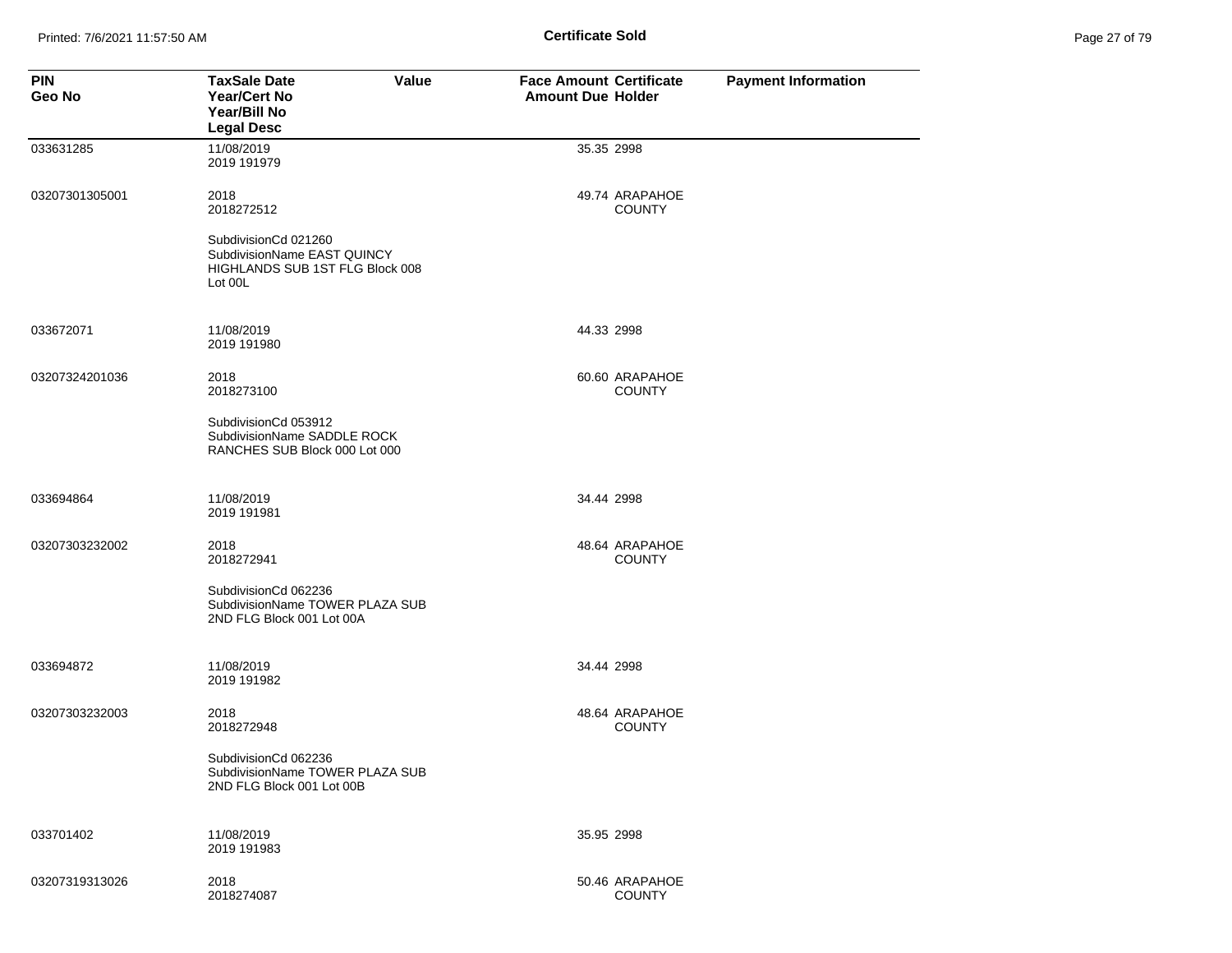| Page 28 of 79 |  |  |  |
|---------------|--|--|--|
|---------------|--|--|--|

| <b>PIN</b><br>Geo No | <b>TaxSale Date</b><br><b>Value</b><br>Year/Cert No<br>Year/Bill No<br><b>Legal Desc</b>                  | <b>Face Amount Certificate</b><br><b>Amount Due Holder</b> | <b>Payment Information</b> |
|----------------------|-----------------------------------------------------------------------------------------------------------|------------------------------------------------------------|----------------------------|
|                      | SubdivisionCd 064316<br>SubdivisionName VILLAS AT VALLEY<br>COUNTRY CLUB SUB 2ND FLG Block<br>001 Lot 00A |                                                            |                            |
| 033701445            | 11/08/2019<br>2019 191984                                                                                 | 35.95 2998                                                 |                            |
| 03207319418004       | 2018<br>2018273917                                                                                        | 50.46 ARAPAHOE<br><b>COUNTY</b>                            |                            |
|                      | SubdivisionCd 064318<br>SubdivisionName VILLAS AT VALLEY<br>COUNTRY CLUB SUB 4TH FLG Block<br>001 Lot 00B |                                                            |                            |
| 033796675            | 11/08/2019<br>2019 191985                                                                                 | 35.13 2998                                                 |                            |
| 03197327101027       | 2018<br>2018277095                                                                                        | 49.48 ARAPAHOE<br><b>COUNTY</b>                            |                            |
|                      | SubdivisionCd 035790<br>SubdivisionName ILIFF BUSINESS<br>TRACT SUB 1ST FLG Block 002 Lot<br>001          |                                                            |                            |
| 033802233            | 11/08/2019<br>2019 191988                                                                                 | 36.41 2998                                                 |                            |
| 03207328209005       | 2018<br>2018277720                                                                                        | 51.01 ARAPAHOE<br><b>COUNTY</b>                            |                            |
|                      | SubdivisionCd 044151<br>SubdivisionName MCKINLEY ACRES<br>Block 000 Lot 00C                               |                                                            |                            |
| 033822030            | 11/08/2019<br>2019 191989                                                                                 | 949.67 2998                                                |                            |
| 03207519400018       | 2018<br>2018278408                                                                                        | 1,156.10 ARAPAHOE<br><b>COUNTY</b>                         |                            |
|                      | Section 19 Township 05 Range 67                                                                           |                                                            |                            |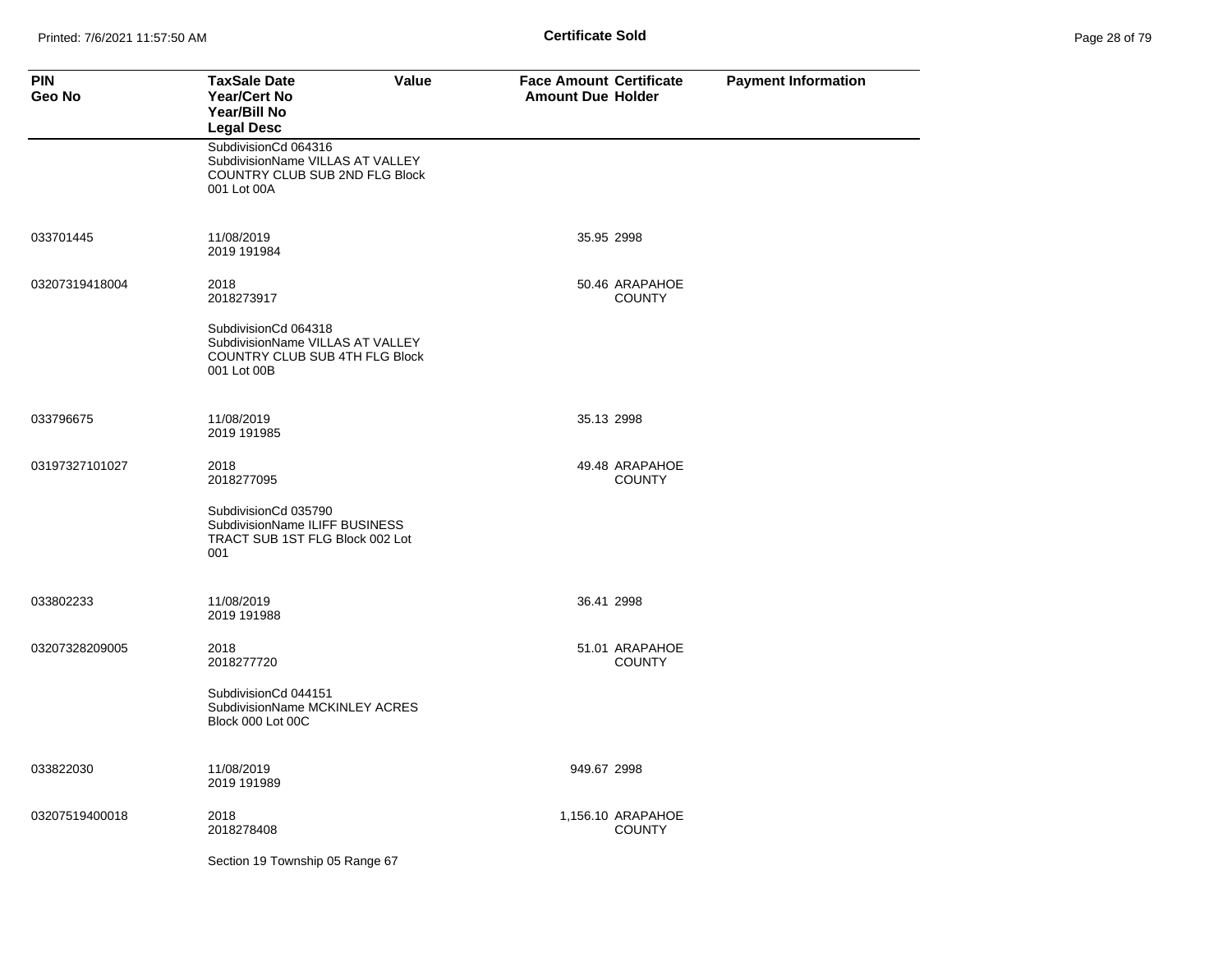Printed: 7/6/2021 11:57:50 AM **Page 2018 Certificate Sold Certificate Sold** 

| Page 29 of 79 |  |  |
|---------------|--|--|
|               |  |  |

| <b>PIN</b><br>Geo No | <b>TaxSale Date</b><br>Value<br><b>Year/Cert No</b><br>Year/Bill No<br><b>Legal Desc</b>                         | <b>Face Amount Certificate</b><br><b>Amount Due Holder</b> | <b>Payment Information</b> |
|----------------------|------------------------------------------------------------------------------------------------------------------|------------------------------------------------------------|----------------------------|
| 033825721            | 11/08/2019<br>2019 191990                                                                                        | 36.91 2998                                                 |                            |
| 03197318301007       | 2018<br>2018278468                                                                                               | 51.63 ARAPAHOE<br><b>COUNTY</b>                            |                            |
|                      | SubdivisionCd 005500<br>SubdivisionName BOOTHS GARDENS<br>SUB #1 Block 013 Lot 000                               |                                                            |                            |
| 033889487            | 11/08/2019<br>2019 191991                                                                                        | 36.42 2998                                                 |                            |
| 03207319205004       | 2018<br>2018280354                                                                                               | 51.02 ARAPAHOE<br><b>COUNTY</b>                            |                            |
|                      | SubdivisionCd 065336<br>SubdivisionName WATERBURY<br><b>ESTATES AT CHERRY CREEK 2ND</b><br>FLG Block 001 Lot 00A |                                                            |                            |
| 034080261            | 11/08/2019<br>2019 191993                                                                                        | 39.69 2998                                                 |                            |
| 03207719314002       | 2018<br>2018289510                                                                                               | 55.02 ARAPAHOE<br><b>COUNTY</b>                            |                            |
|                      | SubdivisionCd 015061<br>SubdivisionName CHRISTENSEN<br>LANE ESTATES 2ND FLG Block 000<br>Lot 00B                 |                                                            |                            |
| 034151290            | 11/08/2019<br>2019 191995                                                                                        | 36.44 2998                                                 |                            |
| 03207318108019       | 2018<br>2018292798                                                                                               | 51.06 ARAPAHOE<br><b>COUNTY</b>                            |                            |
|                      | SubdivisionCd 025442<br>SubdivisionName THE GLENS AT<br>CHAMBERS SUB 1ST FLG Block 001<br>Lot 00A                |                                                            |                            |
| 034212272            | 11/08/2019<br>2019 191997                                                                                        | 34.44 2998                                                 |                            |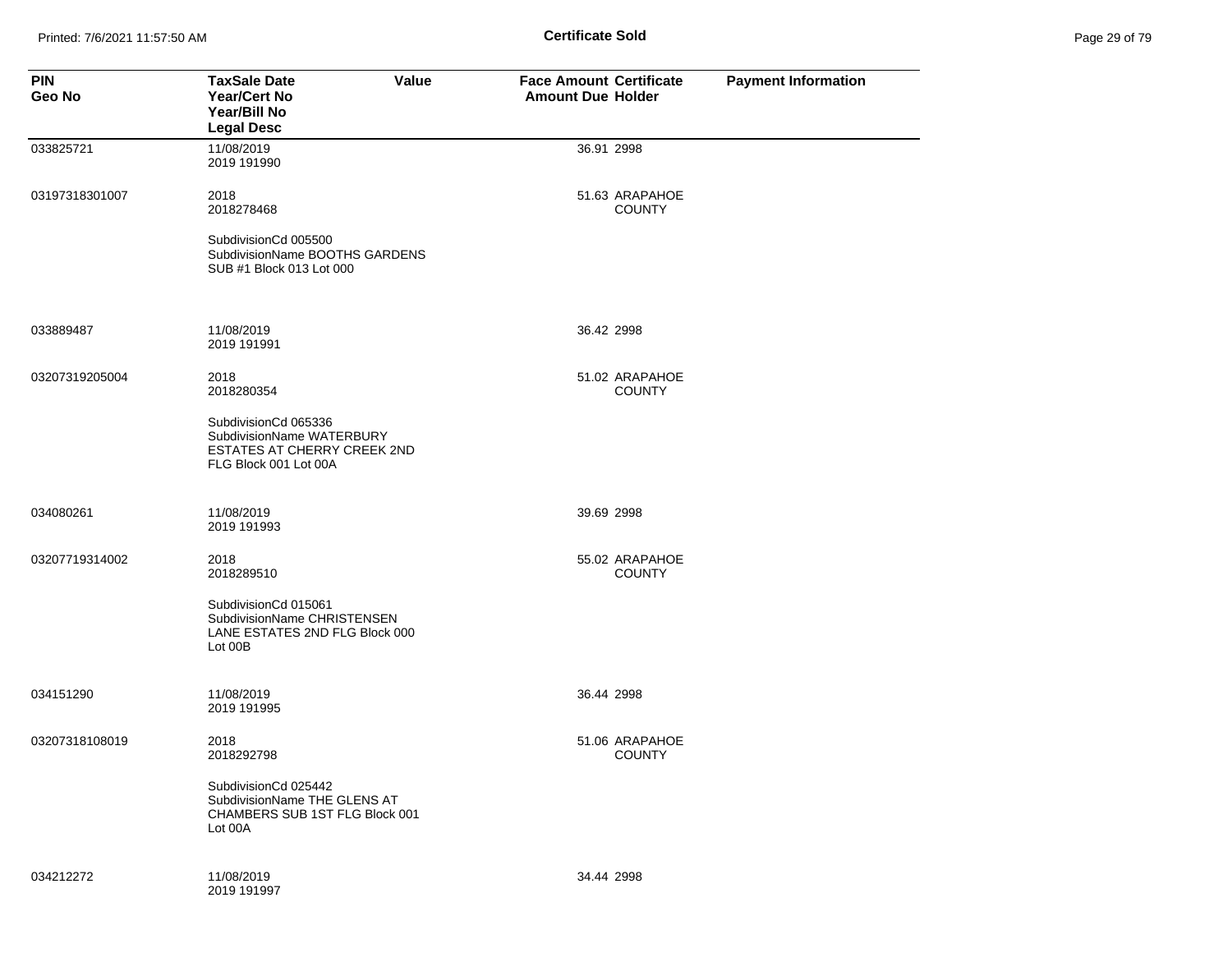| Page 30 of 79 |
|---------------|
|---------------|

| <b>PIN</b><br>Geo No | <b>TaxSale Date</b><br>Value<br>Year/Cert No<br>Year/Bill No<br><b>Legal Desc</b>      | <b>Face Amount Certificate</b><br><b>Amount Due Holder</b> | <b>Payment Information</b> |
|----------------------|----------------------------------------------------------------------------------------|------------------------------------------------------------|----------------------------|
| 03197323328014       | 2018<br>2018295835                                                                     | 48.64 ARAPAHOE<br><b>COUNTY</b>                            |                            |
|                      | SubdivisionCd 064154<br>SubdivisionName VILLAGE EAST SUB<br>14TH FLG Block 001 Lot 00M |                                                            |                            |
| 034212281            | 11/08/2019<br>2019 191998                                                              | 34.44 2998                                                 |                            |
| 03197323328015       | 2018<br>2018295813                                                                     | 48.64 ARAPAHOE<br><b>COUNTY</b>                            |                            |
|                      | SubdivisionCd 064154<br>SubdivisionName VILLAGE EAST SUB<br>14TH FLG Block 001 Lot 00N |                                                            |                            |
| 034421092            | 11/08/2019<br>2019 192001                                                              | 35.85 2998                                                 |                            |
| 03207729300026       | 2018<br>2018304262                                                                     | 50.36 ARAPAHOE<br><b>COUNTY</b>                            |                            |
|                      | Section 29 Township 05 Range 68                                                        |                                                            |                            |
| 034542850            | 11/08/2019<br>2019 192002                                                              | 35.13 2998                                                 |                            |
| 03207709132008       | 2018<br>2018309015                                                                     | 49.48 ARAPAHOE<br><b>COUNTY</b>                            |                            |
|                      | SubdivisionCd 022035<br>SubdivisionName ENGLEWOOD<br>ESTATES Block 000 Lot 00A         |                                                            |                            |
| 034892290            | 11/08/2019<br>2019 192005                                                              | 49.63 2998                                                 |                            |
| 03207329200027       | 2018<br>2018324672                                                                     | 67.00 ARAPAHOE<br><b>COUNTY</b>                            |                            |
|                      | Section 29 Township 05 Range 66                                                        |                                                            |                            |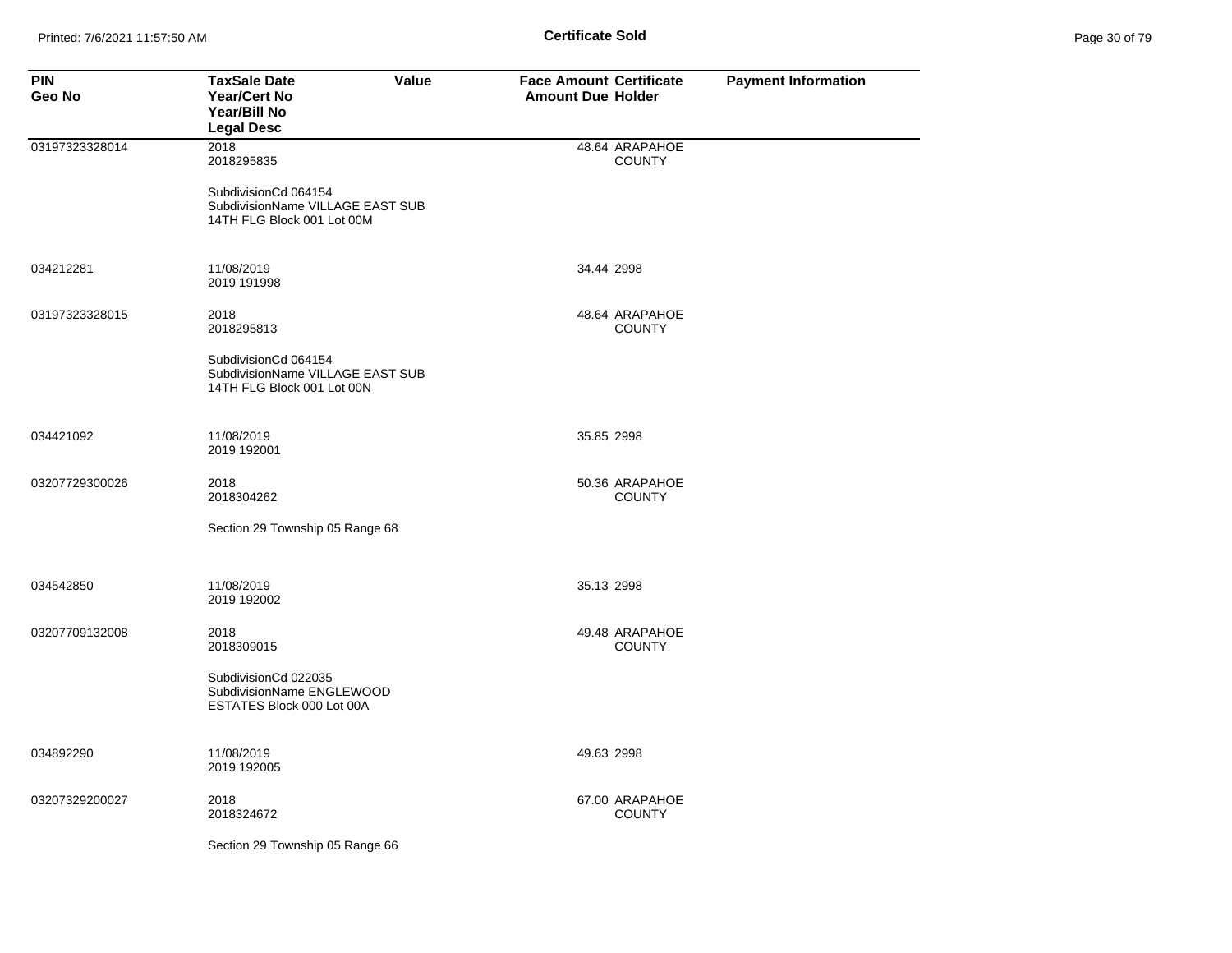Printed: 7/6/2021 11:57:50 AM **Page 31 Of 79 of 79 of 79 of 79 of 79 of 71 of 79 of 79 of 79 of 79 of 79 of 79 of 79 of 79 of 79 of 79 of 79 of 79 of 79 of 79 of 79 of 79 of 79 of 79 of 79 of 79 of 79 of 79 of 79 of 79 of** 

| Page 31 of 79 |  |
|---------------|--|
|---------------|--|

| <b>PIN</b><br>Geo No | <b>TaxSale Date</b><br>Value<br><b>Year/Cert No</b><br>Year/Bill No<br><b>Legal Desc</b>                                                           | <b>Face Amount Certificate</b><br><b>Amount Due Holder</b> | <b>Payment Information</b> |
|----------------------|----------------------------------------------------------------------------------------------------------------------------------------------------|------------------------------------------------------------|----------------------------|
| 035034828            | 11/08/2019<br>2019 192010                                                                                                                          | 39.41 2998                                                 |                            |
| 03197302126005       | 2018<br>2018326533                                                                                                                                 | 54.68 ARAPAHOE<br><b>COUNTY</b>                            |                            |
|                      | SubdivisionCd 046296<br>SubdivisionName NEBO VILLAS SUB<br>1ST FLG Block 000 Lot 00B                                                               |                                                            |                            |
| 035039072            | 11/08/2019<br>2019 192011                                                                                                                          | 48.23 2998                                                 |                            |
| 03207527115014       | 2017<br>2017281908                                                                                                                                 | 65.32 ARAPAHOE<br><b>COUNTY</b>                            |                            |
|                      | SubdivisionCd 050951<br>SubdivisionName RAMPART<br><b>BUSINESS CENTER 7TH FLG Block</b><br>000 Lot 00A                                             |                                                            |                            |
| 035039072            | 11/08/2019<br>2019 192012                                                                                                                          | 36.88 2998                                                 |                            |
| 03207527115014       | 2018<br>2018326017                                                                                                                                 | 51.57 ARAPAHOE<br><b>COUNTY</b>                            |                            |
|                      | SubdivisionCd 050951<br>SubdivisionName RAMPART<br>BUSINESS CENTER 7TH FLG Block<br>000 Lot 00A                                                    |                                                            |                            |
| 035076881            | 11/08/2019<br>2019 192013                                                                                                                          | 0.00 2998                                                  |                            |
| 03207720234043       | 2018<br>2018326745                                                                                                                                 | 0.00 ARAPAHOE<br><b>COUNTY</b>                             |                            |
|                      | Township T5S MapPlatB 443 MapPlatP<br>68 SubdivisionCd 066551<br>SubdivisionName WILLOWCROFT<br>MANOR Block Lot PlatNumber Size:<br>Tract A Value: |                                                            |                            |
| 035076890            | 11/08/2019<br>2019 192014                                                                                                                          | 0.00 2998                                                  |                            |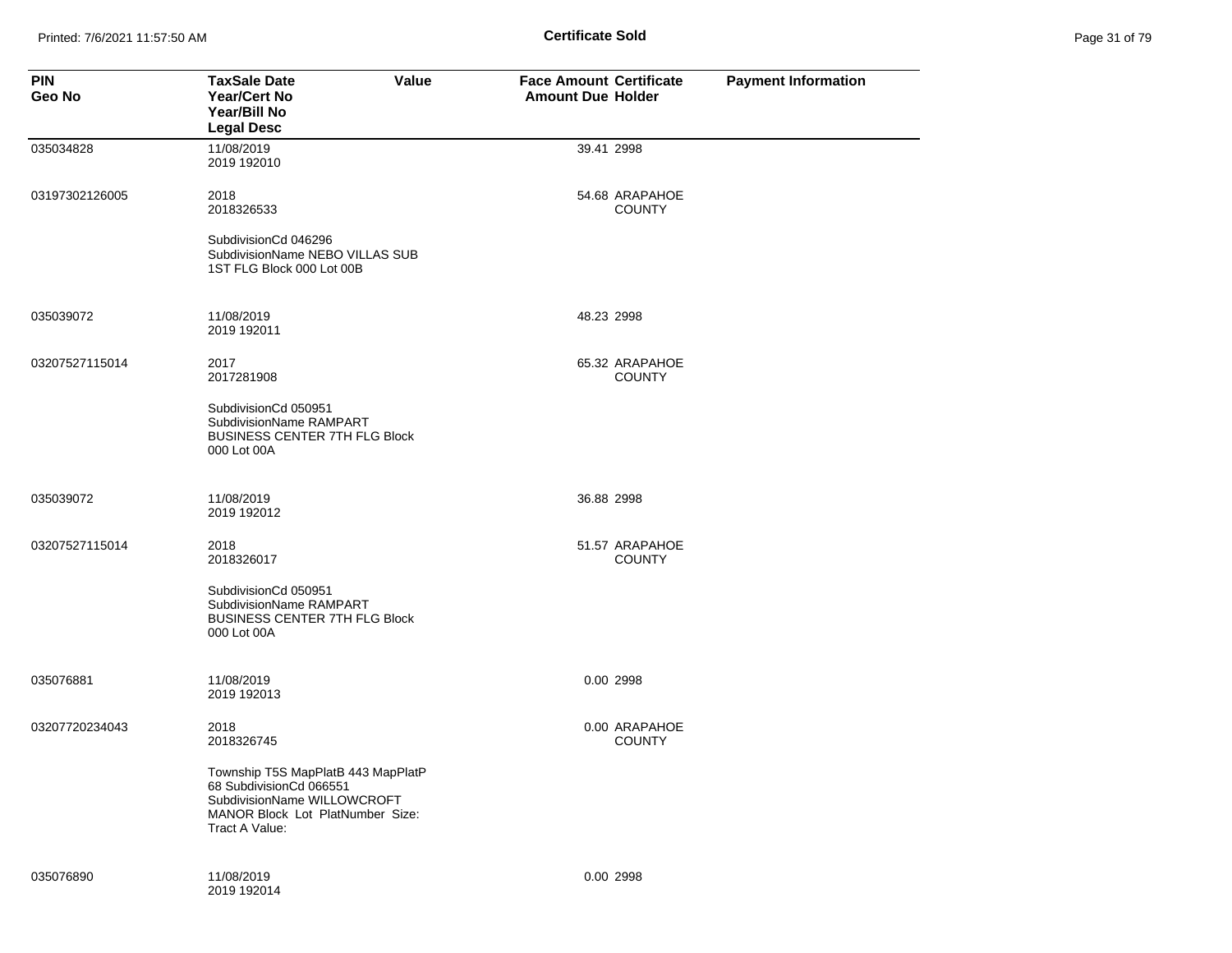| <b>PIN</b><br>Geo No | <b>TaxSale Date</b><br>Value<br><b>Year/Cert No</b><br>Year/Bill No<br><b>Legal Desc</b>                                                           | <b>Face Amount Certificate</b><br><b>Amount Due Holder</b> | <b>Payment Information</b> |
|----------------------|----------------------------------------------------------------------------------------------------------------------------------------------------|------------------------------------------------------------|----------------------------|
| 03207720234044       | 2018<br>2018327261                                                                                                                                 | 0.00 ARAPAHOE<br><b>COUNTY</b>                             |                            |
|                      | Township T5S MapPlatB 443 MapPlatP<br>68 SubdivisionCd 066551<br>SubdivisionName WILLOWCROFT<br>MANOR Block Lot PlatNumber Size:<br>Tract B Value: |                                                            |                            |
| 035076903            | 11/08/2019<br>2019 192015                                                                                                                          | 0.00 2998                                                  |                            |
| 03207720234045       | 2018<br>2018327149                                                                                                                                 | 0.00 ARAPAHOE<br><b>COUNTY</b>                             |                            |
|                      | Township T5S MapPlatB 443 MapPlatP<br>68 SubdivisionCd 066551<br>SubdivisionName WILLOWCROFT<br>MANOR Block Lot PlatNumber Size:<br>Tract C Value: |                                                            |                            |
| 035076938            | 11/08/2019<br>2019 192016                                                                                                                          | 0.00 2998                                                  |                            |
| 03207720234048       | 2018<br>2018326825                                                                                                                                 | 0.00 ARAPAHOE<br><b>COUNTY</b>                             |                            |
|                      | Township T5S MapPlatB 443 MapPlatP<br>68 SubdivisionCd 066551<br>SubdivisionName WILLOWCROFT<br><b>MANOR Tract F</b>                               |                                                            |                            |
| 035076954            | 11/08/2019<br>2019 192017                                                                                                                          | 0.00 2998                                                  |                            |
| 03207720234050       | 2018<br>2018327087                                                                                                                                 | 0.00 ARAPAHOE<br><b>COUNTY</b>                             |                            |
|                      | Township T5S MapPlatB 443 MapPlatP<br>68 SubdivisionCd 066551<br>SubdivisionName WILLOWCROFT<br>MANOR Block Lot PlatNumber Size:<br>Tract H Value: |                                                            |                            |
| 035076962            | 11/08/2019<br>2019 192018                                                                                                                          | 0.00 2998                                                  |                            |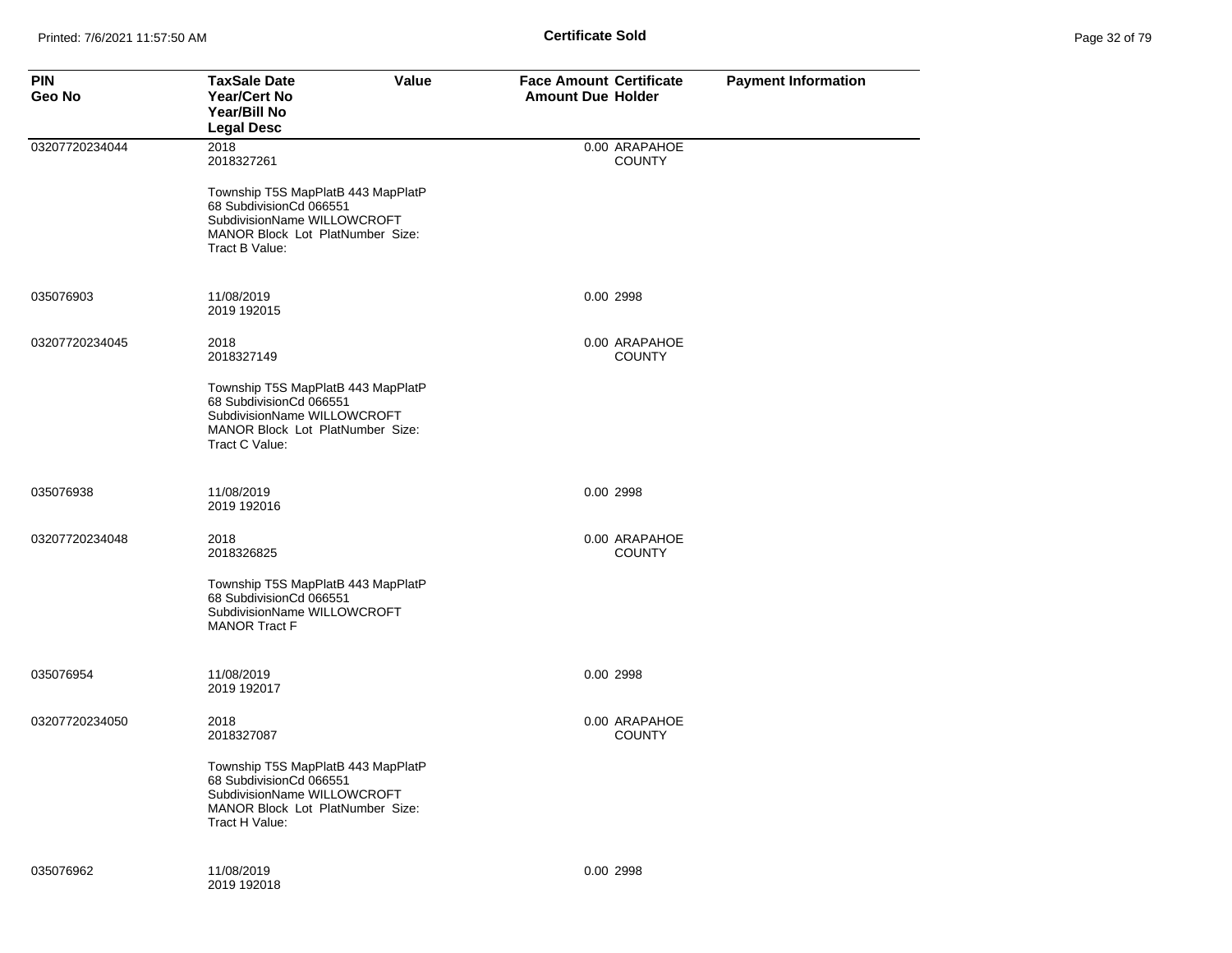| <b>PIN</b><br>Geo No | <b>TaxSale Date</b><br>Value<br><b>Year/Cert No</b><br>Year/Bill No<br><b>Legal Desc</b>                                                           | <b>Face Amount Certificate</b><br><b>Amount Due Holder</b> | <b>Payment Information</b> |
|----------------------|----------------------------------------------------------------------------------------------------------------------------------------------------|------------------------------------------------------------|----------------------------|
| 03207720234051       | 2018<br>2018327123                                                                                                                                 | 0.00 ARAPAHOE<br><b>COUNTY</b>                             |                            |
|                      | Township T5S MapPlatB 443 MapPlatP<br>68 SubdivisionCd 066551<br>SubdivisionName WILLOWCROFT<br>MANOR Block Lot PlatNumber Size:<br>Tract I Value: |                                                            |                            |
| 035076971            | 11/08/2019<br>2019 192019                                                                                                                          | 0.00 2998                                                  |                            |
| 03207720234052       | 2018<br>2018327467                                                                                                                                 | 0.00 ARAPAHOE<br><b>COUNTY</b>                             |                            |
|                      | Township T5S MapPlatB 443 MapPlatP<br>68 SubdivisionCd 066551<br>SubdivisionName WILLOWCROFT<br>MANOR Block Lot PlatNumber Size:<br>Tract J Value: |                                                            |                            |
| 035076989            | 11/08/2019<br>2019 192020                                                                                                                          | 0.00 2998                                                  |                            |
| 03207720234053       | 2018<br>2018326920                                                                                                                                 | 0.00 ARAPAHOE<br><b>COUNTY</b>                             |                            |
|                      | Township T5S MapPlatB 443 MapPlatP<br>68 SubdivisionCd 066551<br>SubdivisionName WILLOWCROFT<br>MANOR Block Lot PlatNumber Size:<br>Tract K Value: |                                                            |                            |
| 035114406            | 11/08/2019<br>2019 192021                                                                                                                          | 737.27 2998                                                |                            |
| 03207727423001       | 2018<br>2018328467                                                                                                                                 | 899.10 ARAPAHOE<br><b>COUNTY</b>                           |                            |
|                      | Township T5S MapPlatB 455 MapPlatP<br>34 SubdivisionCd 041380<br>SubdivisionName LITTLETON VILLAGE<br>Size: 2.627 Tract F                          |                                                            |                            |
| 035123103            | 11/08/2019<br>2019 192022                                                                                                                          | 42.13 2998                                                 |                            |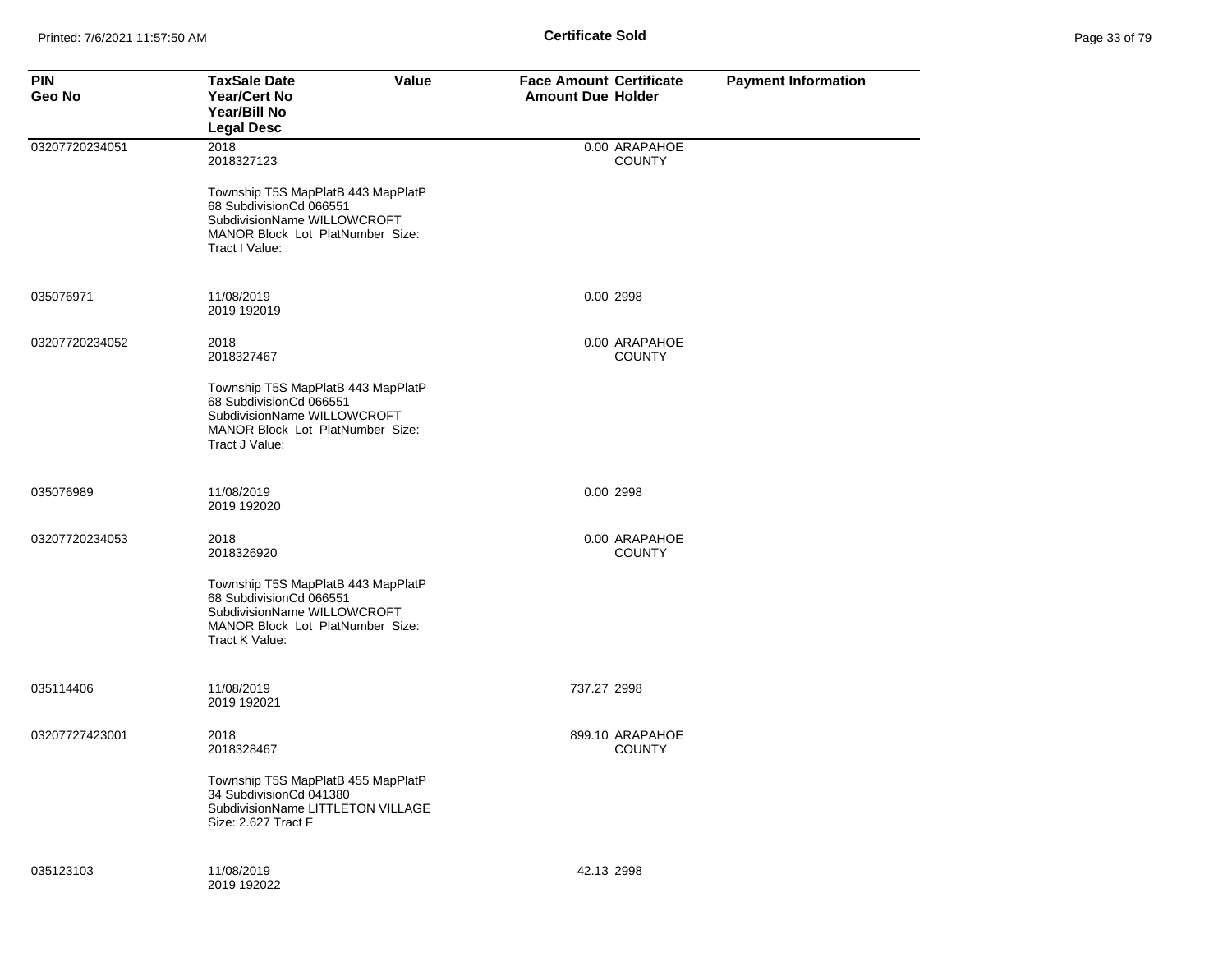| Page 34 of 79 |  |  |
|---------------|--|--|
|---------------|--|--|

| <b>PIN</b><br><b>Geo No</b> | <b>TaxSale Date</b><br>Value<br><b>Year/Cert No</b><br>Year/Bill No<br><b>Legal Desc</b>                                   | <b>Face Amount Certificate</b><br><b>Amount Due Holder</b> | <b>Payment Information</b> |
|-----------------------------|----------------------------------------------------------------------------------------------------------------------------|------------------------------------------------------------|----------------------------|
| 03207329200029              | 2018<br>2018329204                                                                                                         | 57.93 ARAPAHOE<br><b>COUNTY</b>                            |                            |
|                             | Section 29 Township 05 Range 66                                                                                            |                                                            |                            |
| 035172236                   | 11/08/2019<br>2019 192025                                                                                                  | 41.69 2998                                                 |                            |
| 03207332235077              | 2018<br>2018330286                                                                                                         | 57.39 ARAPAHOE<br><b>COUNTY</b>                            |                            |
|                             | Township 5S MapPlatB 479 MapPlatP<br>23 SubdivisionCd 057782<br>SubdivisionName SOUTHCREEK<br>SUBDIVISION FLG NO 9 Tract G |                                                            |                            |
| 035172244                   | 11/08/2019<br>2019 192026                                                                                                  | 41.69 2998                                                 |                            |
| 03207332235078              | 2018<br>2018330360                                                                                                         | 57.39 ARAPAHOE<br><b>COUNTY</b>                            |                            |
|                             | Township 5S MapPlatB 479 MapPlatP<br>23 SubdivisionCd 057782<br>SubdivisionName SOUTHCREEK<br>SUBDIVISION FLG NO 9 Tract H |                                                            |                            |
| 032271523                   | 12/06/2019<br>2019 192043                                                                                                  | 71.93 2998                                                 |                            |
| 03900009490001              | 2018<br>2018107082                                                                                                         | 93.29 ARAPAHOE<br><b>COUNTY</b>                            |                            |
|                             | VIN# FGHEHDMN3963<br>MAKE: MAGNOLIA YEAR 1967 SIZE<br>17X58                                                                |                                                            |                            |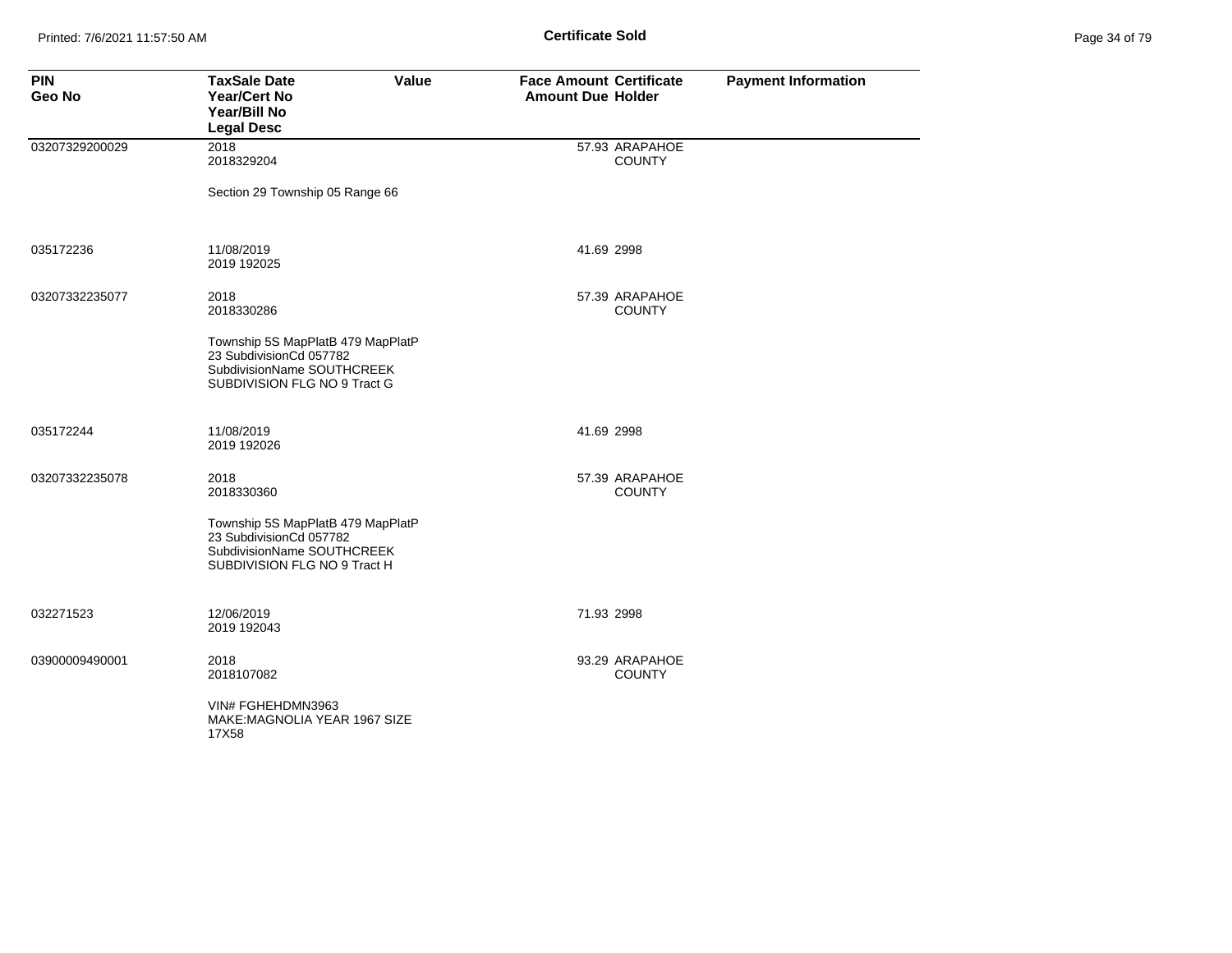Printed: 7/6/2021 11:57:50 AM **Page 35 of 79 of 79 of 79 of 79 of 79 of 79 of 79 of 79 of 79 of 79 of 79 of 79 of 79 of 79 of 79 of 79 of 79 of 79 of 79 of 79 of 79 of 79 of 79 of 79 of 79 of 79 of 79 of 79 of 79 of 79 of** 

| Page 35 of 79 |  |  |  |
|---------------|--|--|--|
|---------------|--|--|--|

| <b>PIN</b><br>Geo No | <b>TaxSale Date</b><br><b>Value</b><br><b>Year/Cert No</b><br>Year/Bill No<br><b>Legal Desc</b> | <b>Face Amount Certificate</b><br><b>Amount Due Holder</b> |                                 | <b>Payment Information</b> |
|----------------------|-------------------------------------------------------------------------------------------------|------------------------------------------------------------|---------------------------------|----------------------------|
| 032282011            | 12/06/2019<br>2019 192046                                                                       | 66.94 2998                                                 |                                 |                            |
| 03900022970001       | 2018<br>2018108184                                                                              |                                                            | 87.34 ARAPAHOE<br><b>COUNTY</b> |                            |
|                      | VIN# IGN3588 MAKE: GREAT<br>NORTHERN YEAR 1971 SIZE 14X65                                       |                                                            |                                 |                            |
| 032283203            | 12/06/2019<br>2019 192047                                                                       | 68.02 2998                                                 |                                 |                            |
| 03900024500001       | 2018<br>2018108613                                                                              |                                                            | 88.61 ARAPAHOE<br><b>COUNTY</b> |                            |
|                      | VIN# MK1041C MAKE: HOMETTE<br>YEAR 1969 SIZE 12X64                                              |                                                            |                                 |                            |
| 032283963            | 12/06/2019<br>2019 192048                                                                       | 45.77 2998                                                 |                                 |                            |
| 03900026080001       | 2018<br>2018108429                                                                              |                                                            | 61.89 ARAPAHOE<br><b>COUNTY</b> |                            |
|                      | VIN# HK3110F MAKE: HILLCREST<br>YEAR 1972 SIZE 60X12                                            |                                                            |                                 |                            |
| 032285699            | 12/06/2019<br>2019 192049                                                                       | 64.19 2998                                                 |                                 |                            |
| 03900028630001       | 2018<br>2018107928                                                                              |                                                            | 84.00 ARAPAHOE<br><b>COUNTY</b> |                            |
|                      | VIN# P106511 MAKE:SCHULT YEAR<br>1971 SIZE 12X65                                                |                                                            |                                 |                            |
| 032629444            | 12/06/2019<br>2019 192054                                                                       | 21.07 2998                                                 |                                 |                            |
| 03900042560001       | 2018<br>2018108744                                                                              |                                                            | 32.28 ARAPAHOE<br><b>COUNTY</b> |                            |
|                      | VIN# 375311055 MAKE:ROCKET<br>YEAR 1953 SIZE 08X35                                              |                                                            |                                 |                            |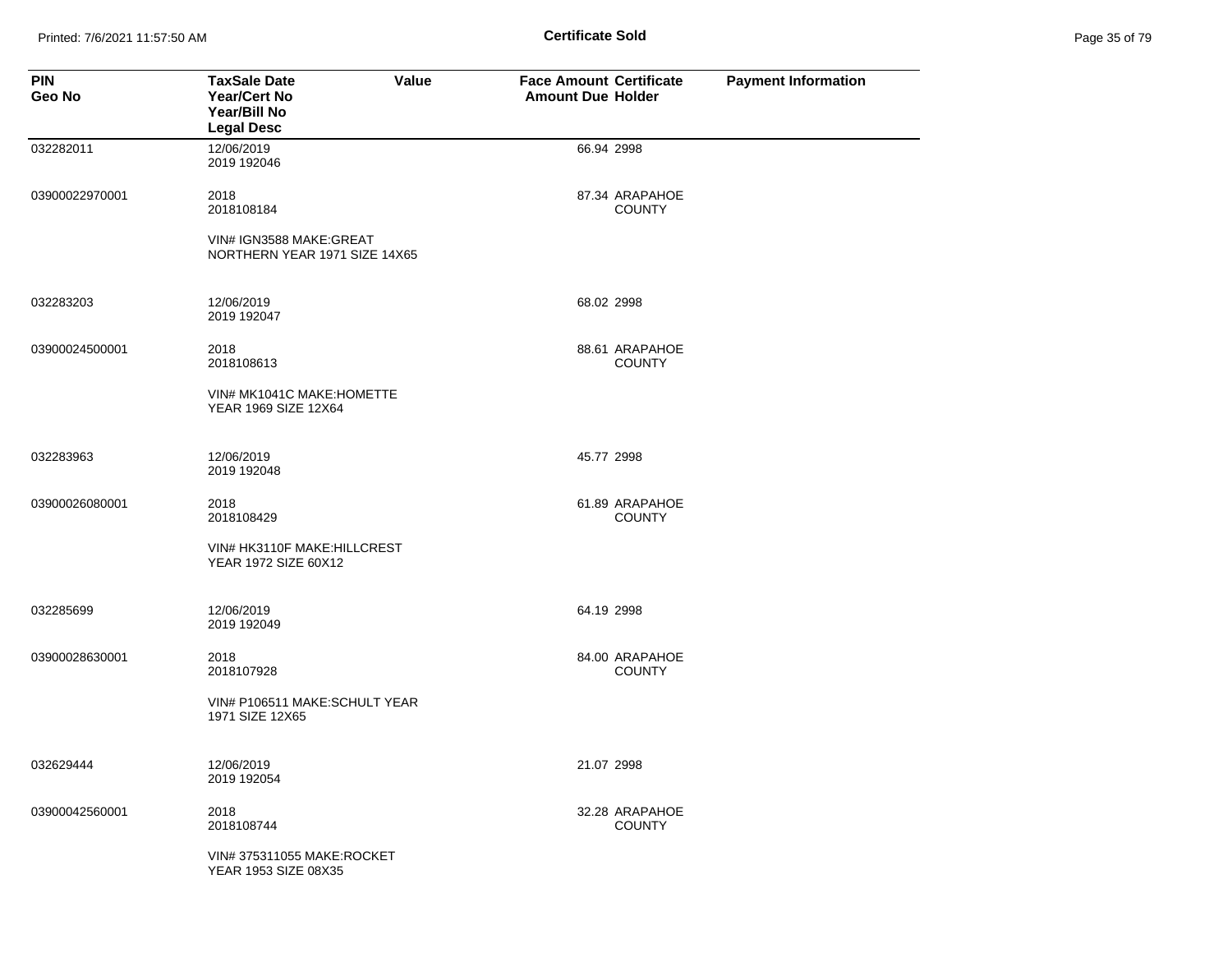Printed: 7/6/2021 11:57:50 AM **Page 36 of 79 of 79 of 79 of 79 of 79 of 79 of 79 of 79 of 79 of 79 of 79 of 79 of 79 of 79 of 79 of 79 of 79 of 79 of 79 of 79 of 79 of 79 of 79 of 79 of 79 of 79 of 79 of 79 of 79 of 79 of** 

| Page 36 of 79 |  |  |  |
|---------------|--|--|--|
|---------------|--|--|--|

| <b>PIN</b><br>Geo No | <b>TaxSale Date</b><br>Value<br><b>Year/Cert No</b><br>Year/Bill No<br><b>Legal Desc</b> | <b>Face Amount Certificate</b><br><b>Amount Due Holder</b> | <b>Payment Information</b> |
|----------------------|------------------------------------------------------------------------------------------|------------------------------------------------------------|----------------------------|
| 033298977            | 12/06/2019<br>2019 192058                                                                | 126.40 2998                                                |                            |
| 03900051500001       | 2018<br>2018108576                                                                       | 158.65 ARAPAHOE<br><b>COUNTY</b>                           |                            |
|                      | VIN# 01590361K MAKE:SKYLINE<br><b>YEAR 1977</b>                                          |                                                            |                            |
| 033316851            | 12/06/2019<br>2019 192059                                                                | 64.38 2998                                                 |                            |
| 03900052020001       | 2018<br>2018108160                                                                       | 84.23 ARAPAHOE<br><b>COUNTY</b>                            |                            |
|                      | VIN# 2240222460 MAKE:CHAMPION<br><b>YEAR 1974</b>                                        |                                                            |                            |
| 033851412            | 12/06/2019<br>2019 192068                                                                | 209.97 2998                                                |                            |
| 03900059710001       | 2018<br>2018108276                                                                       | 258.99 ARAPAHOE<br><b>COUNTY</b>                           |                            |
|                      | VIN# 47981049621<br>MAKE:ATLANTIC/WILLOWCREEK<br>YEAR 1998 SIZE 16X76                    |                                                            |                            |
| 034574565            | 12/06/2019<br>2019 192075                                                                | 50.34 2998                                                 |                            |
| 03900066190001       | 2018<br>2018108856                                                                       | 67.39 ARAPAHOE<br><b>COUNTY</b>                            |                            |
|                      | VIN# 247A2K29350<br>MAKE:RICHARDSON YEAR 1967 SIZE<br>12X47                              |                                                            |                            |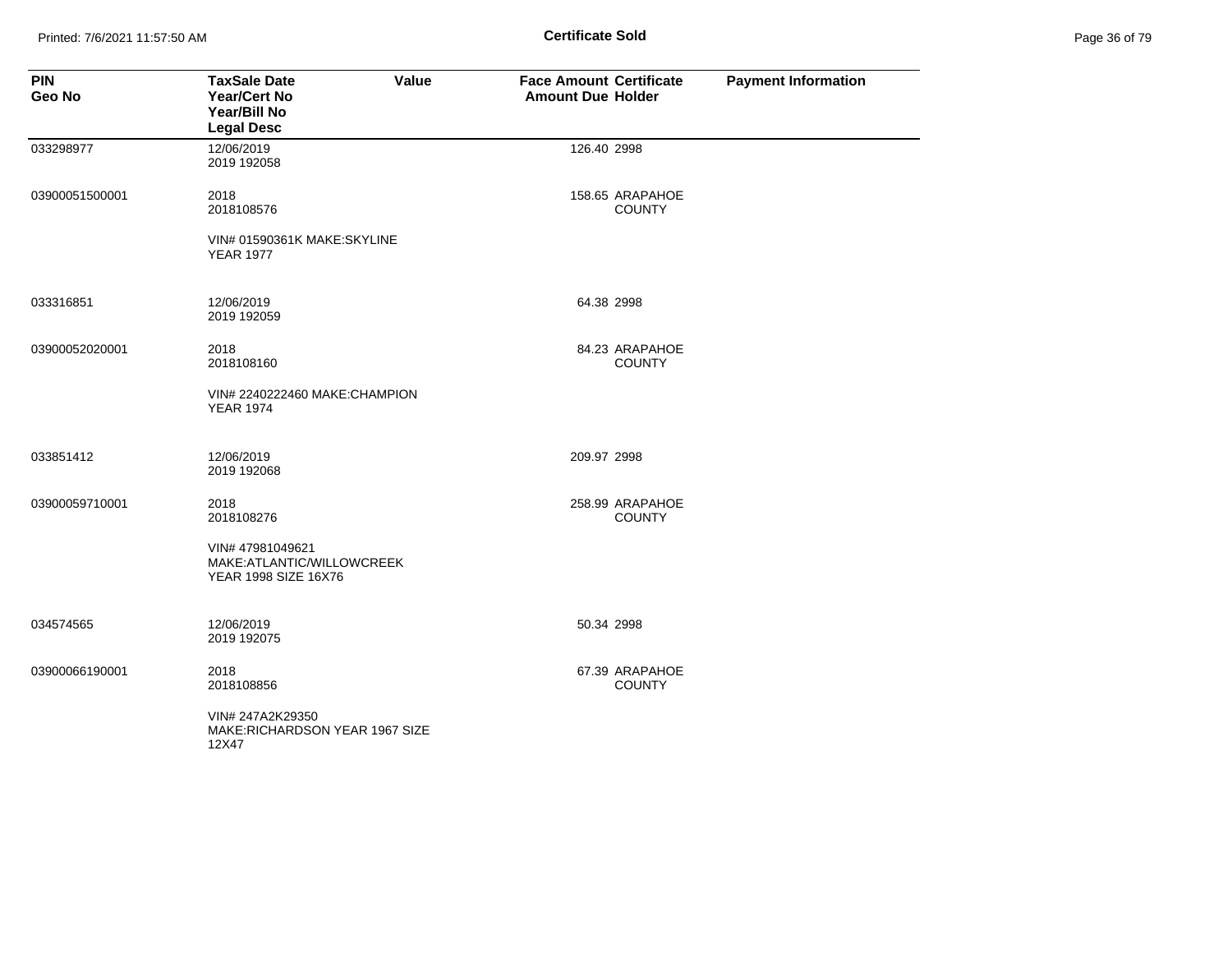Printed: 7/6/2021 11:57:50 AM **Page 37 of 79 of 79 of 79 of 79 of 79 of 79 of 79 of 79 of 79 of 79 of 79 of 79 of 79 of 79 of 79 of 79 of 79 of 79 of 79 of 79 of 79 of 79 of 79 of 79 of 79 of 79 of 79 of 79 of 79 of 79 of** 

| Page 37 of 79 |  |  |  |
|---------------|--|--|--|
|---------------|--|--|--|

| <b>PIN</b><br>Geo No | <b>TaxSale Date</b><br>Value<br>Year/Cert No<br>Year/Bill No<br><b>Legal Desc</b> | <b>Face Amount Certificate</b><br><b>Amount Due Holder</b> | <b>Payment Information</b> |
|----------------------|-----------------------------------------------------------------------------------|------------------------------------------------------------|----------------------------|
| 034937269            | 12/06/2019<br>2019 192078                                                         | 80.64 2998                                                 |                            |
| 03900068350001       | 2018<br>2018109368                                                                | 103.74 ARAPAHOE<br><b>COUNTY</b>                           |                            |
|                      | VIN# P162712 MAKE:SCHULTZ YEAR<br>1979 SIZE 14X64                                 |                                                            |                            |
| 035031055            | 12/06/2019<br>2019 192083                                                         | 68.02 2998                                                 |                            |
| 03900070290001       | 2018<br>2018109460                                                                | 88.61 ARAPAHOE<br><b>COUNTY</b>                            |                            |
|                      | VIN# 2277633906L<br>MAKE:TITAN/QUEERL YEAR 1977<br><b>SIZE 14X52</b>              |                                                            |                            |
| 035105237            | 12/06/2019<br>2019 192084                                                         | 75.72 2998                                                 |                            |
| 03900071150001       | 2018<br>2018109228                                                                | 97.87 ARAPAHOE<br><b>COUNTY</b>                            |                            |
|                      | VIN# 0532520205A&B<br>MAKE:CHAMPION YEAR 1973 SIZE<br>24X40                       |                                                            |                            |
| 031081432            | 11/05/2020<br>2020 202223                                                         | 126.47 2998                                                |                            |
| 03197302307009       | 2019<br>2019116613                                                                | 141.99 ARAPAHOE<br><b>COUNTY</b>                           |                            |
|                      | SubdivisionCd 030400<br>SubdivisionName HAVANA PARK Block<br>009 Lot 008          |                                                            |                            |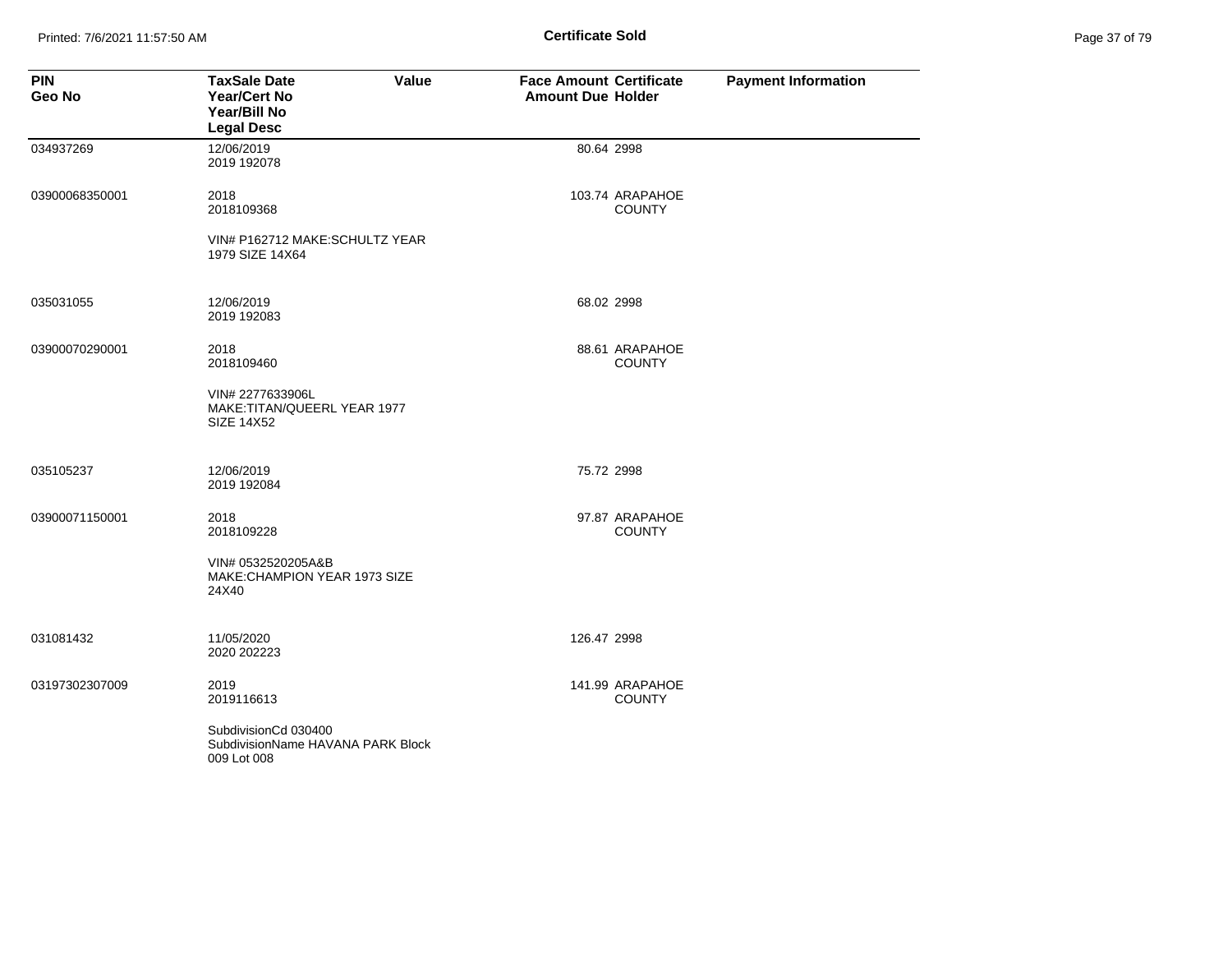Printed: 7/6/2021 11:57:50 AM **Page 38 of 79 of 79 of 79 of 79 of 79 of 79 of 79 of 79 of 79 of 79 of 79 of 79 of 79 of 79 of 79 of 79 of 79 of 79 of 79 of 79 of 79 of 79 of 79 of 79 of 79 of 79 of 79 of 79 of 79 of 79 of** 

| Page 38 of 79 |  |  |  |
|---------------|--|--|--|
|---------------|--|--|--|

| <b>PIN</b><br>Geo No | <b>TaxSale Date</b><br>Value<br><b>Year/Cert No</b><br>Year/Bill No<br><b>Legal Desc</b>   | <b>Face Amount Certificate</b><br><b>Amount Due Holder</b> | <b>Payment Information</b> |
|----------------------|--------------------------------------------------------------------------------------------|------------------------------------------------------------|----------------------------|
| 031098041            | 11/05/2020<br>2020 202224                                                                  | 2,593.83 2998                                              |                            |
| 03197303204014       | 2019<br>2019118317<br>SubdivisionCd 001150                                                 | 2,775.93 ARAPAHOE<br><b>COUNTY</b>                         |                            |
|                      | SubdivisionName ALVARADO PLACE<br>Block 001 Lot 035                                        |                                                            |                            |
| 031101948            | 11/05/2020<br>2020 202225                                                                  | 39.07 2998                                                 |                            |
| 03197303228009       | 2019<br>2019118243                                                                         | 48.71 ARAPAHOE<br><b>COUNTY</b>                            |                            |
|                      | SubdivisionCd 037100<br>SubdivisionName JUDD SUB Block 000<br>Lot 007                      |                                                            |                            |
| 031102031            | 11/05/2020<br>2020 202226                                                                  | 39.07 2998                                                 |                            |
| 03197303228018       | 2019<br>2019118000                                                                         | 48.71 ARAPAHOE<br><b>COUNTY</b>                            |                            |
|                      | SubdivisionCd 037100<br>SubdivisionName JUDD SUB Block 000<br>Lot 018                      |                                                            |                            |
| 031346207            | 11/05/2020<br>2020 202227                                                                  | 39.07 2998                                                 |                            |
| 03197516101001       | 2019<br>2019140173                                                                         | 48.71 ARAPAHOE<br><b>COUNTY</b>                            |                            |
|                      | SubdivisionCd 062332<br>SubdivisionName TOLLGATE VILLAGE<br>SUB 12TH FLG Block 000 Lot 00A |                                                            |                            |
| 031346258            | 11/05/2020<br>2020 202228                                                                  | 39.07 2998                                                 |                            |
| 03197516201001       | 2019<br>2019140677                                                                         | 48.71 ARAPAHOE<br><b>COUNTY</b>                            |                            |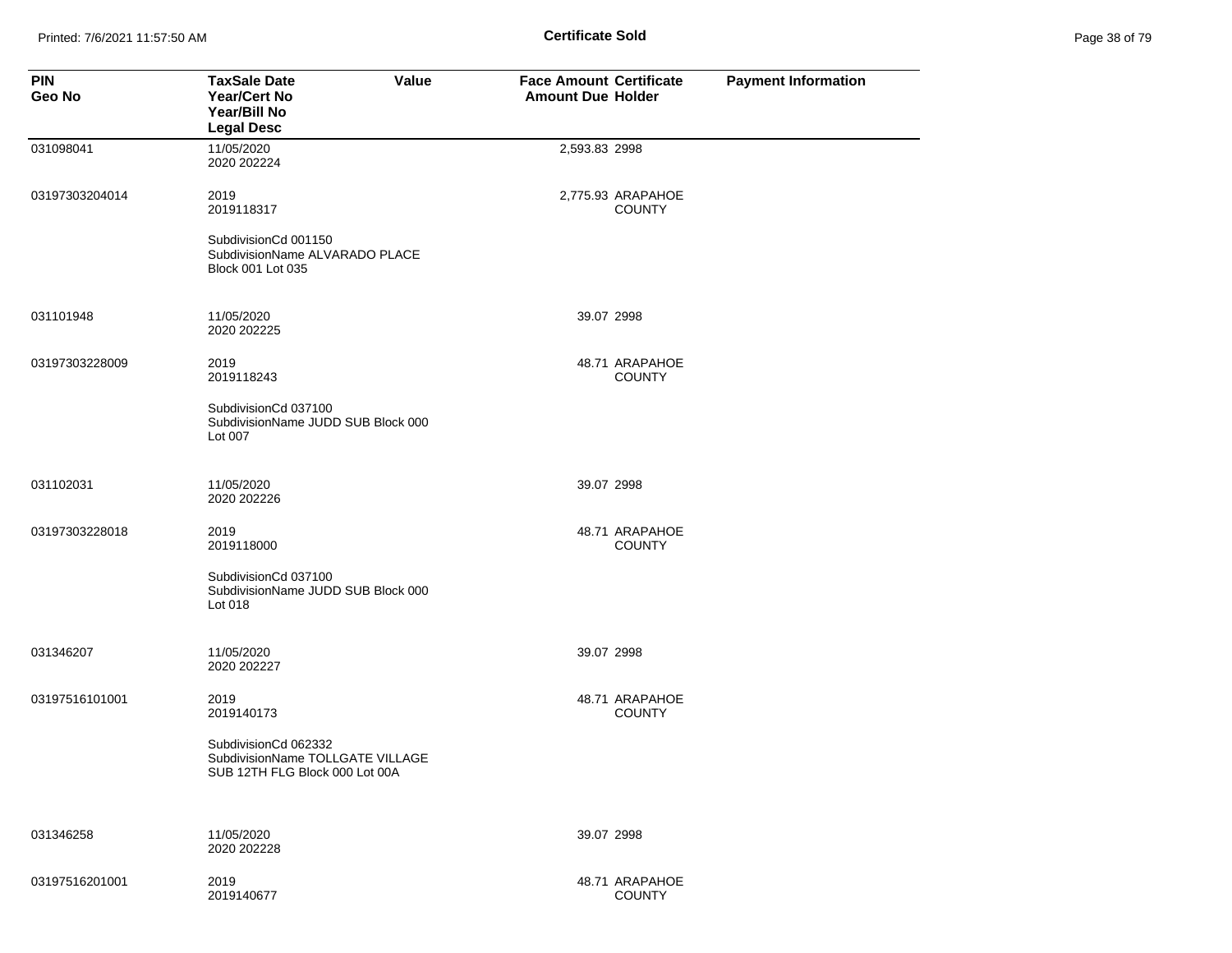| Page 39 of 79 |  |  |
|---------------|--|--|
|               |  |  |

| <b>PIN</b><br>Geo No | <b>TaxSale Date</b><br>Value<br><b>Year/Cert No</b><br>Year/Bill No<br><b>Legal Desc</b>                     | <b>Face Amount Certificate</b><br><b>Amount Due Holder</b> | <b>Payment Information</b> |
|----------------------|--------------------------------------------------------------------------------------------------------------|------------------------------------------------------------|----------------------------|
|                      | SubdivisionCd 062332<br>SubdivisionName TOLLGATE VILLAGE<br>SUB 12TH FLG Block 000 Lot 00B                   |                                                            |                            |
| 031346282            | 11/05/2020<br>2020 202229                                                                                    | 39.07 2998                                                 |                            |
| 03197516205001       | 2019<br>2019140140                                                                                           | 48.71 ARAPAHOE<br><b>COUNTY</b>                            |                            |
|                      | SubdivisionCd 062332<br>SubdivisionName TOLLGATE VILLAGE<br>SUB 12TH FLG Block 000 Lot 00C                   |                                                            |                            |
| 031348285            | 11/05/2020<br>2020 202230                                                                                    | 39.07 2998                                                 |                            |
| 03197516309016       | 2019<br>2019141460                                                                                           | 48.71 ARAPAHOE<br><b>COUNTY</b>                            |                            |
|                      | SubdivisionCd 062329<br>SubdivisionName TOLLGATE VILLAGE<br>SUB 10TH FLG Block 002 Lot 003                   |                                                            |                            |
| 031373280            | 11/05/2020<br>2020 202231                                                                                    | 39.07 2998                                                 |                            |
| 03197519117054       | 2019<br>2019143226                                                                                           | 48.71 ARAPAHOE<br><b>COUNTY</b>                            |                            |
|                      | SubdivisionCd 046401<br>SubdivisionName NEVIN VILLAGE<br><b>GREEN SUB 1ST FLG AMEND Block</b><br>002 Lot 009 |                                                            |                            |
| 031549116            | 11/05/2020<br>2020 202232                                                                                    | 34.45 2998                                                 |                            |
| 03198300000240       | 2019<br>2019159133                                                                                           | 43.77 ARAPAHOE<br><b>COUNTY</b>                            |                            |
|                      | Section 06 Township 04 Range 62                                                                              |                                                            |                            |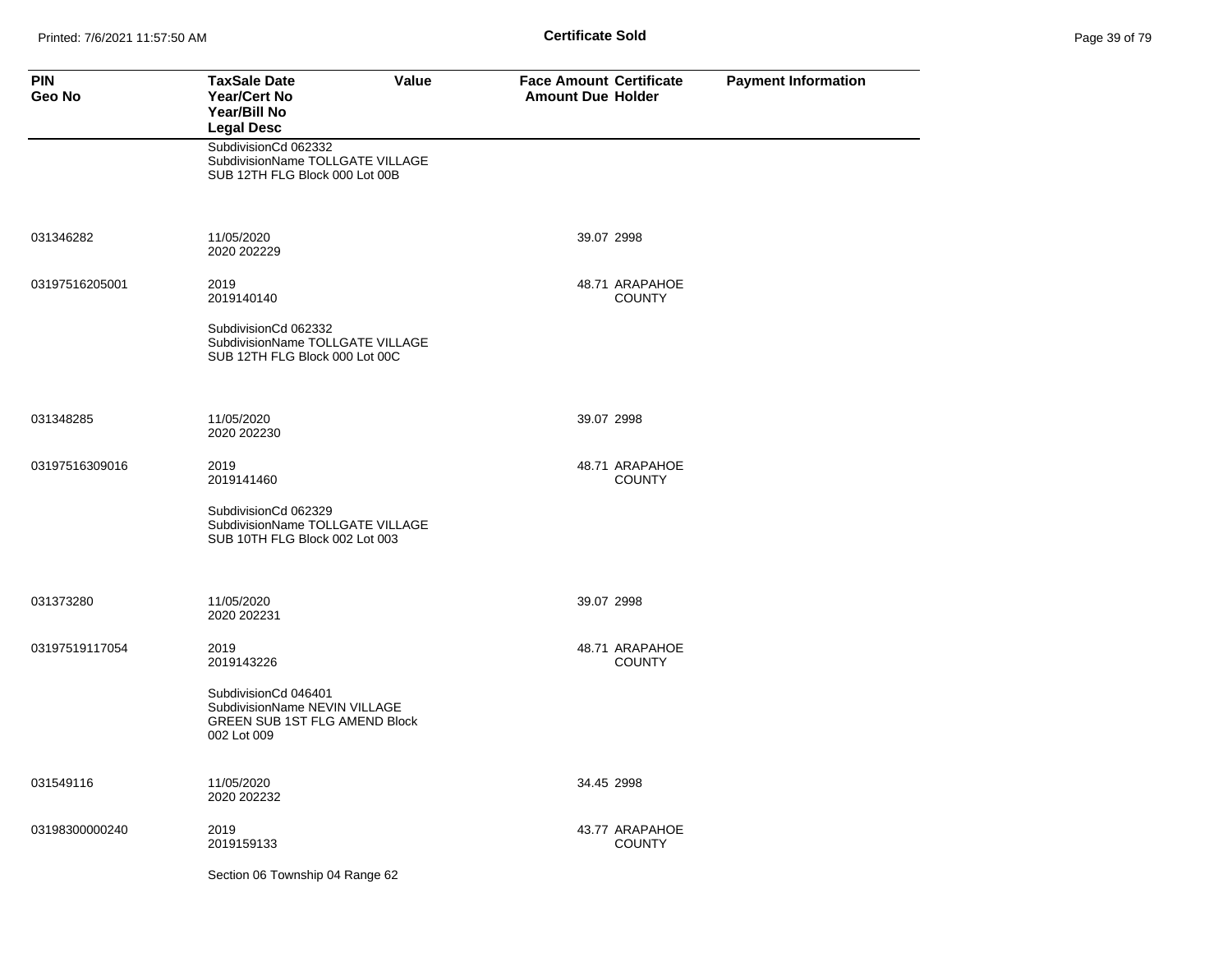Printed: 7/6/2021 11:57:50 AM **Page 40 of 79 of 79 of 79 of 79 of 79 of 79 of 79 of 79 of 79 of 79 of 79 of 79 of 79 of 79 of 79 of 79 of 79 of 79 of 79 of 79 of 79 of 79 of 79 of 79 of 79 of 79 of 79 of 79 of 79 of 79 of** 

| Page 40 of 79 |  |  |  |
|---------------|--|--|--|
|---------------|--|--|--|

| <b>PIN</b><br>Geo No | <b>TaxSale Date</b><br><b>Year/Cert No</b><br>Year/Bill No<br><b>Legal Desc</b>   | Value | <b>Face Amount Certificate</b><br><b>Amount Due Holder</b> | <b>Payment Information</b> |
|----------------------|-----------------------------------------------------------------------------------|-------|------------------------------------------------------------|----------------------------|
| 031574668            | 11/05/2020<br>2020 202235                                                         |       | 35.07 2998                                                 |                            |
| 03205918317005       | 2019<br>2019161178<br>SubdivisionCd 008250<br>SubdivisionName BURTONS 1ST ADD     |       | 44.43 ARAPAHOE<br><b>COUNTY</b>                            |                            |
|                      | TO DEER TRAIL Block 004 Lot 003                                                   |       |                                                            |                            |
| 031674034            | 11/05/2020<br>2020 202236                                                         |       | 33.82 2998                                                 |                            |
| 03207307105023       | 2019<br>2019169542                                                                |       | 43.10 ARAPAHOE<br><b>COUNTY</b>                            |                            |
|                      | SubdivisionCd 049700<br>SubdivisionName PHEASANT RUN<br>1ST FLG Block 002 Lot 010 |       |                                                            |                            |
| 031674506            | 11/05/2020<br>2020 202237                                                         |       | 33.82 2998                                                 |                            |
| 03207307106050       | 2019<br>2019168958                                                                |       | 43.10 ARAPAHOE<br><b>COUNTY</b>                            |                            |
|                      | SubdivisionCd 049700<br>SubdivisionName PHEASANT RUN<br>1ST FLG Block 009 Lot 037 |       |                                                            |                            |
| 031692211            | 11/05/2020<br>2020 202238                                                         |       | 33.82 2998                                                 |                            |
| 03207308202022       | 2019<br>2019171455                                                                |       | 43.10 ARAPAHOE<br><b>COUNTY</b>                            |                            |
|                      | SubdivisionCd 049650<br>SubdivisionName PHEASANT RUN<br>2ND FLG Block 001 Lot 00C |       |                                                            |                            |
| 031715580            | 11/05/2020<br>2020 202239                                                         |       | 39.49 2998                                                 |                            |
| 03207316113007       | 2019<br>2019173313                                                                |       | 49.15 ARAPAHOE<br><b>COUNTY</b>                            |                            |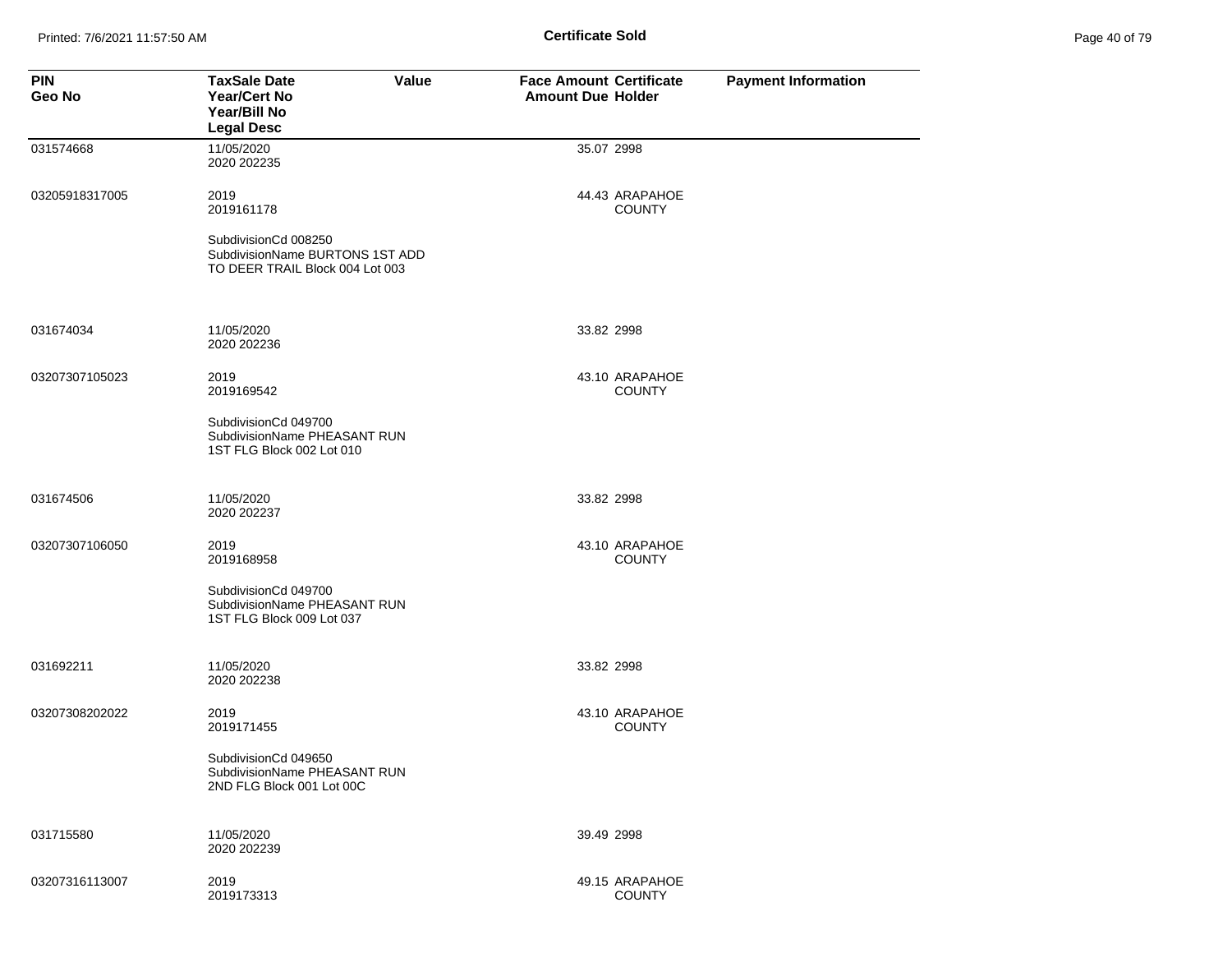| Page 41 of 79 |  |  |  |
|---------------|--|--|--|
|---------------|--|--|--|

| <b>PIN</b><br>Geo No | <b>TaxSale Date</b><br>Value<br><b>Year/Cert No</b><br>Year/Bill No<br><b>Legal Desc</b> | <b>Face Amount Certificate</b><br><b>Amount Due Holder</b> | <b>Payment Information</b> |
|----------------------|------------------------------------------------------------------------------------------|------------------------------------------------------------|----------------------------|
|                      | SubdivisionCd 056543<br>SubdivisionName SMOKY HILL 400<br>3RD FLG Block 000 Lot 008      |                                                            |                            |
| 031758939            | 11/05/2020<br>2020 202240                                                                | 37.09 2998                                                 |                            |
| 03207508302003       | 2019<br>2019176294                                                                       | 46.59 ARAPAHOE<br><b>COUNTY</b>                            |                            |
|                      | SubdivisionCd 011400<br>SubdivisionName CHARLOU PARK<br>ADD Block 000 Lot 00A            |                                                            |                            |
| 031844053            | 11/05/2020<br>2020 202241                                                                | 37.65 2998                                                 |                            |
| 03207524305007       | 2019<br>2019184241                                                                       | 47.19 ARAPAHOE<br><b>COUNTY</b>                            |                            |
|                      | SubdivisionCd 057738<br>SubdivisionName SOUTHFIELD PARK<br>Block 008 Lot 00H             |                                                            |                            |
| 031844169            | 11/05/2020<br>2020 202242                                                                | 37.65 2998                                                 |                            |
| 03207524306007       | 2019<br>2019184284                                                                       | 47.19 ARAPAHOE<br><b>COUNTY</b>                            |                            |
|                      | SubdivisionCd 057738<br>SubdivisionName SOUTHFIELD PARK<br>Block 007 Lot 001             |                                                            |                            |
| 031899052            | 11/05/2020<br>2020 202243                                                                | 37.39 2998                                                 |                            |
| 03207532100028       | 2019<br>2019189461                                                                       | 46.91 ARAPAHOE<br><b>COUNTY</b>                            |                            |
|                      | Section 32 Township 05 Range 67                                                          |                                                            |                            |
| 031899800            | 11/05/2020<br>2020 202244                                                                | 35.47 2998                                                 |                            |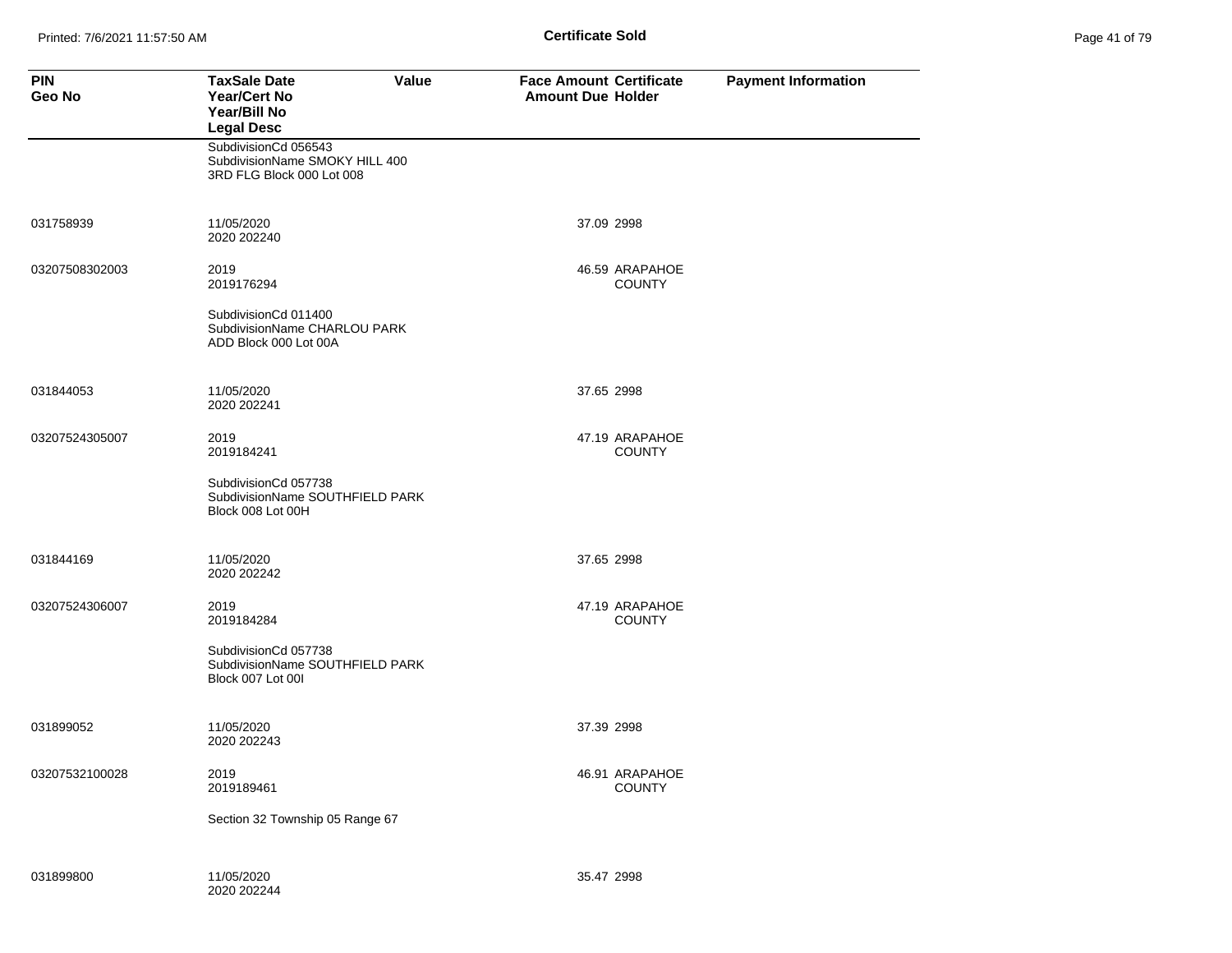| Page 42 of 79 |  |  |
|---------------|--|--|
|---------------|--|--|

| <b>PIN</b><br>Geo No | <b>TaxSale Date</b><br>Value<br><b>Year/Cert No</b><br>Year/Bill No<br><b>Legal Desc</b> | <b>Face Amount Certificate</b><br><b>Amount Due Holder</b> | <b>Payment Information</b> |
|----------------------|------------------------------------------------------------------------------------------|------------------------------------------------------------|----------------------------|
| 03207532108018       | 2019<br>2019188834                                                                       | 44.87 ARAPAHOE<br><b>COUNTY</b>                            |                            |
|                      | SubdivisionCd 023941<br>SubdivisionName FOXRIDGE 1ST FLG<br>RESUB Block 009 Lot 028      |                                                            |                            |
| 031943370            | 11/05/2020<br>2020 202245                                                                | 34.32 2998                                                 |                            |
| 03207703200016       | 2019<br>2019191700                                                                       | 43.63 ARAPAHOE<br><b>COUNTY</b>                            |                            |
|                      | Section 03 Township 05 Range 68                                                          |                                                            |                            |
| 031943582            | 11/05/2020<br>2020 202246                                                                | 34.32 2998                                                 |                            |
| 03207703201017       | 2019<br>2019191701                                                                       | 43.63 ARAPAHOE<br><b>COUNTY</b>                            |                            |
|                      | SubdivisionCd 022100<br>SubdivisionName ENGLEWOOD<br>HEIGHTS Block 005 Lot 007           |                                                            |                            |
| 031970687            | 11/05/2020<br>2020 202247                                                                | 37.85 2998                                                 |                            |
| 03207705216031       | 2019<br>2019195173                                                                       | 47.40 ARAPAHOE<br><b>COUNTY</b>                            |                            |
|                      | SubdivisionCd 055100<br>SubdivisionName SHERIDAN HILLS<br>3RD ADD Block 011 Lot 022      |                                                            |                            |
| 031999499            | 11/05/2020<br>2020 202248                                                                | 34.32 2998                                                 |                            |
| 03207710124020       | 2019<br>2019197162                                                                       | 43.63 ARAPAHOE<br><b>COUNTY</b>                            |                            |
|                      | SubdivisionCd 056650<br>SubdivisionName SO BDWY HTS Block<br>056 Lot 044                 |                                                            |                            |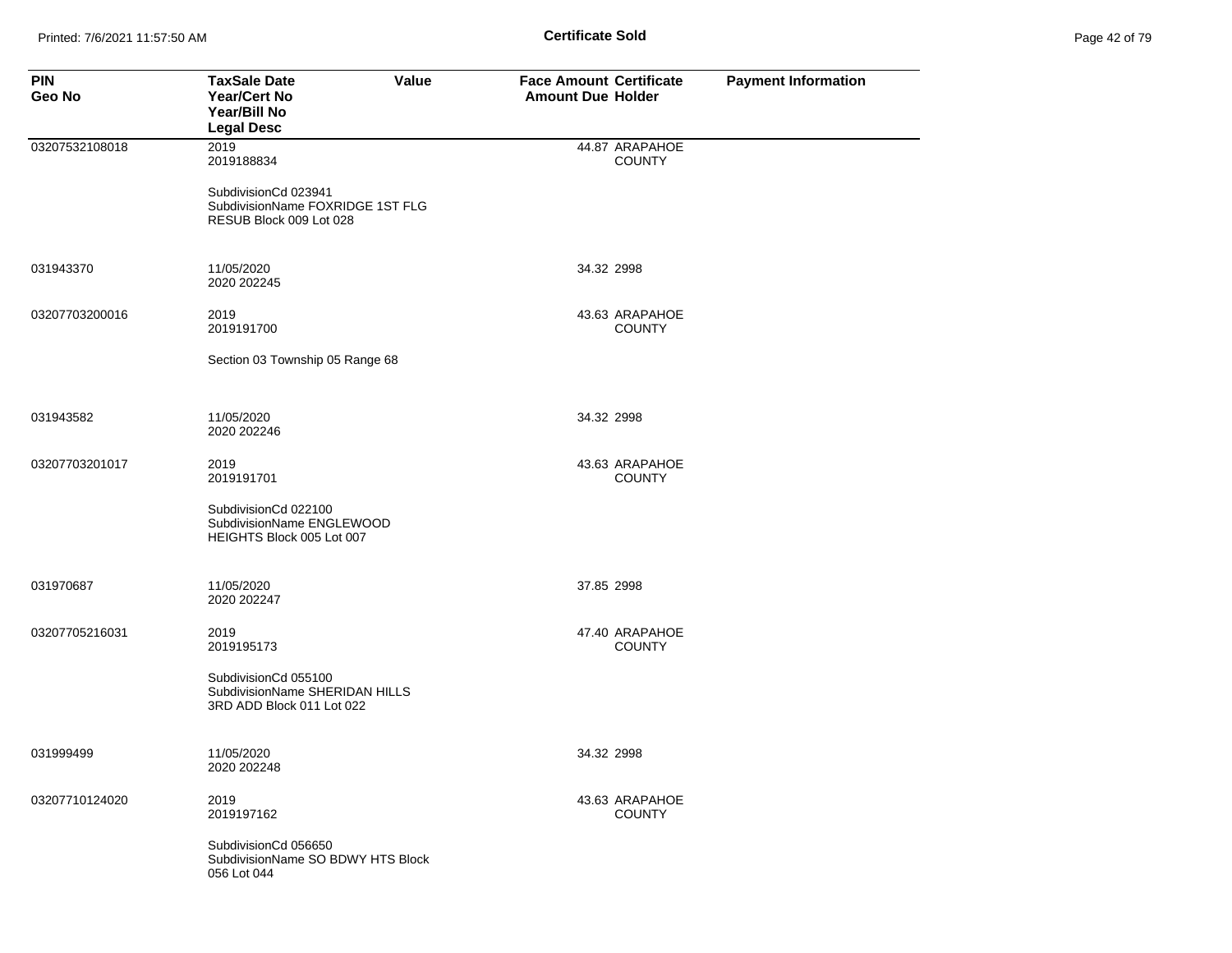Printed: 7/6/2021 11:57:50 AM **Page 43 of 79 of 79 of 79 of 79 of 79 of 79 of 79 of 79 of 79 of 79 of 79 of 79 of 79 of 79 of 79 of 79 of 79 of 79 of 79 of 79 of 79 of 79 of 79 of 79 of 79 of 79 of 79 of 79 of 79 of 79 of** 

| Page 43 of 79 |  |  |  |
|---------------|--|--|--|
|---------------|--|--|--|

| <b>PIN</b><br>Geo No | <b>TaxSale Date</b><br>Value<br><b>Year/Cert No</b><br>Year/Bill No<br><b>Legal Desc</b>                  | <b>Face Amount Certificate</b><br><b>Amount Due Holder</b> | <b>Payment Information</b> |
|----------------------|-----------------------------------------------------------------------------------------------------------|------------------------------------------------------------|----------------------------|
| 032077611            | 11/05/2020<br>2020 202249                                                                                 | 40.06 2998                                                 |                            |
| 03207719118001       | 2019<br>2019204481                                                                                        | 49.75 ARAPAHOE<br><b>COUNTY</b>                            |                            |
|                      | SubdivisionCd 061937<br>SubdivisionName THE VILLAGE IN<br>COLUMBINE VALLEY FLG NO II Block<br>002 Lot 17A |                                                            |                            |
| 032128984            | 11/05/2020<br>2020 202250                                                                                 | 38.78 2998                                                 |                            |
| 03207724101021       | 2019<br>2019209330                                                                                        | 48.39 ARAPAHOE<br><b>COUNTY</b>                            |                            |
|                      | SubdivisionCd 007450<br>SubdivisionName BROOK VALLEY<br>2ND FLG Block 000 Lot 017                         |                                                            |                            |
| 032161744            | 11/05/2020<br>2020 202251                                                                                 | 38.72 2998                                                 |                            |
| 03207726112003       | 2019<br>2019211775                                                                                        | 48.33 ARAPAHOE<br><b>COUNTY</b>                            |                            |
|                      | SubdivisionCd 025500<br>SubdivisionName GLENN OAKS SUB<br>1ST FLG Block 00A Lot 000                       |                                                            |                            |
| 032383046            | 11/05/2020<br>2020 202252                                                                                 | 35.62 2998                                                 |                            |
| 03197321400021       | 2019<br>2019227641                                                                                        | 45.03 ARAPAHOE<br><b>COUNTY</b>                            |                            |
|                      | Section 21 Township 04 Range 67                                                                           |                                                            |                            |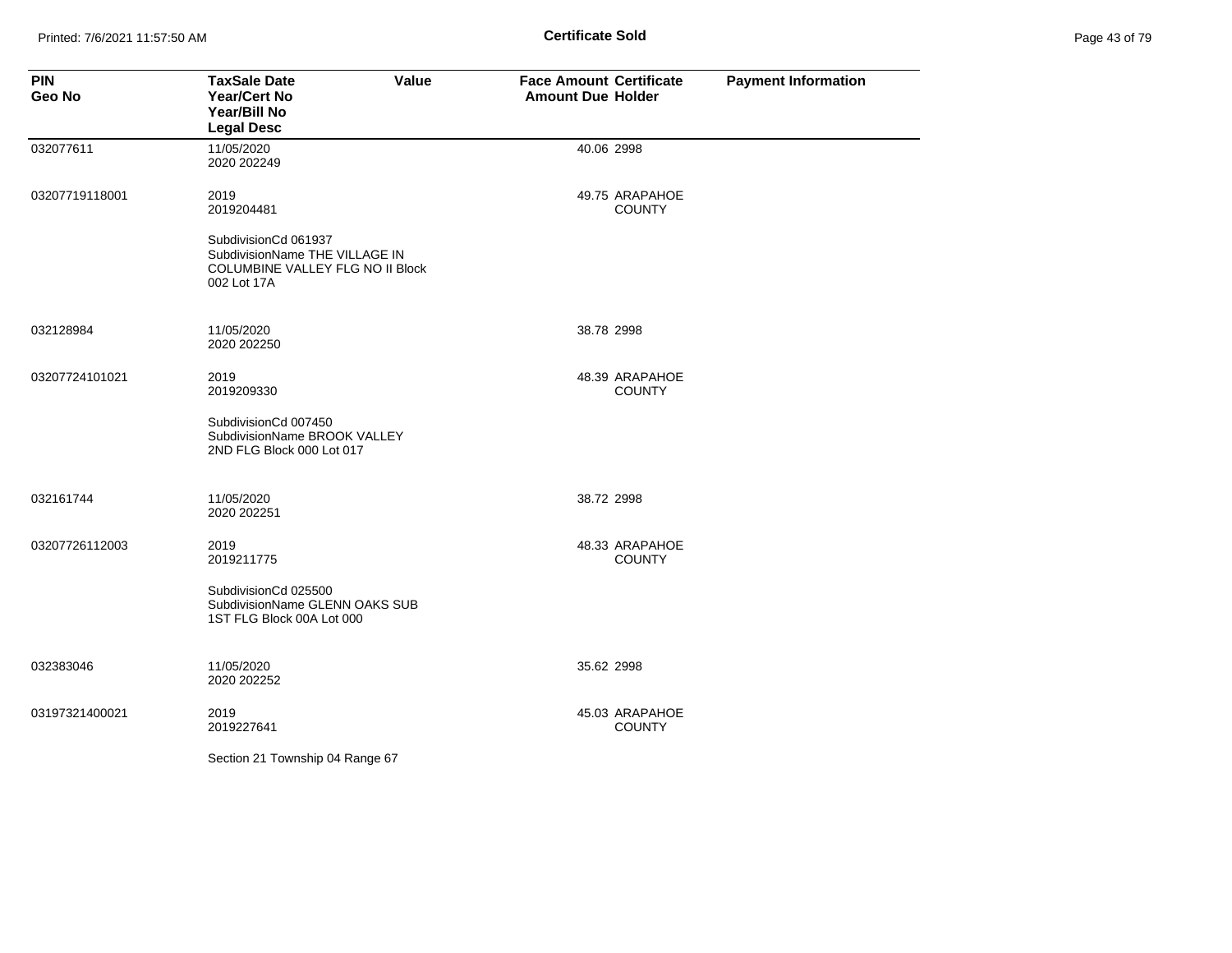Printed: 7/6/2021 11:57:50 AM **Page 44 of 71 of 79 of 71 of 71 of 71 of 71 of 71 of 71 of 74 of 74 of 74 of 74 of 74 of 74 of 74 of 74 of 74 of 74 of 74 of 74 of 74 of 74 of 74 of 74 of 74 of 74 of 74 of 74 of 74 of 74 of** 

| Page 44 of 79 |  |  |  |
|---------------|--|--|--|
|---------------|--|--|--|

| <b>PIN</b><br>Geo No | <b>TaxSale Date</b><br>Value<br><b>Year/Cert No</b><br>Year/Bill No<br><b>Legal Desc</b>              | <b>Face Amount Certificate</b><br><b>Amount Due Holder</b> | <b>Payment Information</b> |
|----------------------|-------------------------------------------------------------------------------------------------------|------------------------------------------------------------|----------------------------|
| 032383691            | 11/05/2020<br>2020 202253                                                                             | 33.74 2998                                                 |                            |
| 03197326323026       | 2019<br>2019227109                                                                                    | 43.02 ARAPAHOE<br><b>COUNTY</b>                            |                            |
|                      | SubdivisionCd 036353<br>SubdivisionName JAMAICA PARK SUB<br>2ND FLG Block 000 Lot 00B                 |                                                            |                            |
| 032405503            | 11/05/2020<br>2020 202254                                                                             | 33.82 2998                                                 |                            |
| 03207306332001       | 2019<br>2019228264                                                                                    | 43.10 ARAPAHOE<br><b>COUNTY</b>                            |                            |
|                      | SubdivisionCd 044365<br>SubdivisionName MEADOW HILLS<br>COUNTRY CLUB SUB 6TH FLG Block<br>000 Lot 00A |                                                            |                            |
| 032424044            | 11/05/2020<br>2020 202255                                                                             | 39.07 2998                                                 |                            |
| 03197518427001       | 2019<br>2019230438                                                                                    | 48.71 ARAPAHOE<br><b>COUNTY</b>                            |                            |
|                      | SubdivisionCd 025154<br>SubdivisionName GATEWAY PLAZA<br>SUB 1ST FLG Block 000 Lot 00A                |                                                            |                            |
| 032424362            | 11/05/2020<br>2020 202256                                                                             | 38.45 2998                                                 |                            |
| 03207719100040       | 2019<br>2019229765                                                                                    | 48.04 ARAPAHOE<br><b>COUNTY</b>                            |                            |
|                      | Section 19 Township 05 Range 68                                                                       |                                                            |                            |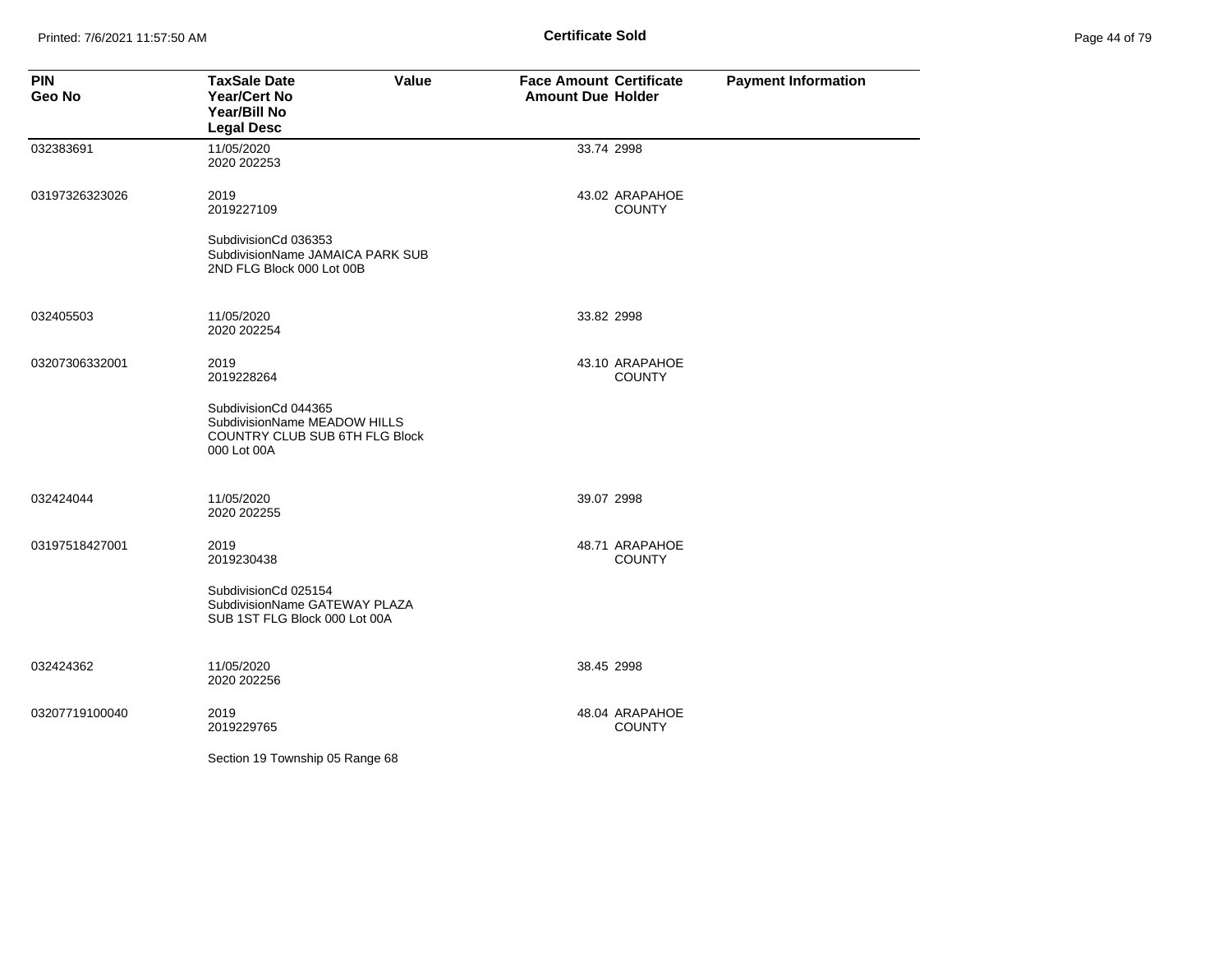Printed: 7/6/2021 11:57:50 AM **Page 45 of 79 of 79 of 79 of 79 of 79 of 79 of 79 of 79 of 79 of 79 of 79 of 79 of 79 of 79 of 79 of 79 of 79 of 79 of 79 of 79 of 79 of 79 of 79 of 79 of 79 of 79 of 79 of 79 of 79 of 79 of** 

| Page 45 of 79 |  |  |  |
|---------------|--|--|--|
|---------------|--|--|--|

| <b>PIN</b><br>Geo No | <b>TaxSale Date</b><br><b>Year/Cert No</b><br>Year/Bill No<br><b>Legal Desc</b>                       | Value | <b>Face Amount Certificate</b><br><b>Amount Due Holder</b> |                                 | <b>Payment Information</b> |
|----------------------|-------------------------------------------------------------------------------------------------------|-------|------------------------------------------------------------|---------------------------------|----------------------------|
| 032451297            | 11/05/2020<br>2020 202257                                                                             |       | 39.41 2998                                                 |                                 |                            |
| 03207316142001       | 2019<br>2019231910                                                                                    |       |                                                            | 49.07 ARAPAHOE<br><b>COUNTY</b> |                            |
|                      | SubdivisionCd 056557<br>SubdivisionName SMOKY HILL 400<br>FLG 11A Block 000 Lot 00B                   |       |                                                            |                                 |                            |
| 032453648            | 11/05/2020<br>2020 202258                                                                             |       | 37.10 2998                                                 |                                 |                            |
| 03207315114045       | 2019<br>2019232081                                                                                    |       |                                                            | 46.60 ARAPAHOE<br><b>COUNTY</b> |                            |
|                      | SubdivisionCd 056580<br>SubdivisionName SMOKY RIDGE Block<br>009 Lot 00G                              |       |                                                            |                                 |                            |
| 032474122            | 11/05/2020<br>2020 202259                                                                             |       | 48.17 2998                                                 |                                 |                            |
| 03207730100027       | 2019<br>2019233996                                                                                    |       |                                                            | 58.44 ARAPAHOE<br><b>COUNTY</b> |                            |
|                      | Section 30 Township 05 Range 68                                                                       |       |                                                            |                                 |                            |
| 032510668            | 11/05/2020<br>2020 202260                                                                             |       | 33.82 2998                                                 |                                 |                            |
| 03207306335001       | 2019<br>2019234973                                                                                    |       |                                                            | 43.10 ARAPAHOE<br><b>COUNTY</b> |                            |
|                      | SubdivisionCd 044368<br>SubdivisionName MEADOW HILLS<br>COUNTRY CLUB SUB 8TH FLG Block<br>000 Lot 00A |       |                                                            |                                 |                            |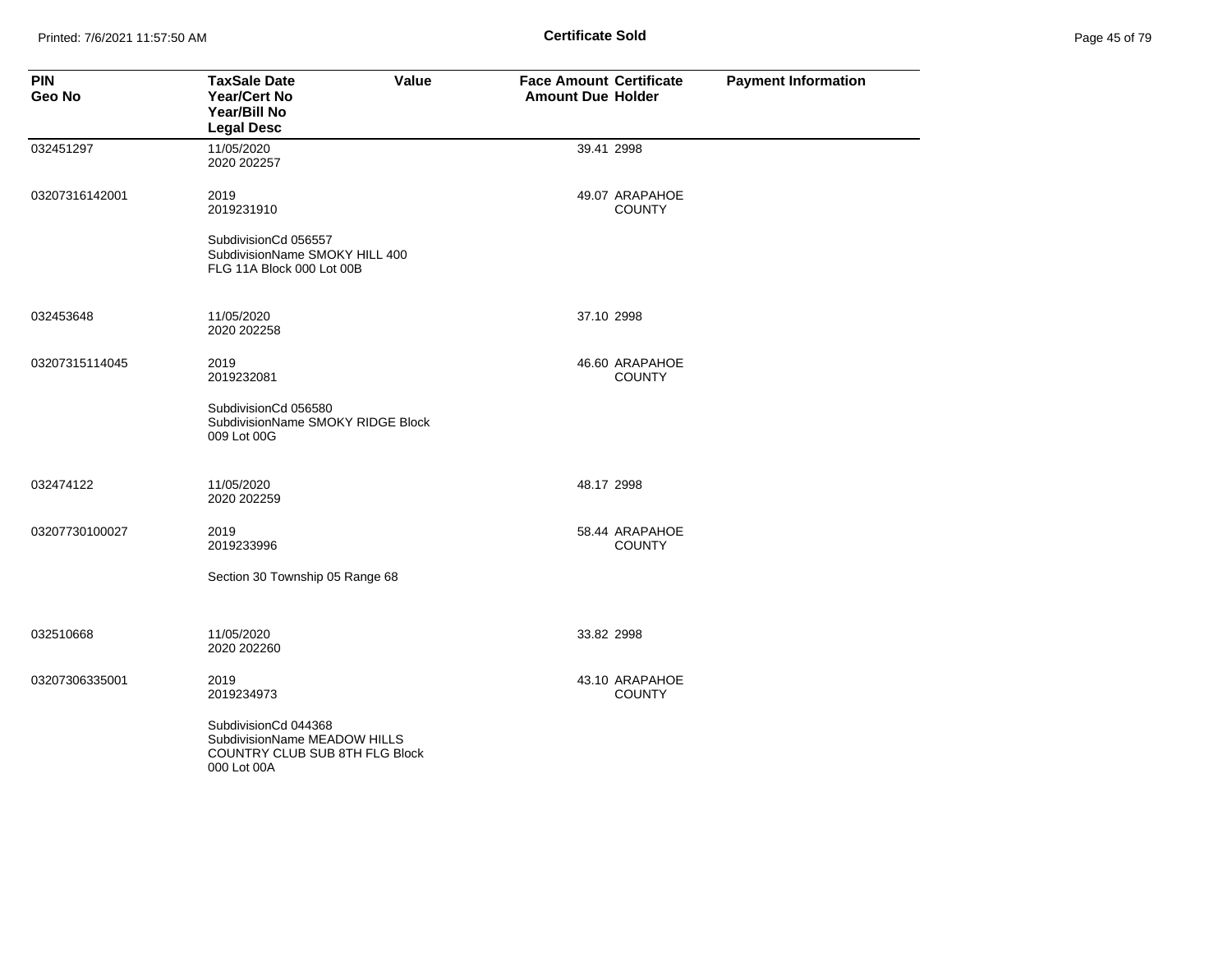Printed: 7/6/2021 11:57:50 AM **Page 46 of 79 of 79 of 79 of 70 of 70 of 71 of 79 of 79 of 79 of 79 of 79 of 79 of 79 of 79 of 79 of 79 of 79 of 79 of 79 of 79 of 79 of 79 of 79 of 79 of 79 of 79 of 79 of 79 of 79 of 79 of** 

| Page 46 of 79 |  |  |  |
|---------------|--|--|--|
|---------------|--|--|--|

| <b>PIN</b><br>Geo No | <b>TaxSale Date</b><br><b>Value</b><br><b>Year/Cert No</b><br>Year/Bill No<br><b>Legal Desc</b>       | <b>Face Amount Certificate</b><br><b>Amount Due Holder</b> | <b>Payment Information</b> |
|----------------------|-------------------------------------------------------------------------------------------------------|------------------------------------------------------------|----------------------------|
| 032510684            | 11/05/2020<br>2020 202261                                                                             | 115.03 2998                                                |                            |
| 03207306336001       | 2019<br>2019234866                                                                                    | 129.76 ARAPAHOE<br><b>COUNTY</b>                           |                            |
|                      | SubdivisionCd 044368<br>SubdivisionName MEADOW HILLS<br>COUNTRY CLUB SUB 8TH FLG Block<br>000 Lot 00B |                                                            |                            |
| 032510706            | 11/05/2020<br>2020 202262                                                                             | 33.82 2998                                                 |                            |
| 03207306337001       | 2019<br>2019234886                                                                                    | 43.10 ARAPAHOE<br><b>COUNTY</b>                            |                            |
|                      | SubdivisionCd 044368<br>SubdivisionName MEADOW HILLS<br>COUNTRY CLUB SUB 8TH FLG Block<br>000 Lot 00C |                                                            |                            |
| 032517701            | 11/05/2020<br>2020 202263                                                                             | 33.74 2998                                                 |                            |
| 03197325212004       | 2019<br>2019236239                                                                                    | 43.02 ARAPAHOE<br><b>COUNTY</b>                            |                            |
|                      | SubdivisionCd 066735<br>SubdivisionName WILLOWRIDGE SUB<br>6TH FLG Block 002 Lot 001                  |                                                            |                            |
| 032538821            | 11/05/2020<br>2020 202264                                                                             | 38.78 2998                                                 |                            |
| 03207724415075       | 2019<br>2019237202                                                                                    | 48.39 ARAPAHOE<br><b>COUNTY</b>                            |                            |
|                      | SubdivisionCd 029281<br>SubdivisionName HANOVER PLACE<br>SUB 2ND FLG Block 000 Lot 00D                |                                                            |                            |
| 032558954            | 11/05/2020<br>2020 202265                                                                             | 37.10 2998                                                 |                            |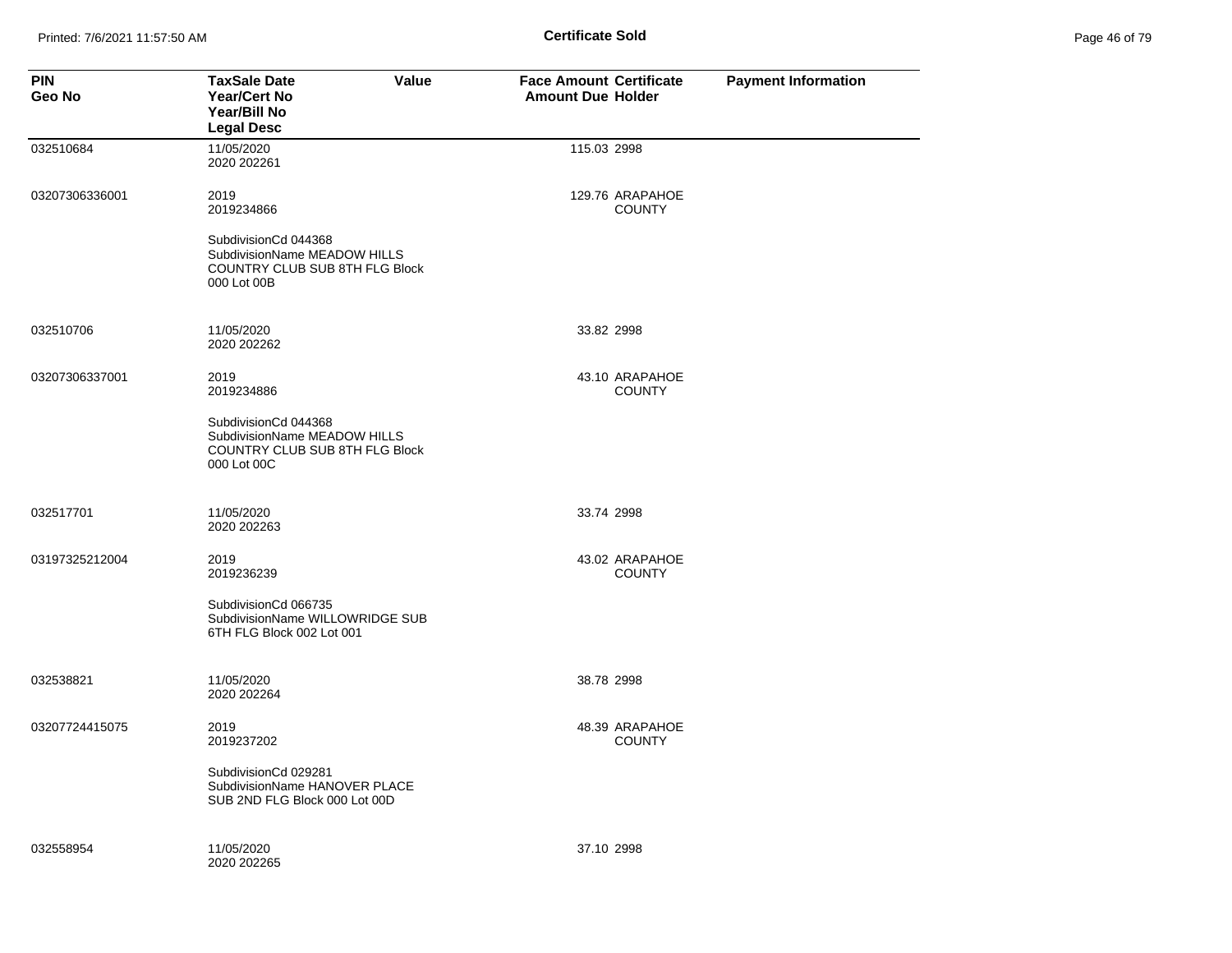| Page 47 of 79 |  |
|---------------|--|
|---------------|--|

| <b>PIN</b><br>Geo No | Value<br><b>TaxSale Date</b><br><b>Year/Cert No</b><br>Year/Bill No<br><b>Legal Desc</b>      | <b>Face Amount Certificate</b><br><b>Amount Due Holder</b> | <b>Payment Information</b> |
|----------------------|-----------------------------------------------------------------------------------------------|------------------------------------------------------------|----------------------------|
| 03207314310036       | 2019<br>2019239325                                                                            | 46.60 ARAPAHOE<br><b>COUNTY</b>                            |                            |
|                      | SubdivisionCd 048547<br>SubdivisionName PARK VIEW<br>COMMONS SUB 1ST FLG Block 002<br>Lot 003 |                                                            |                            |
| 032877456            | 11/05/2020<br>2020 202266                                                                     | 33.82 2998                                                 |                            |
| 03207307312010       | 2019<br>2019244645                                                                            | 43.10 ARAPAHOE<br><b>COUNTY</b>                            |                            |
|                      | SubdivisionCd 059647<br>SubdivisionName STERLING<br>COMMONS SUB 1ST FLG Block 003<br>Lot 00B  |                                                            |                            |
| 032948485            | 11/05/2020<br>2020 202267                                                                     | 37.78 2998                                                 |                            |
| 03207327208022       | 2019<br>2019245108                                                                            | 47.33 ARAPAHOE<br><b>COUNTY</b>                            |                            |
|                      | SubdivisionCd 011231<br>SubdivisionName CHAPPARAL 480<br>AMEND Block 001 Lot 008              |                                                            |                            |
| 033093038            | 11/05/2020<br>2020 202268                                                                     | 39.78 2998                                                 |                            |
| 03207736300022       | 2019<br>2019245772                                                                            | 49.45 ARAPAHOE<br><b>COUNTY</b>                            |                            |
|                      | Section 36 Township 05 Range 68                                                               |                                                            |                            |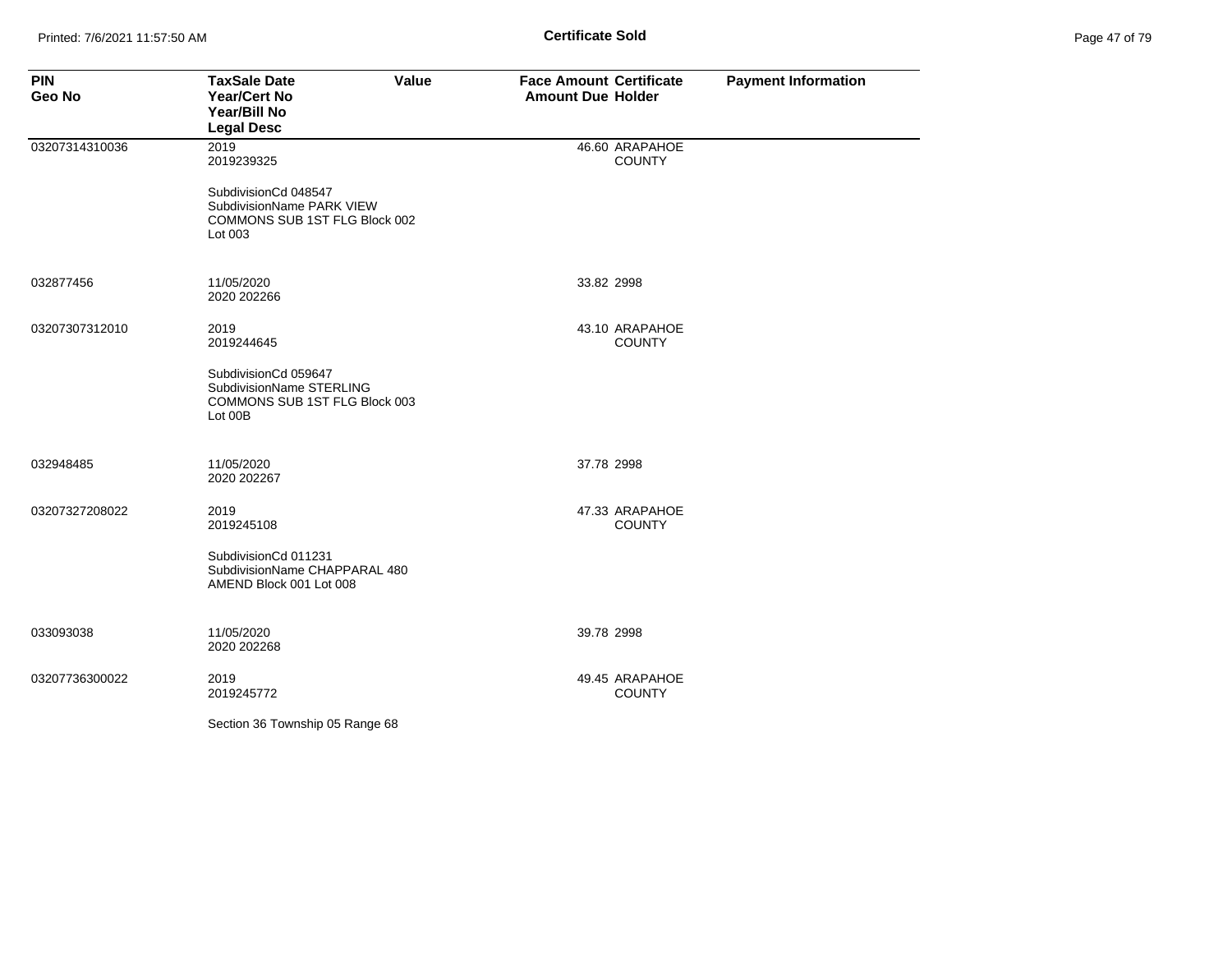Printed: 7/6/2021 11:57:50 AM **Page 48 of 79 of 79 of 79 of 79 of 79 of 79 of 79 of 79 of 79 of 79 of 79 of 79 of 79 of 79 of 79 of 79 of 79 of 79 of 79 of 79 of 79 of 79 of 79 of 79 of 79 of 79 of 79 of 79 of 79 of 79 of** 

| Page 48 of 79 |  |  |  |
|---------------|--|--|--|
|---------------|--|--|--|

| <b>PIN</b><br>Geo No | <b>TaxSale Date</b><br>Value<br><b>Year/Cert No</b><br>Year/Bill No<br><b>Legal Desc</b> | <b>Face Amount Certificate</b><br><b>Amount Due Holder</b> | <b>Payment Information</b> |
|----------------------|------------------------------------------------------------------------------------------|------------------------------------------------------------|----------------------------|
| 033150708            | 11/05/2020<br>2020 202269                                                                | 35.62 2998                                                 |                            |
| 03197328305019       | 2019<br>2019246711                                                                       | 45.03 ARAPAHOE<br><b>COUNTY</b>                            |                            |
|                      | SubdivisionCd 047200<br>SubdivisionName OAKESDALE Block<br>008 Lot 001                   |                                                            |                            |
| 033418247            | 11/05/2020<br>2020 202271                                                                | 37.10 2998                                                 |                            |
| 03207315212015       | 2019<br>2019251406                                                                       | 46.60 ARAPAHOE<br><b>COUNTY</b>                            |                            |
|                      | SubdivisionCd 036313<br>SubdivisionName JACKSON FARM<br>SUB 3RD FLG Block 001 Lot 00C    |                                                            |                            |
| 033544668            | 11/05/2020<br>2020 202272                                                                | 35.69 2998                                                 |                            |
| 03207328411013       | 2019<br>2019254245                                                                       | 45.10 ARAPAHOE<br><b>COUNTY</b>                            |                            |
|                      | SubdivisionCd 022220<br>SubdivisionName THE ESTATES AT<br>TELLURIDE Block 001 Lot 00A    |                                                            |                            |
| 033544676            | 11/05/2020<br>2020 202273                                                                | 35.69 2998                                                 |                            |
| 03207328411014       | 2019<br>2019254253                                                                       | 45.10 ARAPAHOE<br><b>COUNTY</b>                            |                            |
|                      | SubdivisionCd 022220<br>SubdivisionName THE ESTATES AT<br>TELLURIDE Block 001 Lot 00B    |                                                            |                            |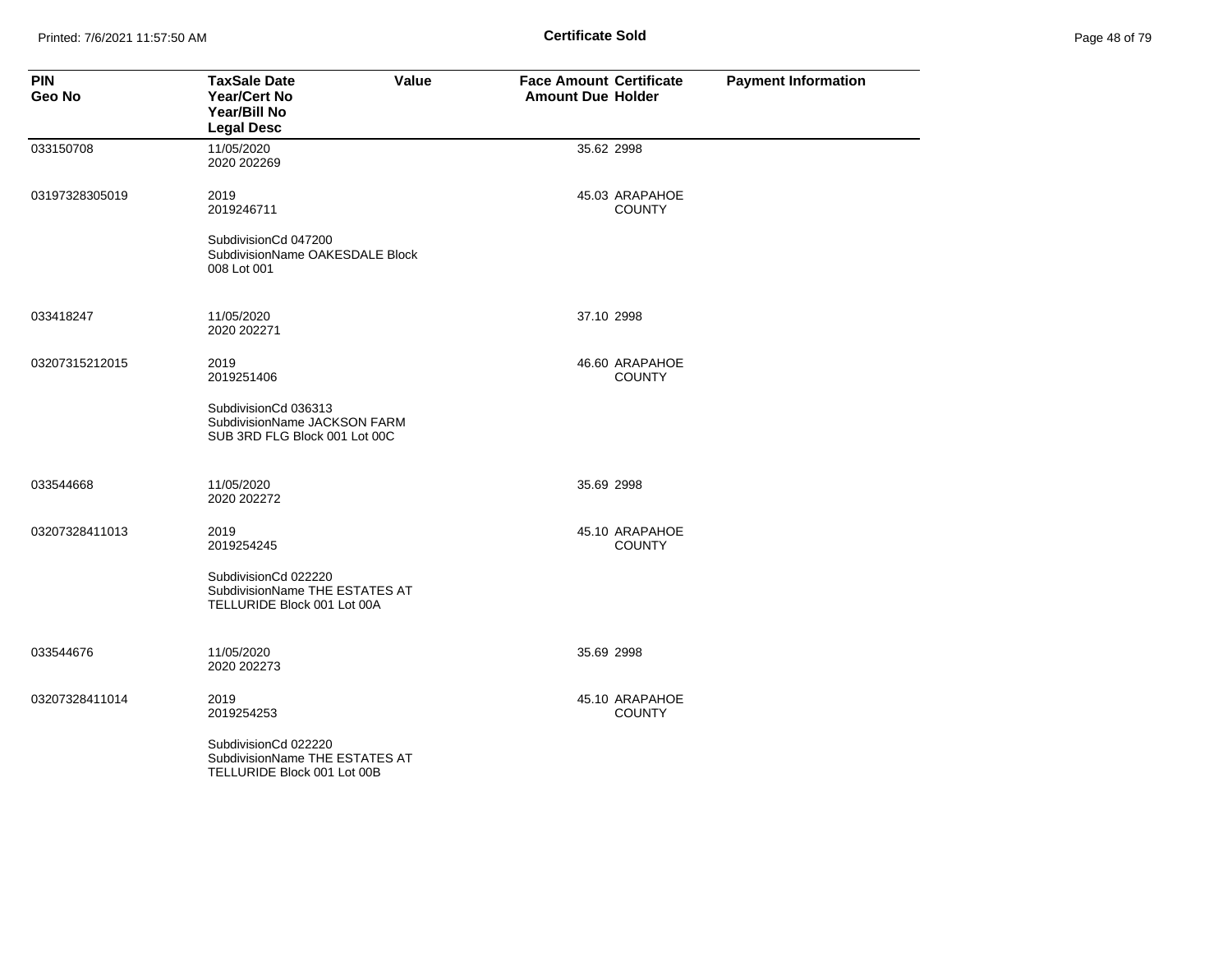Printed: 7/6/2021 11:57:50 AM **Page 49 of 79 of 79 of 79 of 79 of 79 of 79 of 79 of 79 of 79 of 79 of 79 of 79 of 79 of 79 of 79 of 79 of 79 of 79 of 79 of 79 of 79 of 79 of 79 of 79 of 79 of 79 of 79 of 79 of 79 of 79 of** 

| Page 49 of 79 |  |  |  |
|---------------|--|--|--|
|---------------|--|--|--|

| <b>PIN</b><br>Geo No | <b>TaxSale Date</b><br>Value<br><b>Year/Cert No</b><br>Year/Bill No<br><b>Legal Desc</b>                   | <b>Face Amount Certificate</b><br><b>Amount Due Holder</b> | <b>Payment Information</b> |
|----------------------|------------------------------------------------------------------------------------------------------------|------------------------------------------------------------|----------------------------|
| 033618602            | 11/05/2020<br>2020 202274                                                                                  | 38.72 2998                                                 |                            |
| 03207735369002       | 2019<br>2019256288<br>SubdivisionCd 009441<br>SubdivisionName CASTLEWOOD<br>PARK 1ST FLG Block 002 Lot 00A | 48.33 ARAPAHOE<br><b>COUNTY</b>                            |                            |
|                      |                                                                                                            |                                                            |                            |
| 033631285            | 11/05/2020<br>2020 202275                                                                                  | 34.64 2998                                                 |                            |
| 03207301305001       | 2019<br>2019257201                                                                                         | 43.98 ARAPAHOE<br><b>COUNTY</b>                            |                            |
|                      | SubdivisionCd 021260<br>SubdivisionName EAST QUINCY<br>HIGHLANDS SUB 1ST FLG Block 008<br>Lot 00L          |                                                            |                            |
| 033694864            | 11/05/2020<br>2020 202276                                                                                  | 33.74 2998                                                 |                            |
| 03207303232002       | 2019<br>2019258752                                                                                         | 43.02 ARAPAHOE<br><b>COUNTY</b>                            |                            |
|                      | SubdivisionCd 062236<br>SubdivisionName TOWER PLAZA SUB<br>2ND FLG Block 001 Lot 00A                       |                                                            |                            |
| 033694872            | 11/05/2020<br>2020 202277                                                                                  | 33.74 2998                                                 |                            |
| 03207303232003       | 2019<br>2019259638                                                                                         | 43.02 ARAPAHOE<br><b>COUNTY</b>                            |                            |
|                      | SubdivisionCd 062236<br>SubdivisionName TOWER PLAZA SUB<br>2ND FLG Block 001 Lot 00B                       |                                                            |                            |
| 033701402            | 11/05/2020<br>2020 202278                                                                                  | 35.25 2998                                                 |                            |
| 03207319313026       | 2019<br>2019259191                                                                                         | 44.63 ARAPAHOE<br><b>COUNTY</b>                            |                            |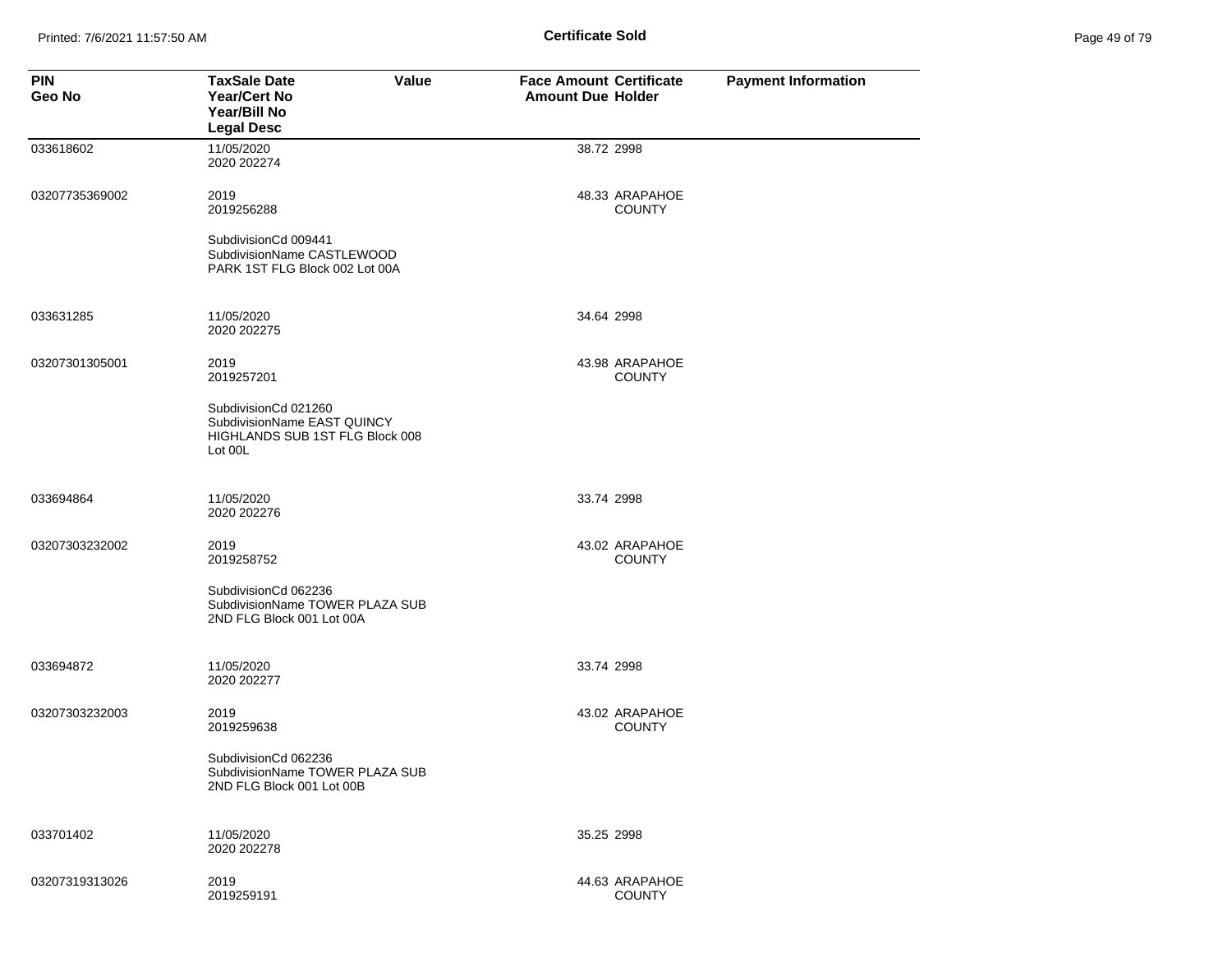| <b>PIN</b><br>Geo No | <b>TaxSale Date</b><br>Value<br><b>Year/Cert No</b><br>Year/Bill No<br><b>Legal Desc</b>                  | <b>Face Amount Certificate</b><br><b>Amount Due Holder</b> | <b>Payment Information</b> |
|----------------------|-----------------------------------------------------------------------------------------------------------|------------------------------------------------------------|----------------------------|
|                      | SubdivisionCd 064316<br>SubdivisionName VILLAS AT VALLEY<br>COUNTRY CLUB SUB 2ND FLG Block<br>001 Lot 00A |                                                            |                            |
| 033701445            | 11/05/2020<br>2020 202279                                                                                 | 35.25 2998                                                 |                            |
| 03207319418004       | 2019<br>2019259249                                                                                        | 44.63 ARAPAHOE<br><b>COUNTY</b>                            |                            |
|                      | SubdivisionCd 064318<br>SubdivisionName VILLAS AT VALLEY<br>COUNTRY CLUB SUB 4TH FLG Block<br>001 Lot 00B |                                                            |                            |
| 033796675            | 11/05/2020<br>2020 202280                                                                                 | 34.44 2998                                                 |                            |
| 03197327101027       | 2019<br>2019262376                                                                                        | 43.76 ARAPAHOE<br><b>COUNTY</b>                            |                            |
|                      | SubdivisionCd 035790<br>SubdivisionName ILIFF BUSINESS<br>TRACT SUB 1ST FLG Block 002 Lot<br>001          |                                                            |                            |
| 033802233            | 11/05/2020<br>2020 202281                                                                                 | 35.69 2998                                                 |                            |
| 03207328209005       | 2019<br>2019261823                                                                                        | 45.10 ARAPAHOE<br><b>COUNTY</b>                            |                            |
|                      | SubdivisionCd 044151<br>SubdivisionName MCKINLEY ACRES<br>Block 000 Lot 00C                               |                                                            |                            |
| 033822030            | 11/05/2020<br>2020 202282                                                                                 | 991.36 2998                                                |                            |
| 03207519400018       | 2019<br>2019263048                                                                                        | 1,065.25 ARAPAHOE<br><b>COUNTY</b>                         |                            |
|                      | Section 19 Township 05 Range 67                                                                           |                                                            |                            |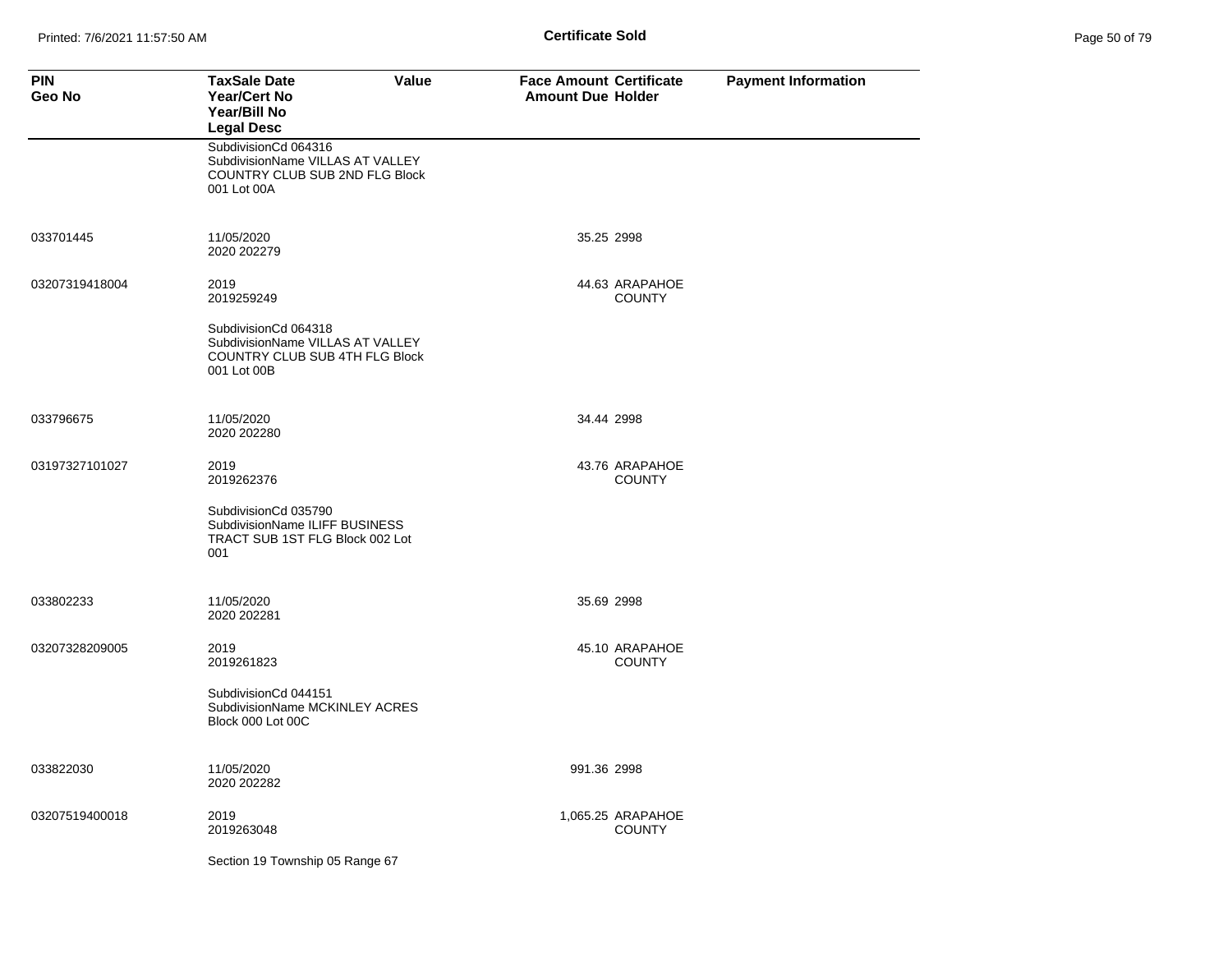Printed: 7/6/2021 11:57:50 AM **Page 11:57:50 AM** Page 51 of 79 of 79 of 79 of 79 of 79 of 79 of 79 of 79 of 79 of 79 of 79 of 79 of 79 of 79 of 79 of 79 of 79 of 79 of 79 of 79 of 79 of 79 of 79 of 79 of 79 of 79 of 79 of

| Page 51 of 79 |  |  |  |
|---------------|--|--|--|
|---------------|--|--|--|

| <b>PIN</b><br>Geo No | <b>TaxSale Date</b><br>Value<br><b>Year/Cert No</b><br>Year/Bill No<br><b>Legal Desc</b>                  | <b>Face Amount Certificate</b><br><b>Amount Due Holder</b> | <b>Payment Information</b> |
|----------------------|-----------------------------------------------------------------------------------------------------------|------------------------------------------------------------|----------------------------|
| 033825721            | 11/05/2020<br>2020 202283                                                                                 | 36.20 2998                                                 |                            |
| 03197318301007       | 2019<br>2019263177                                                                                        | 45.64 ARAPAHOE<br><b>COUNTY</b>                            |                            |
|                      | SubdivisionCd 005500<br>SubdivisionName BOOTHS GARDENS<br>SUB #1 Block 013 Lot 000                        |                                                            |                            |
| 033889487            | 11/05/2020<br>2020 202284                                                                                 | 35.70 2998                                                 |                            |
| 03207319205004       | 2019<br>2019265401                                                                                        | 45.11 ARAPAHOE<br><b>COUNTY</b>                            |                            |
|                      | SubdivisionCd 065336<br>SubdivisionName WATERBURY<br>ESTATES AT CHERRY CREEK 2ND<br>FLG Block 001 Lot 00A |                                                            |                            |
| 034147641            | 11/05/2020<br>2020 202285                                                                                 | 34.64 2998                                                 |                            |
| 03207301217001       | 2019<br>2019279662                                                                                        | 43.98 ARAPAHOE<br><b>COUNTY</b>                            |                            |
|                      | SubdivisionCd 021265<br>SubdivisionName EAST QUINCY<br>HIGHLANDS SUB 6TH FLG Block 000<br>Lot 00M         |                                                            |                            |
| 034151290            | 11/05/2020<br>2020 202286                                                                                 | 35.67 2998                                                 |                            |
| 03207318108019       | 2019<br>2019279469                                                                                        | 45.07 ARAPAHOE<br><b>COUNTY</b>                            |                            |
|                      | SubdivisionCd 025442<br>SubdivisionName THE GLENS AT<br>CHAMBERS SUB 1ST FLG Block 001<br>Lot 00A         |                                                            |                            |
| 034212167            | 11/05/2020<br>2020 202287                                                                                 | 33.74 2998                                                 |                            |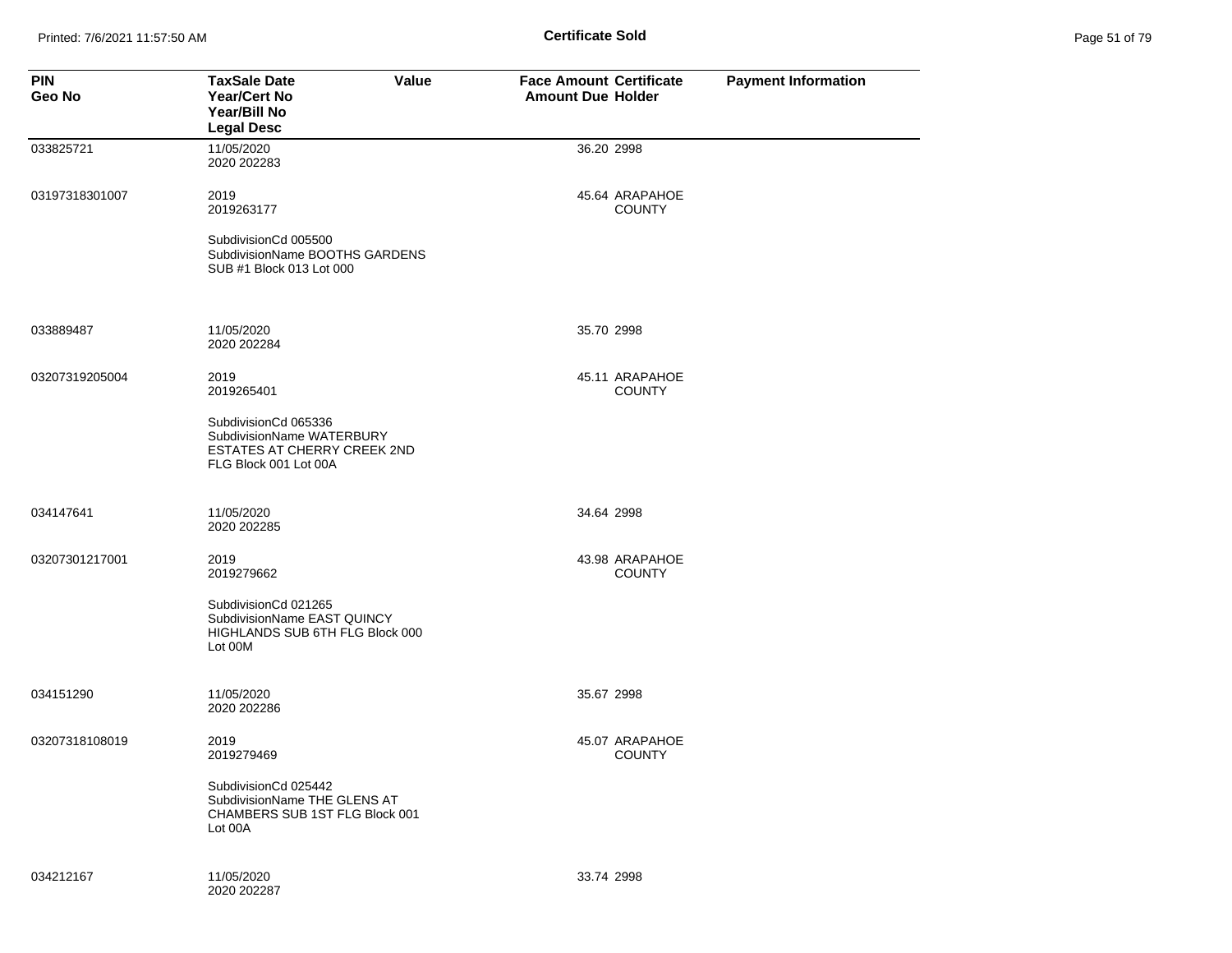| <b>PIN</b><br>Geo No | <b>TaxSale Date</b><br>Value<br><b>Year/Cert No</b><br>Year/Bill No<br><b>Legal Desc</b> | <b>Face Amount Certificate</b><br><b>Amount Due Holder</b> | <b>Payment Information</b> |
|----------------------|------------------------------------------------------------------------------------------|------------------------------------------------------------|----------------------------|
| 03197323328003       | 2019<br>2019280920                                                                       | 43.02 ARAPAHOE<br><b>COUNTY</b>                            |                            |
|                      | SubdivisionCd 064154<br>SubdivisionName VILLAGE EAST SUB<br>14TH FLG Block 001 Lot 00B   |                                                            |                            |
| 034212213            | 11/05/2020<br>2020 202288                                                                | 33.74 2998                                                 |                            |
| 03197323328008       | 2019<br>2019281234                                                                       | 43.02 ARAPAHOE<br><b>COUNTY</b>                            |                            |
|                      | SubdivisionCd 064154<br>SubdivisionName VILLAGE EAST SUB<br>14TH FLG Block 001 Lot 00G   |                                                            |                            |
| 034212272            | 11/05/2020<br>2020 202289                                                                | 33.74 2998                                                 |                            |
| 03197323328014       | 2019<br>2019281254                                                                       | 43.02 ARAPAHOE<br><b>COUNTY</b>                            |                            |
|                      | SubdivisionCd 064154<br>SubdivisionName VILLAGE EAST SUB<br>14TH FLG Block 001 Lot 00M   |                                                            |                            |
| 034212281            | 11/05/2020<br>2020 202290                                                                | 33.74 2998                                                 |                            |
| 03197323328015       | 2019<br>2019281148                                                                       | 43.02 ARAPAHOE<br><b>COUNTY</b>                            |                            |
|                      | SubdivisionCd 064154<br>SubdivisionName VILLAGE EAST SUB<br>14TH FLG Block 001 Lot 00N   |                                                            |                            |
| 034421092            | 11/05/2020<br>2020 202291                                                                | 35.98 2998                                                 |                            |
| 03207729300026       | 2019<br>2019288949                                                                       | 45.40 ARAPAHOE<br><b>COUNTY</b>                            |                            |
|                      | Section 29 Township 05 Range 68                                                          |                                                            |                            |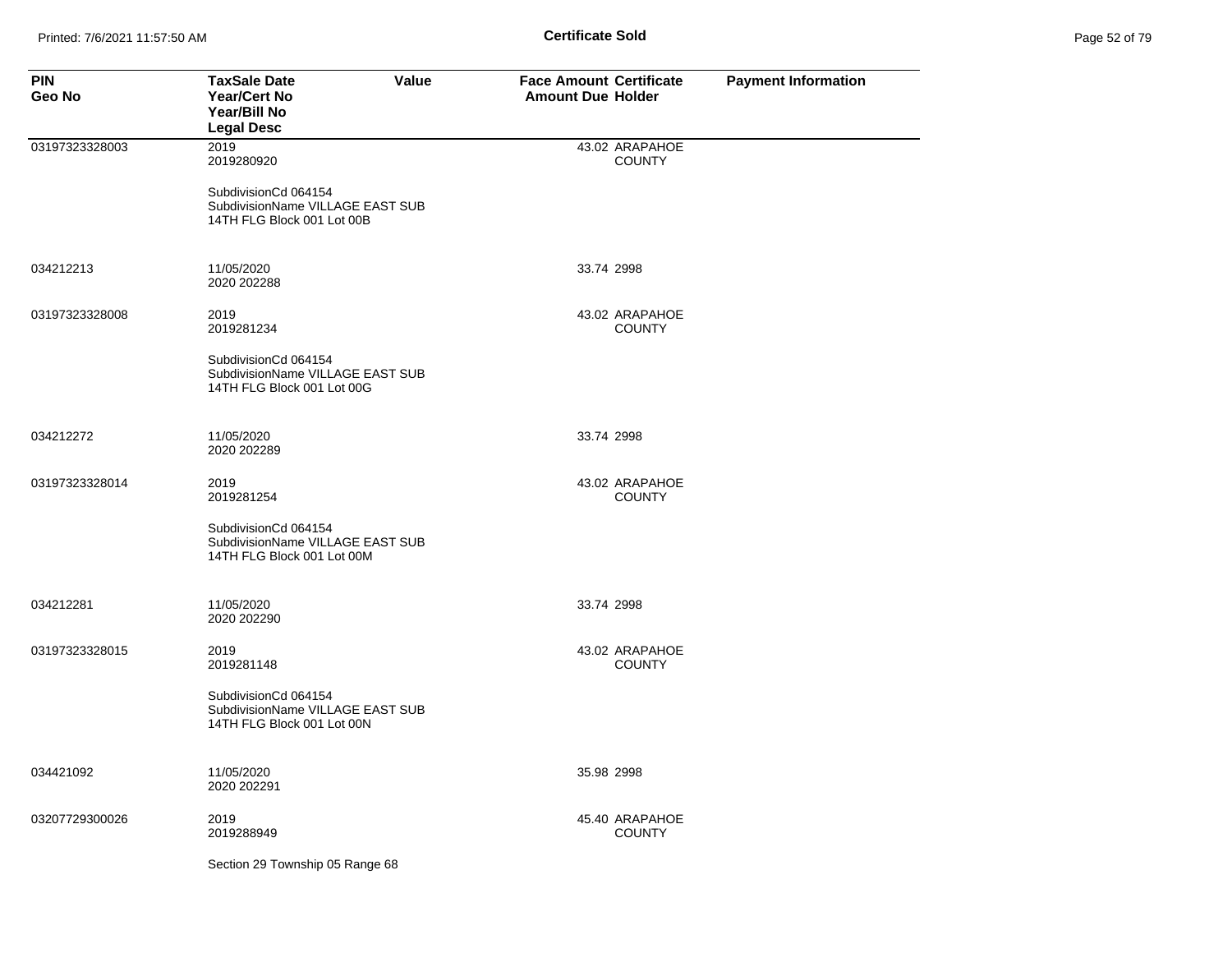Printed: 7/6/2021 11:57:50 AM **Page 12.1 of 79.91 Certificate Sold Certificate Sold** 

| Page 53 of 79 |  |  |  |
|---------------|--|--|--|
|---------------|--|--|--|

| <b>PIN</b><br>Geo No | <b>TaxSale Date</b><br><b>Value</b><br><b>Year/Cert No</b><br>Year/Bill No<br><b>Legal Desc</b>   | <b>Face Amount Certificate</b><br><b>Amount Due Holder</b> | <b>Payment Information</b> |
|----------------------|---------------------------------------------------------------------------------------------------|------------------------------------------------------------|----------------------------|
| 034514279            | 11/05/2020<br>2020 202292                                                                         | 33.74 2998                                                 |                            |
| 03197325429043       | 2019<br>2019293170                                                                                | 43.02 ARAPAHOE<br><b>COUNTY</b>                            |                            |
|                      | SubdivisionCd 035805<br>SubdivisionName ILIFF PLACE<br>TOWNHOMES SUB 1ST FLG Block<br>001 Lot 00A |                                                            |                            |
| 034531297            | 11/05/2020<br>2020 202293                                                                         | 44.11 2998                                                 |                            |
| 03207118314002       | 2019<br>2019293848                                                                                | 54.08 ARAPAHOE<br><b>COUNTY</b>                            |                            |
|                      | SubdivisionCd 056112<br>SubdivisionName SORREL RANCH<br>SUB 3RD FLG Block 002 Lot 00A             |                                                            |                            |
| 034542850            | 11/05/2020<br>2020 202294                                                                         | 34.32 2998                                                 |                            |
| 03207709132008       | 2019<br>2019294917                                                                                | 43.63 ARAPAHOE<br><b>COUNTY</b>                            |                            |
|                      | SubdivisionCd 022035<br>SubdivisionName ENGLEWOOD<br>ESTATES Block 000 Lot 00A                    |                                                            |                            |
| 034548149            | 11/05/2020<br>2020 202295                                                                         | 37.91 2998                                                 |                            |
| 03207301219005       | 2019<br>2019295173                                                                                | 47.47 ARAPAHOE<br><b>COUNTY</b>                            |                            |
|                      | SubdivisionCd 021266<br>SubdivisionName EAST QUINCY<br>HIGHLANDS SUB 7TH FLG Block 010<br>Lot 00F |                                                            |                            |
| 034555340            | 11/05/2020<br>2020 202296                                                                         | 44.11 2998                                                 |                            |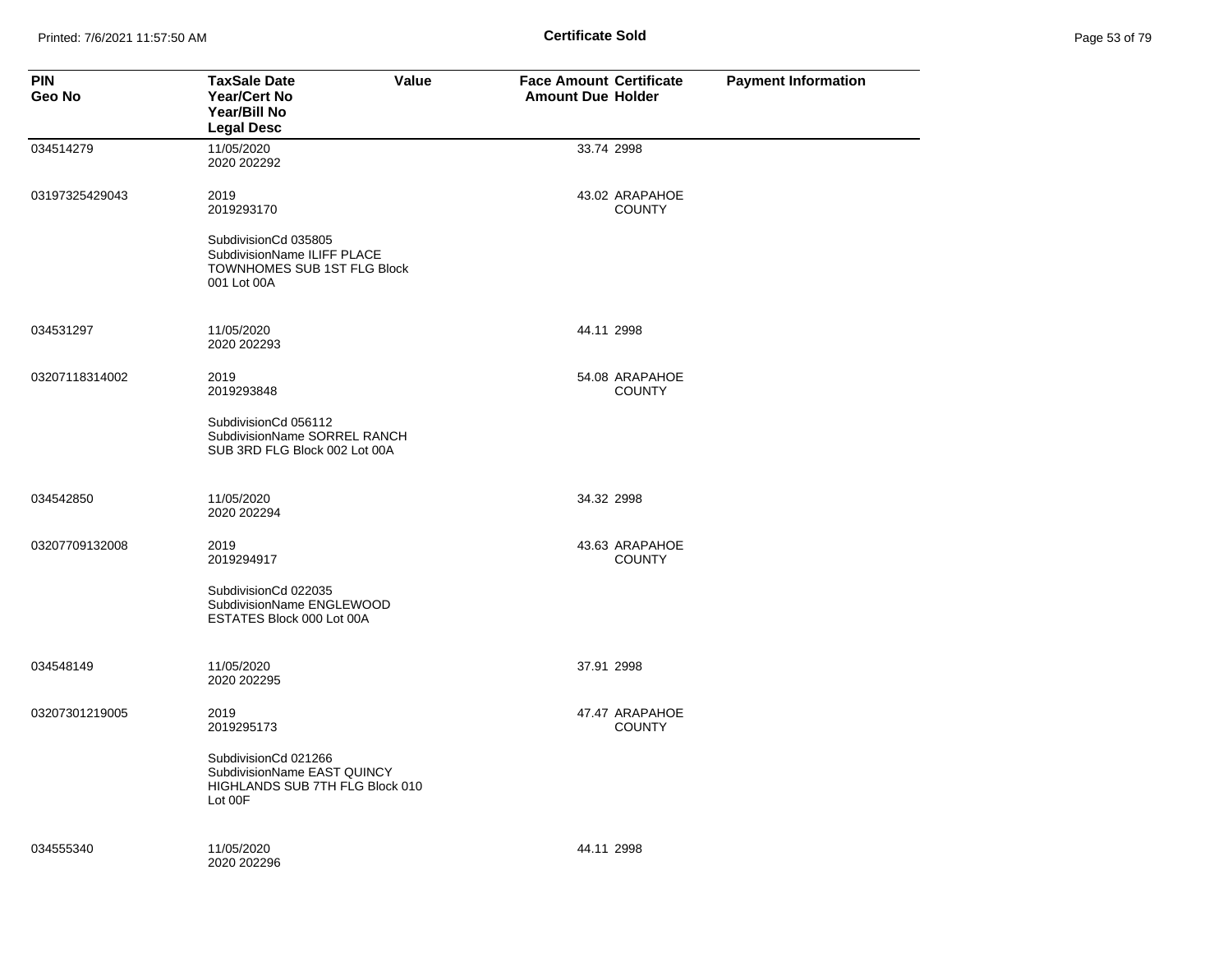| Page 54 of 79 |  |  |
|---------------|--|--|
|---------------|--|--|

| <b>PIN</b><br>Geo No | <b>TaxSale Date</b><br>Year/Cert No<br>Year/Bill No<br><b>Legal Desc</b>                       | Value | <b>Face Amount Certificate</b><br><b>Amount Due Holder</b> |                                  | <b>Payment Information</b> |
|----------------------|------------------------------------------------------------------------------------------------|-------|------------------------------------------------------------|----------------------------------|----------------------------|
| 03207118401003       | 2019<br>2019294935                                                                             |       |                                                            | 54.08 ARAPAHOE<br><b>COUNTY</b>  |                            |
|                      | SubdivisionCd 056114<br>SubdivisionName SORREL RANCH<br>SUB 5TH FLG Block 001 Lot 002          |       |                                                            |                                  |                            |
| 034841725            | 11/05/2020<br>2020 202299                                                                      |       | 35.70 2998                                                 |                                  |                            |
| 03207320219001       | 2019<br>2019307688                                                                             |       |                                                            | 45.11 ARAPAHOE<br><b>COUNTY</b>  |                            |
|                      | SubdivisionCd 040051<br>SubdivisionName LAZY HILLS<br>COMMONS SUB 1ST FLG Block 000<br>Lot 00A |       |                                                            |                                  |                            |
| 034888217            | 11/05/2020<br>2020 202300                                                                      |       | 476.23 2998                                                |                                  |                            |
| 03207534114011       | 2019<br>2019308745                                                                             |       |                                                            | 515.31 ARAPAHOE<br><b>COUNTY</b> |                            |
|                      | SubdivisionCd 036056<br>SubdivisionName INVERNESS SUB<br>45TH FLG Block 000 Lot 001            |       |                                                            |                                  |                            |
| 034892290            | 11/05/2020<br>2020 202301                                                                      |       | 48.92 2998                                                 |                                  |                            |
| 03207329200027       | 2019<br>2019309115                                                                             |       |                                                            | 59.23 ARAPAHOE<br><b>COUNTY</b>  |                            |
|                      | Section 29 Township 05 Range 66                                                                |       |                                                            |                                  |                            |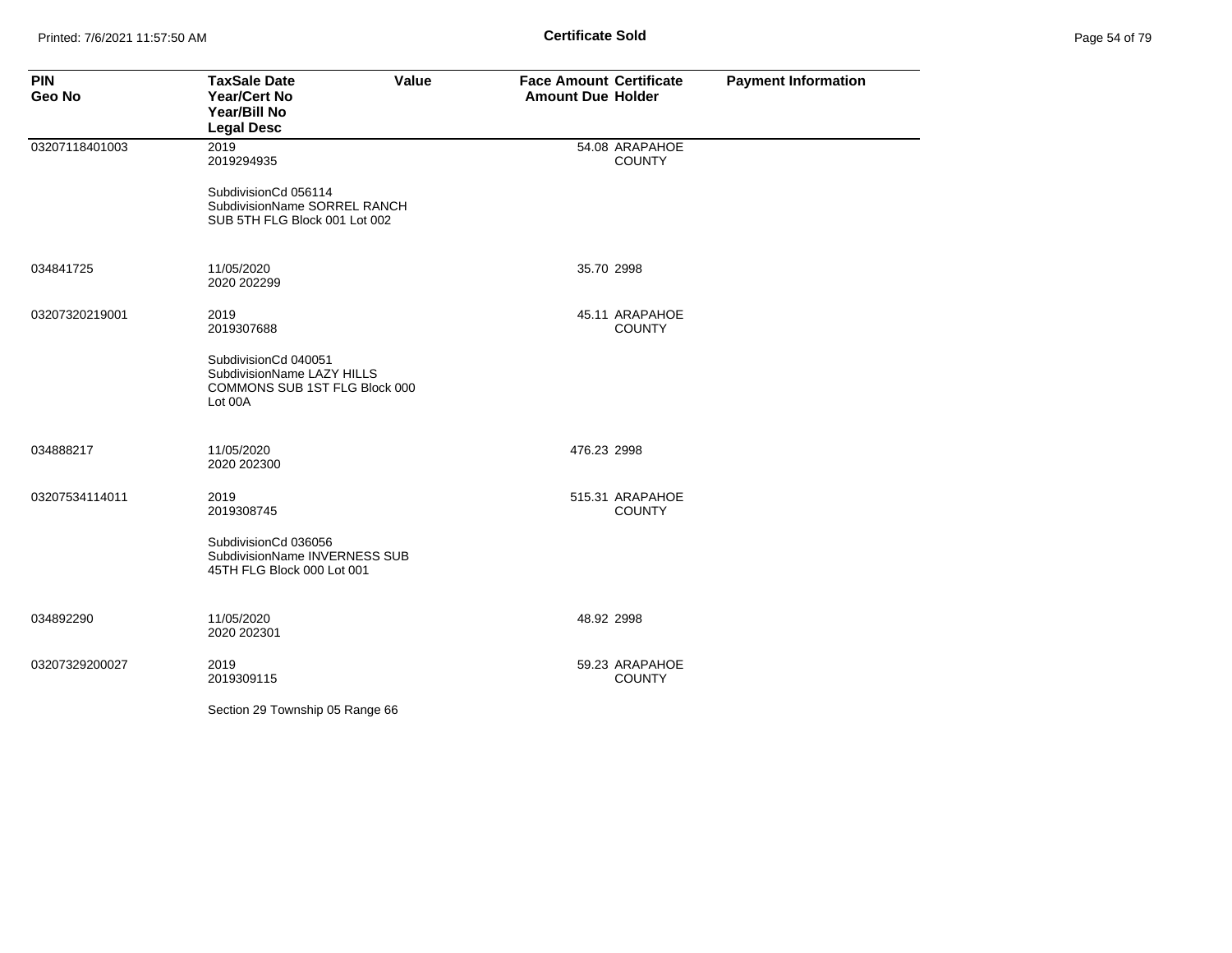Printed: 7/6/2021 11:57:50 AM **Page 11:57:50 AM** Page 55 of 79 of 79 of 79 of 79 of 79 of 79 of 79 of 79 of 79 of 79 of 79 of 79 of 79 of 79 of 79 of 79 of 79 of 79 of 79 of 79 of 79 of 79 of 79 of 79 of 79 of 79 of 79 of

| Page 55 of 79 |  |  |  |
|---------------|--|--|--|
|---------------|--|--|--|

| <b>PIN</b><br>Geo No | <b>TaxSale Date</b><br>Value<br><b>Year/Cert No</b><br>Year/Bill No<br><b>Legal Desc</b>       | <b>Face Amount Certificate</b><br><b>Amount Due Holder</b> | <b>Payment Information</b> |
|----------------------|------------------------------------------------------------------------------------------------|------------------------------------------------------------|----------------------------|
| 034922164            | 11/05/2020<br>2020 202302                                                                      | 39.06 2998                                                 |                            |
| 03197301130003       | 2019<br>2019310398                                                                             | 48.69 ARAPAHOE<br><b>COUNTY</b>                            |                            |
|                      | SubdivisionCd 023410<br>SubdivisionName FITZSIMONS<br>VILLAGE SUB 1ST FLG Block 000 Lot<br>00A |                                                            |                            |
| 034961216            | 11/05/2020<br>2020 202310                                                                      | 26.64 2998                                                 |                            |
| 03207520125034       | 2019<br>2019309752                                                                             | 35.43 ARAPAHOE<br><b>COUNTY</b>                            |                            |
|                      | SubdivisionCd 062763<br>SubdivisionName VERONA ESTATES<br>1ST FLG Block 000 Lot 00B            |                                                            |                            |
| 034961232            | 11/05/2020<br>2020 202311                                                                      | 26.64 2998                                                 |                            |
| 03207520125036       | 2019<br>2019310287                                                                             | 35.43 ARAPAHOE<br><b>COUNTY</b>                            |                            |
|                      | SubdivisionCd 062763<br>SubdivisionName VERONA ESTATES<br>1ST FLG Block 000 Lot 00I            |                                                            |                            |
| 034961291            | 11/05/2020<br>2020 202312                                                                      | 26.64 2998                                                 |                            |
| 03207520125042       | 2019<br>2019310354                                                                             | 35.43 ARAPAHOE<br><b>COUNTY</b>                            |                            |
|                      | SubdivisionCd 062763<br>SubdivisionName VERONA ESTATES<br>1ST FLG Block 000 Lot 00H            |                                                            |                            |
| 035001636            | 11/05/2020<br>2020 202314                                                                      | 36.10 2998                                                 |                            |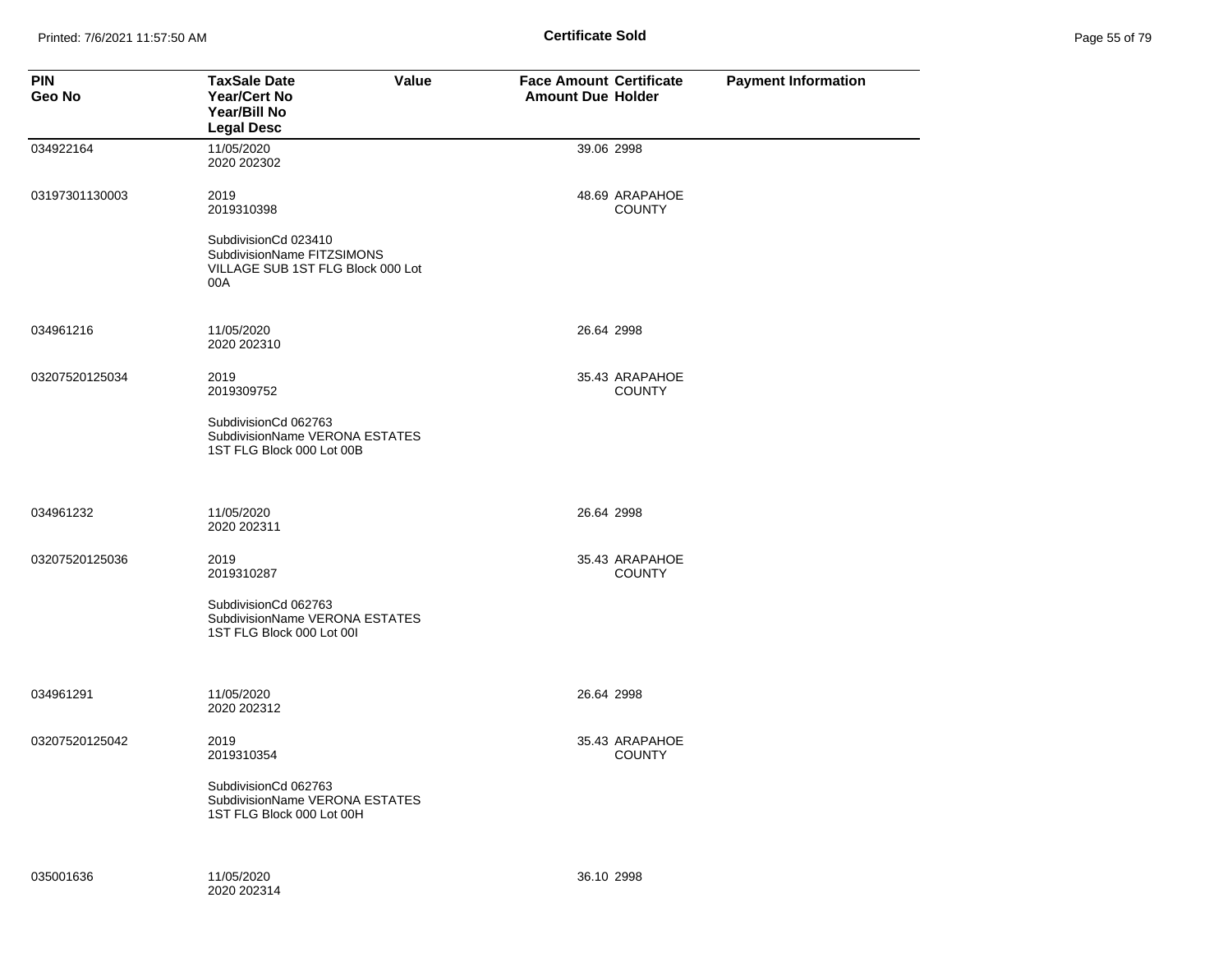| Page 56 of 79 |  |  |  |
|---------------|--|--|--|
|---------------|--|--|--|

| <b>PIN</b><br>Geo No | <b>TaxSale Date</b><br>Value<br><b>Year/Cert No</b><br>Year/Bill No<br><b>Legal Desc</b>                                                                                                                                                   | <b>Face Amount Certificate</b><br><b>Amount Due Holder</b> | <b>Payment Information</b> |
|----------------------|--------------------------------------------------------------------------------------------------------------------------------------------------------------------------------------------------------------------------------------------|------------------------------------------------------------|----------------------------|
| 03207516314002       | 2019<br>2019311264                                                                                                                                                                                                                         | 45.53 ARAPAHOE<br><b>COUNTY</b>                            |                            |
|                      | SubdivisionCd 027551<br>SubdivisionName GREENWOOD<br>PLAZA 3RD FLG 1ST AMENDMENT<br>Block 001 Lot 002                                                                                                                                      |                                                            |                            |
| 035039072            | 11/05/2020<br>2020 202315                                                                                                                                                                                                                  | 83.76 2998                                                 |                            |
| 03207527115014       | 2019<br>2019310695                                                                                                                                                                                                                         | 96.37 ARAPAHOE<br><b>COUNTY</b>                            |                            |
|                      | SubdivisionCd 050951<br>SubdivisionName RAMPART<br><b>BUSINESS CENTER 7TH FLG Block</b><br>000 Lot 00A                                                                                                                                     |                                                            |                            |
| 035114465            | 11/05/2020<br>2020 202316                                                                                                                                                                                                                  | 37.35 2998                                                 |                            |
| 03207727421007       | 2019<br>2019312717                                                                                                                                                                                                                         | 46.87 ARAPAHOE<br><b>COUNTY</b>                            |                            |
|                      | THAT PART OF TRACT A LITTLETON<br>VILLAGE DESC AS BEG 150 FT E & 10<br>FT S OF THE NW COR OF THE S 1/2<br>OF THE SE 1/4 OF SEC 27-5-68 THE E<br>10 FT TH S 10 FT TH W 10 FT TH N 10<br>FT TO BEG TOG WITH COAL RIGHTS                      |                                                            |                            |
| 035114473            | 11/05/2020<br>2020 202317                                                                                                                                                                                                                  | 45.98 2998                                                 |                            |
| 03207727421006       | 2019<br>2019312820                                                                                                                                                                                                                         | 56.09 ARAPAHOE<br><b>COUNTY</b>                            |                            |
|                      | THAT PART OF TRACT A LITTLETON<br>VILLAGE DESC AS BEG 140 FT E & 10<br>FT S OF THE NW COR OF THE S 1/2<br>OF THE SE 1/4 OF SEC 27-5-68 THE E<br>10 FT TH S 10 FT TH S 10 FT TH W 10<br>FT TH N 10 FT TO BEG TOG WITH<br><b>COAL RIGHTS</b> |                                                            |                            |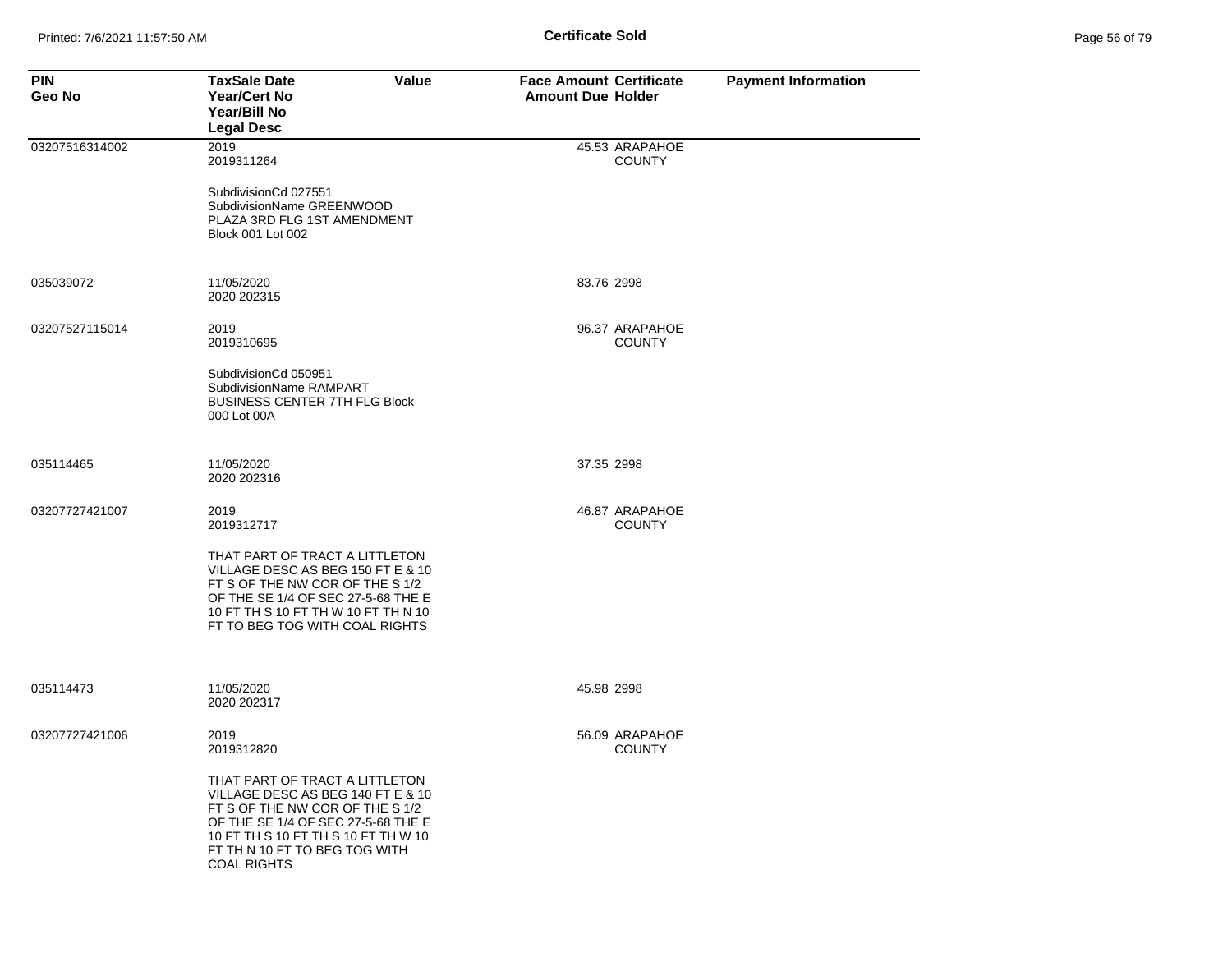| Page 57 of 79 |  |  |  |
|---------------|--|--|--|
|---------------|--|--|--|

| <b>PIN</b><br>Geo No | <b>TaxSale Date</b><br>Value<br><b>Year/Cert No</b><br>Year/Bill No<br><b>Legal Desc</b>                                                                                                                              | <b>Face Amount Certificate</b><br><b>Amount Due Holder</b> | <b>Payment Information</b> |
|----------------------|-----------------------------------------------------------------------------------------------------------------------------------------------------------------------------------------------------------------------|------------------------------------------------------------|----------------------------|
| 035114481            | 11/05/2020<br>2020 202318                                                                                                                                                                                             | 45.11 2998                                                 |                            |
| 03207727421005       | 2019<br>2019313237                                                                                                                                                                                                    | 55.16 ARAPAHOE<br><b>COUNTY</b>                            |                            |
|                      | THAT PART OF TRACT A LITTLETON<br>VILLAGE DESC AS BEG 130 FT E & 10<br>FT S OF THE NW COR OF THE S 1/2<br>OF THE SE 1/4 OF SEC 27-5-68 THE E<br>10 FT TH S 10 FT TH W 10 FT TH N 10<br>FT TO BEG TOG WITH COAL RIGHTS |                                                            |                            |
| 035123103            | 11/05/2020<br>2020 202319                                                                                                                                                                                             | 41.14 2998                                                 |                            |
| 03207329200029       | 2019<br>2019314466                                                                                                                                                                                                    | 50.92 ARAPAHOE<br><b>COUNTY</b>                            |                            |
|                      | Section 29 Township 05 Range 66                                                                                                                                                                                       |                                                            |                            |
| 035158942            | 11/05/2020<br>2020 202321                                                                                                                                                                                             | 46.11 2998                                                 |                            |
| 03207132313061       | 2019<br>2019315219                                                                                                                                                                                                    | 56.22 ARAPAHOE<br><b>COUNTY</b>                            |                            |
|                      | Township T5S MapPlatB 476 MapPlatP<br>8 SubdivisionCd 066786<br>SubdivisionName WHISPERING PINES<br>SUBDIVISION FLG NO 2 Tract A                                                                                      |                                                            |                            |
| 035172236            | 11/05/2020<br>2020 202322                                                                                                                                                                                             | 40.69 2998                                                 |                            |
| 03207332235077       | 2019<br>2019314706                                                                                                                                                                                                    | 50.44 ARAPAHOE<br><b>COUNTY</b>                            |                            |
|                      | Township 5S MapPlatB 479 MapPlatP<br>23 SubdivisionCd 057782<br>SubdivisionName SOUTHCREEK<br>SUBDIVISION FLG NO 9 Tract G                                                                                            |                                                            |                            |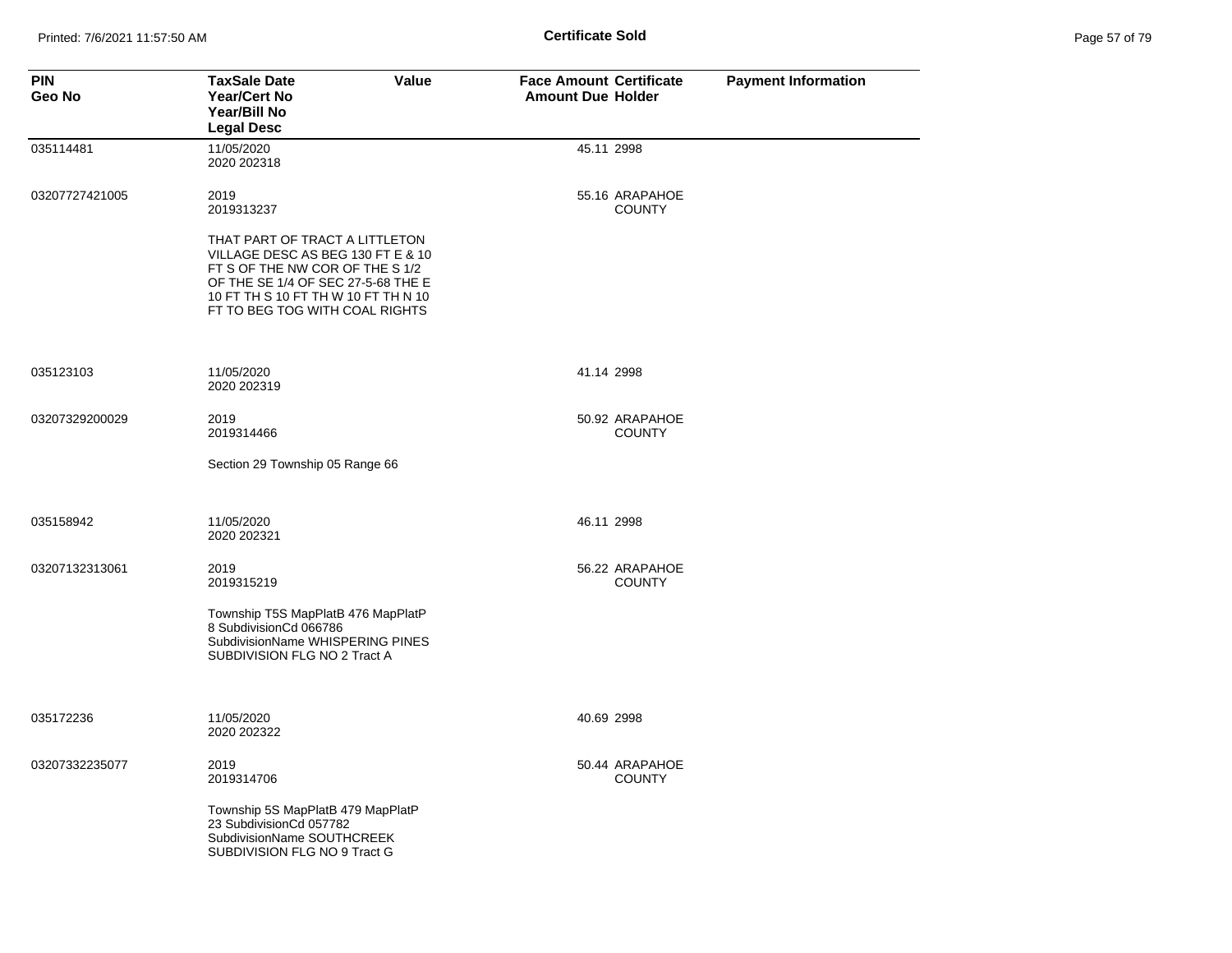Printed: 7/6/2021 11:57:50 AM **Page 11:57:50 AM** Page 58 of 79 of 79 of 79 of 79 of 79 of 79 of 79 of 79 of 79 of 79 of 79 of 79 of 79 of 79 of 79 of 79 of 79 of 79 of 79 of 79 of 79 of 79 of 79 of 79 of 79 of 79 of 79 of

| Page 58 of 79 |  |  |  |
|---------------|--|--|--|
|---------------|--|--|--|

| <b>PIN</b><br>Geo No | Value<br><b>TaxSale Date</b><br><b>Year/Cert No</b><br>Year/Bill No<br><b>Legal Desc</b>                                   | <b>Face Amount Certificate</b><br><b>Amount Due Holder</b> | <b>Payment Information</b> |
|----------------------|----------------------------------------------------------------------------------------------------------------------------|------------------------------------------------------------|----------------------------|
| 035172244            | 11/05/2020<br>2020 202323                                                                                                  | 40.69 2998                                                 |                            |
| 03207332235078       | 2019<br>2019314815                                                                                                         | 50.44 ARAPAHOE<br><b>COUNTY</b>                            |                            |
|                      | Township 5S MapPlatB 479 MapPlatP<br>23 SubdivisionCd 057782<br>SubdivisionName SOUTHCREEK<br>SUBDIVISION FLG NO 9 Tract H |                                                            |                            |
| 035250245            | 11/05/2020<br>2020 202324                                                                                                  | 37.65 2998                                                 |                            |
| 03207524438075       | 2019<br>2019316838                                                                                                         | 47.19 ARAPAHOE<br><b>COUNTY</b>                            |                            |
|                      | Township T5S MapPlatB 505 MapPlatP<br>38 SubdivisionCd 009371<br>SubdivisionName CASTLEWOOD FLG<br>NO 14 Tract C           |                                                            |                            |
| 035250253            | 11/05/2020<br>2020 202325                                                                                                  | 37.65 2998                                                 |                            |
| 03207524438076       | 2019<br>2019316874                                                                                                         | 47.19 ARAPAHOE<br><b>COUNTY</b>                            |                            |
|                      | Township T5S MapPlatB 505 MapPlatP<br>38 SubdivisionCd 009371<br>SubdivisionName CASTLEWOOD FLG<br>NO 14 Tract D           |                                                            |                            |
| 035250261            | 11/05/2020<br>2020 202326                                                                                                  | 37.65 2998                                                 |                            |
| 03207524438077       | 2019<br>2019316800                                                                                                         | 47.19 ARAPAHOE<br><b>COUNTY</b>                            |                            |
|                      | Township T5S MapPlatB 505 MapPlatP<br>38 SubdivisionCd 009371<br>SubdivisionName CASTLEWOOD FLG<br>NO 14 Tract E           |                                                            |                            |
| 035250270            | 11/05/2020<br>2020 202327                                                                                                  | 37.65 2998                                                 |                            |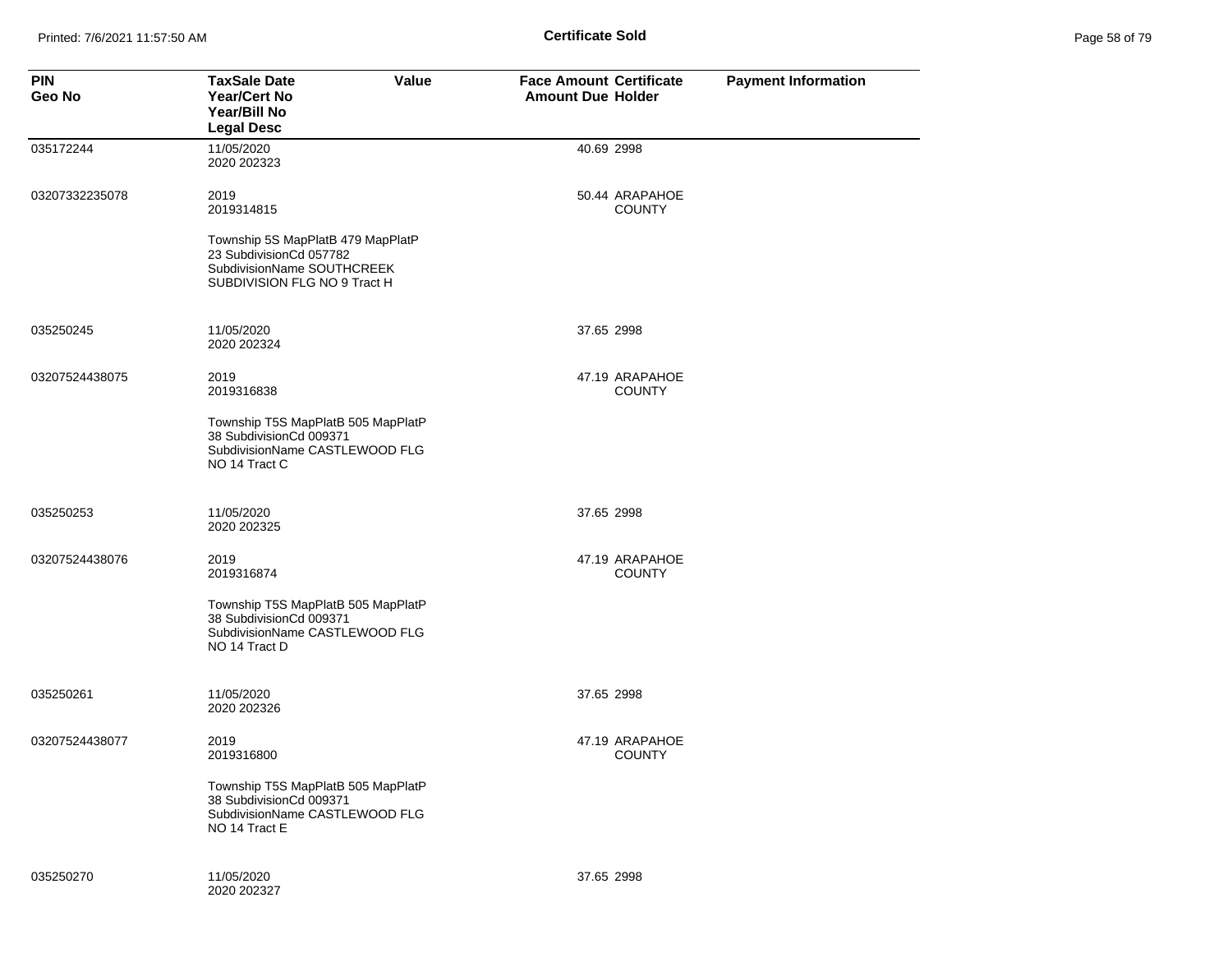| Page 59 of 79 |  |  |
|---------------|--|--|
|---------------|--|--|

| <b>PIN</b><br>Geo No | <b>TaxSale Date</b><br>Value<br><b>Year/Cert No</b><br>Year/Bill No<br><b>Legal Desc</b>                                    | <b>Face Amount Certificate</b><br><b>Amount Due Holder</b> | <b>Payment Information</b> |
|----------------------|-----------------------------------------------------------------------------------------------------------------------------|------------------------------------------------------------|----------------------------|
| 03207524438078       | 2019<br>2019317426                                                                                                          | 47.19 ARAPAHOE<br><b>COUNTY</b>                            |                            |
|                      | Township T5S MapPlatB 505 MapPlatP<br>38 SubdivisionCd 009371<br>SubdivisionName CASTLEWOOD FLG<br>NO 14 Tract F            |                                                            |                            |
| 035250288            | 11/05/2020<br>2020 202328                                                                                                   | 37.65 2998                                                 |                            |
| 03207524438079       | 2019<br>2019316764                                                                                                          | 47.19 ARAPAHOE<br><b>COUNTY</b>                            |                            |
|                      | Township T5S MapPlatB 505 MapPlatP<br>38 SubdivisionCd 009371<br>SubdivisionName CASTLEWOOD FLG<br>NO 14 Tract G            |                                                            |                            |
| 035250296            | 11/05/2020<br>2020 202329                                                                                                   | 37.65 2998                                                 |                            |
| 03207524438080       | 2019<br>2019317162                                                                                                          | 47.19 ARAPAHOE<br><b>COUNTY</b>                            |                            |
|                      | Township T5S MapPlatB 505 MapPlatP<br>38 SubdivisionCd 009371<br>SubdivisionName CASTLEWOOD FLG<br>NO 14 Tract H            |                                                            |                            |
| 035272133            | 11/05/2020<br>2020 202332                                                                                                   | 44.11 2998                                                 |                            |
| 03197708331010       | 2019<br>2019319017                                                                                                          | 54.08 ARAPAHOE<br><b>COUNTY</b>                            |                            |
|                      | Township T4S MapPlatB 516 MapPlatP<br>43 SubdivisionCd 062408<br>SubdivisionName TRADITIONS<br>SUBDIVISION FLG NO 8 Tract A |                                                            |                            |
| 035294994            | 11/05/2020<br>2020 202336                                                                                                   | 48.44 2998                                                 |                            |
| 03207729203007       | 2019<br>2019320140                                                                                                          | 58.70 ARAPAHOE<br><b>COUNTY</b>                            |                            |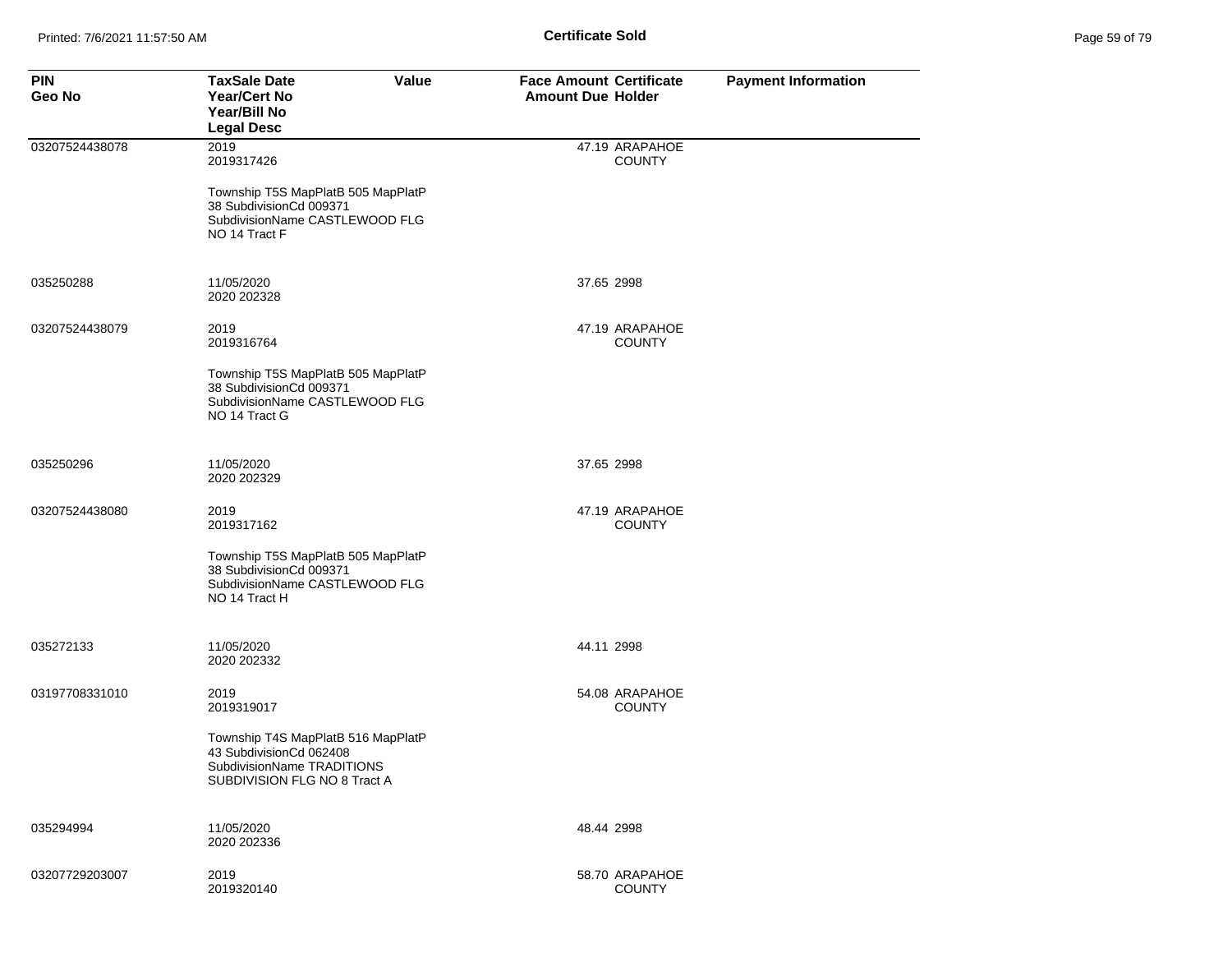| <b>PIN</b><br>Geo No | <b>TaxSale Date</b><br><b>Value</b><br><b>Year/Cert No</b><br>Year/Bill No<br><b>Legal Desc</b>   | <b>Face Amount Certificate</b><br><b>Amount Due Holder</b> | <b>Payment Information</b> |
|----------------------|---------------------------------------------------------------------------------------------------|------------------------------------------------------------|----------------------------|
|                      | Township T5S MapPlatB 520 MapPlatP<br>1 SubdivisionCd 066499<br>SubdivisionName WILD PLUM Tract F |                                                            |                            |
| 035295508            | 11/05/2020<br>2020 202337                                                                         | 48.44 2998                                                 |                            |
| 03207730119027       | 2019<br>2019320425                                                                                | 58.70 ARAPAHOE<br><b>COUNTY</b>                            |                            |
|                      | Township T5S MapPlatB 520 MapPlatP<br>1 SubdivisionCd 066499<br>SubdivisionName WILD PLUM Tract E |                                                            |                            |
| 035295974            | 11/05/2020<br>2020 202338                                                                         | 92.92 2998                                                 |                            |
| 03207730121036       | 2019<br>2019319892                                                                                | 106.23 ARAPAHOE<br><b>COUNTY</b>                           |                            |
|                      | Township T5S MapPlatB 520 MapPlatP<br>1 SubdivisionCd 066499<br>SubdivisionName WILD PLUM Tract H |                                                            |                            |
| 035295982            | 11/05/2020<br>2020 202339                                                                         | 53.01 2998                                                 |                            |
| 03207730121037       | 2019<br>2019319894                                                                                | 63.56 ARAPAHOE<br><b>COUNTY</b>                            |                            |
|                      | Township T5S MapPlatB 520 MapPlatP<br>1 SubdivisionCd 066499<br>SubdivisionName WILD PLUM Tract I |                                                            |                            |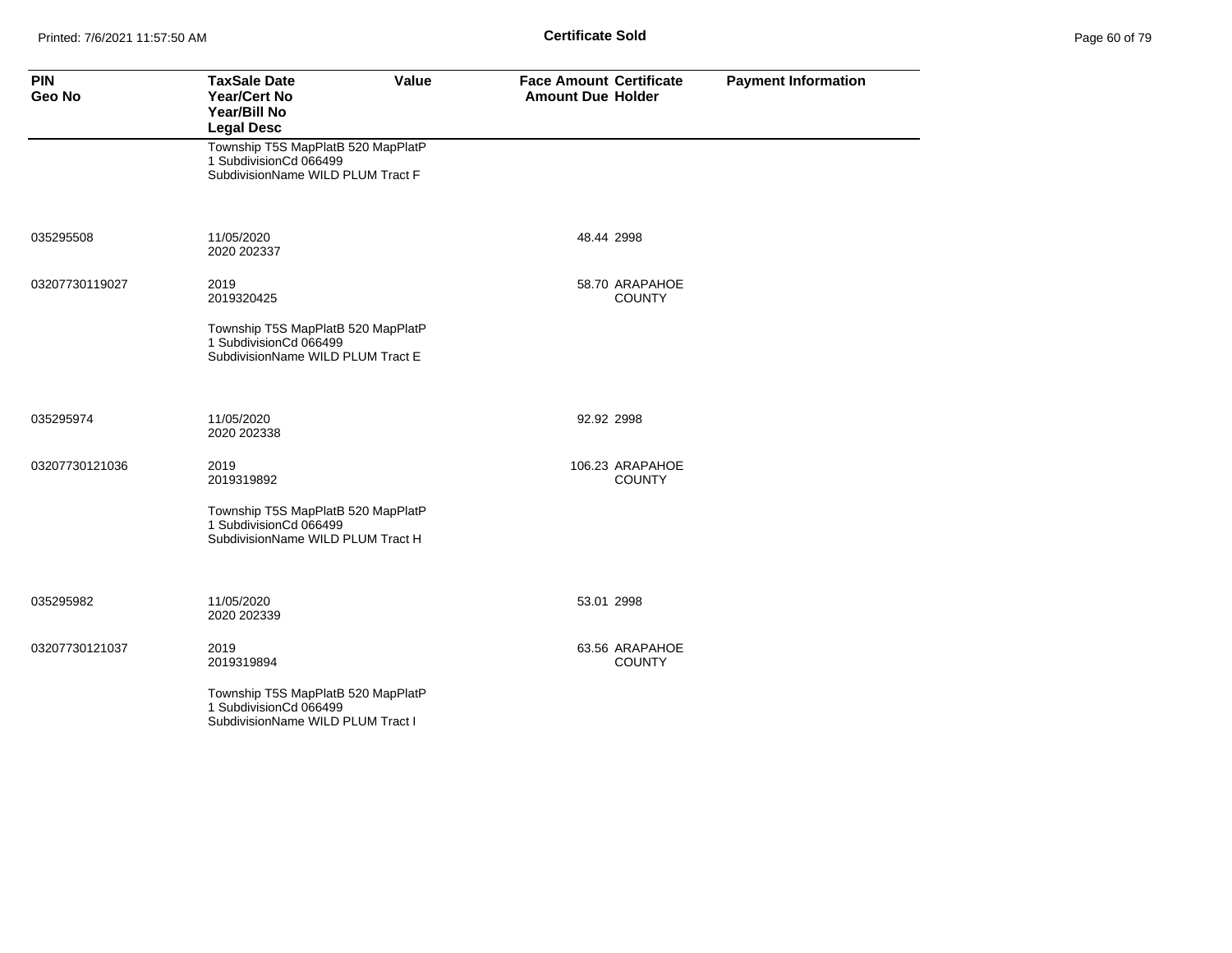| Page 61 of 79 |  |  |  |
|---------------|--|--|--|
|---------------|--|--|--|

| <b>PIN</b><br>Geo No | <b>TaxSale Date</b><br>Value<br><b>Year/Cert No</b><br>Year/Bill No<br><b>Legal Desc</b>                                                  | <b>Face Amount Certificate</b><br><b>Amount Due Holder</b> | <b>Payment Information</b> |
|----------------------|-------------------------------------------------------------------------------------------------------------------------------------------|------------------------------------------------------------|----------------------------|
| 035331075            | 11/05/2020<br>2020 202345                                                                                                                 | 276.79 2998                                                |                            |
| 03207128106028       | 2019<br>2019322166                                                                                                                        | 302.45 ARAPAHOE<br><b>COUNTY</b>                           |                            |
|                      | Township T5S MapPlatB 536 MapPlatP<br>19 SubdivisionCd 058488<br>SubdivisionName SOUTHSHORE AT<br>AURORA SUBDIVISION FLG NO 16<br>Tract A |                                                            |                            |
| 035331199            | 11/05/2020<br>2020 202346                                                                                                                 | 42.72 2998                                                 |                            |
| 03207128107012       | 2019<br>2019322419                                                                                                                        | 52.60 ARAPAHOE<br><b>COUNTY</b>                            |                            |
|                      | Township T5S MapPlatB 536 MapPlatP<br>19 SubdivisionCd 058488<br>SubdivisionName SOUTHSHORE AT<br>AURORA SUBDIVISION FLG NO 16<br>Tract C |                                                            |                            |
| 035331351            | 11/05/2020<br>2020 202347                                                                                                                 | 42.72 2998                                                 |                            |
| 03207128108016       | 2019<br>2019322558                                                                                                                        | 52.60 ARAPAHOE<br><b>COUNTY</b>                            |                            |
|                      | Township T5S MapPlatB 536 MapPlatP<br>19 SubdivisionCd 058488<br>SubdivisionName SOUTHSHORE AT<br>AURORA SUBDIVISION FLG NO 16<br>Tract B |                                                            |                            |
| 035331369            | 11/05/2020<br>2020 202348                                                                                                                 | 42.72 2998                                                 |                            |
| 03207128108017       | 2019<br>2019322141                                                                                                                        | 52.60 ARAPAHOE<br><b>COUNTY</b>                            |                            |
|                      | Township T5S MapPlatB 536 MapPlatP<br>19 SubdivisionCd 058488<br>SubdivisionName SOUTHSHORE AT<br>AURORA SUBDIVISION FLG NO 16<br>Tract M |                                                            |                            |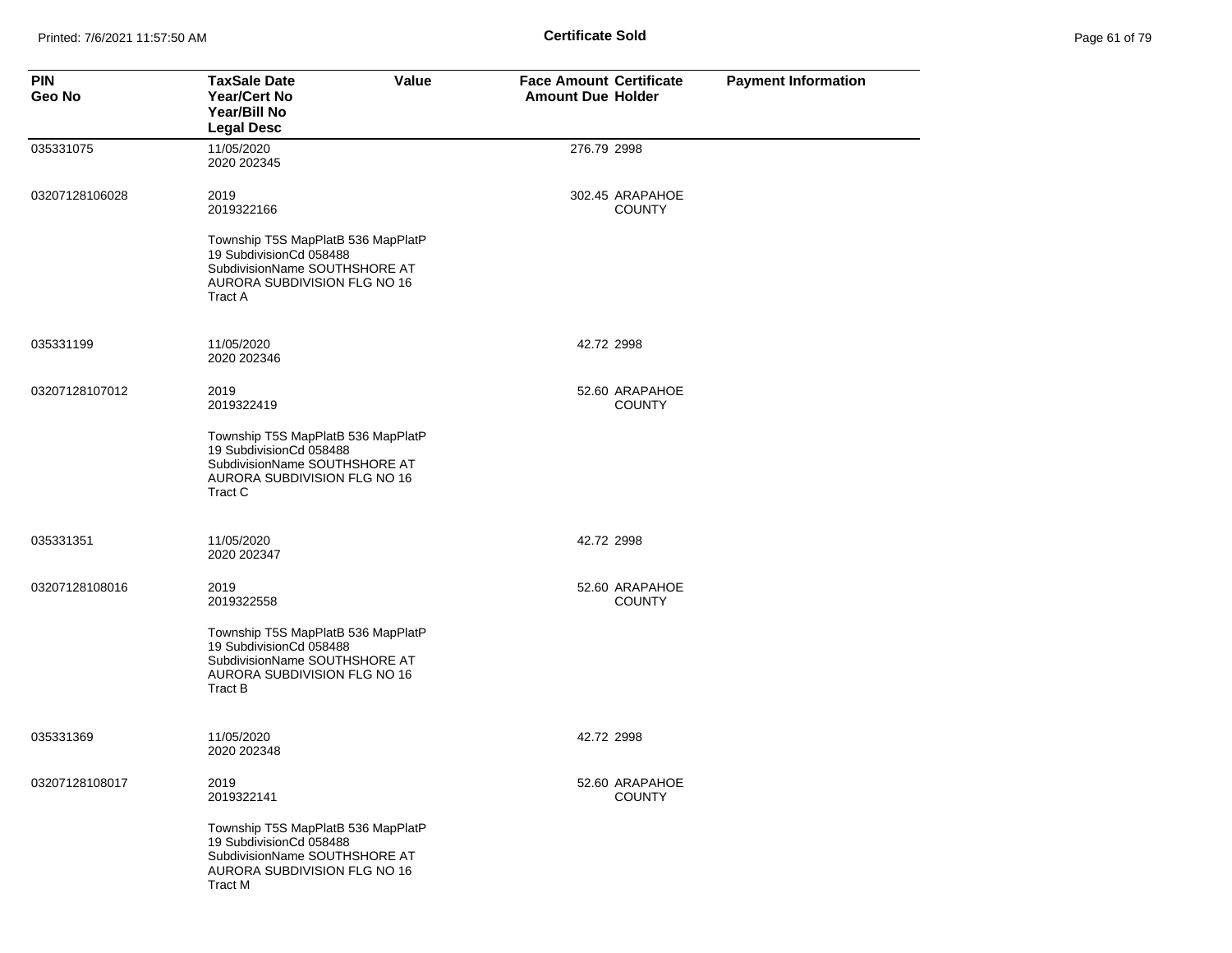| Page 62 of 79 |  |  |  |
|---------------|--|--|--|
|---------------|--|--|--|

| <b>PIN</b><br>Geo No | Value<br><b>TaxSale Date</b><br><b>Year/Cert No</b><br>Year/Bill No<br><b>Legal Desc</b>                                                         | <b>Face Amount Certificate</b><br><b>Amount Due Holder</b> | <b>Payment Information</b> |
|----------------------|--------------------------------------------------------------------------------------------------------------------------------------------------|------------------------------------------------------------|----------------------------|
| 035332136            | 11/05/2020<br>2020 202349                                                                                                                        | 138.26 2998                                                |                            |
| 03207128112013       | 2019<br>2019322381                                                                                                                               | 154.56 ARAPAHOE<br><b>COUNTY</b>                           |                            |
|                      | Township T5S MapPlatB 536 MapPlatP<br>19 SubdivisionCd 058488<br>SubdivisionName SOUTHSHORE AT<br>AURORA SUBDIVISION FLG NO 16<br><b>Tract N</b> |                                                            |                            |
| 035332781            | 11/05/2020<br>2020 202350                                                                                                                        | 42.72 2998                                                 |                            |
| 03207128405052       | 2019<br>2019322017                                                                                                                               | 52.60 ARAPAHOE<br><b>COUNTY</b>                            |                            |
|                      | Township T5S MapPlatB 536 MapPlatP<br>19 SubdivisionCd 058488<br>SubdivisionName SOUTHSHORE AT<br>AURORA SUBDIVISION FLG NO 16<br><b>Tract G</b> |                                                            |                            |
| 035333159            | 11/05/2020<br>2020 202351                                                                                                                        | 42.72 2998                                                 |                            |
| 03207128406032       | 2019<br>2019323403                                                                                                                               | 52.60 ARAPAHOE<br><b>COUNTY</b>                            |                            |
|                      | Township T5S MapPlatB 536 MapPlatP<br>19 SubdivisionCd 058488<br>SubdivisionName SOUTHSHORE AT<br>AURORA SUBDIVISION FLG NO 16<br>Tract E        |                                                            |                            |
| 035333167            | 11/05/2020<br>2020 202352                                                                                                                        | 42.72 2998                                                 |                            |
| 03207128406033       | 2019<br>2019322982                                                                                                                               | 52.60 ARAPAHOE<br><b>COUNTY</b>                            |                            |
|                      | Township T5S MapPlatB 536 MapPlatP<br>19 SubdivisionCd 058488<br>SubdivisionName SOUTHSHORE AT<br>AURORA SUBDIVISION FLG NO 16<br>Tract L        |                                                            |                            |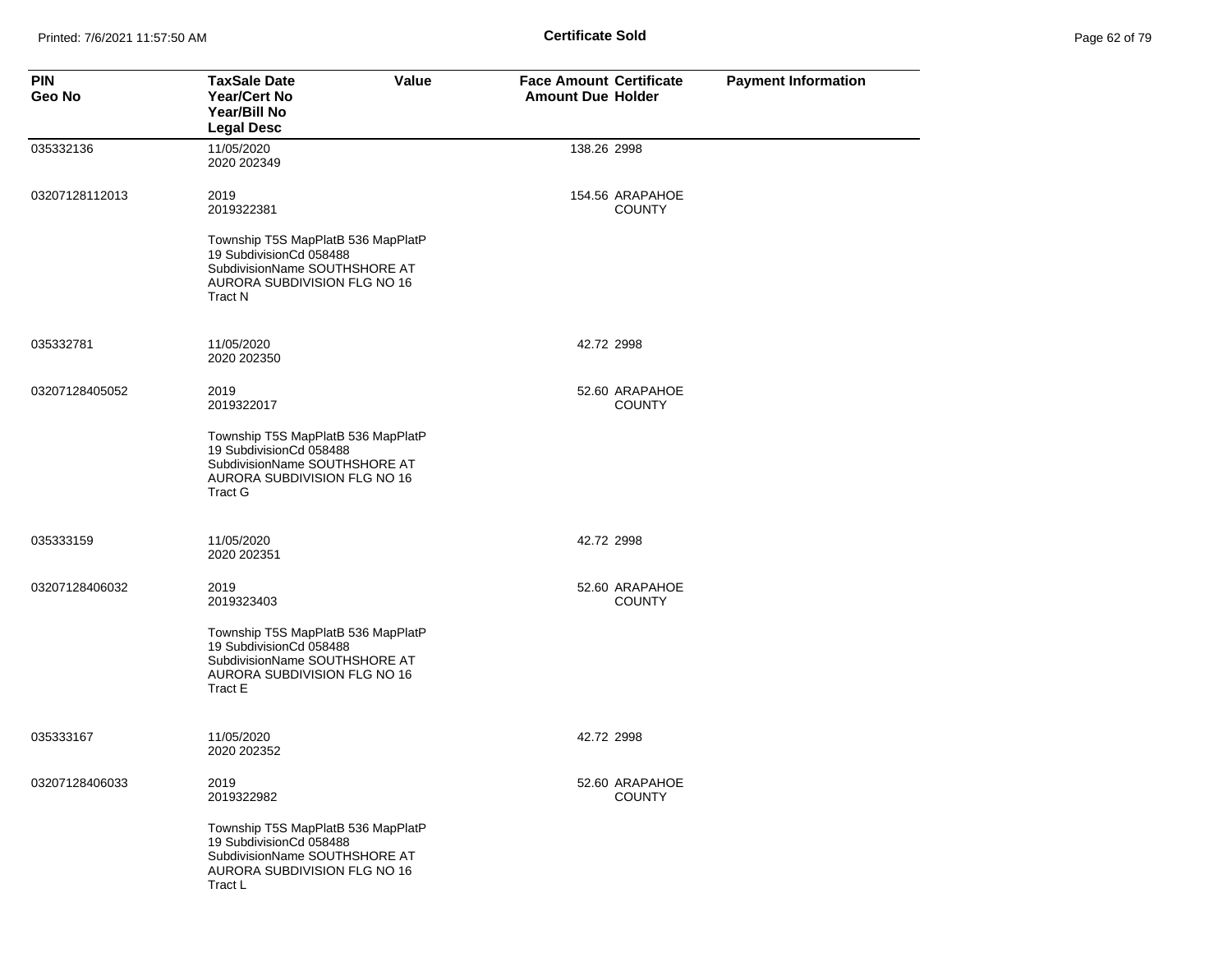| Page 63 of 79 |  |  |  |
|---------------|--|--|--|
|---------------|--|--|--|

| <b>PIN</b><br>Geo No | <b>TaxSale Date</b><br>Value<br>Year/Cert No<br>Year/Bill No<br><b>Legal Desc</b>                                                         | <b>Face Amount Certificate</b><br><b>Amount Due Holder</b> | <b>Payment Information</b> |
|----------------------|-------------------------------------------------------------------------------------------------------------------------------------------|------------------------------------------------------------|----------------------------|
| 035333477            | 11/05/2020<br>2020 202353                                                                                                                 | 42.72 2998                                                 |                            |
| 03207128407027       | 2019<br>2019322894                                                                                                                        | 52.60 ARAPAHOE<br><b>COUNTY</b>                            |                            |
|                      | Township T5S MapPlatB 536 MapPlatP<br>19 SubdivisionCd 058488<br>SubdivisionName SOUTHSHORE AT<br>AURORA SUBDIVISION FLG NO 16<br>Tract J |                                                            |                            |
| 035334147            | 11/05/2020<br>2020 202354                                                                                                                 | 203.84 2998                                                |                            |
| 03207121411021       | 2019<br>2019323491                                                                                                                        | 224.57 ARAPAHOE<br><b>COUNTY</b>                           |                            |
|                      | Township T5S MapPlatB 536 MapPlatP<br>29 SubdivisionCd 058489<br>SubdivisionName SOUTHSHORE AT<br>AURORA SUBDIVISION FLG NO 17<br>Tract B |                                                            |                            |
| 035334384            | 11/05/2020<br>2020 202355                                                                                                                 | 42.72 2998                                                 |                            |
| 03207128113008       | 2019<br>2019323061                                                                                                                        | 52.60 ARAPAHOE<br><b>COUNTY</b>                            |                            |
|                      | Township T5S MapPlatB 536 MapPlatP<br>29 SubdivisionCd 058489<br>SubdivisionName SOUTHSHORE AT<br>AURORA SUBDIVISION FLG NO 17<br>Tract C |                                                            |                            |
| 035334473            | 11/05/2020<br>2020 202356                                                                                                                 | 42.72 2998                                                 |                            |
| 03207128114009       | 2019<br>2019323489                                                                                                                        | 52.60 ARAPAHOE<br><b>COUNTY</b>                            |                            |
|                      | Township T5S MapPlatB 536 MapPlatP<br>29 SubdivisionCd 058489<br>SubdivisionName SOUTHSHORE AT<br>AURORA SUBDIVISION FLG NO 17<br>Tract D |                                                            |                            |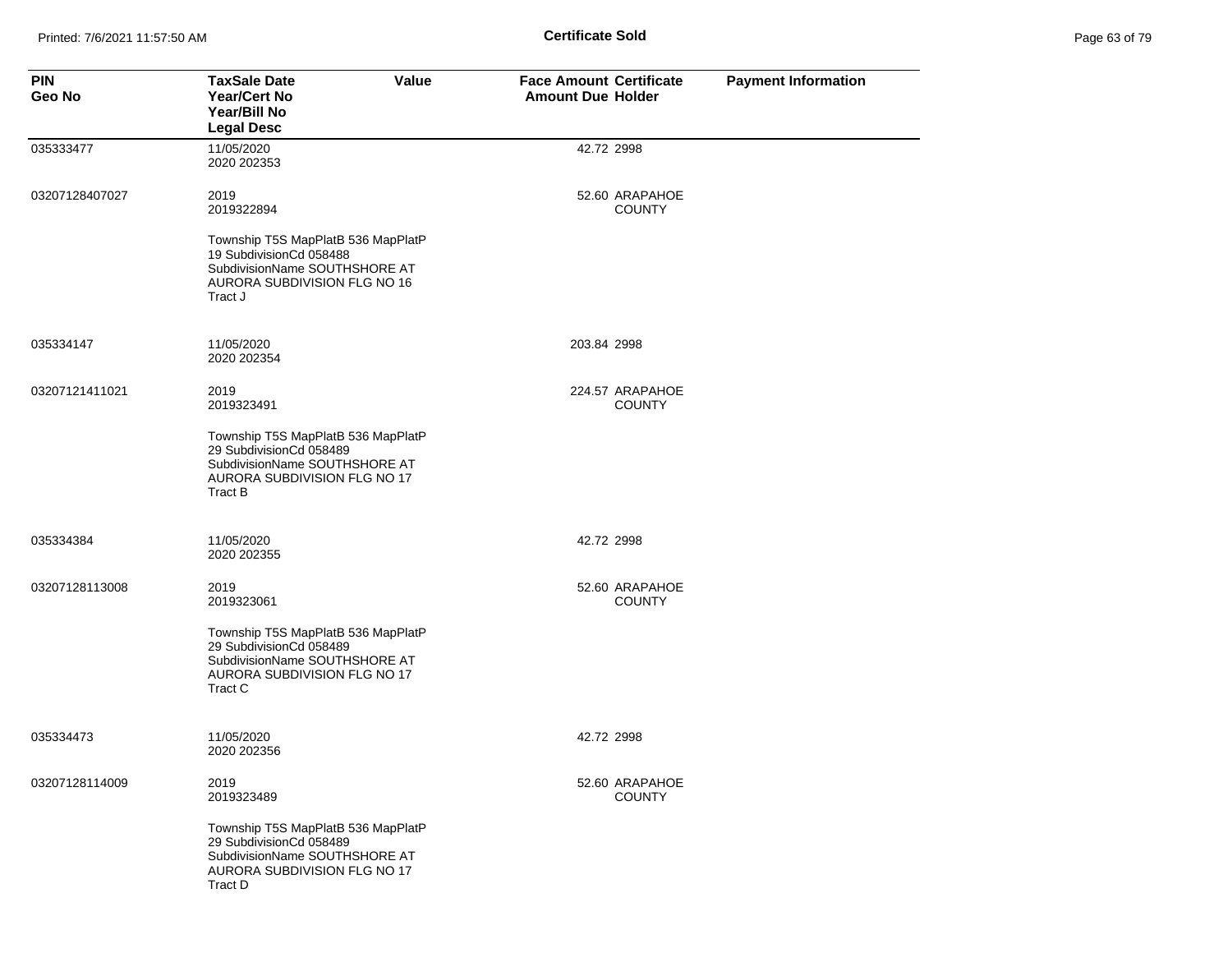| Page 64 of 79 |  |  |  |
|---------------|--|--|--|
|---------------|--|--|--|

| <b>PIN</b><br>Geo No | <b>TaxSale Date</b><br><b>Value</b><br>Year/Cert No<br>Year/Bill No<br><b>Legal Desc</b>                                                  | <b>Face Amount Certificate</b><br><b>Amount Due Holder</b> | <b>Payment Information</b> |
|----------------------|-------------------------------------------------------------------------------------------------------------------------------------------|------------------------------------------------------------|----------------------------|
| 035335836            | 11/05/2020<br>2020 202357                                                                                                                 | 203.84 2998                                                |                            |
| 03207128120045       | 2019<br>2019322745                                                                                                                        | 224.57 ARAPAHOE<br><b>COUNTY</b>                           |                            |
|                      | Township T5S MapPlatB 536 MapPlatP<br>29 SubdivisionCd 058489<br>SubdivisionName SOUTHSHORE AT<br>AURORA SUBDIVISION FLG NO 17<br>Tract E |                                                            |                            |
| 035335844            | 11/05/2020<br>2020 202358                                                                                                                 | 42.72 2998                                                 |                            |
| 03207128120046       | 2019<br>2019322913                                                                                                                        | 52.60 ARAPAHOE<br><b>COUNTY</b>                            |                            |
|                      | Township T5S MapPlatB 536 MapPlatP<br>29 SubdivisionCd 058489<br>SubdivisionName SOUTHSHORE AT<br>AURORA SUBDIVISION FLG NO 17<br>Tract F |                                                            |                            |
| 035335852            | 11/05/2020<br>2020 202359                                                                                                                 | 42.72 2998                                                 |                            |
| 03207128120047       | 2019<br>2019322852                                                                                                                        | 52.60 ARAPAHOE<br><b>COUNTY</b>                            |                            |
|                      | Township T5S MapPlatB 536 MapPlatP<br>29 SubdivisionCd 058489<br>SubdivisionName SOUTHSHORE AT<br>AURORA SUBDIVISION FLG NO 17<br>Tract I |                                                            |                            |
| 035335861            | 11/05/2020<br>2020 202360                                                                                                                 | 42.72 2998                                                 |                            |
| 03207128120048       | 2019<br>2019323601                                                                                                                        | 52.60 ARAPAHOE<br><b>COUNTY</b>                            |                            |
|                      | Township T5S MapPlatB 536 MapPlatP<br>29 SubdivisionCd 058489<br>SubdivisionName SOUTHSHORE AT<br>AURORA SUBDIVISION FLG NO 17<br>Tract J |                                                            |                            |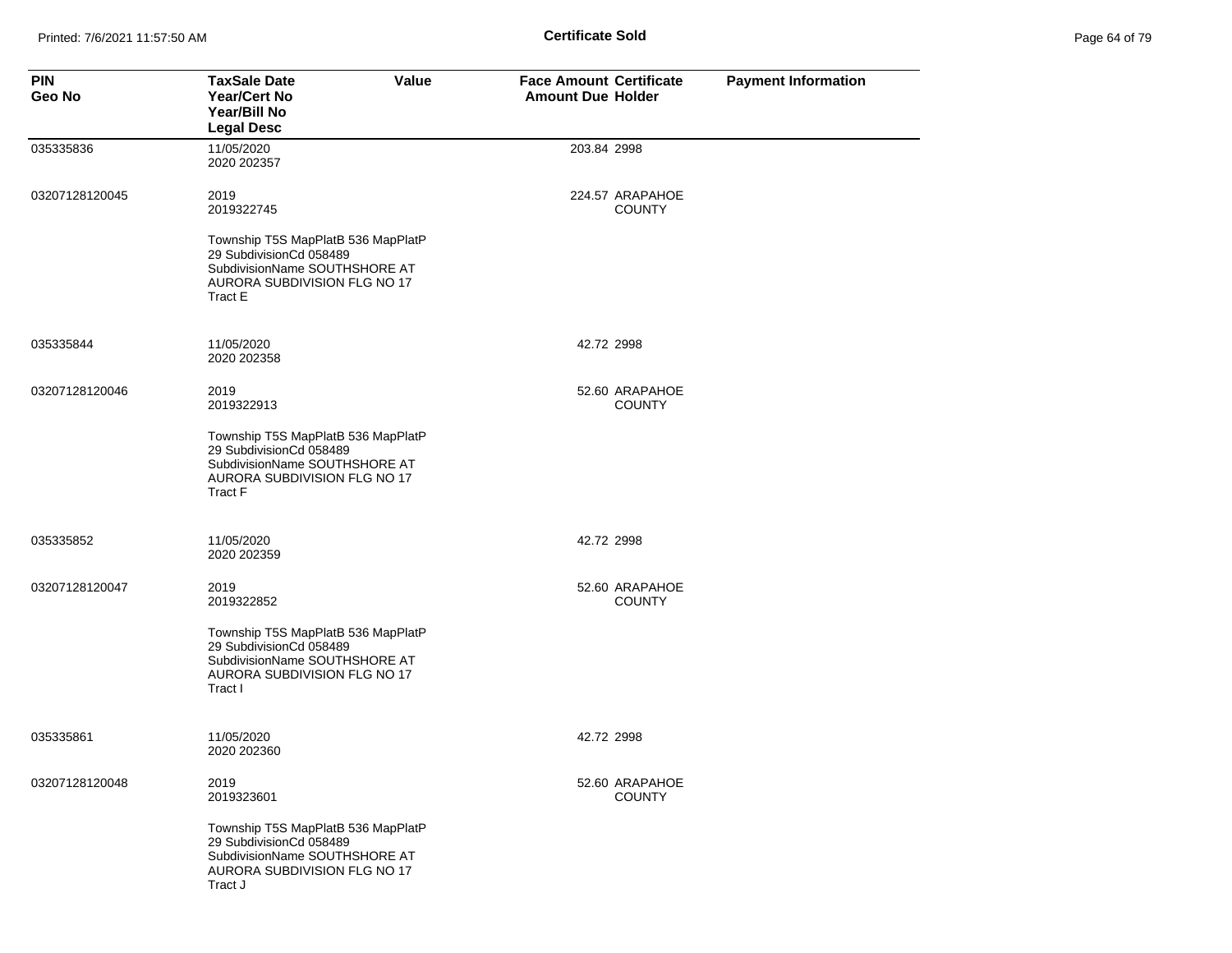| Page 65 of 79 |  |  |  |
|---------------|--|--|--|
|---------------|--|--|--|

| <b>PIN</b><br>Geo No | <b>TaxSale Date</b><br>Value<br><b>Year/Cert No</b><br>Year/Bill No<br><b>Legal Desc</b>                                                  | <b>Face Amount Certificate</b><br><b>Amount Due Holder</b> | <b>Payment Information</b> |
|----------------------|-------------------------------------------------------------------------------------------------------------------------------------------|------------------------------------------------------------|----------------------------|
| 035335968            | 11/05/2020<br>2020 202361                                                                                                                 | 42.72 2998                                                 |                            |
| 03207128121010       | 2019<br>2019323541                                                                                                                        | 52.60 ARAPAHOE<br><b>COUNTY</b>                            |                            |
|                      | Township T5S MapPlatB 536 MapPlatP<br>29 SubdivisionCd 058489<br>SubdivisionName SOUTHSHORE AT<br>AURORA SUBDIVISION FLG NO 17<br>Tract G |                                                            |                            |
| 035336263            | 11/05/2020<br>2020 202362                                                                                                                 | 42.72 2998                                                 |                            |
| 03207128122029       | 2019<br>2019323354                                                                                                                        | 52.60 ARAPAHOE<br><b>COUNTY</b>                            |                            |
|                      | Township T5S MapPlatB 536 MapPlatP<br>29 SubdivisionCd 058489<br>SubdivisionName SOUTHSHORE AT<br>AURORA SUBDIVISION FLG NO 17<br>Tract K |                                                            |                            |
| 032264357            | 12/11/2020<br>2020 202364                                                                                                                 | 605.10 2998                                                |                            |
| 03900001000001       | 2019<br>2019100818                                                                                                                        | 648.43 ARAPAHOE<br><b>COUNTY</b>                           |                            |
|                      | VIN# 037562L A&B<br>MAKE:LYNNBROOK YEAR 1973 SIZE<br>24X70                                                                                |                                                            |                            |
| 032264853            | 12/11/2020<br>2020 202365                                                                                                                 | 73.19 2998                                                 |                            |
| 03900001610001       | 2019<br>2019100155                                                                                                                        | 84.55 ARAPAHOE<br><b>COUNTY</b>                            |                            |
|                      | VIN# 260TFBR2310 MAKE: VINDALE<br>YEAR 1965 SIZE 12X60                                                                                    |                                                            |                            |
| 032265281            | 12/11/2020<br>2020 202367                                                                                                                 | 78.59 2998                                                 |                            |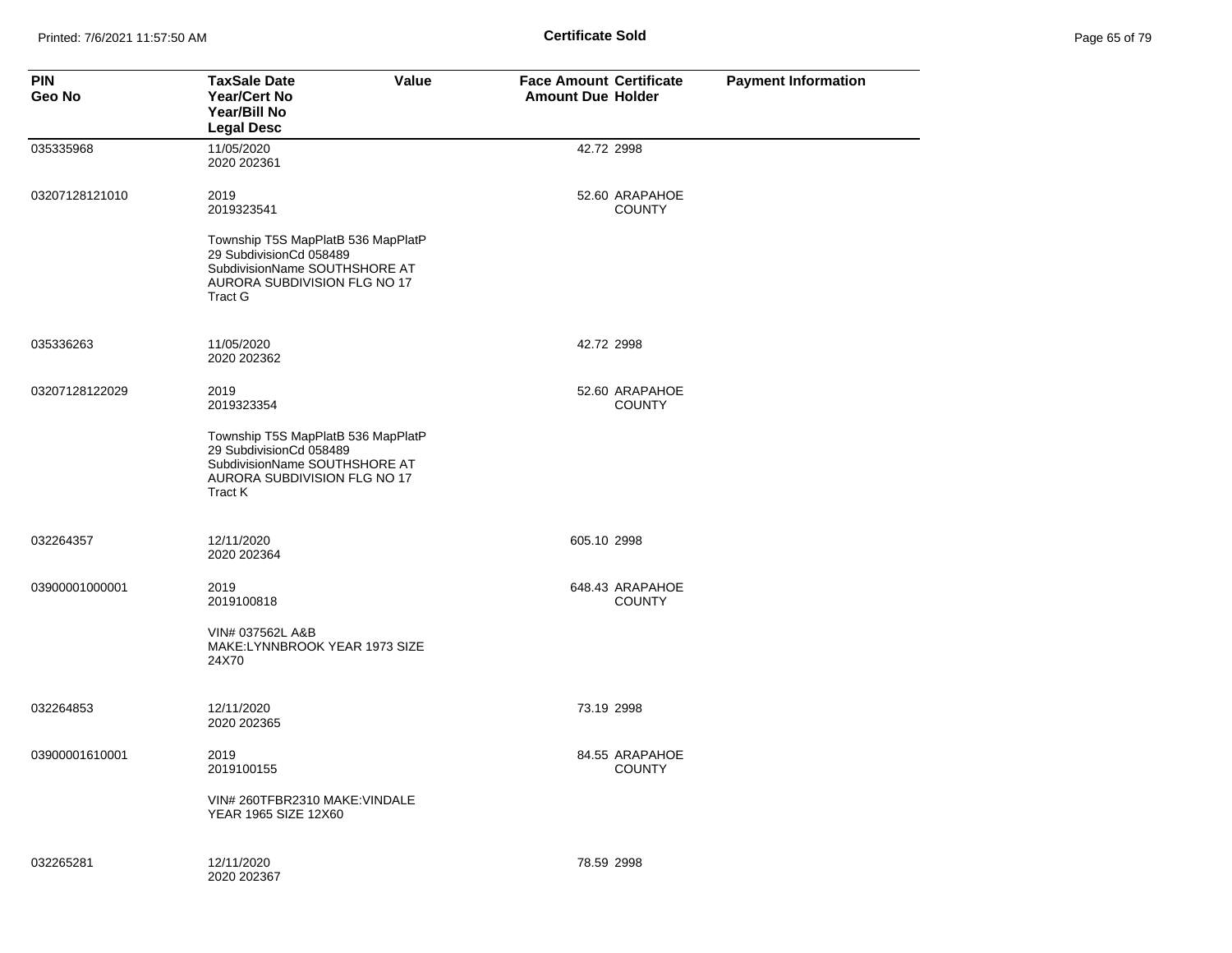| <b>PIN</b><br>Geo No | <b>TaxSale Date</b><br>Value<br><b>Year/Cert No</b><br>Year/Bill No<br><b>Legal Desc</b> | <b>Face Amount Certificate</b><br><b>Amount Due Holder</b> | <b>Payment Information</b> |
|----------------------|------------------------------------------------------------------------------------------|------------------------------------------------------------|----------------------------|
| 03900002100001       | 2019<br>2019100640                                                                       | 90.29 ARAPAHOE<br><b>COUNTY</b>                            |                            |
|                      | VIN# 260TEFBR3192 MAKE: VINDALE<br>YEAR 1967 SIZE 12X56                                  |                                                            |                            |
| 032266741            | 12/11/2020<br>2020 202368                                                                | 52.71 2998                                                 |                            |
| 03900003790001       | 2019<br>2019100384                                                                       | 62.86 ARAPAHOE<br><b>COUNTY</b>                            |                            |
|                      | VIN# MV300474 MAKE:HERRLI YEAR<br>1959 SIZE 10X40                                        |                                                            |                            |
| 032266791            | 12/11/2020<br>2020 202369                                                                | 120.37 2998                                                |                            |
| 03900003840001       | 2019<br>2019100097                                                                       | 134.57 ARAPAHOE<br><b>COUNTY</b>                           |                            |
|                      | VIN# 1652240852 MAKE:STEWART<br>YEAR 1966 SIZE 24X55                                     |                                                            |                            |
| 032266996            | 12/11/2020<br>2020 202370                                                                | 146.77 2998                                                |                            |
| 03900004050001       | 2019<br>2019100526                                                                       | 162.56 ARAPAHOE<br><b>COUNTY</b>                           |                            |
|                      | VIN# A71100038 MAKE: VINDALE<br>YEAR 1967 SIZE 12X62                                     |                                                            |                            |
| 032267062            | 12/11/2020<br>2020 202371                                                                | 134.22 2998                                                |                            |
| 03900004130001       | 2019<br>2019100086                                                                       | 149.24 ARAPAHOE<br><b>COUNTY</b>                           |                            |
|                      | VIN# 10517378 MAKE: FRONTIER<br><b>YEAR 1964 SIZE 10X50</b>                              |                                                            |                            |
| 032269316            | 12/11/2020<br>2020 202376                                                                | 243.08 2998                                                |                            |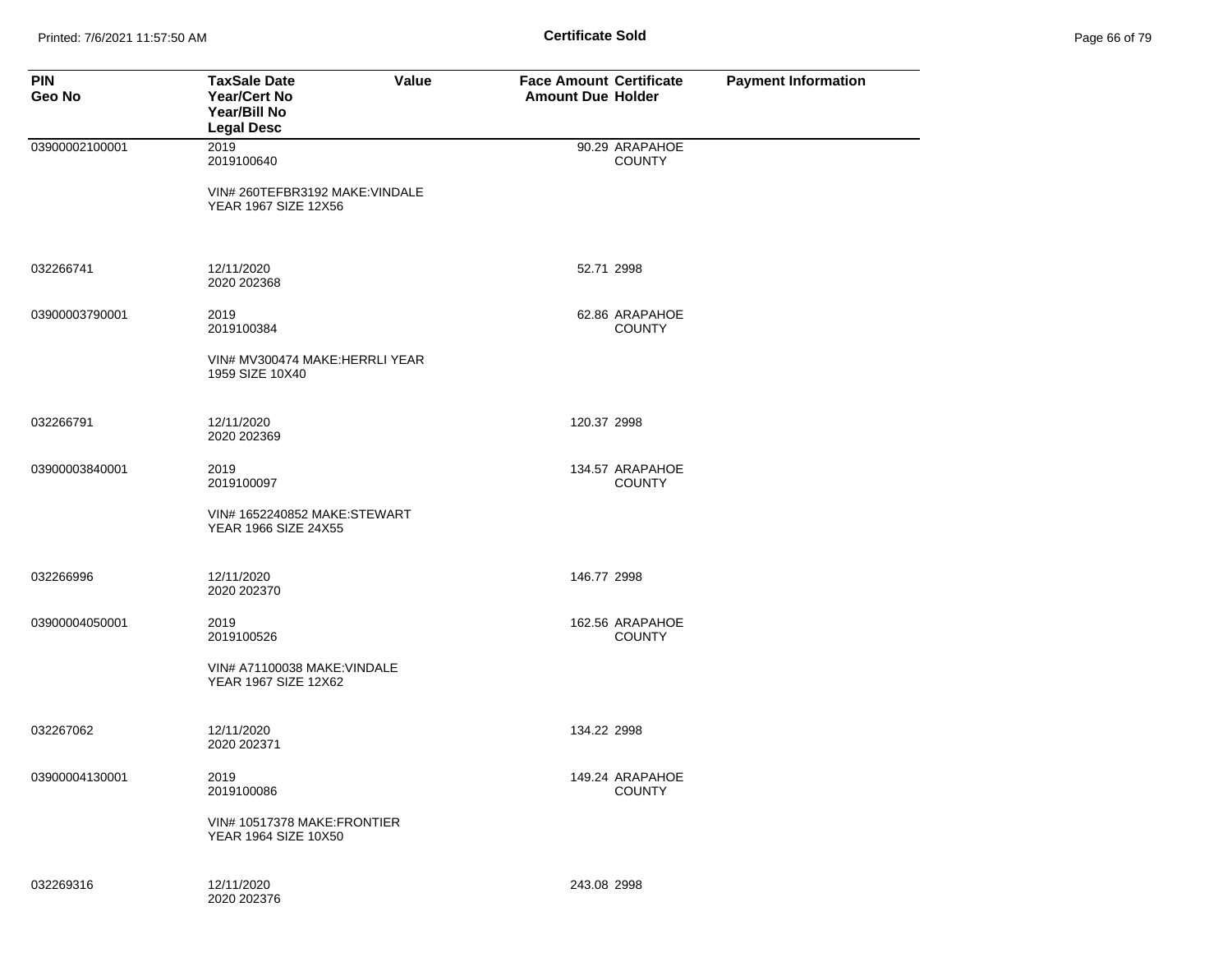| Page 67 of 79 |  |  |  |  |
|---------------|--|--|--|--|
|---------------|--|--|--|--|

| <b>PIN</b><br>Geo No | Value<br><b>TaxSale Date</b><br><b>Year/Cert No</b><br>Year/Bill No<br><b>Legal Desc</b> | <b>Face Amount Certificate</b><br><b>Amount Due Holder</b> | <b>Payment Information</b> |
|----------------------|------------------------------------------------------------------------------------------|------------------------------------------------------------|----------------------------|
| 03900006770001       | 2019<br>2019100107                                                                       | 264.66 ARAPAHOE<br><b>COUNTY</b>                           |                            |
|                      | VIN# GAAGBACM10279<br>MAKE:CENTURY YEAR 1971 SIZE<br>14X68                               |                                                            |                            |
| 032270993            | 12/11/2020<br>2020 202378                                                                | 164.33 2998                                                |                            |
| 03900008860001       | 2019<br>2019100965                                                                       | 181.19 ARAPAHOE<br><b>COUNTY</b>                           |                            |
|                      | VIN# FS2537 MAKE:CAMELOT YEAR<br>1970 SIZE 14X65                                         |                                                            |                            |
| 032271523            | 12/11/2020<br>2020 202382                                                                | 158.72 2998                                                |                            |
| 03900009490001       | 2019<br>2019100726                                                                       | 175.20 ARAPAHOE<br><b>COUNTY</b>                           |                            |
|                      | VIN# FGHEHDMN3963<br>MAKE: MAGNOLIA YEAR 1967 SIZE<br>17X58                              |                                                            |                            |
| 032271540            | 12/11/2020<br>2020 202383                                                                | 36.65 2998                                                 |                            |
| 03900009520001       | 2019<br>2019100666                                                                       | 45.85 ARAPAHOE<br><b>COUNTY</b>                            |                            |
|                      | VIN# 126010129 MAKE:FRONTIER<br>YEAR 1966 SIZE 12X60                                     |                                                            |                            |
| 032273593            | 12/11/2020<br>2020 202387                                                                | 58.58 2998                                                 |                            |
| 03900011960001       | 2019<br>2019100449                                                                       | 69.08 ARAPAHOE<br><b>COUNTY</b>                            |                            |
|                      | VIN# K255CDE41325<br>MAKE: MARLETTE YEAR 1965 SIZE<br>10X50                              |                                                            |                            |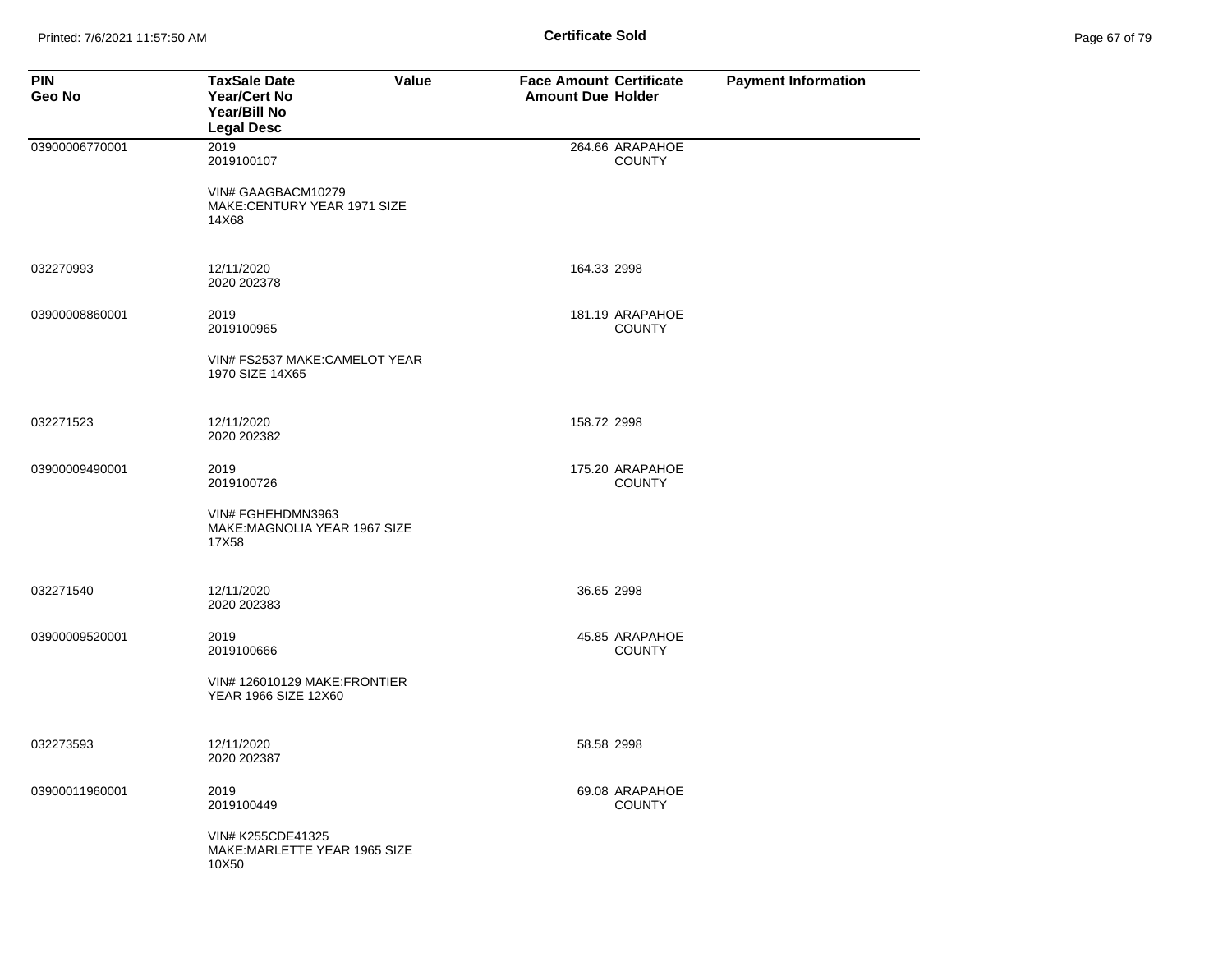Printed: 7/6/2021 11:57:50 AM **Page 11:57:50 AM** Page 68 of 2014 **Certificate Sold** 

| Page 68 of 79 |  |  |  |
|---------------|--|--|--|
|---------------|--|--|--|

| <b>PIN</b><br>Geo No | <b>TaxSale Date</b><br><b>Year/Cert No</b><br>Year/Bill No<br><b>Legal Desc</b> | Value | <b>Face Amount Certificate</b><br><b>Amount Due Holder</b> |                                  | <b>Payment Information</b> |
|----------------------|---------------------------------------------------------------------------------|-------|------------------------------------------------------------|----------------------------------|----------------------------|
| 032273666            | 12/11/2020<br>2020 202388                                                       |       | 195.52 2998                                                |                                  |                            |
| 03900012040001       | 2019<br>2019100336                                                              |       |                                                            | 214.22 ARAPAHOE<br><b>COUNTY</b> |                            |
|                      | VIN# 27A2201 MAKE:BONNAVILLA<br>YEAR 1972 SIZE 14X60                            |       |                                                            |                                  |                            |
| 032275570            | 12/11/2020<br>2020 202396                                                       |       | 389.28 2998                                                |                                  |                            |
| 03900014490001       | 2019<br>2019100004                                                              |       |                                                            | 419.60 ARAPAHOE<br><b>COUNTY</b> |                            |
|                      | VIN# K138 MAKE: PONDEROSA YEAR<br>1973 SIZE 14X64                               |       |                                                            |                                  |                            |
| 032275723            | 12/11/2020<br>2020 202397                                                       |       | 223.63 2998                                                |                                  |                            |
| 03900014670001       | 2019<br>2019100920                                                              |       |                                                            | 244.03 ARAPAHOE<br><b>COUNTY</b> |                            |
|                      | VIN# CS9175 MAKE:CENTENNIAL<br>YEAR 1977 SIZE 14X75                             |       |                                                            |                                  |                            |
| 032277815            | 12/11/2020<br>2020 202400                                                       |       | 170.83 2998                                                |                                  |                            |
| 03900017550001       | 2019<br>2019100110                                                              |       |                                                            | 188.04 ARAPAHOE<br><b>COUNTY</b> |                            |
|                      | VIN# 4439 MAKE: GEER YEAR 1963<br><b>SIZE 10X55</b>                             |       |                                                            |                                  |                            |
| 032279729            | 12/11/2020<br>2020 202402                                                       |       | 70.04 2998                                                 |                                  |                            |
| 03900019980001       | 2019<br>2019100355                                                              |       |                                                            | 81.27 ARAPAHOE<br><b>COUNTY</b>  |                            |
|                      | VIN# FI080743 MAKE: AMERICAN<br>YEAR 1969 SIZE 12X47                            |       |                                                            |                                  |                            |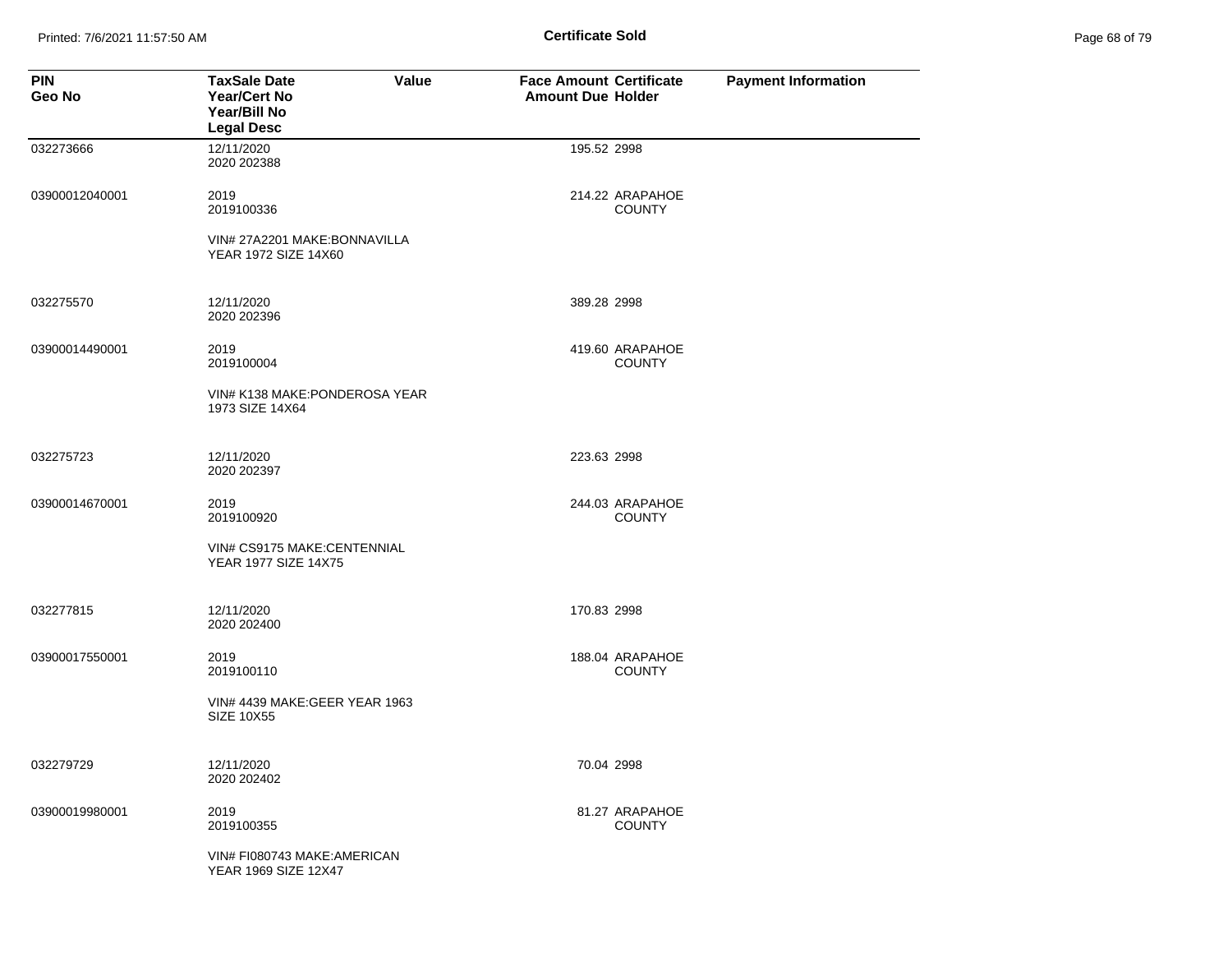Printed: 7/6/2021 11:57:50 AM **Page 11:57:50 AM** Page 69 of 79 of 79 of 79 of 79 of 79 of 79 of 79 of 79 of 79 of 79 of 79 of 79 of 79 of 79 of 79 of 79 of 79 of 79 of 79 of 79 of 79 of 79 of 79 of 79 of 79 of 79 of 79 of

| Page 69 of 79 |  |  |  |
|---------------|--|--|--|
|---------------|--|--|--|

| <b>PIN</b><br>Geo No | <b>Value</b><br><b>TaxSale Date</b><br><b>Year/Cert No</b><br>Year/Bill No<br><b>Legal Desc</b> | <b>Face Amount Certificate</b><br><b>Amount Due Holder</b> |                                  | <b>Payment Information</b> |
|----------------------|-------------------------------------------------------------------------------------------------|------------------------------------------------------------|----------------------------------|----------------------------|
| 032282011            | 12/11/2020<br>2020 202405                                                                       | 16.46 2998                                                 |                                  |                            |
| 03900022970001       | 2019<br>2019100392                                                                              |                                                            | 24.43 ARAPAHOE<br><b>COUNTY</b>  |                            |
|                      | VIN# IGN3588 MAKE: GREAT<br>NORTHERN YEAR 1971 SIZE 14X65                                       |                                                            |                                  |                            |
| 032282282            | 12/11/2020<br>2020 202406                                                                       | 147.95 2998                                                |                                  |                            |
| 03900023340001       | 2019<br>2019100352                                                                              |                                                            | 163.81 ARAPAHOE<br><b>COUNTY</b> |                            |
|                      | VIN# K02072 MAKE:LIBERTY YEAR<br>1972 SIZE 12X65                                                |                                                            |                                  |                            |
| 032283203            | 12/11/2020<br>2020 202408                                                                       | 191.31 2998                                                |                                  |                            |
| 03900024500001       | 2019<br>2019100557                                                                              |                                                            | 209.80 ARAPAHOE<br><b>COUNTY</b> |                            |
|                      | VIN# MK1041C MAKE: HOMETTE<br>YEAR 1969 SIZE 12X64                                              |                                                            |                                  |                            |
| 032285699            | 12/11/2020<br>2020 202414                                                                       | 96.96 2998                                                 |                                  |                            |
| 03900028630001       | 2019<br>2019100042                                                                              |                                                            | 109.74 ARAPAHOE<br><b>COUNTY</b> |                            |
|                      | VIN# P106511 MAKE:SCHULT YEAR<br>1971 SIZE 12X65                                                |                                                            |                                  |                            |
| 032285737            | 12/11/2020<br>2020 202416                                                                       | 278.86 2998                                                |                                  |                            |
| 03900028680001       | 2019<br>2019100878                                                                              |                                                            | 302.57 ARAPAHOE<br><b>COUNTY</b> |                            |
|                      | VIN# 8915A&B MAKE:KIT YEAR 1979<br>SIZE 24X60                                                   |                                                            |                                  |                            |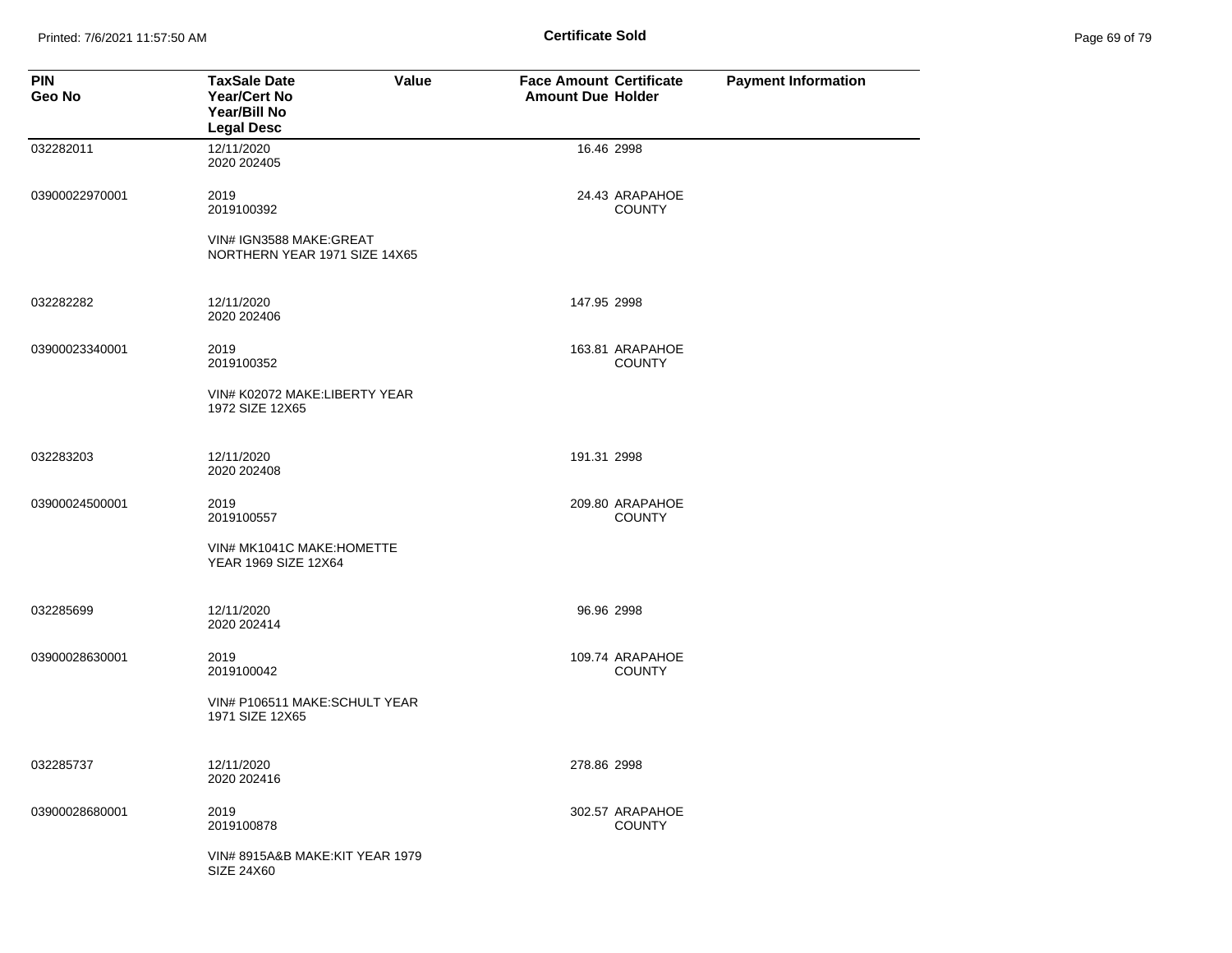Printed: 7/6/2021 11:57:50 AM **Page 11:57:50 AM** Page 71:57:50 AM

| Page 70 of 79 |  |
|---------------|--|
|---------------|--|

| <b>PIN</b><br>Geo No | <b>TaxSale Date</b><br>Value<br><b>Year/Cert No</b><br>Year/Bill No<br><b>Legal Desc</b> | <b>Face Amount Certificate</b><br><b>Amount Due Holder</b> |                                  | <b>Payment Information</b> |
|----------------------|------------------------------------------------------------------------------------------|------------------------------------------------------------|----------------------------------|----------------------------|
| 032287128            | 12/11/2020<br>2020 202419                                                                | 180.32 2998                                                |                                  |                            |
| 03900030590001       | 2019<br>2019100631                                                                       |                                                            | 198.08 ARAPAHOE<br><b>COUNTY</b> |                            |
|                      | VIN# ZWK70146331 MAKE: WINDSOR<br>YEAR 1980 SIZE 14X66                                   |                                                            |                                  |                            |
| 032304570            | 12/11/2020<br>2020 2024 26                                                               | 330.20 2998                                                |                                  |                            |
| 03900035990001       | 2019<br>2019100231                                                                       |                                                            | 356.96 ARAPAHOE<br><b>COUNTY</b> |                            |
|                      | VIN# ZWK75143063 MAKE: WINDSOR<br>YEAR 1978 SIZE 14X75                                   |                                                            |                                  |                            |
| 032392851            | 12/11/2020<br>2020 202429                                                                |                                                            | 59.15 2998                       |                            |
| 03900037120001       | 2019<br>2019100452                                                                       |                                                            | 69.70 ARAPAHOE<br><b>COUNTY</b>  |                            |
|                      | VIN# 2238146721 MAKE: TITAN YEAR<br>1983 SIZE 14X70                                      |                                                            |                                  |                            |
| 032449292            | 12/11/2020<br>2020 202430                                                                | 280.29 2998                                                |                                  |                            |
| 03900037960001       | 2019<br>2019100468                                                                       |                                                            | 304.10 ARAPAHOE<br><b>COUNTY</b> |                            |
|                      | VIN# CS9580 MAKE:CENTURY YEAR<br>1977                                                    |                                                            |                                  |                            |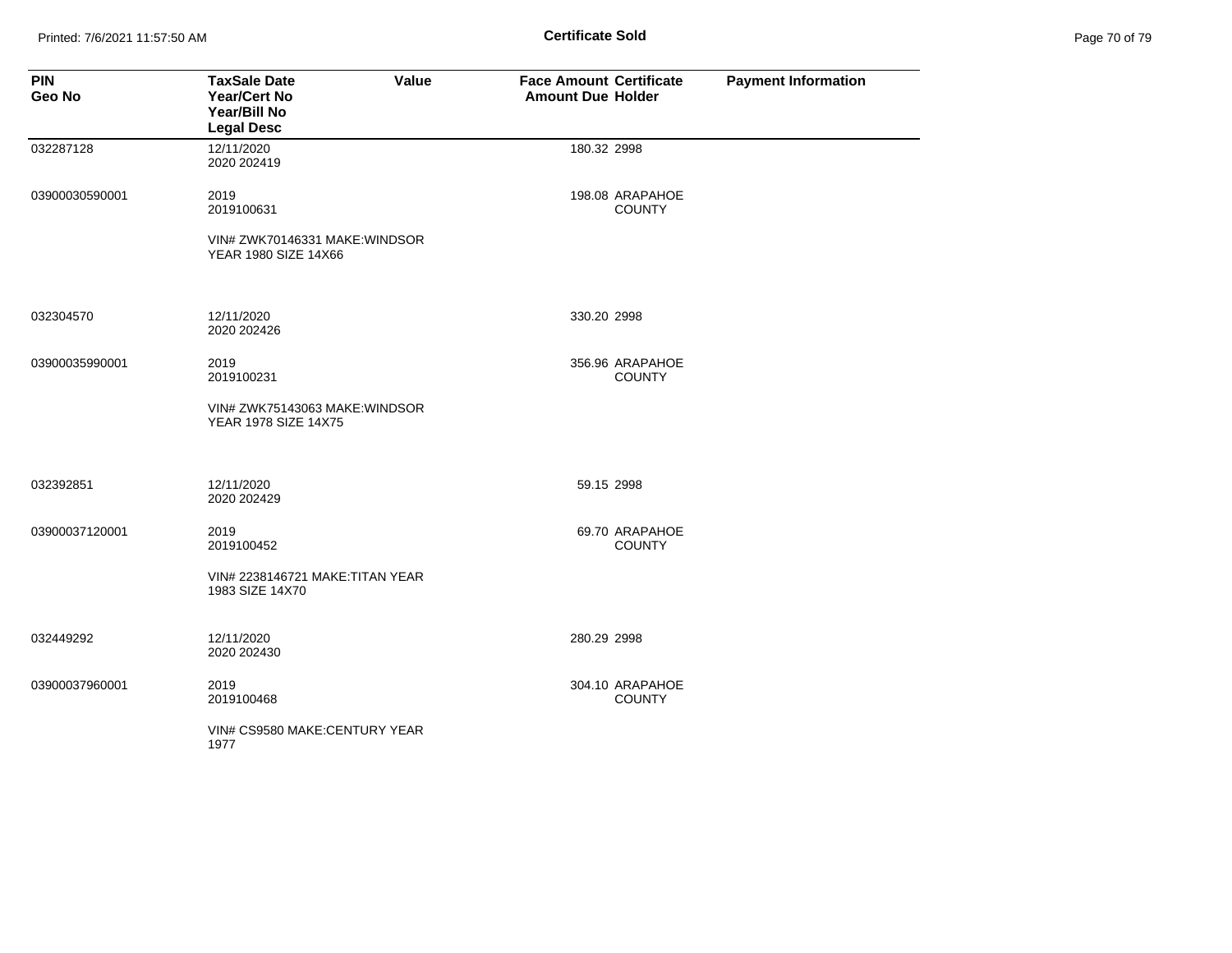Printed: 7/6/2021 11:57:50 AM **Page 11:57:50 AM** Page 71 of 71 of 71 of 79 of 71 of 79 of 79 of 79 of 79 of 79 of 7

| <b>PIN</b><br>Geo No | <b>TaxSale Date</b><br><b>Year/Cert No</b><br>Year/Bill No<br><b>Legal Desc</b> | Value | <b>Face Amount Certificate</b><br><b>Amount Due Holder</b> |                                  | <b>Payment Information</b> |
|----------------------|---------------------------------------------------------------------------------|-------|------------------------------------------------------------|----------------------------------|----------------------------|
| 032518260            | 12/11/2020<br>2020 202438                                                       |       | 513.45 2998                                                |                                  |                            |
| 03900039810001       | 2019<br>2019100426                                                              |       |                                                            | 551.22 ARAPAHOE<br><b>COUNTY</b> |                            |
|                      | VIN# 8341 MAKE: CLIFTON YEAR 1981<br><b>SIZE 14X75</b>                          |       |                                                            |                                  |                            |
| 032629444            | 12/11/2020<br>2020 202444                                                       |       | 84.96 2998                                                 |                                  |                            |
| 03900042560001       | 2019<br>2019100828                                                              |       |                                                            | 97.04 ARAPAHOE<br><b>COUNTY</b>  |                            |
|                      | VIN# 375311055 MAKE:ROCKET<br>YEAR 1953 SIZE 08X35                              |       |                                                            |                                  |                            |
| 032636386            | 12/11/2020<br>2020 202446                                                       |       | 81.13 2998                                                 |                                  |                            |
| 03900042790001       | 2019<br>2019100632                                                              |       |                                                            | 93.00 ARAPAHOE<br><b>COUNTY</b>  |                            |
|                      | VIN# 68A14735 MAKE: BELLAVISTA<br>YEAR 1985 SIZE 1977-00-0-06-010               |       |                                                            |                                  |                            |
| 032972149            | 12/11/2020<br>2020 202448                                                       |       | 354.20 2998                                                |                                  |                            |
| 03900043840001       | 2019<br>2019100897                                                              |       |                                                            | 382.47 ARAPAHOE<br><b>COUNTY</b> |                            |
|                      | VIN# 14102568 MAKE:REDMAN YEAR<br>1981 SIZE 24X60                               |       |                                                            |                                  |                            |
| 033112407            | 12/11/2020<br>2020 202451                                                       |       | 89.95 2998                                                 |                                  |                            |
| 03900047310001       | 2019<br>2019100116                                                              |       |                                                            | 102.35 ARAPAHOE<br><b>COUNTY</b> |                            |
|                      | VIN# 7284Z MAKE: BLAIR HOUSE<br><b>YEAR 1972</b>                                |       |                                                            |                                  |                            |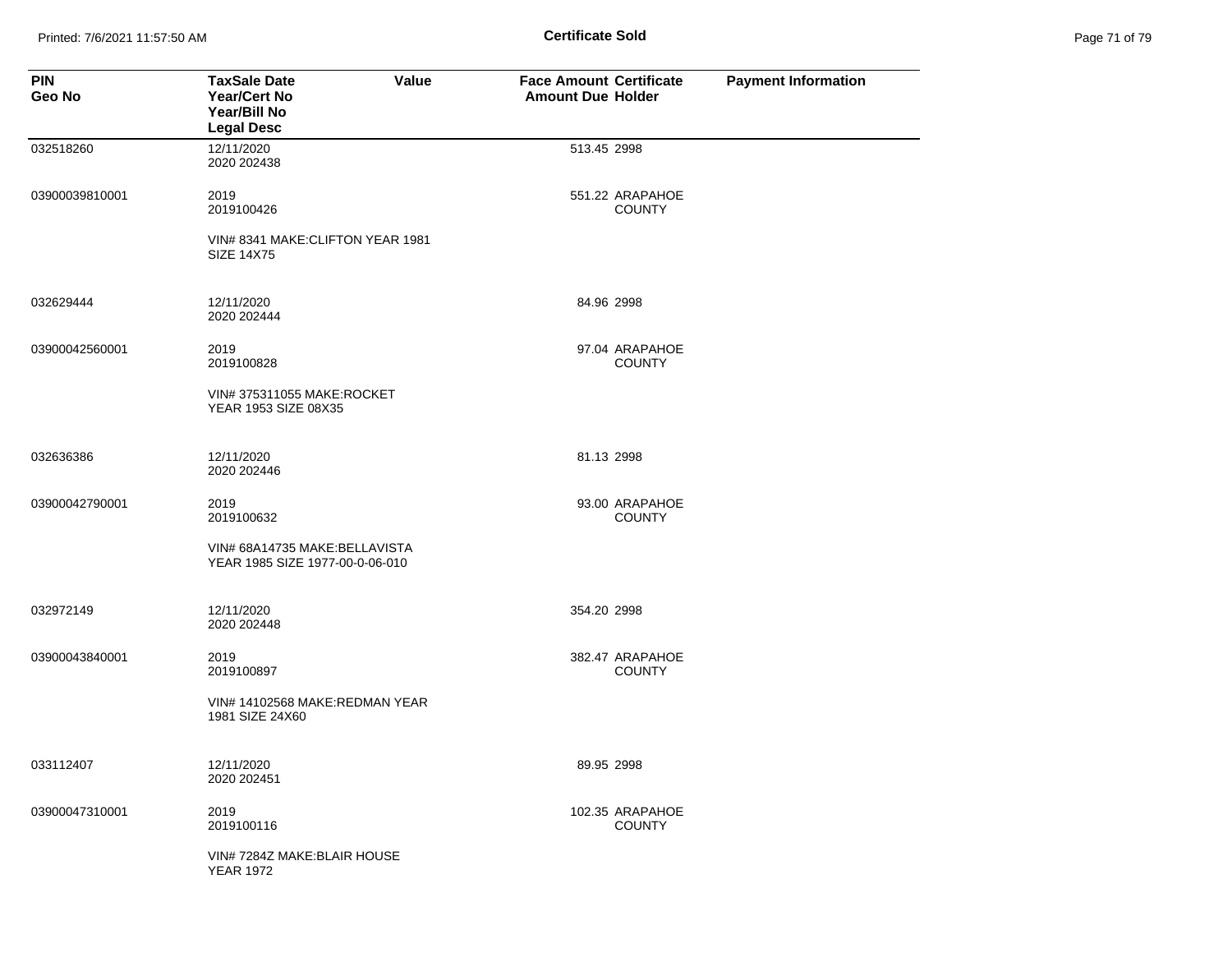Printed: 7/6/2021 11:57:50 AM **Page 12 of 79 of 79 of 79 of 79 of 79 of 79 of 79 of 79 of 79 of 79 of 79 of 79 of 79 of 79 of 79 of 79 of 79 of 79 of 79 of 79 of 79 of 79 of 79 of 79 of 79 of 79 of 79 of 79 of 79 of 79 of** 

| <b>PIN</b><br>Geo No | <b>TaxSale Date</b><br>Value<br><b>Year/Cert No</b><br>Year/Bill No<br><b>Legal Desc</b> | <b>Face Amount Certificate</b><br><b>Amount Due Holder</b> | <b>Payment Information</b> |
|----------------------|------------------------------------------------------------------------------------------|------------------------------------------------------------|----------------------------|
| 033152662            | 12/11/2020<br>2020 202453                                                                | 327.16 2998                                                |                            |
| 03900048210001       | 2019<br>2019100717                                                                       | 353.78 ARAPAHOE<br><b>COUNTY</b>                           |                            |
|                      | VIN# 2238626903 A&B MAKE: TITAN<br>YEAR 1983 SIZE 28X64                                  |                                                            |                            |
| 033177550            | 12/11/2020<br>2020 202454                                                                | 145.17 2998                                                |                            |
| 03900048740001       | 2019<br>2019100789                                                                       | 160.85 ARAPAHOE<br><b>COUNTY</b>                           |                            |
|                      | VIN# 2FK14744088 MAKE:LANCER<br><b>YEAR 1974</b>                                         |                                                            |                            |
| 033186745            | 12/11/2020<br>2020 202455                                                                | 83.93 2998                                                 |                            |
| 03900049130001       | 2019<br>2019100892                                                                       | 95.95 ARAPAHOE<br><b>COUNTY</b>                            |                            |
|                      | VIN# 7896 MAKE:WESTPORT YEAR<br>1968                                                     |                                                            |                            |
| 033294157            | 12/11/2020<br>2020 202461                                                                | 160.30 2998                                                |                            |
| 03900051360001       | 2019<br>2019100647                                                                       | 176.91 ARAPAHOE<br><b>COUNTY</b>                           |                            |
|                      | VIN# 2290664909<br>MAKE:CHAMPION/TITAN YEAR 1979<br><b>SIZE 14X60</b>                    |                                                            |                            |
| 033298977            | 12/11/2020<br>2020 202462                                                                | 362.06 2998                                                |                            |
| 03900051500001       | 2019<br>2019100378                                                                       | 390.76 ARAPAHOE<br><b>COUNTY</b>                           |                            |
|                      | VIN# 01590361K MAKE:SKYLINE<br><b>YEAR 1977</b>                                          |                                                            |                            |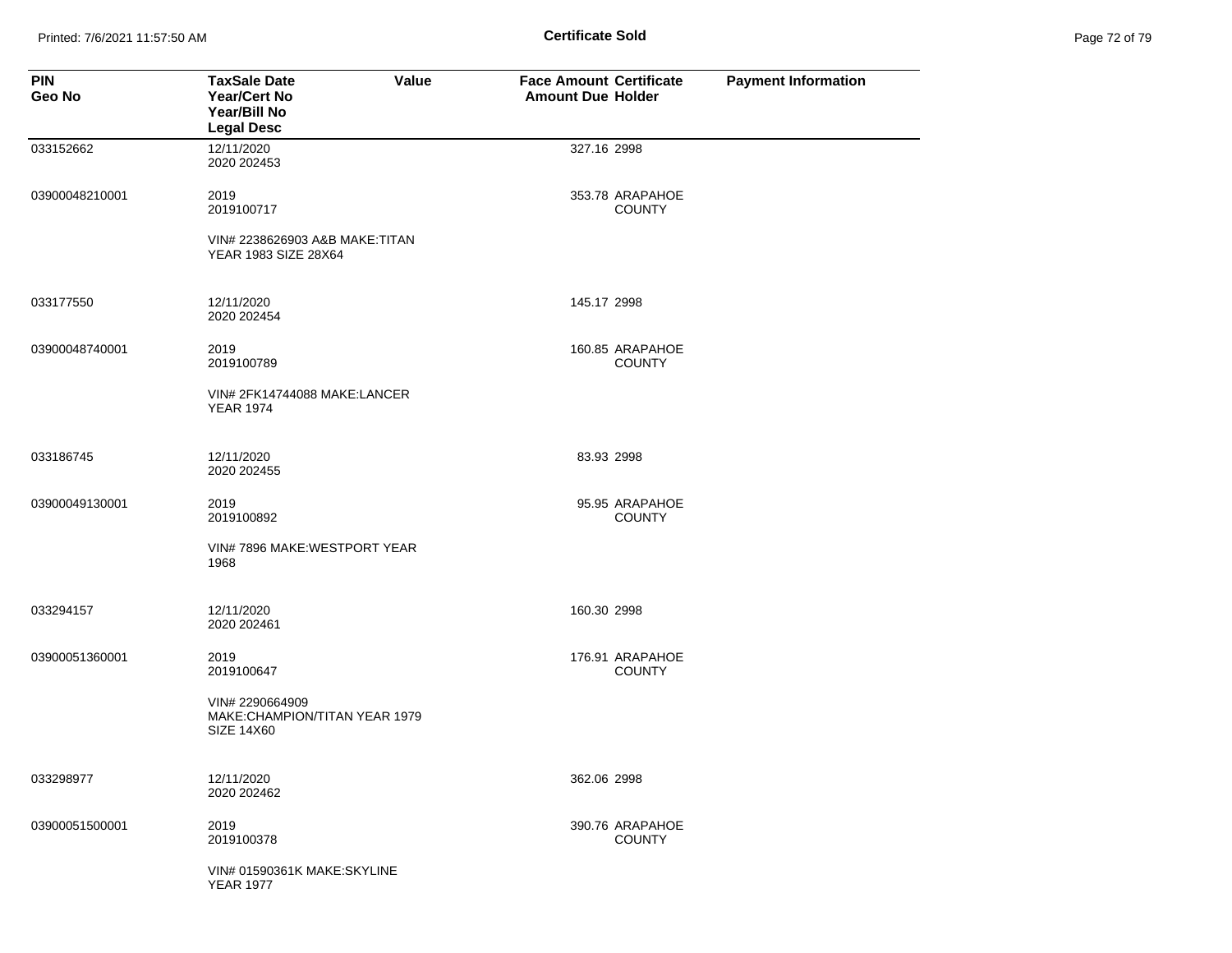Printed: 7/6/2021 11:57:50 AM **Page 12.1 of 79 of 79 of 79 of 79 of 79 of 79 of 79 of 79 of 79 of 79 of 79 of 79 of 79 of 79 of 79 of 79 of 79 of 79 of 79 of 79 of 79 of 79 of 79 of 79 of 79 of 79 of 79 of 79 of 79 of 79 o** 

| Page 73 of 79 |  |
|---------------|--|
|---------------|--|

| <b>PIN</b><br>Geo No | <b>TaxSale Date</b><br>Value<br>Year/Cert No<br>Year/Bill No<br><b>Legal Desc</b> | <b>Face Amount Certificate</b><br><b>Amount Due Holder</b> | <b>Payment Information</b> |
|----------------------|-----------------------------------------------------------------------------------|------------------------------------------------------------|----------------------------|
| 033316851            | 12/11/2020<br>2020 202463                                                         | 153.49 2998                                                |                            |
| 03900052020001       | 2019<br>2019100184                                                                | 169.69 ARAPAHOE<br><b>COUNTY</b>                           |                            |
|                      | VIN# 2240222460 MAKE:CHAMPION<br><b>YEAR 1974</b>                                 |                                                            |                            |
| 033344871            | 12/11/2020<br>2020 202466                                                         | 203.19 2998                                                |                            |
| 03900052230001       | 2019<br>2019100768                                                                | 222.35 ARAPAHOE<br><b>COUNTY</b>                           |                            |
|                      | VIN# 1S3023 MAKE:SHELBY YEAR<br>1972 SIZE 14X60                                   |                                                            |                            |
| 033625013            | 12/11/2020<br>2020 202481                                                         | 108.20 2998                                                |                            |
| 03900056080001       | 2019<br>2019101322                                                                | 121.69 ARAPAHOE<br><b>COUNTY</b>                           |                            |
|                      | VIN# 47964746398<br>MAKE:ATLANTIC/WESTWIND YEAR<br>1996 SIZE 16X76                |                                                            |                            |
| 033797752            | 12/11/2020<br>2020 202495                                                         | 413.10 2998                                                |                            |
| 03900059380001       | 2019<br>2019101488                                                                | 444.88 ARAPAHOE<br><b>COUNTY</b>                           |                            |
|                      | VIN# 47977828414 MAKE: WESTLAND<br>YEAR 1997 SIZE 16X80                           |                                                            |                            |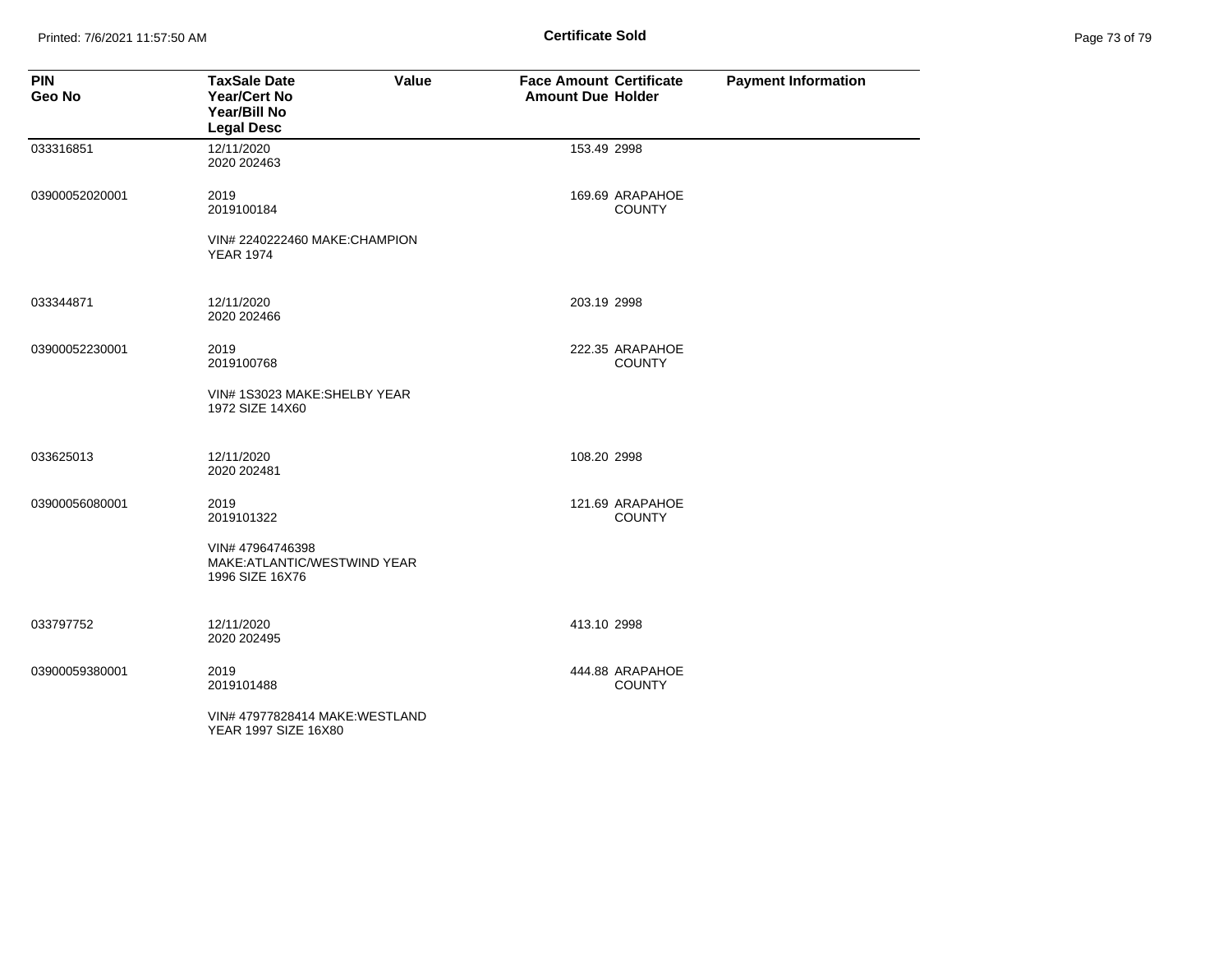Printed: 7/6/2021 11:57:50 AM **Page 11:57:50 AM** Page 74 of 79 of 79 of 79 of 79 of 79 of 79 of 79 of 79 of 79 of 79 of 79 of 79 of 79 of 79 of 79 of 79 of 79 of 79 of 79 of 79 of 79 of 79 of 79 of 79 of 79 of 79 of 79 of

| Page 74 of 79 |  |
|---------------|--|
|---------------|--|

| <b>PIN</b><br>Geo No | <b>TaxSale Date</b><br>Value<br><b>Year/Cert No</b><br>Year/Bill No<br><b>Legal Desc</b> | <b>Face Amount Certificate</b><br><b>Amount Due Holder</b> | <b>Payment Information</b> |
|----------------------|------------------------------------------------------------------------------------------|------------------------------------------------------------|----------------------------|
| 033797868            | 12/11/2020<br>2020 202496                                                                | 149.75 2998                                                |                            |
| 03900059360001       | 2019<br>2019101605                                                                       | 165.70 ARAPAHOE<br><b>COUNTY</b>                           |                            |
|                      | VIN# NEB79A26598<br>MAKE: BONNAVILLA YEAR 1997 SIZE<br>16X80                             |                                                            |                            |
| 033851412            | 12/11/2020<br>2020 202497                                                                | 301.61 2998                                                |                            |
| 03900059710001       | 2019<br>2019101175                                                                       | 326.71 ARAPAHOE<br><b>COUNTY</b>                           |                            |
|                      | VIN# 47981049621<br>MAKE:ATLANTIC/WILLOWCREEK<br>YEAR 1998 SIZE 16X76                    |                                                            |                            |
| 033902602            | 12/11/2020<br>2020 202500                                                                | 80.71 2998                                                 |                            |
| 03900060060001       | 2019<br>2019101114                                                                       | 92.55 ARAPAHOE<br><b>COUNTY</b>                            |                            |
|                      | VIN# G2GE53F3XD14925<br>MAKE: GREER YEAR 1962                                            |                                                            |                            |
| 034054421            | 12/11/2020<br>2020 202505                                                                | 106.76 2998                                                |                            |
| 03900061400001       | 2019<br>2019101303                                                                       | 120.15 ARAPAHOE<br><b>COUNTY</b>                           |                            |
|                      | VIN# A1132 MAKE: VINDALE YEAR<br>1973 SIZE 12X64                                         |                                                            |                            |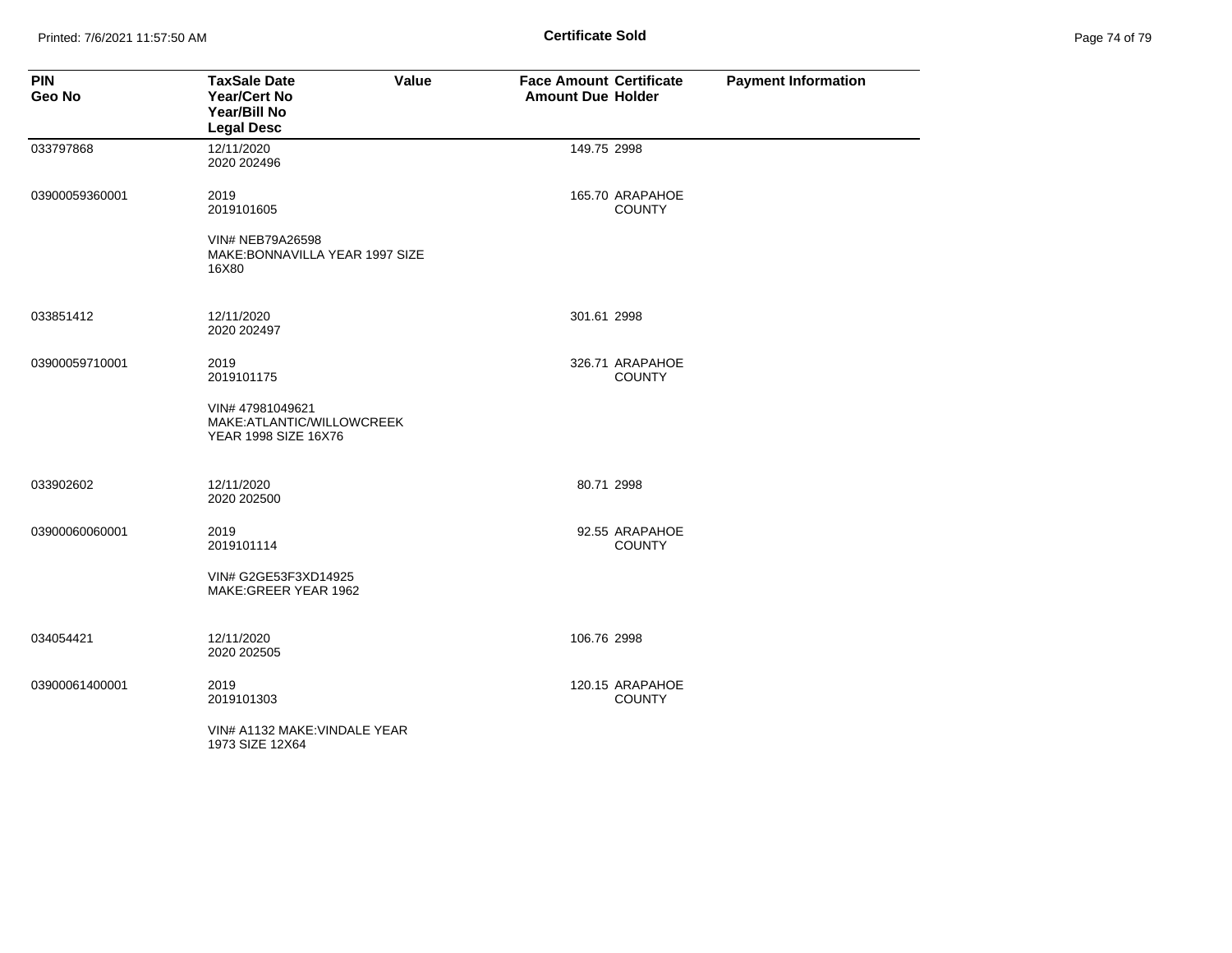Printed: 7/6/2021 11:57:50 AM **Page 11:57:50 AM** Page 75 of 79 of 79 of 79 of 79 of 79 of 79 of 79 of 79 of 79 of 79 of 79 of 79 of 79 of 79 of 79 of 79 of 79 of 79 of 79 of 79 of 79 of 79 of 79 of 79 of 79 of 79 of 79 of

| Page 75 of 79 |  |
|---------------|--|
|---------------|--|

| <b>PIN</b><br>Geo No | <b>TaxSale Date</b><br><b>Year/Cert No</b><br>Year/Bill No<br><b>Legal Desc</b> | Value | <b>Face Amount Certificate</b><br><b>Amount Due Holder</b> |                                  | <b>Payment Information</b> |
|----------------------|---------------------------------------------------------------------------------|-------|------------------------------------------------------------|----------------------------------|----------------------------|
| 034054821            | 12/11/2020<br>2020 202506                                                       |       | 361.05 2998                                                |                                  |                            |
| 03900061410001       | 2019<br>2019101686                                                              |       |                                                            | 389.69 ARAPAHOE<br><b>COUNTY</b> |                            |
|                      | VIN# NEB00A28124S MAKE:SHARLO<br>YEAR 2000 SIZE 28X56                           |       |                                                            |                                  |                            |
| 034097384            | 12/11/2020<br>2020 202511                                                       |       | 227.79 2998                                                |                                  |                            |
| 03900062180001       | 2019<br>2019101034                                                              |       |                                                            | 248.41 ARAPAHOE<br><b>COUNTY</b> |                            |
|                      | VIN# GDB01D40937399AB<br>MAKE:GUERDEN/AMERICAN YEAR<br>1993 SIZE 26X41          |       |                                                            |                                  |                            |
| 034097601            | 12/11/2020<br>2020 202513                                                       |       | 60.17 2998                                                 |                                  |                            |
| 03900062330001       | 2019<br>2019101104                                                              |       |                                                            | 70.73 ARAPAHOE<br><b>COUNTY</b>  |                            |
|                      | VIN# 255XFDR9613 MAKE: VINDALE<br>YEAR 1965 SIZE 10X52                          |       |                                                            |                                  |                            |
| 034219153            | 12/11/2020<br>2020 202518                                                       |       | 133.06 2998                                                |                                  |                            |
| 03900063500001       | 2019<br>2019101791                                                              |       |                                                            | 148.03 ARAPAHOE<br><b>COUNTY</b> |                            |
|                      | VIN# 2768 MAKE:VILLA YEAR 1969<br>SIZE 12X60                                    |       |                                                            |                                  |                            |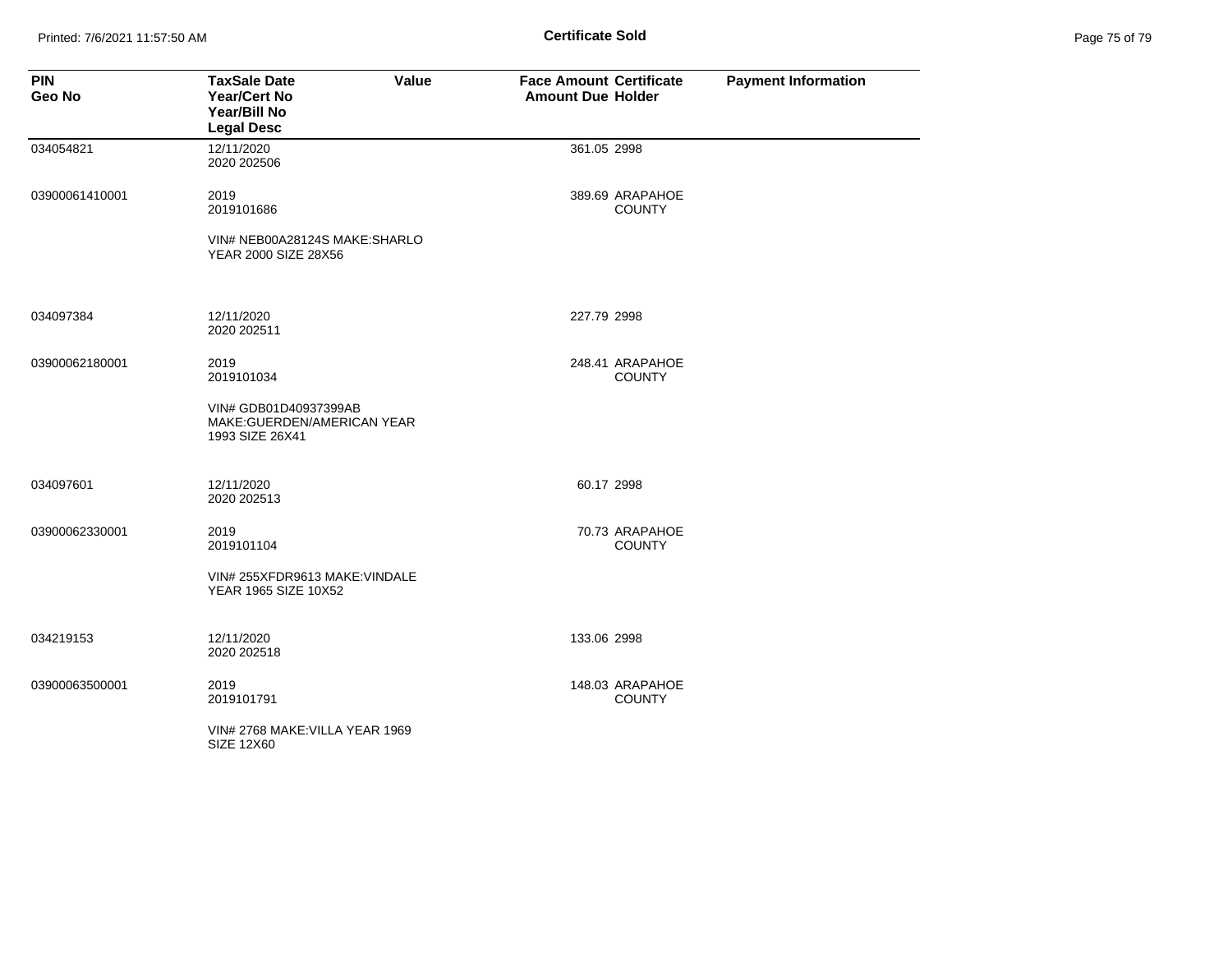Printed: 7/6/2021 11:57:50 AM **Page 11:57:50 AM** Page 76 of 79 of 79 of 79 of 79 of 79 of 79 of 79 of 79 of 79 of 79 of 79 of 79 of 79 of 79 of 79 of 79 of 79 of 79 of 79 of 79 of 79 of 79 of 79 of 79 of 79 of 79 of 79 of

| Page 76 of 79 |  |
|---------------|--|
|---------------|--|

| <b>PIN</b><br>Geo No | <b>TaxSale Date</b><br>Value<br>Year/Cert No<br>Year/Bill No<br><b>Legal Desc</b> | <b>Face Amount Certificate</b><br><b>Amount Due Holder</b> |                                  | <b>Payment Information</b> |
|----------------------|-----------------------------------------------------------------------------------|------------------------------------------------------------|----------------------------------|----------------------------|
| 034390618            | 12/11/2020<br>2020 202523                                                         | 140.38 2998                                                |                                  |                            |
| 03900064980001       | 2019<br>2019101453                                                                |                                                            | 155.78 ARAPAHOE<br><b>COUNTY</b> |                            |
|                      | VIN# 470258604136 MAKE: ULTIMATE<br><b>II YEAR 2001</b>                           |                                                            |                                  |                            |
| 034489576            | 12/11/2020<br>2020 202528                                                         | 123.61 2998                                                |                                  |                            |
| 03900065790001       | 2019<br>2019101824                                                                |                                                            | 137.97 ARAPAHOE<br><b>COUNTY</b> |                            |
|                      | VIN# 32992 MAKE: AST YEAR 1973                                                    |                                                            |                                  |                            |
| 034574565            | 12/11/2020<br>2020 202531                                                         | 134.22 2998                                                |                                  |                            |
| 03900066190001       | 2019<br>2019101048                                                                |                                                            | 149.24 ARAPAHOE<br><b>COUNTY</b> |                            |
|                      | VIN# 247A2K29350<br>MAKE:RICHARDSON YEAR 1967 SIZE<br>12X47                       |                                                            |                                  |                            |
| 034604324            | 12/11/2020<br>2020 202532                                                         | 210.27 2998                                                |                                  |                            |
| 03900066360001       | 2019<br>2019101145                                                                |                                                            | 229.91 ARAPAHOE<br><b>COUNTY</b> |                            |
|                      | VIN# 2222621777AB MAKE: ATLANTIC<br><b>YEAR 1972</b>                              |                                                            |                                  |                            |
| 034612262            | 12/11/2020<br>2020 202537                                                         | 287.48 2998                                                |                                  |                            |
| 03900066510001       | 2019<br>2019101609                                                                |                                                            | 311.76 ARAPAHOE<br><b>COUNTY</b> |                            |
|                      | VIN# TXFL512A45990HP13<br>MAKE:FLEETWOOD YEAR 2006                                |                                                            |                                  |                            |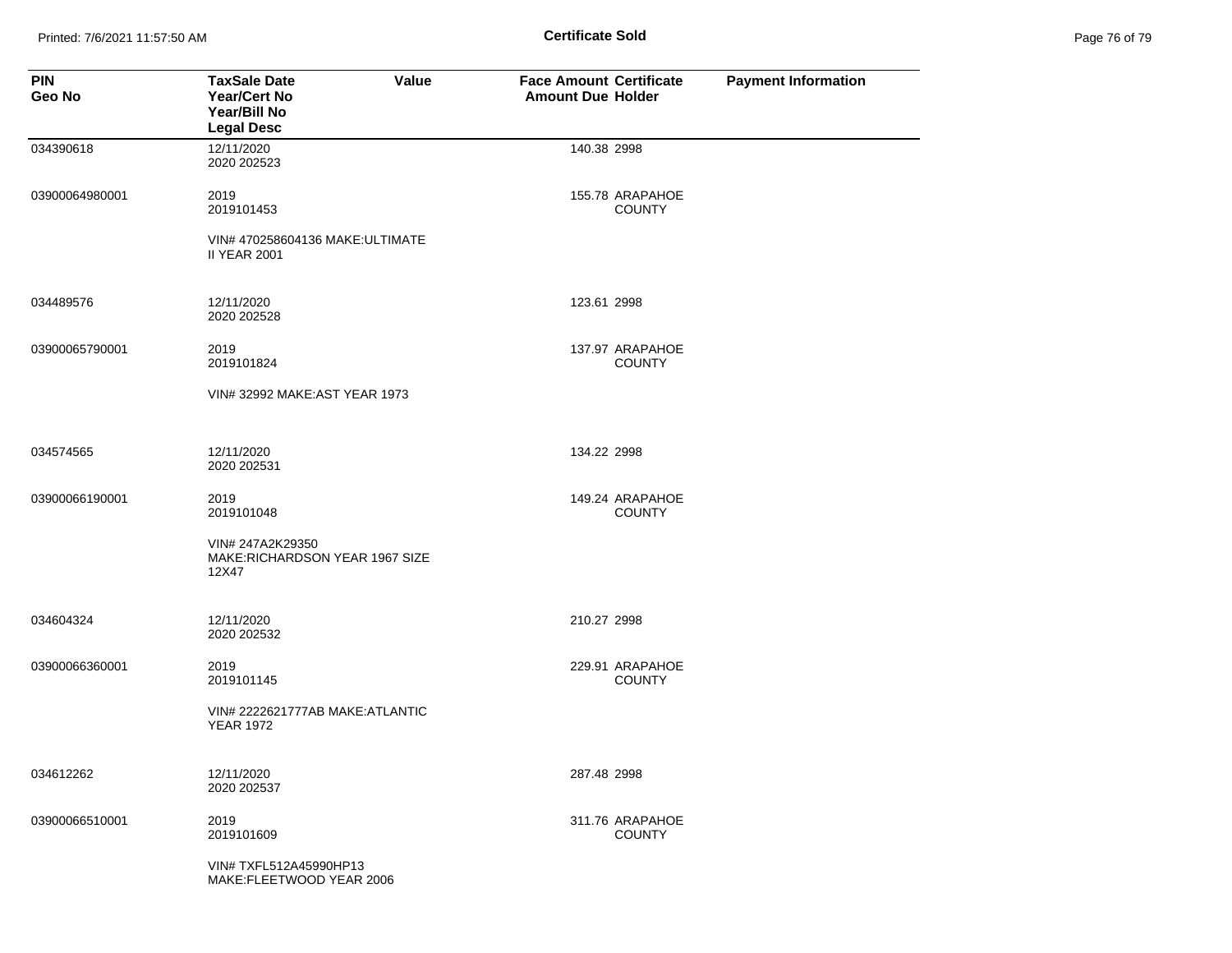Printed: 7/6/2021 11:57:50 AM **Page 11:57:50 AM** Page 71:00 **Certificate Sold** 

| <b>PIN</b><br>Geo No | <b>TaxSale Date</b><br>Value<br><b>Year/Cert No</b><br>Year/Bill No<br><b>Legal Desc</b> | <b>Face Amount Certificate</b><br><b>Amount Due Holder</b> | <b>Payment Information</b> |
|----------------------|------------------------------------------------------------------------------------------|------------------------------------------------------------|----------------------------|
| 034612548            | 12/11/2020<br>2020 202538                                                                | 351.45 2998                                                |                            |
| 03900066530001       | 2019<br>2019101344                                                                       | 379.51 ARAPAHOE<br><b>COUNTY</b>                           |                            |
|                      | VIN# TXFL512A45812HP13<br>MAKE:CLAYTON YEAR 2005 SIZE<br>16X60                           |                                                            |                            |
| 034874887            | 12/11/2020<br>2020 202543                                                                | 351.45 2998                                                |                            |
| 03900067720001       | 2019<br>2019101180                                                                       | 379.51 ARAPAHOE<br><b>COUNTY</b>                           |                            |
|                      | VIN# 05L31370 MAKE:LIBERTY YEAR<br>2009                                                  |                                                            |                            |
| 034937269            | 12/11/2020<br>2020 202548                                                                | 209.96 2998                                                |                            |
| 03900068350001       | 2019<br>2019101101                                                                       | 229.55 ARAPAHOE<br><b>COUNTY</b>                           |                            |
|                      | VIN# P162712 MAKE:SCHULTZ YEAR<br>1979 SIZE 14X64                                        |                                                            |                            |
| 034948287            | 12/11/2020<br>2020 202549                                                                | 82.29 2998                                                 |                            |
| 03900068470001       | 2019<br>2019101328                                                                       | 94.19 ARAPAHOE<br><b>COUNTY</b>                            |                            |
|                      | VIN# 1CX6307 MAKE:COL YEAR 1973                                                          |                                                            |                            |
| 035030598            | 12/11/2020<br>2020 202551                                                                | 457.81 2998                                                |                            |
| 03900069970001       | 2019<br>2019101976                                                                       | 492.25 ARAPAHOE<br><b>COUNTY</b>                           |                            |
|                      | VIN# LH12TX7346 MAKE:LEGACY<br>YEAR 2012 SIZE 16X76                                      |                                                            |                            |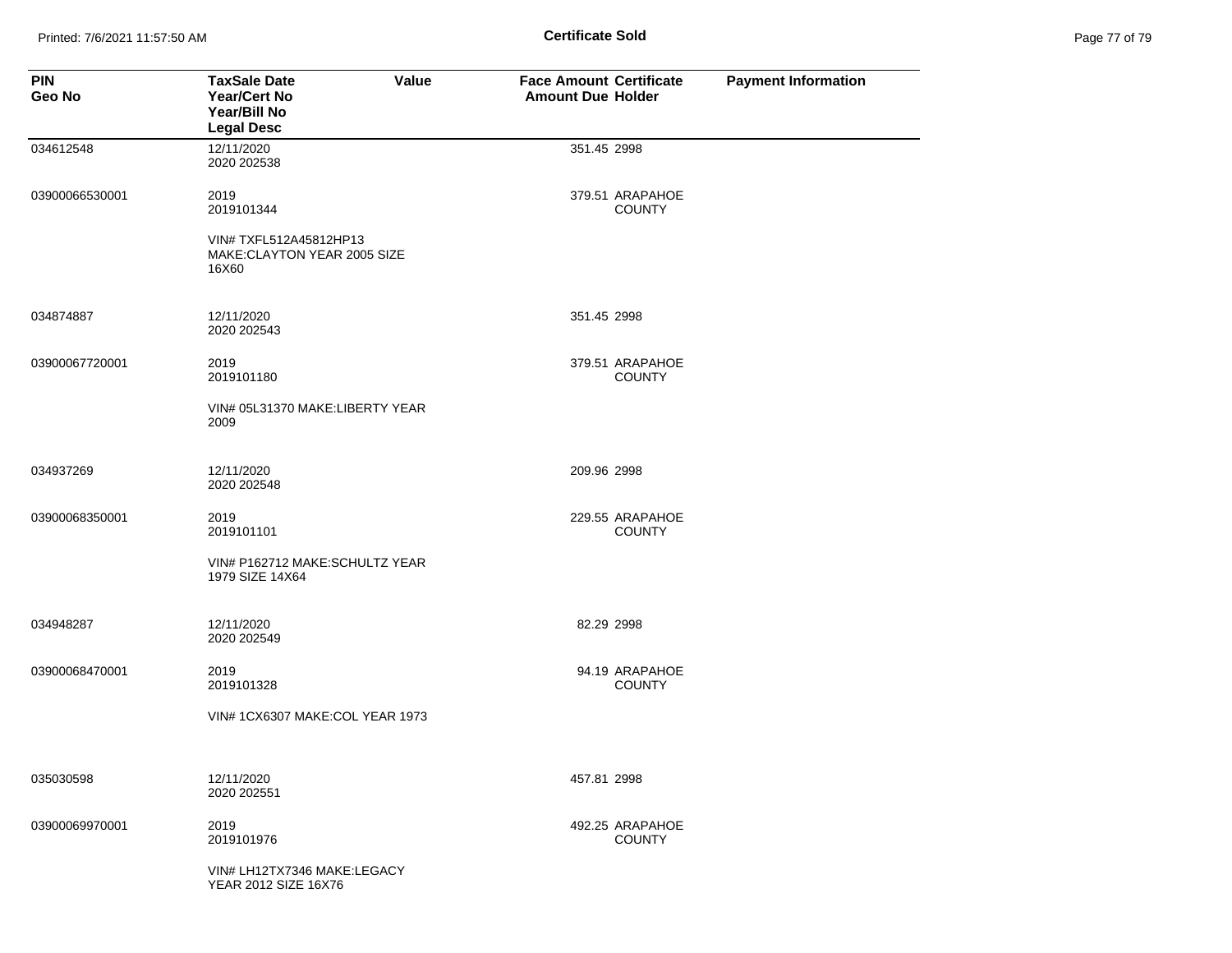Printed: 7/6/2021 11:57:50 AM **Page 11:57:50 AM** Page 78 of 79 of 79 of 79 of 79 of 79 of 79 of 79 of 79 of 79 of 79 of 79 of 79 of 79 of 79 of 79 of 79 of 79 of 79 of 79 of 79 of 79 of 79 of 79 of 79 of 79 of 79 of 79 of

| Page 78 of 79 |  |
|---------------|--|
|---------------|--|

| <b>PIN</b><br>Geo No | <b>TaxSale Date</b><br><b>Year/Cert No</b><br>Year/Bill No<br><b>Legal Desc</b> | <b>Value</b> | <b>Face Amount Certificate</b><br><b>Amount Due Holder</b> |                                  | <b>Payment Information</b> |
|----------------------|---------------------------------------------------------------------------------|--------------|------------------------------------------------------------|----------------------------------|----------------------------|
| 035031055            | 12/11/2020<br>2020 202553                                                       |              | 193.76 2998                                                |                                  |                            |
| 03900070290001       | 2019<br>2019101103<br>VIN# 2277633906L                                          |              |                                                            | 212.38 ARAPAHOE<br><b>COUNTY</b> |                            |
|                      | MAKE:TITAN/QUEERL YEAR 1977<br><b>SIZE 14X52</b>                                |              |                                                            |                                  |                            |
| 035105237            | 12/11/2020<br>2020 202560                                                       |              | 211.16 2998                                                |                                  |                            |
| 03900071150001       | 2019<br>2019101982                                                              |              |                                                            | 230.82 ARAPAHOE<br><b>COUNTY</b> |                            |
|                      | VIN# 0532520205A&B<br>MAKE:CHAMPION YEAR 1973 SIZE<br>24X40                     |              |                                                            |                                  |                            |
| 035219046            | 12/11/2020<br>2020 202565                                                       |              | 142.73 2998                                                |                                  |                            |
| 03900071930001       | 2019<br>2019102909                                                              |              |                                                            | 158.23 ARAPAHOE<br><b>COUNTY</b> |                            |
| 035223299            | 12/11/2020<br>2020 202566                                                       |              | 379.52 2998                                                |                                  |                            |
| 03900071950001       | 2019<br>2019102015                                                              |              |                                                            | 409.32 ARAPAHOE<br><b>COUNTY</b> |                            |
| 035253333            | 12/11/2020<br>2020 202567                                                       |              | 418.62 2998                                                |                                  |                            |
| 03900071970001       | 2019<br>2019102915                                                              |              |                                                            | 450.70 ARAPAHOE<br><b>COUNTY</b> |                            |